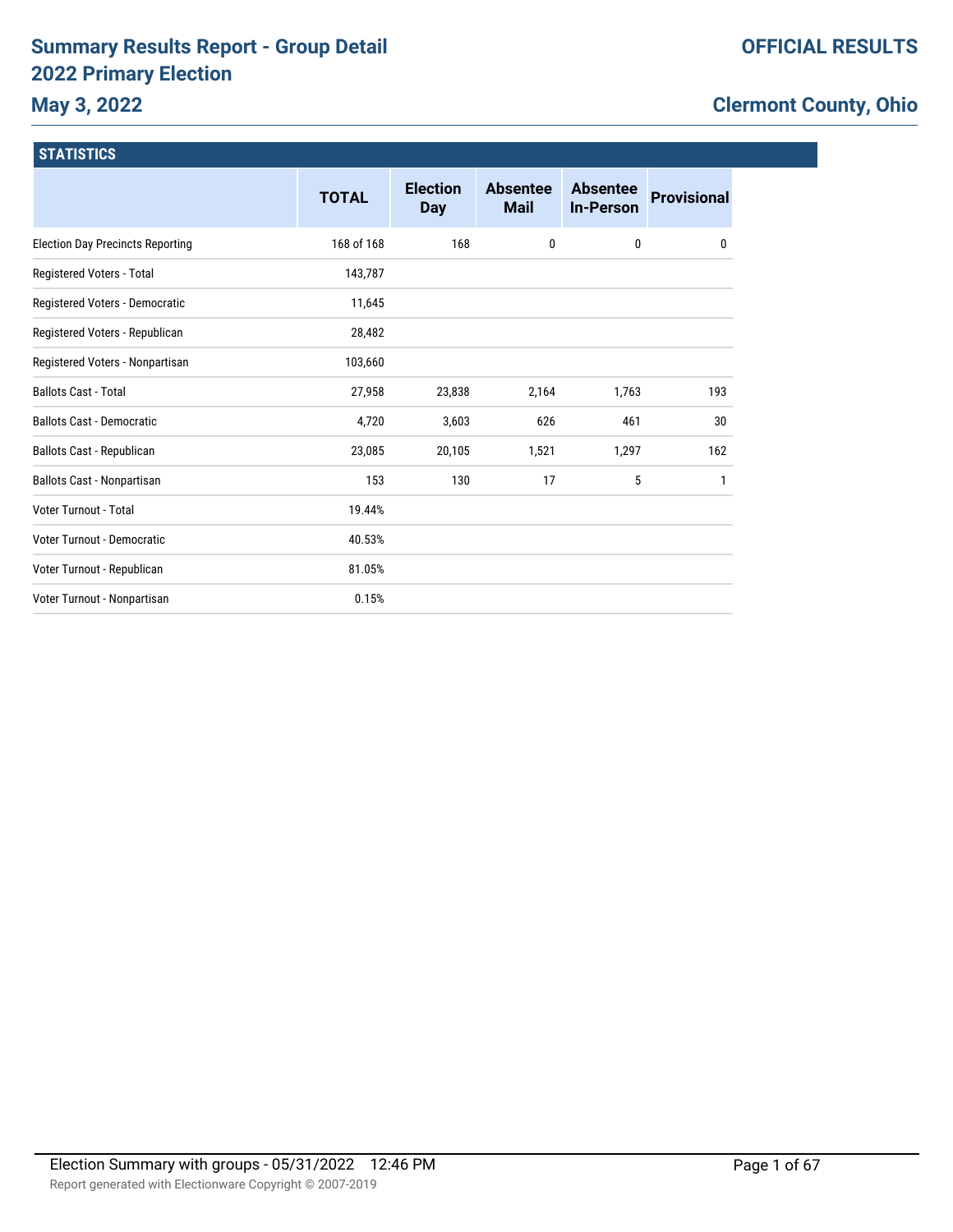## **Dem For Governor and Lieutenant Governor**

Vote For 1

|                                   | <b>TOTAL</b> | <b>VOTE %</b> | <b>Election</b><br><b>Day</b> | <b>Absentee</b><br><b>Mail</b> | <b>Absentee</b><br><b>In-Person</b> | <b>Provisional</b> |
|-----------------------------------|--------------|---------------|-------------------------------|--------------------------------|-------------------------------------|--------------------|
| John Cranley and Teresa Fedor     | 2,574        | 55.32%        | 2,007                         | 330                            | 221                                 | 16                 |
| Nan Whaley and Cheryl L. Stephens | 2,079        | 44.68%        | 1,550                         | 284                            | 233                                 | 12                 |
| Overvotes                         | 13           |               | 8                             | 3                              |                                     |                    |
| <b>Undervotes</b>                 | 54           |               | 38                            | 9                              | 6                                   |                    |
| <b>Precincts Reporting</b>        |              | 168 of 168    |                               |                                |                                     |                    |

# **Dem For Attorney General**

Vote For 1

|                            | <b>TOTAL</b> | <b>VOTE %</b> | <b>Election</b><br><b>Day</b> | <b>Absentee</b><br><b>Mail</b> | <b>Absentee</b><br><b>In-Person</b> | <b>Provisional</b> |
|----------------------------|--------------|---------------|-------------------------------|--------------------------------|-------------------------------------|--------------------|
| Jeffrey A. Crossman        | 3,871        | 100.00%       | 2,956                         | 505                            | 386                                 | 24                 |
| Overvotes                  | 0            |               | 0                             | 0                              | 0                                   | 0                  |
| <b>Undervotes</b>          | 849          |               | 647                           | 121                            | 75                                  | b                  |
| <b>Precincts Reporting</b> |              | 168 of 168    |                               |                                |                                     |                    |

## **Dem For Auditor of State**

Vote For 1

|                            | <b>TOTAL</b> | VOTE %     | <b>Election</b><br><b>Day</b> | <b>Absentee</b><br><b>Mail</b> | <b>Absentee</b><br><b>In-Person</b> | <b>Provisional</b> |
|----------------------------|--------------|------------|-------------------------------|--------------------------------|-------------------------------------|--------------------|
| <b>Taylor Sappington</b>   | 3,849        | 100.00%    | 2,932                         | 505                            | 389                                 | 23                 |
| Overvotes                  | 0            |            | 0                             | 0                              | 0                                   |                    |
| Undervotes                 | 871          |            | 671                           | 121                            | 72                                  |                    |
| <b>Precincts Reporting</b> |              | 168 of 168 |                               |                                |                                     |                    |

# **Dem For Secretary of State**

|                            | <b>TOTAL</b> | <b>VOTE %</b> | <b>Election</b><br><b>Day</b> | <b>Absentee</b><br><b>Mail</b> | <b>Absentee</b><br><b>In-Person</b> | <b>Provisional</b> |
|----------------------------|--------------|---------------|-------------------------------|--------------------------------|-------------------------------------|--------------------|
| Chelsea Clark              | 3,880        | 100.00%       | 2,963                         | 505                            | 388                                 | 24                 |
| Overvotes                  | 0            |               | 0                             | 0                              | 0                                   | 0                  |
| <b>Undervotes</b>          | 840          |               | 640                           | 121                            | 73                                  | b                  |
| <b>Precincts Reporting</b> |              | 168 of 168    |                               |                                |                                     |                    |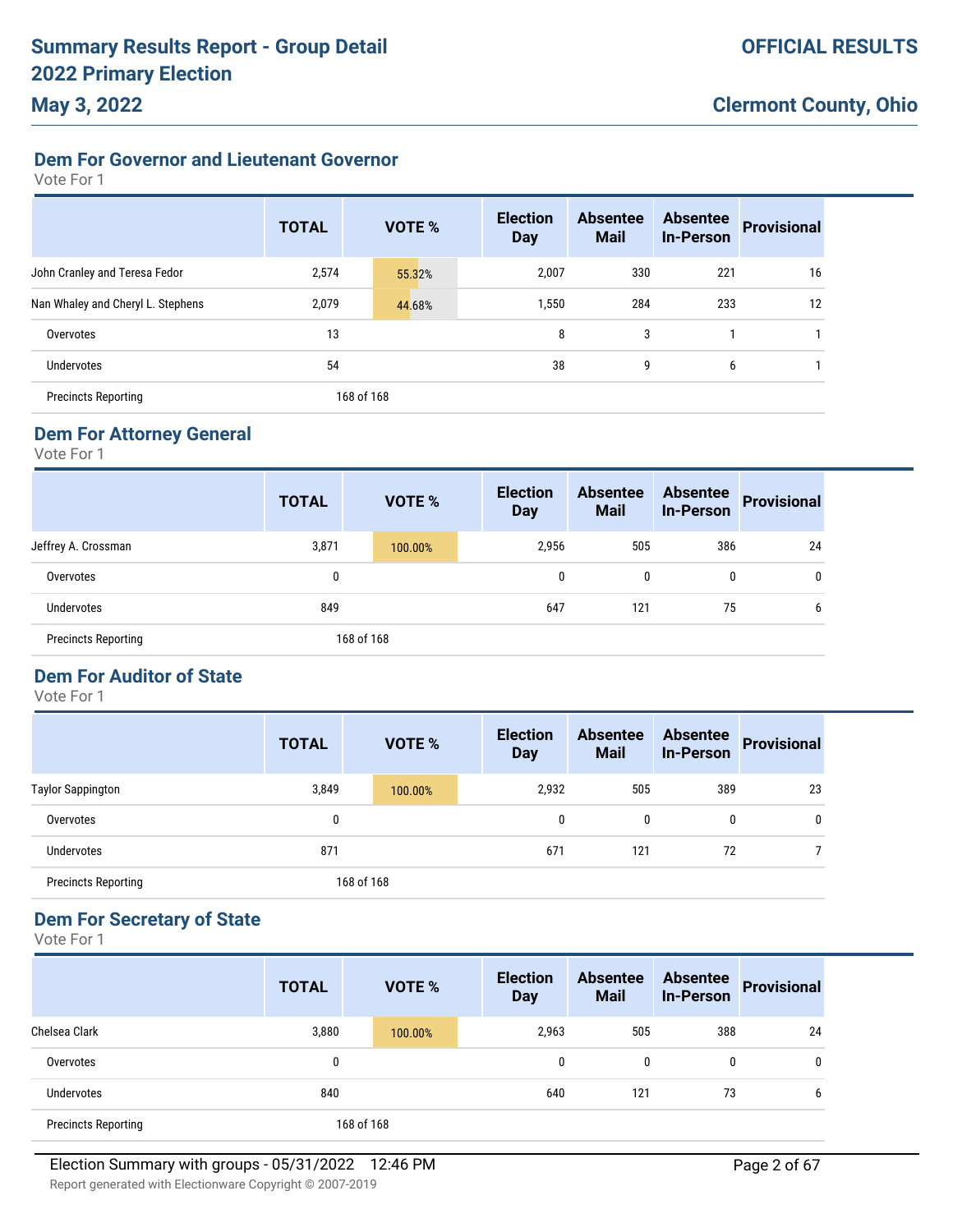# **May 3, 2022**

**Dem For Treasurer of State**

Vote For 1

|                            | <b>TOTAL</b> | VOTE %     | <b>Election</b><br><b>Day</b> | <b>Absentee</b><br><b>Mail</b> | <b>Absentee</b><br><b>In-Person</b> | <b>Provisional</b> |
|----------------------------|--------------|------------|-------------------------------|--------------------------------|-------------------------------------|--------------------|
| Scott Schertzer            | 3,800        | 100.00%    | 2,898                         | 495                            | 384                                 | 23                 |
| Overvotes                  | 0            |            | 0                             | 0                              | 0                                   |                    |
| Undervotes                 | 920          |            | 705                           | 131                            | 77                                  |                    |
| <b>Precincts Reporting</b> |              | 168 of 168 |                               |                                |                                     |                    |

#### **Dem For Chief Justice of the Supreme Court**

Vote For 1

|                            | <b>TOTAL</b> |  | <b>VOTE %</b> |  | <b>Election</b><br><b>Day</b> | <b>Absentee</b><br><b>Mail</b> | <b>Absentee</b><br><b>In-Person</b> | Provisional |
|----------------------------|--------------|--|---------------|--|-------------------------------|--------------------------------|-------------------------------------|-------------|
| Jennifer Brunner           | 3,911        |  | 100.00%       |  | 2,982                         | 505                            | 401                                 | 23          |
| Overvotes                  | 0            |  |               |  | 0                             | 0                              | 0                                   | 0           |
| Undervotes                 | 809          |  |               |  | 621                           | 121                            | 60                                  |             |
| <b>Precincts Reporting</b> | 168 of 168   |  |               |  |                               |                                |                                     |             |

# **Dem For Justice of the Supreme Court (1/1)**

Vote For 1

|                            | <b>TOTAL</b> |            | <b>VOTE %</b> | <b>Election</b><br><b>Day</b> | <b>Absentee</b><br><b>Mail</b> | <b>Absentee</b><br><b>In-Person</b> | <b>Provisional</b> |
|----------------------------|--------------|------------|---------------|-------------------------------|--------------------------------|-------------------------------------|--------------------|
| Terri Jamison              | 3,673        |            | 100.00%       | 2,812                         | 469                            | 370                                 | 22                 |
| Overvotes                  | 0            |            |               | 0                             | 0                              | 0                                   | 0                  |
| Undervotes                 | 1,047        |            |               | 791                           | 157                            | 91                                  | 8                  |
| <b>Precincts Reporting</b> |              | 168 of 168 |               |                               |                                |                                     |                    |

## **Dem For Justice of the Supreme Court (1/2)**

|                            | <b>TOTAL</b> | VOTE %     | <b>Election</b><br><b>Day</b> | <b>Absentee</b><br><b>Mail</b> | <b>Absentee</b><br><b>In-Person</b> | <b>Provisional</b> |
|----------------------------|--------------|------------|-------------------------------|--------------------------------|-------------------------------------|--------------------|
| Marilyn Zayas              | 3,616        | 100.00%    | 2,764                         | 456                            | 372                                 | 24                 |
| Overvotes                  | 0            |            | 0                             | 0                              | 0                                   | 0                  |
| Undervotes                 | 1,104        |            | 839                           | 170                            | 89                                  | b                  |
| <b>Precincts Reporting</b> |              | 168 of 168 |                               |                                |                                     |                    |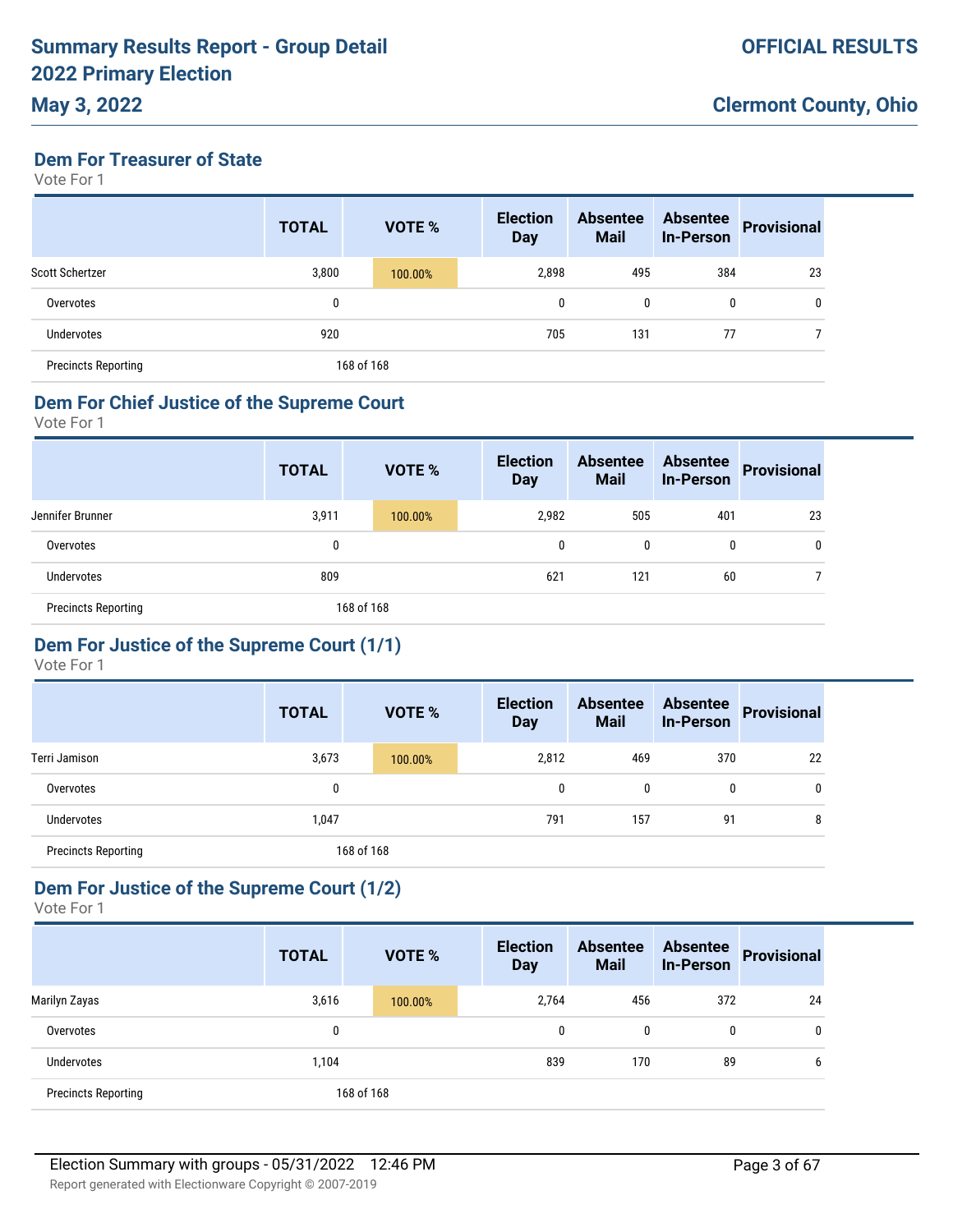# **May 3, 2022**

**Dem For U.S. Senator**

Vote For 1

|                            | <b>TOTAL</b> | <b>VOTE %</b> | <b>Election</b><br><b>Day</b> | <b>Absentee</b><br><b>Mail</b> | <b>Absentee</b><br><b>In-Person</b> | <b>Provisional</b> |
|----------------------------|--------------|---------------|-------------------------------|--------------------------------|-------------------------------------|--------------------|
| Tim Ryan                   | 3,169        | 68.61%        | 2,383                         | 427                            | 351                                 | 8                  |
| Morgan Harper              | 864          | 18.71%        | 682                           | 115                            | 57                                  | 10                 |
| Traci TJ Johnson           | 586          | 12.69%        | 458                           | 76                             | 43                                  | 9                  |
| Overvotes                  | 5            |               | 4                             | 0                              | 0                                   |                    |
| <b>Undervotes</b>          | 96           |               | 76                            | 8                              | 10                                  | $\overline{2}$     |
| <b>Precincts Reporting</b> |              | 168 of 168    |                               |                                |                                     |                    |

# **Dem For Representative to Congress (2nd District)**

Vote For 1

|                            | <b>TOTAL</b> | <b>VOTE %</b> | <b>Election</b><br><b>Day</b> | <b>Absentee</b><br><b>Mail</b> | <b>Absentee</b><br><b>In-Person</b> | <b>Provisional</b> |
|----------------------------|--------------|---------------|-------------------------------|--------------------------------|-------------------------------------|--------------------|
| Samantha Meadows           | 2,845        | 65.61%        | 2,221                         | 340                            | 262                                 | 22                 |
| Alan Darnowsky             | 1,491        | 34.39%        | 1,082                         | 239                            | 167                                 | 3                  |
| Overvotes                  |              |               | $\mathbf{0}$                  | 0                              | 0                                   |                    |
| <b>Undervotes</b>          | 383          |               | 300                           | 47                             | 32                                  | 4                  |
| <b>Precincts Reporting</b> |              | 168 of 168    |                               |                                |                                     |                    |

# **Dem For Judge of the Court of Appeals (12th District)**

|                            | <b>TOTAL</b> | <b>VOTE %</b> | <b>Election</b><br><b>Day</b> | <b>Absentee</b><br><b>Mail</b> | <b>Absentee</b><br><b>In-Person</b> | <b>Provisional</b> |
|----------------------------|--------------|---------------|-------------------------------|--------------------------------|-------------------------------------|--------------------|
| No Valid Petition Filed    | 0            |               | 0                             | 0                              | 0                                   | 0                  |
| Overvotes                  | 0            |               | 0                             | 0                              | 0                                   | 0                  |
| Undervotes                 | 4,720        |               | 3,603                         | 626                            | 461                                 | 30                 |
| <b>Precincts Reporting</b> |              | 168 of 168    |                               |                                |                                     |                    |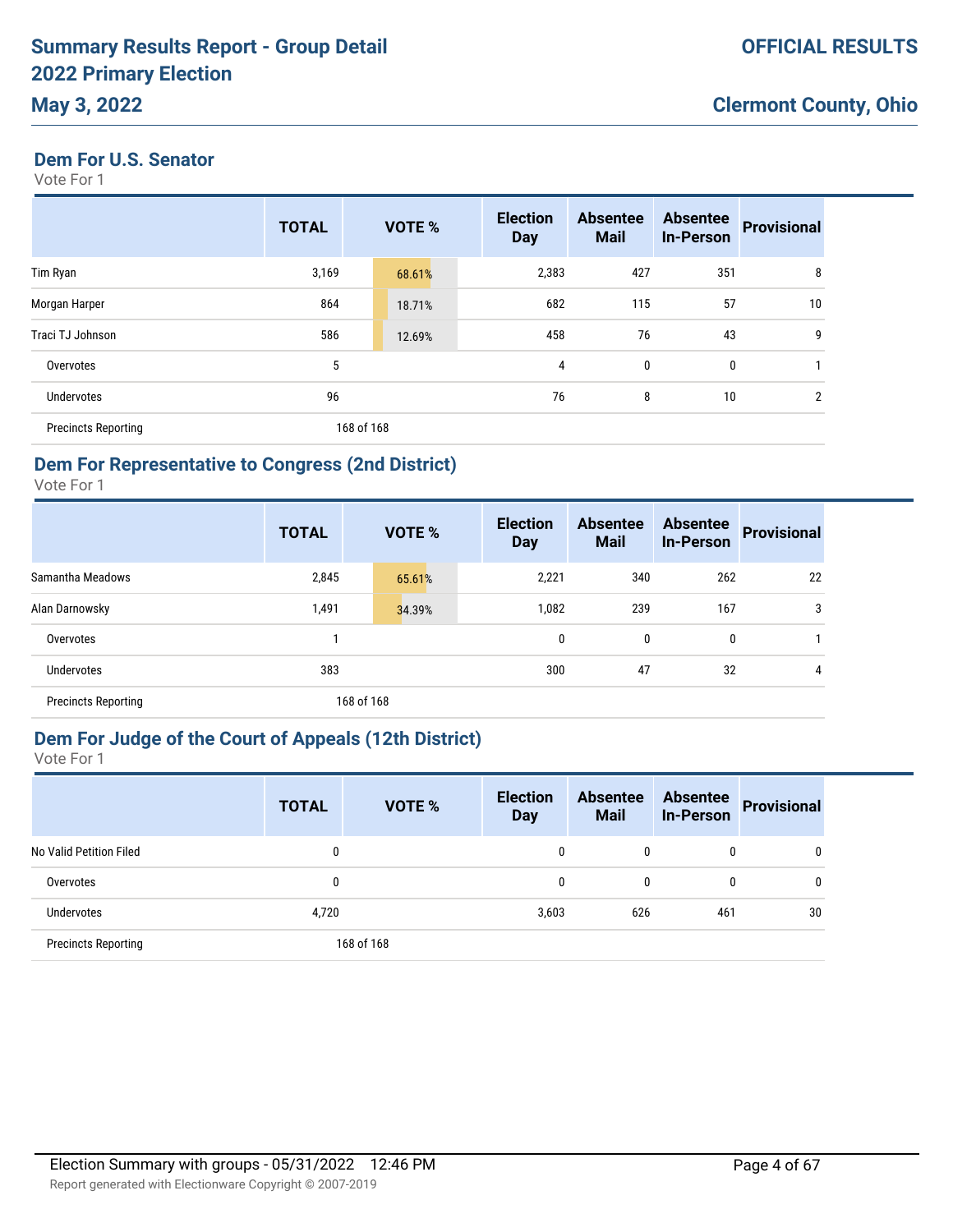# **Dem For Judge of the Court of Appeals (12th District)**

Vote For 1

|                            | <b>TOTAL</b> | <b>VOTE %</b> | <b>Election</b><br><b>Day</b> | <b>Absentee</b><br><b>Mail</b> | <b>Absentee</b><br><b>In-Person</b> | <b>Provisional</b> |
|----------------------------|--------------|---------------|-------------------------------|--------------------------------|-------------------------------------|--------------------|
| No Valid Petition Filed    | 0            |               | 0                             | 0                              | 0                                   | 0                  |
| Overvotes                  | 0            |               | 0                             | 0                              | 0                                   | 0                  |
| <b>Undervotes</b>          | 4,720        |               | 3,603                         | 626                            | 461                                 | 30                 |
| <b>Precincts Reporting</b> |              | 168 of 168    |                               |                                |                                     |                    |

## **Dem For Judge of the Court of Common Pleas (1/1)**

Vote For 1

|                            | <b>TOTAL</b> | <b>VOTE %</b> | <b>Election</b><br><b>Day</b> | <b>Absentee</b><br><b>Mail</b> | <b>In-Person</b> | Absentee Provisional |
|----------------------------|--------------|---------------|-------------------------------|--------------------------------|------------------|----------------------|
| No Valid Petition Filed    | 0            |               | 0                             |                                |                  |                      |
| Overvotes                  | 0            |               | 0                             |                                |                  |                      |
| Undervotes                 | 4,720        |               | 3,603                         | 626                            | 461              | 30                   |
| <b>Precincts Reporting</b> |              | 168 of 168    |                               |                                |                  |                      |

## **Dem For Judge of the Court of Common Pleas (1/2) (Domestic Relations)**

Vote For 1

|                            | <b>TOTAL</b> | VOTE %     | <b>Election</b><br><b>Day</b> | <b>Absentee</b><br><b>Mail</b> | <b>Absentee</b><br><b>In-Person</b> | <b>Provisional</b> |
|----------------------------|--------------|------------|-------------------------------|--------------------------------|-------------------------------------|--------------------|
| No Valid Petition Filed    | 0            |            | 0                             | 0                              | 0                                   | 0                  |
| Overvotes                  | 0            |            | 0                             | 0                              | 0                                   | 0                  |
| Undervotes                 | 4,720        |            | 3,603                         | 626                            | 461                                 | 30                 |
| <b>Precincts Reporting</b> |              | 168 of 168 |                               |                                |                                     |                    |

## **Dem For Judge of the Court of Common Pleas (UTE)**

|                            | <b>TOTAL</b> | VOTE %     | <b>Election</b><br><b>Day</b> | <b>Absentee</b><br><b>Mail</b> | <b>Absentee</b><br><b>In-Person</b> | <b>Provisional</b> |
|----------------------------|--------------|------------|-------------------------------|--------------------------------|-------------------------------------|--------------------|
| No Valid Petition Filed    | 0            |            | 0                             | 0                              | 0                                   | 0                  |
| Overvotes                  | 0            |            | 0                             | 0                              | 0                                   | 0                  |
| <b>Undervotes</b>          | 4,720        |            | 3,603                         | 626                            | 461                                 | 30                 |
| <b>Precincts Reporting</b> |              | 168 of 168 |                               |                                |                                     |                    |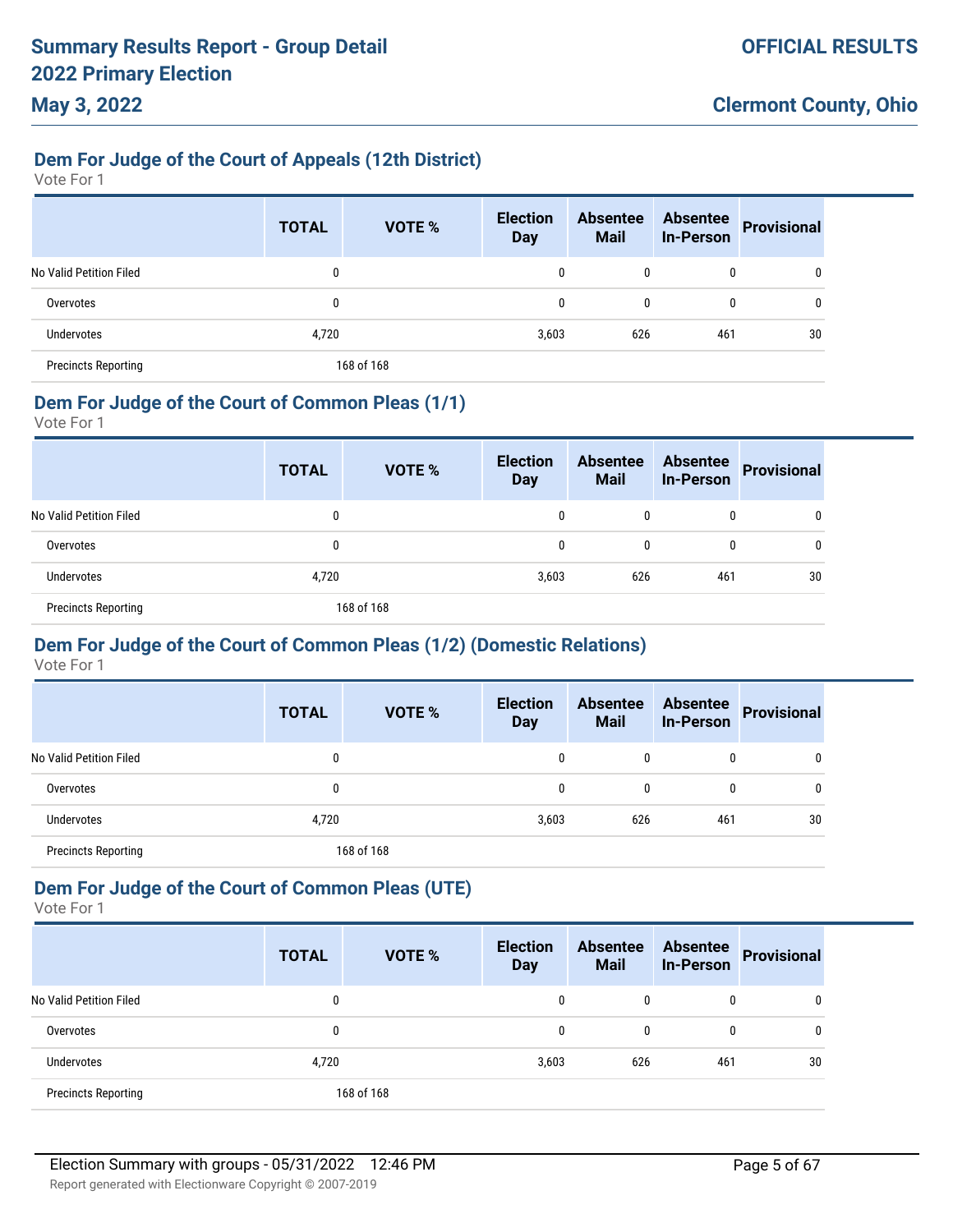# **May 3, 2022**

**Dem For County Commissioner**

Vote For 1

|                            | <b>TOTAL</b> | <b>VOTE %</b> | <b>Election</b><br><b>Day</b> | <b>Absentee</b><br><b>Mail</b> | <b>Absentee</b><br><b>In-Person</b> | <b>Provisional</b> |
|----------------------------|--------------|---------------|-------------------------------|--------------------------------|-------------------------------------|--------------------|
| No Valid Petition Filed    | 0            |               | 0                             | 0                              | 0                                   |                    |
| Overvotes                  | 0            |               | 0                             | 0                              | 0                                   |                    |
| <b>Undervotes</b>          | 4,720        |               | 3,603                         | 626                            | 461                                 | 30                 |
| <b>Precincts Reporting</b> |              | 168 of 168    |                               |                                |                                     |                    |

#### **Dem For County Auditor**

Vote For 1

|                            | <b>TOTAL</b> | <b>VOTE %</b> | <b>Election</b><br><b>Day</b> | <b>Absentee</b><br><b>Mail</b> | <b>Absentee</b><br><b>In-Person</b> | Provisional |
|----------------------------|--------------|---------------|-------------------------------|--------------------------------|-------------------------------------|-------------|
| No Valid Petition Filed    | 0            |               | 0                             | 0                              | 0                                   |             |
| Overvotes                  | 0            |               | 0                             | $\mathbf{0}$                   |                                     |             |
| <b>Undervotes</b>          | 4,720        |               | 3,603                         | 626                            | 461                                 | 30          |
| <b>Precincts Reporting</b> |              | 168 of 168    |                               |                                |                                     |             |

## **Dem For Member of County Central Committee Loveland City C**

Vote For 1

|                            | <b>TOTAL</b> | <b>VOTE %</b> | <b>Election</b><br><b>Day</b> | <b>Absentee</b><br><b>Mail</b> | <b>Absentee</b><br><b>In-Person</b> | <b>Provisional</b> |
|----------------------------|--------------|---------------|-------------------------------|--------------------------------|-------------------------------------|--------------------|
| Jennifer Ginder            | 31           | 100.00%       | 25                            | 2                              | 4                                   | 0                  |
| Overvotes                  | 0            |               | 0                             | $\mathbf{0}$                   | 0                                   | 0                  |
| <b>Undervotes</b>          | 10           |               | 9                             |                                | 0                                   | 0                  |
| <b>Precincts Reporting</b> |              | $1$ of $1$    |                               |                                |                                     |                    |

## **Dem For Member of County Central Committee Batavia Village A**

|                            | <b>TOTAL</b> | <b>VOTE %</b> | <b>Election</b><br><b>Day</b> | <b>Absentee</b><br><b>Mail</b> | <b>Absentee</b><br><b>In-Person</b> | <b>Provisional</b> |
|----------------------------|--------------|---------------|-------------------------------|--------------------------------|-------------------------------------|--------------------|
| Chris A. Dennison          | 40           | 100.00%       | 23                            | 5                              | 11                                  |                    |
| Overvotes                  | 0            |               | 0                             | 0                              | 0                                   | 0                  |
| Undervotes                 | 8            |               |                               | 0                              |                                     |                    |
| <b>Precincts Reporting</b> |              | 1 of 1        |                               |                                |                                     |                    |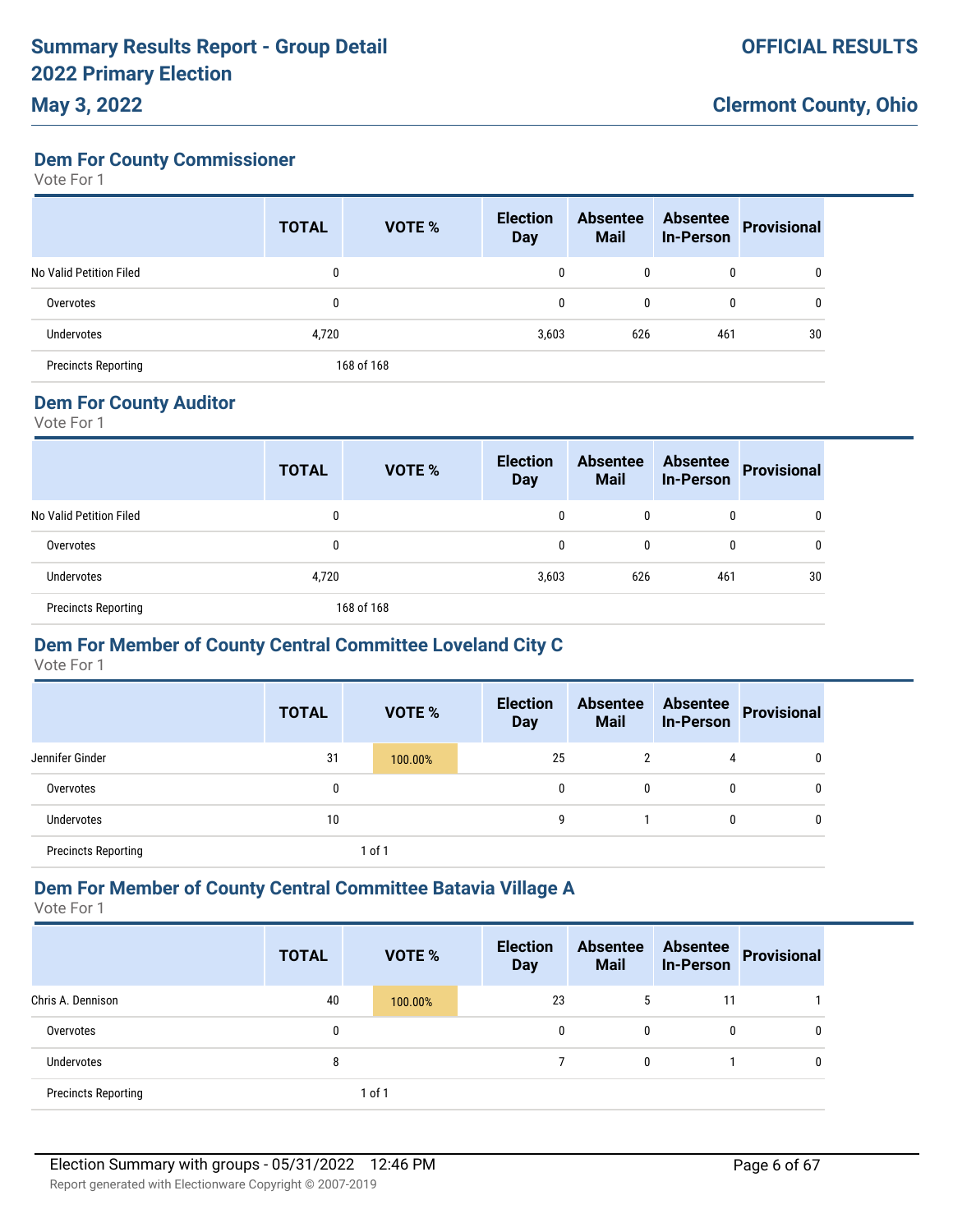# **Dem For Member of County Central Committee Batavia Township A**

Vote For 1

**May 3, 2022**

|                            | <b>TOTAL</b> | <b>VOTE %</b> | <b>Election</b><br><b>Day</b> | <b>Absentee</b><br><b>Mail</b> | <b>Absentee</b><br><b>In-Person</b> | Provisional |
|----------------------------|--------------|---------------|-------------------------------|--------------------------------|-------------------------------------|-------------|
| Judy Miller                | 44           | 100.00%       | 22                            | 8                              | 14                                  | 0           |
| Overvotes                  | 0            |               | 0                             | $\mathbf{0}$                   | $\mathbf{0}$                        | 0           |
| Undervotes                 | 6            |               | 0                             | 4                              |                                     |             |
| <b>Precincts Reporting</b> |              | 1 of 1        |                               |                                |                                     |             |

## **Dem For Member of County Central Committee Batavia Township B**

Vote For 1

|                            | <b>TOTAL</b> | <b>VOTE %</b> | <b>Election</b><br><b>Day</b> | <b>Absentee</b><br><b>Mail</b> | <b>Absentee</b><br><b>In-Person</b> | Provisional |
|----------------------------|--------------|---------------|-------------------------------|--------------------------------|-------------------------------------|-------------|
| Vivian L. Poe              | 37           | 100.00%       | 28                            | 3                              | 6                                   | 0           |
| Overvotes                  | 0            |               | 0                             | 0                              | 0                                   |             |
| Undervotes                 | 8            |               | 6                             |                                |                                     | 0           |
| <b>Precincts Reporting</b> |              | 1 of 1        |                               |                                |                                     |             |

#### **Dem For Member of County Central Committee Batavia Township C**

Vote For 1

|                            | <b>TOTAL</b> | <b>VOTE %</b> | <b>Election</b><br><b>Day</b> | <b>Absentee</b><br><b>Mail</b> | <b>Absentee</b><br><b>In-Person</b> | <b>Provisional</b> |
|----------------------------|--------------|---------------|-------------------------------|--------------------------------|-------------------------------------|--------------------|
| Tim Young                  | 8            | 88.89%        | 4                             | 2                              | 2                                   | 0                  |
| Amanda Irwin               |              | 11.11%        | 0                             | 0                              |                                     | 0                  |
| Overvotes                  | 0            |               | 0                             | 0                              | 0                                   | 0                  |
| <b>Undervotes</b>          | 3            |               | 3                             | $\mathbf{0}$                   | 0                                   | 0                  |
| <b>Precincts Reporting</b> |              | 1 of 1        |                               |                                |                                     |                    |

## **Dem For Member of County Central Committee Batavia Township H**

```
Vote For 1
```

|                            | <b>TOTAL</b> | <b>VOTE %</b> | <b>Election</b><br><b>Day</b> | <b>Absentee</b><br><b>Mail</b> | <b>Absentee</b><br><b>In-Person</b> | <b>Provisional</b> |
|----------------------------|--------------|---------------|-------------------------------|--------------------------------|-------------------------------------|--------------------|
| Linda S. Connell           | 10           | 100.00%       | 5                             | 3                              | າ                                   |                    |
| Overvotes                  | 0            |               |                               | 0                              | 0                                   |                    |
| <b>Undervotes</b>          | b            |               |                               | 0                              | 3                                   | U                  |
| <b>Precincts Reporting</b> |              | $1$ of $1$    |                               |                                |                                     |                    |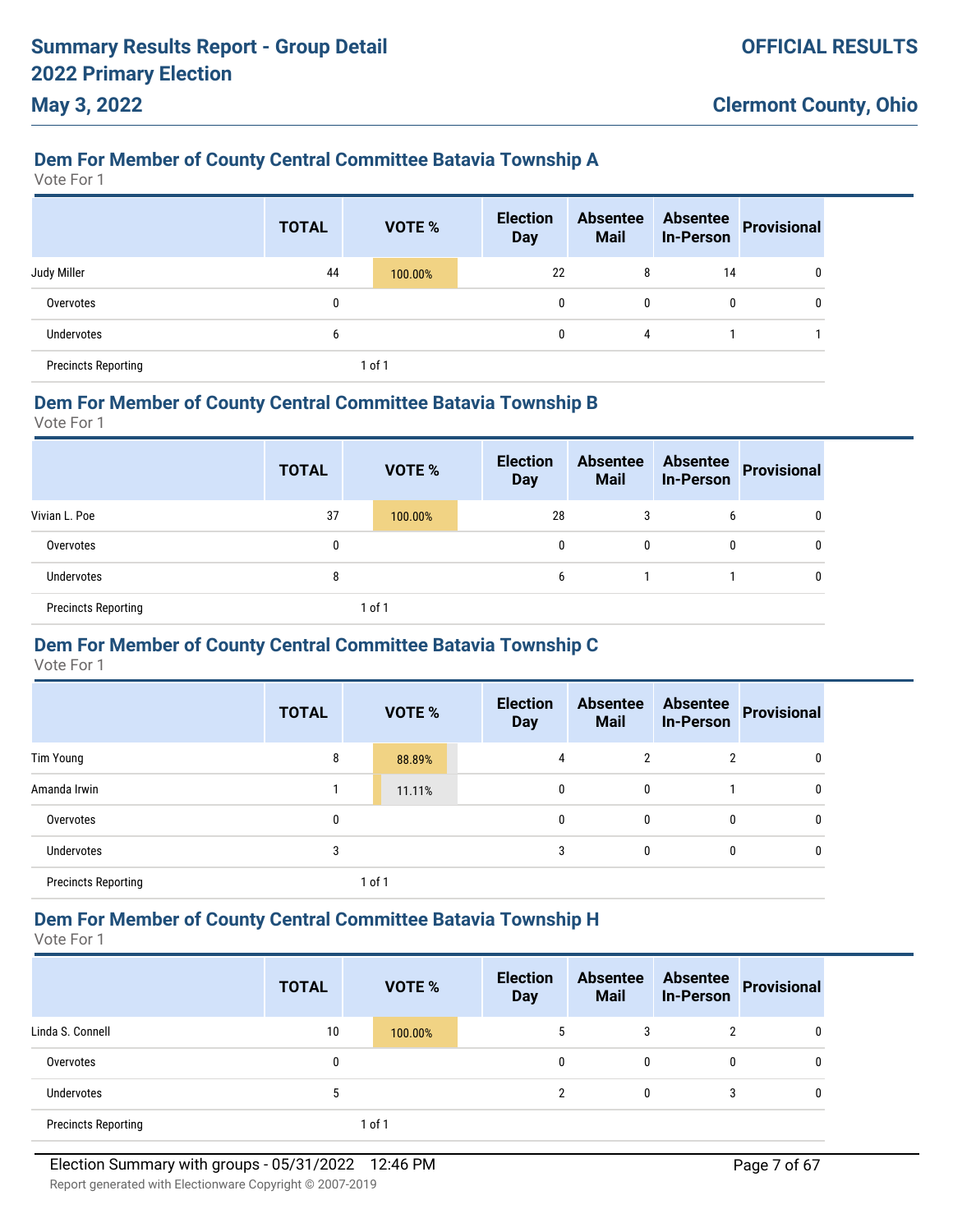# **Dem For Member of County Central Committee Batavia Township J**

Vote For 1

**May 3, 2022**

|                            | <b>TOTAL</b> | <b>VOTE %</b> | <b>Election</b><br><b>Day</b> | <b>Absentee</b><br><b>Mail</b> | <b>Absentee</b><br><b>In-Person</b> | Provisional |
|----------------------------|--------------|---------------|-------------------------------|--------------------------------|-------------------------------------|-------------|
| Steven L. Neff             | 16           | 100.00%       | 11                            | 0                              | 5                                   | 0           |
| Overvotes                  | 0            |               | 0                             | 0                              | $\Omega$                            | 0           |
| Undervotes                 |              |               | c                             | $\mathbf{0}$                   |                                     | 0           |
| <b>Precincts Reporting</b> |              | 1 of 1        |                               |                                |                                     |             |

## **Dem For Member of County Central Committee Batavia Township L**

Vote For 1

|                            | <b>TOTAL</b> | <b>VOTE %</b> | <b>Election</b><br><b>Day</b> | <b>Absentee</b><br><b>Mail</b> |              | Absentee<br>In-Person Provisional |
|----------------------------|--------------|---------------|-------------------------------|--------------------------------|--------------|-----------------------------------|
| <b>Timothy Hisnay</b>      | b            | 100.00%       | 3                             |                                | <sup>2</sup> | U                                 |
| Overvotes                  | 0            |               | 0                             | 0                              | 0            |                                   |
| <b>Undervotes</b>          | 4            |               | ົ                             |                                |              | 0                                 |
| <b>Precincts Reporting</b> |              | 1 of 1        |                               |                                |              |                                   |

## **Dem For Member of County Central Committee Batavia Township M**

Vote For 1

|                            | <b>TOTAL</b> |        | <b>VOTE %</b> | <b>Election</b><br><b>Day</b> | <b>Absentee</b><br><b>Mail</b> | <b>Absentee</b><br><b>In-Person</b> | Provisional |
|----------------------------|--------------|--------|---------------|-------------------------------|--------------------------------|-------------------------------------|-------------|
| Richard J. Perry           | 25           |        | 100.00%       | 19                            | 4                              | 2                                   | 0           |
| Overvotes                  | 0            |        |               | 0                             | 0                              | 0                                   | 0           |
| Undervotes                 | 10           |        |               | 8                             |                                |                                     | 0           |
| <b>Precincts Reporting</b> |              | 1 of 1 |               |                               |                                |                                     |             |

### **Dem For Member of County Central Committee Batavia Township O**

|                            | <b>TOTAL</b> | VOTE % | <b>Election</b><br><b>Day</b> | <b>Absentee</b><br><b>Mail</b> | <b>Absentee</b><br><b>In-Person</b> | <b>Provisional</b> |
|----------------------------|--------------|--------|-------------------------------|--------------------------------|-------------------------------------|--------------------|
| Jennifer Pinnick           | 15           | 55.56% | 13                            | 0                              | 2                                   | 0                  |
| Tricia Ault                | 12           | 44.44% | 9                             |                                | $\overline{2}$                      |                    |
| Overvotes                  | 0            |        | 0                             | $\mathbf{0}$                   | 0                                   | 0                  |
| Undervotes                 | ∩            |        | $\overline{2}$                | $\mathbf{0}$                   | 0                                   | 0                  |
| <b>Precincts Reporting</b> |              | 1 of 1 |                               |                                |                                     |                    |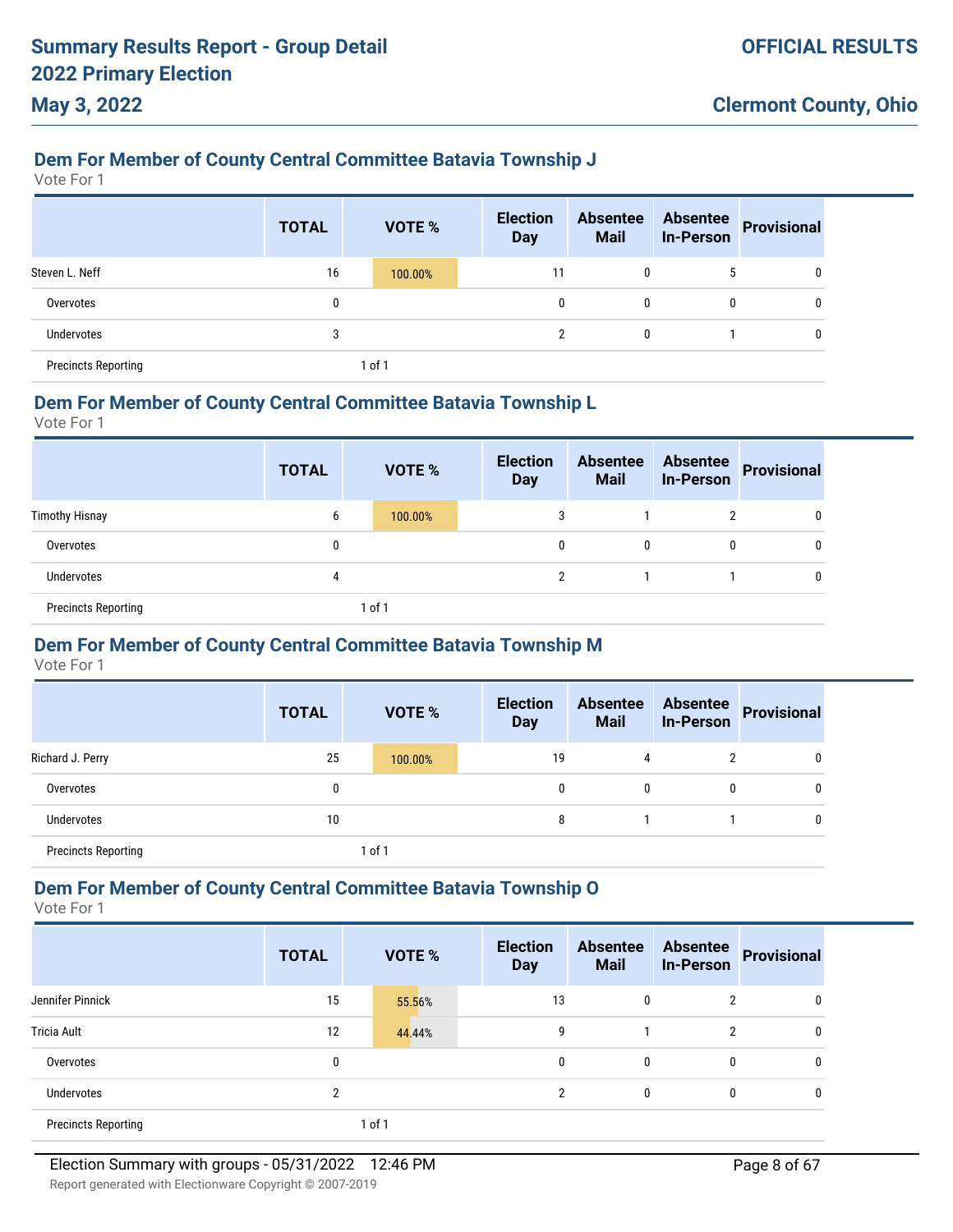# **Dem For Member of County Central Committee Franklin Township A**

Vote For 1

**May 3, 2022**

|                            | <b>TOTAL</b> |        | <b>VOTE %</b> | <b>Election</b><br><b>Day</b> | <b>Absentee</b><br><b>Mail</b> | <b>Absentee</b><br><b>In-Person</b> | <b>Provisional</b> |
|----------------------------|--------------|--------|---------------|-------------------------------|--------------------------------|-------------------------------------|--------------------|
| Tonia Blackburn            | 31           |        | 81.58%        | 27                            | 2                              | 2                                   | 0                  |
| Nancy Paquette             |              |        | 18.42%        | 6                             | 0                              |                                     | 0                  |
| Overvotes                  | 0            |        |               | 0                             | 0                              | 0                                   | 0                  |
| <b>Undervotes</b>          | 0            |        |               | 0                             | $\mathbf 0$                    | 0                                   | 0                  |
| <b>Precincts Reporting</b> |              | 1 of 1 |               |                               |                                |                                     |                    |

## **Dem For Member of County Central Committee Franklin Township B**

Vote For 1

|                            | <b>TOTAL</b> | <b>VOTE %</b> | <b>Election</b><br><b>Day</b> | <b>Absentee</b><br><b>Mail</b> | <b>Absentee</b><br><b>In-Person</b> | Provisional |
|----------------------------|--------------|---------------|-------------------------------|--------------------------------|-------------------------------------|-------------|
| <b>Justin Phillips</b>     | 14           | 100.00%       | 10                            |                                | 3                                   | 0           |
| Overvotes                  | 0            |               | 0                             | 0                              | 0                                   | 0           |
| Undervotes                 | 10           |               | 8                             | 0                              |                                     |             |
| <b>Precincts Reporting</b> |              | 1 of 1        |                               |                                |                                     |             |

### **Dem For Member of County Central Committee Goshen Township B**

Vote For 1

|                            | <b>TOTAL</b> | VOTE %  | <b>Election</b><br><b>Day</b> | <b>Absentee</b><br><b>Mail</b> | <b>Absentee</b><br><b>In-Person</b> | <b>Provisional</b> |
|----------------------------|--------------|---------|-------------------------------|--------------------------------|-------------------------------------|--------------------|
| <b>Alice Bailey</b>        | 19           | 100.00% | 12                            |                                | 0                                   | 0                  |
| Overvotes                  | 0            |         | 0                             | $\mathbf{0}$                   | 0                                   | 0                  |
| <b>Undervotes</b>          | 2            |         |                               |                                | 0                                   | 0                  |
| <b>Precincts Reporting</b> |              | 1 of 1  |                               |                                |                                     |                    |

## **Dem For Member of County Central Committee Goshen Township D**

Vote For 1

|                            | <b>TOTAL</b> |        | <b>VOTE %</b> | <b>Election</b><br><b>Day</b> | <b>Absentee</b><br><b>Mail</b> | <b>Absentee</b><br><b>In-Person</b> | <b>Provisional</b> |
|----------------------------|--------------|--------|---------------|-------------------------------|--------------------------------|-------------------------------------|--------------------|
| <b>Bonnie Carlier</b>      | 11           |        | 100.00%       | 6                             | 2                              | 3                                   | 0                  |
| Overvotes                  | 0            |        |               | 0                             | $\mathbf{0}$                   | $\mathbf 0$                         | 0                  |
| <b>Undervotes</b>          |              |        |               |                               | 0                              | 0                                   | 0                  |
| <b>Precincts Reporting</b> |              | 1 of 1 |               |                               |                                |                                     |                    |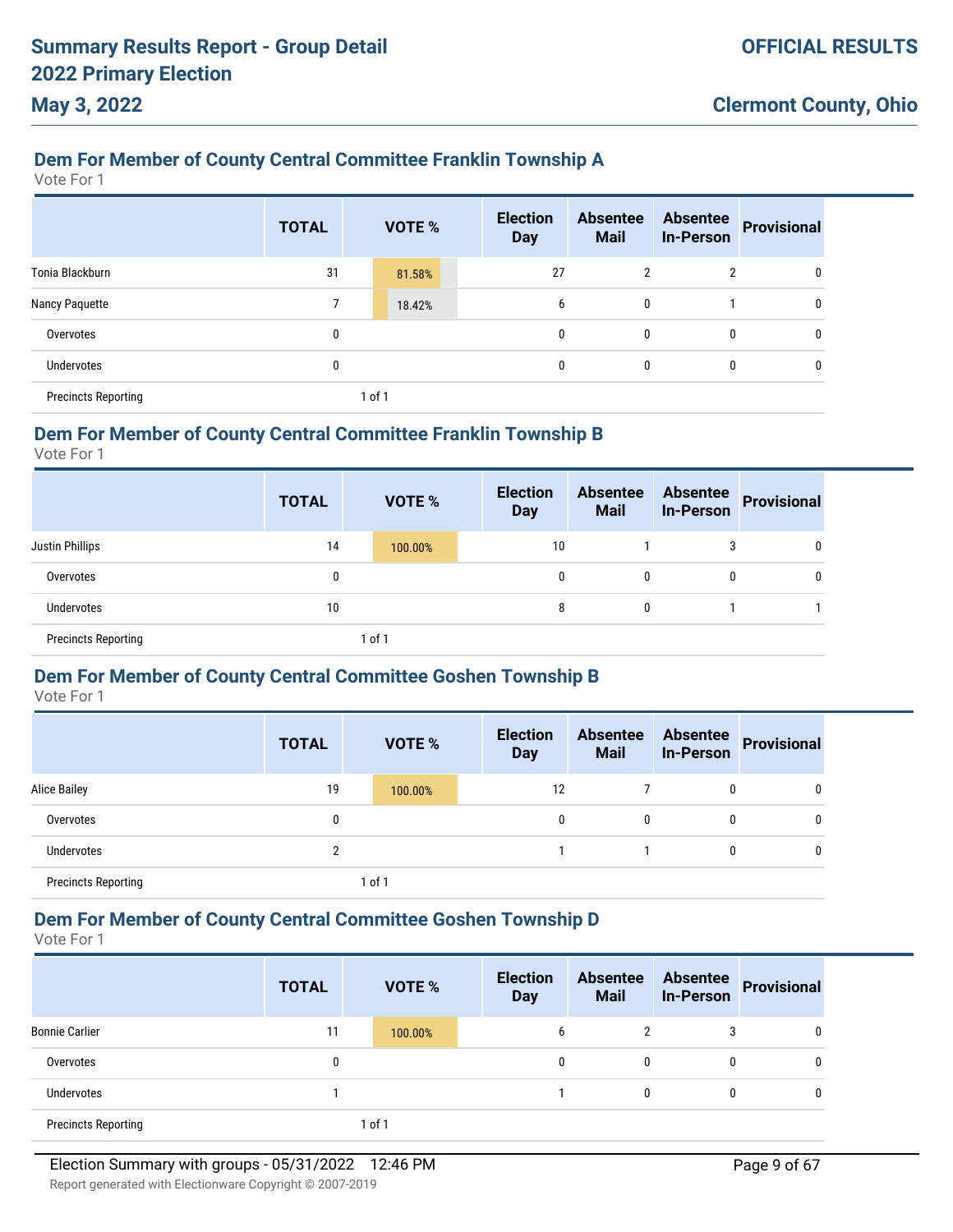# **Dem For Member of County Central Committee Goshen Township K**

Vote For 1

**May 3, 2022**

|                            | <b>TOTAL</b> | <b>VOTE %</b> | <b>Election</b><br><b>Day</b> | <b>Absentee</b><br><b>Mail</b> | <b>Absentee</b><br><b>In-Person</b> | Provisional  |
|----------------------------|--------------|---------------|-------------------------------|--------------------------------|-------------------------------------|--------------|
| Karla Barton               | 10           | 100.00%       | 9                             |                                | 0                                   | $\mathbf{0}$ |
| Overvotes                  | 0            |               | 0                             | 0                              | 0                                   | $\mathbf{0}$ |
| Undervotes                 | 4            |               | 3                             |                                | 0                                   | $\mathbf{0}$ |
| <b>Precincts Reporting</b> |              | of 1          |                               |                                |                                     |              |

## **Dem For Member of County Central Committee Goshen Township L**

Vote For 1

|                            | <b>TOTAL</b> |        | <b>VOTE %</b> | <b>Election</b><br><b>Day</b> | <b>Absentee</b><br><b>Mail</b> | <b>In-Person</b> | Absentee Provisional |
|----------------------------|--------------|--------|---------------|-------------------------------|--------------------------------|------------------|----------------------|
| Jessie King                | 17           |        | 100.00%       | 14                            | 3                              | 0                | 0                    |
| Overvotes                  | 0            |        |               | 0                             | $\mathbf{0}$                   | 0                | 0                    |
| Undervotes                 | 3            |        |               |                               | 0                              | 0                | 0                    |
| <b>Precincts Reporting</b> |              | 1 of 1 |               |                               |                                |                  |                      |

#### **Dem For Member of County Central Committee Goshen Township M**

Vote For 1

|                            | <b>TOTAL</b> | <b>VOTE %</b> | <b>Election</b><br><b>Day</b> |    | <b>Absentee</b><br><b>Mail</b> | <b>Absentee</b><br><b>In-Person</b> | Provisional |
|----------------------------|--------------|---------------|-------------------------------|----|--------------------------------|-------------------------------------|-------------|
| <b>Casey Carlier</b>       | 15           | 100.00%       |                               | 13 |                                |                                     | 0           |
| Overvotes                  | 0            |               |                               | 0  | 0                              |                                     | 0           |
| Undervotes                 | 4            |               |                               | 4  | 0                              | $\mathbf{0}$                        | 0           |
| <b>Precincts Reporting</b> |              | 1 of 1        |                               |    |                                |                                     |             |

### **Dem For Member of County Central Committee Jackson Township A**

|                            | <b>TOTAL</b> | VOTE %  | <b>Election</b><br><b>Day</b> | <b>Absentee</b><br><b>Mail</b> | <b>Absentee</b><br><b>In-Person</b> | <b>Provisional</b> |
|----------------------------|--------------|---------|-------------------------------|--------------------------------|-------------------------------------|--------------------|
| Herbert B. Brady           | 6            | 100.00% | 4                             |                                |                                     | 0                  |
| Overvotes                  | 0            |         | 0                             | 0                              | 0                                   | 0                  |
| Undervotes                 | 4            |         | 3                             |                                | 0                                   | 0                  |
| <b>Precincts Reporting</b> |              | 1 of 1  |                               |                                |                                     |                    |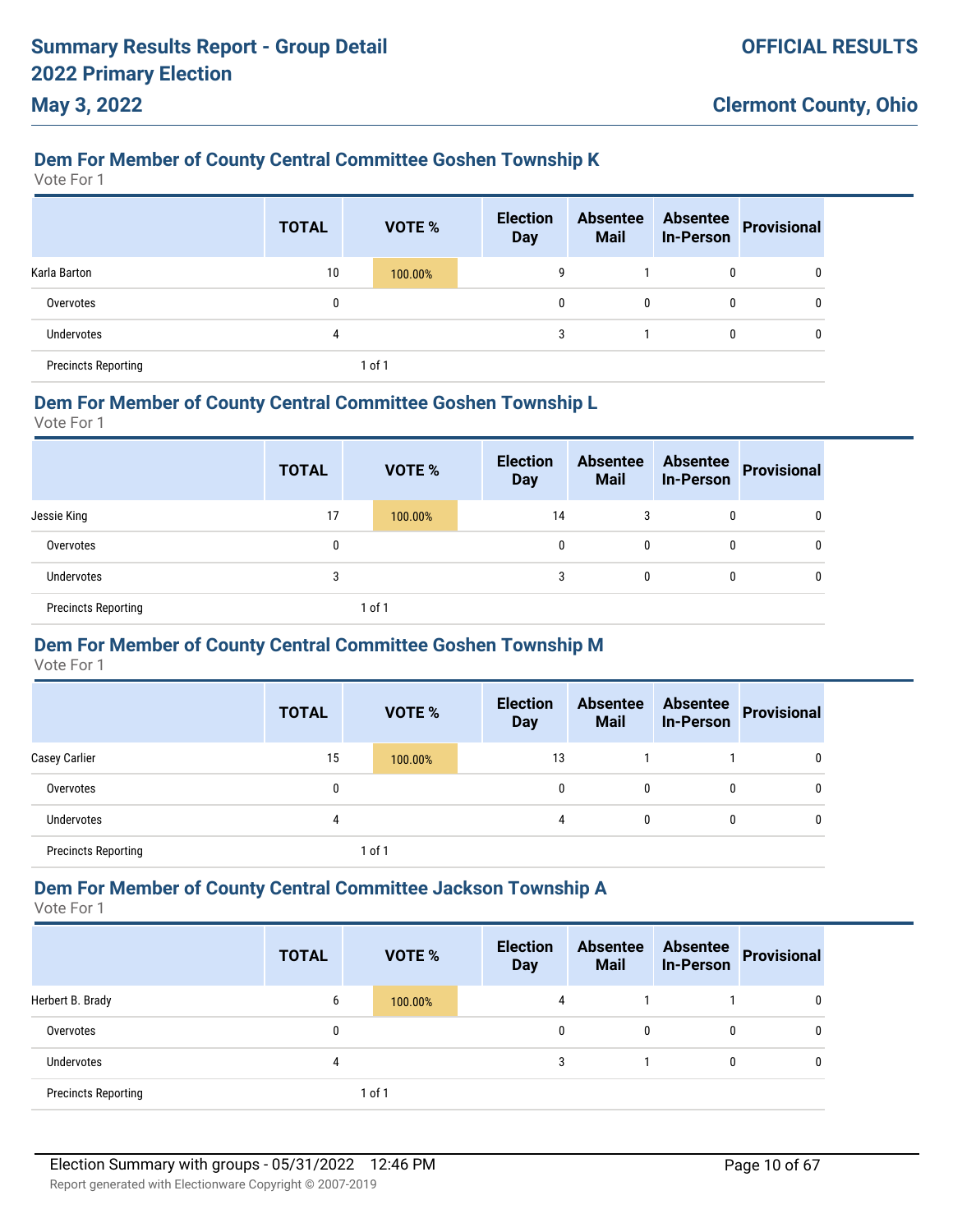# **Dem For Member of County Central Committee Milford City A**

Vote For 1

**May 3, 2022**

|                            | <b>TOTAL</b> | <b>VOTE %</b> | <b>Election</b><br><b>Day</b> | <b>Absentee</b><br><b>Mail</b> | <b>Absentee</b><br><b>In-Person</b> | Provisional |
|----------------------------|--------------|---------------|-------------------------------|--------------------------------|-------------------------------------|-------------|
| <b>Gregory Foote</b>       | 16           | 100.00%       | 14                            | 2                              |                                     | 0           |
| Overvotes                  | 0            |               | $\mathbf{0}$                  | 0                              | 0                                   | 0           |
| Undervotes                 | 4            |               | 4                             | $\mathbf{0}$                   | 0                                   | 0           |
| <b>Precincts Reporting</b> |              | 1 of 1        |                               |                                |                                     |             |

### **Dem For Member of County Central Committee Milford City B**

Vote For 1

|                            | <b>TOTAL</b> |        | <b>VOTE %</b> | <b>Election</b><br><b>Day</b> | <b>Absentee</b><br><b>Mail</b> |   | Absentee<br>In-Person Provisional |
|----------------------------|--------------|--------|---------------|-------------------------------|--------------------------------|---|-----------------------------------|
| Mark Sund                  | 37           |        | 100.00%       | 31                            |                                | 5 | 0                                 |
| Overvotes                  | 0            |        |               | 0                             |                                | 0 | 0                                 |
| <b>Undervotes</b>          | 13           |        |               | 10                            | 3                              | 0 | 0                                 |
| <b>Precincts Reporting</b> |              | 1 of 1 |               |                               |                                |   |                                   |

## **Dem For Member of County Central Committee Milford City G**

Vote For 1

|                            | <b>TOTAL</b> | <b>VOTE %</b> | <b>Election</b><br><b>Day</b> | <b>Absentee</b><br><b>Mail</b> | <b>Absentee</b><br><b>In-Person</b> | Provisional |
|----------------------------|--------------|---------------|-------------------------------|--------------------------------|-------------------------------------|-------------|
| Jamie Hopkins              | 54           | 100.00%       | 45                            | b                              | 3                                   | 0           |
| Overvotes                  | 0            |               | 0                             | 0                              | 0                                   |             |
| <b>Undervotes</b>          | 15           |               | 13                            |                                |                                     |             |
| <b>Precincts Reporting</b> |              | 1 of 1        |                               |                                |                                     |             |

## **Dem For Member of County Central Committee Milford City H**

|                            | <b>TOTAL</b> | <b>VOTE %</b> | <b>Election</b><br><b>Day</b> | <b>Absentee</b><br><b>Mail</b> | <b>Absentee</b><br><b>In-Person</b> | Provisional |
|----------------------------|--------------|---------------|-------------------------------|--------------------------------|-------------------------------------|-------------|
| Megan Davisson             | 44           | 100.00%       | 35                            |                                | 2                                   | 0           |
| Overvotes                  | $\mathbf{0}$ |               | 0                             | 0                              | $\mathbf{0}$                        | 0           |
| Undervotes                 | 8            |               | 6                             |                                |                                     |             |
| <b>Precincts Reporting</b> |              | 1 of 1        |                               |                                |                                     |             |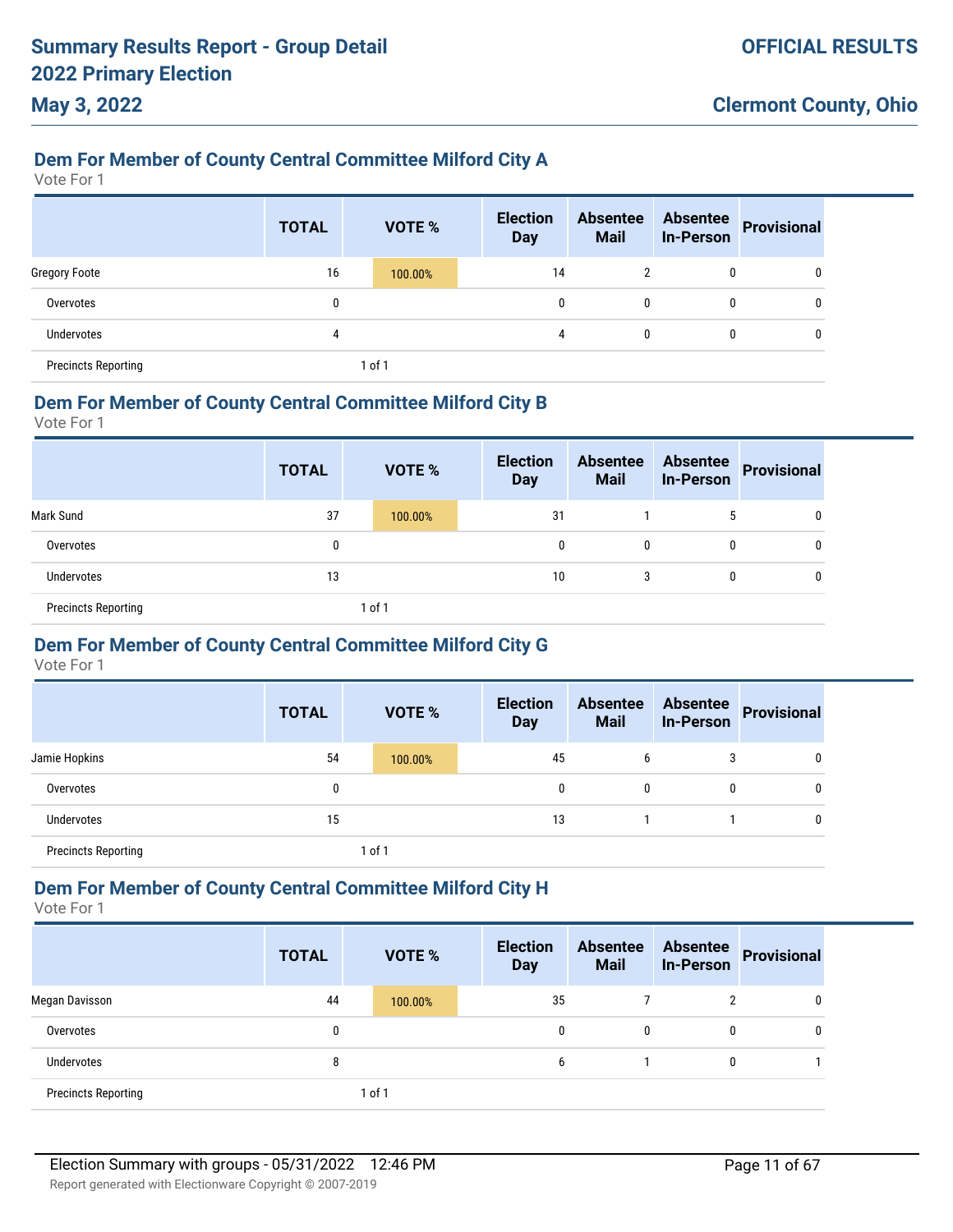# **Dem For Member of County Central Committee Miami Township A**

Vote For 1

**May 3, 2022**

|                            | <b>TOTAL</b> | <b>VOTE %</b> | <b>Election</b><br><b>Day</b> | <b>Absentee</b><br><b>Mail</b> | <b>Absentee</b><br><b>In-Person</b> | <b>Provisional</b> |
|----------------------------|--------------|---------------|-------------------------------|--------------------------------|-------------------------------------|--------------------|
| Patricia Lawrence          | 41           | 100.00%       | 36                            | 4                              |                                     | 0                  |
| Overvotes                  | 0            |               | $\mathbf{0}$                  | $\mathbf{0}$                   | 0                                   | 0                  |
| Undervotes                 | 16           |               | 12                            | 4                              |                                     | 0                  |
| <b>Precincts Reporting</b> |              | 1 of 1        |                               |                                |                                     |                    |

### **Dem For Member of County Central Committee Miami Township F**

Vote For 1

|                            | <b>TOTAL</b> | <b>VOTE %</b> | <b>Election</b><br><b>Day</b> | <b>Absentee</b><br><b>Mail</b> | <b>In-Person</b> | <b>Absentee Provisional</b> |
|----------------------------|--------------|---------------|-------------------------------|--------------------------------|------------------|-----------------------------|
| Jara Bonner                | 55           | 100.00%       | 41                            | 10                             | 4                | 0                           |
| Overvotes                  | 0            |               | 0                             | $\mathbf{0}$                   | 0                | 0                           |
| Undervotes                 | 12           |               | 11                            |                                | 0                | 0                           |
| <b>Precincts Reporting</b> |              | 1 of 1        |                               |                                |                  |                             |

#### **Dem For Member of County Central Committee Miami Township I**

|                            | <b>TOTAL</b> |        | <b>VOTE %</b> | <b>Election</b><br><b>Day</b> | <b>Absentee</b><br><b>Mail</b> | <b>Absentee</b><br><b>In-Person</b> | <b>Provisional</b> |
|----------------------------|--------------|--------|---------------|-------------------------------|--------------------------------|-------------------------------------|--------------------|
| Elizabeth Owens-Thomas     | 30           |        | 81.08%        | 20                            |                                | 3                                   | 0                  |
| Andrew Guthrie             | 7            |        | 18.92%        | 5                             |                                | 0                                   |                    |
| Overvotes                  | 0            |        |               | 0                             | 0                              | 0                                   |                    |
| Undervotes                 | 8            |        |               |                               |                                | 0                                   |                    |
| <b>Precincts Reporting</b> |              | 1 of 1 |               |                               |                                |                                     |                    |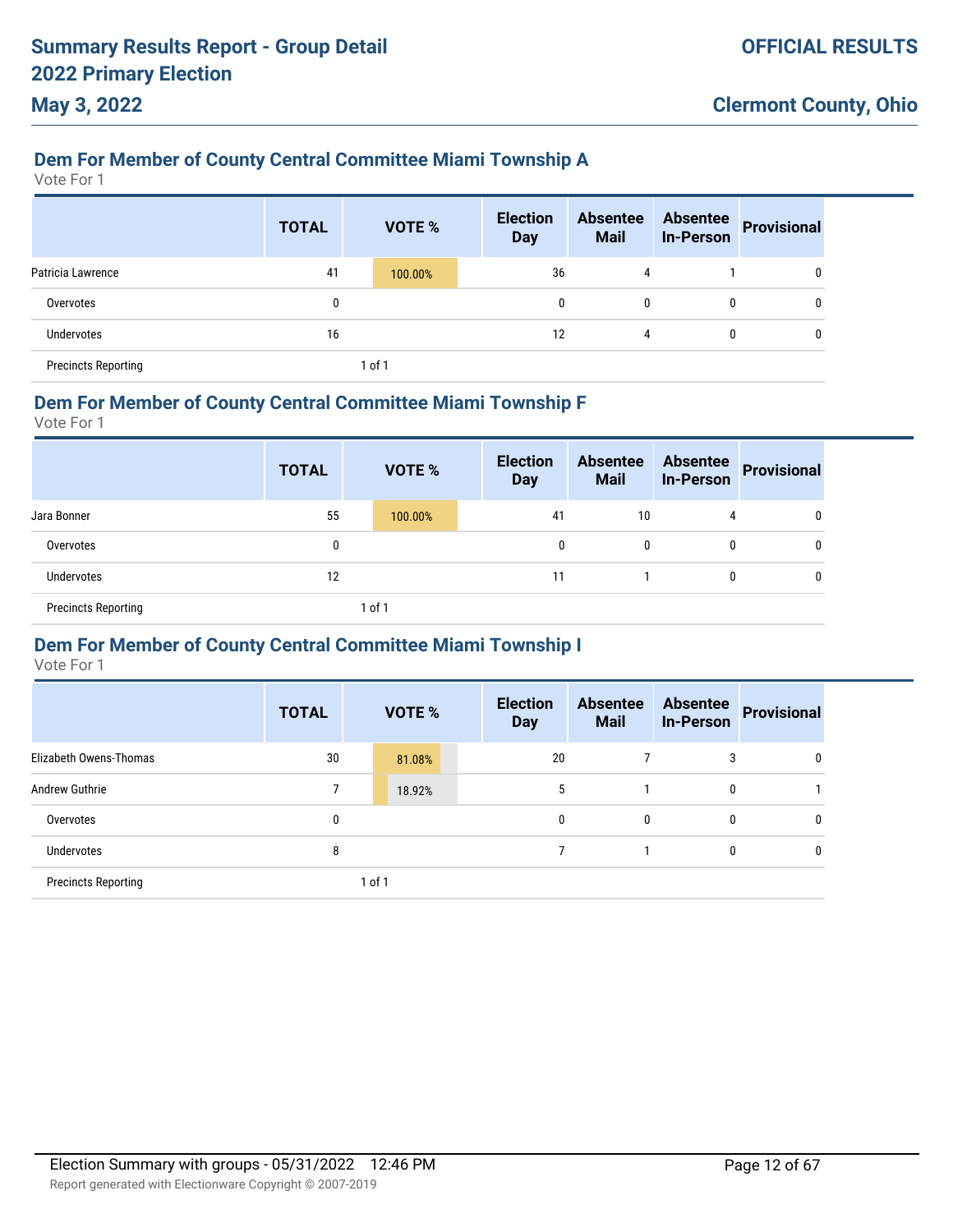# **Dem For Member of County Central Committee Miami Township L**

Vote For 1

**May 3, 2022**

|                            | <b>TOTAL</b> | <b>VOTE %</b> | <b>Election</b><br><b>Day</b> | <b>Absentee</b><br><b>Mail</b> | <b>Absentee</b><br><b>In-Person</b> | <b>Provisional</b> |
|----------------------------|--------------|---------------|-------------------------------|--------------------------------|-------------------------------------|--------------------|
| Pamela Sisney              | 13           | 68.42%        | 13                            | 0                              | 0                                   | 0                  |
| Mickey Masterson           | 6            | 31.58%        | 5                             |                                | 0                                   | $\mathbf{0}$       |
| Overvotes                  | 0            |               | $\mathbf{0}$                  | 0                              | $\mathbf{0}$                        | 0                  |
| <b>Undervotes</b>          | 3            |               | $\overline{2}$                | 0                              |                                     | 0                  |
| <b>Precincts Reporting</b> |              | 1 of 1        |                               |                                |                                     |                    |

## **Dem For Member of County Central Committee Miami Township M**

Vote For 1

|                            | <b>TOTAL</b> | <b>VOTE %</b> | <b>Election</b><br><b>Day</b> | <b>Absentee</b><br><b>Mail</b> | <b>Absentee</b><br><b>In-Person</b> | Provisional |
|----------------------------|--------------|---------------|-------------------------------|--------------------------------|-------------------------------------|-------------|
| Benjamin Indino            | 33           | 100.00%       | 29                            | 2                              |                                     |             |
| Overvotes                  | 0            |               | 0                             | 0                              | 0                                   | 0           |
| Undervotes                 | 14           |               | 12                            |                                | 0                                   |             |
| <b>Precincts Reporting</b> |              | 1 of 1        |                               |                                |                                     |             |

## **Dem For Member of County Central Committee Miami Township Q**

Vote For 1

|                            | <b>TOTAL</b> | VOTE %  | <b>Election</b><br><b>Day</b> | <b>Absentee</b><br><b>Mail</b> | <b>Absentee</b><br><b>In-Person</b> | <b>Provisional</b> |
|----------------------------|--------------|---------|-------------------------------|--------------------------------|-------------------------------------|--------------------|
| Chris Moyer                | 22           | 100.00% | 19                            | 3                              |                                     | 0                  |
| Overvotes                  | 0            |         |                               | 0                              |                                     | 0                  |
| <b>Undervotes</b>          | 9            |         | 9                             | 0                              | 0                                   | $\mathbf{0}$       |
| <b>Precincts Reporting</b> |              | l of 1  |                               |                                |                                     |                    |

## **Dem For Member of County Central Committee Miami Township S**

Vote For 1

|                            | <b>TOTAL</b> | <b>VOTE %</b> | <b>Election</b><br><b>Day</b> | <b>Absentee</b><br><b>Mail</b> | <b>In-Person</b> | Absentee Provisional |
|----------------------------|--------------|---------------|-------------------------------|--------------------------------|------------------|----------------------|
| Gale D. Snoddy             | 16           | 100.00%       | 13                            |                                | 0                |                      |
| Overvotes                  | 0            |               | 0                             | $\mathbf{0}$                   | 0                |                      |
| <b>Undervotes</b>          | 2            |               |                               |                                | 0                | 0                    |
| <b>Precincts Reporting</b> |              | 1 of 1        |                               |                                |                  |                      |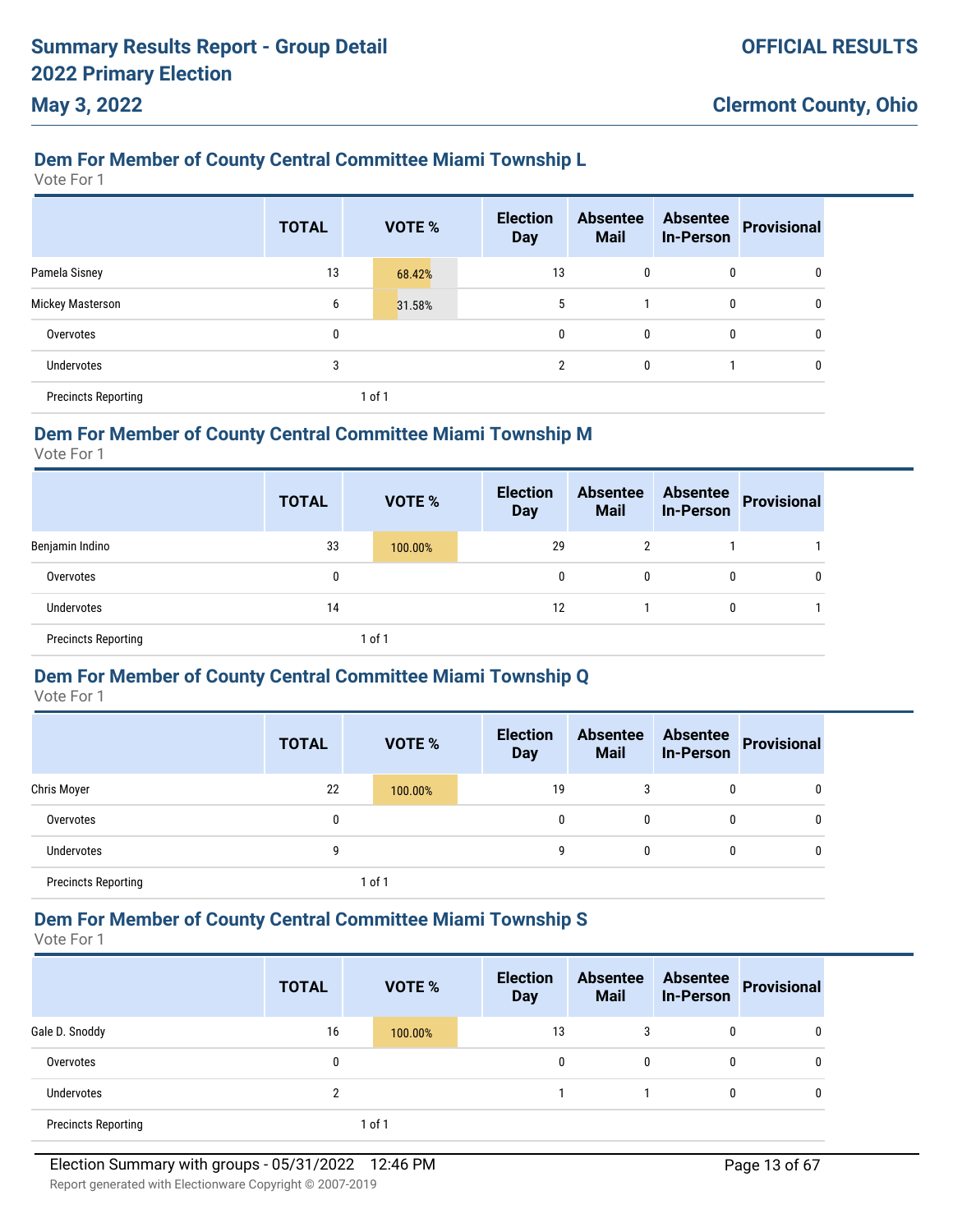# **Dem For Member of County Central Committee Miami Township T**

Vote For 1

**May 3, 2022**

|                            | <b>TOTAL</b> | <b>VOTE %</b> | <b>Election</b><br><b>Day</b> | <b>Absentee</b><br><b>Mail</b> | <b>Absentee</b><br><b>In-Person</b> | <b>Provisional</b> |
|----------------------------|--------------|---------------|-------------------------------|--------------------------------|-------------------------------------|--------------------|
| Shannon Sparks             | 10           | 100.00%       |                               |                                |                                     |                    |
| Overvotes                  | 0            |               | 0                             | 0                              | 0                                   | 0                  |
| Undervotes                 |              |               | 5                             | $\mathbf{0}$                   | $\mathbf{0}$                        | 0                  |
| <b>Precincts Reporting</b> |              | 1 of 1        |                               |                                |                                     |                    |

#### **Dem For Member of County Central Committee Miami Township U**

Vote For 1

|                            | <b>TOTAL</b> | <b>VOTE %</b> | <b>Election</b><br><b>Day</b> | <b>Absentee</b><br><b>Mail</b> | <b>In-Person</b> | <b>Absentee Provisional</b> |
|----------------------------|--------------|---------------|-------------------------------|--------------------------------|------------------|-----------------------------|
| William Mason              | 29           | 100.00%       | 25                            |                                | 3                | 0                           |
| Overvotes                  | 0            |               | $\mathbf{0}$                  | 0                              | 0                | 0                           |
| Undervotes                 | 9            |               | g                             | 0                              | 0                | 0                           |
| <b>Precincts Reporting</b> |              | 1 of 1        |                               |                                |                  |                             |

#### **Dem For Member of County Central Committee Miami Township F1F**

Vote For 1

|                            | <b>TOTAL</b> |        | <b>VOTE %</b> | <b>Election</b><br><b>Day</b> | <b>Absentee</b><br><b>Mail</b> | <b>Absentee</b><br><b>In-Person</b> | <b>Provisional</b> |
|----------------------------|--------------|--------|---------------|-------------------------------|--------------------------------|-------------------------------------|--------------------|
| Amanda Fox                 | 27           |        | 100.00%       | 19                            |                                |                                     | 0                  |
| Overvotes                  | 0            |        |               | 0                             | 0                              | 0                                   | 0                  |
| <b>Undervotes</b>          | 6            |        |               | 6                             | $\mathbf{0}$                   | 0                                   | $\mathbf{0}$       |
| <b>Precincts Reporting</b> |              | 1 of 1 |               |                               |                                |                                     |                    |

### **Dem For Member of County Central Committee Miami Township G1G**

|                            | <b>TOTAL</b> | VOTE %  | <b>Election</b><br><b>Day</b> |    | <b>Absentee</b><br><b>Mail</b> | <b>Absentee</b><br><b>In-Person</b> | Provisional |
|----------------------------|--------------|---------|-------------------------------|----|--------------------------------|-------------------------------------|-------------|
| Patricia Colapietro        | 33           | 100.00% |                               | 25 | 6                              | 2                                   |             |
| Overvotes                  | 0            |         |                               | 0  | 0                              | $\mathbf{0}$                        |             |
| Undervotes                 | 8            |         |                               |    | 3                              |                                     |             |
| <b>Precincts Reporting</b> |              | 1 of 1  |                               |    |                                |                                     |             |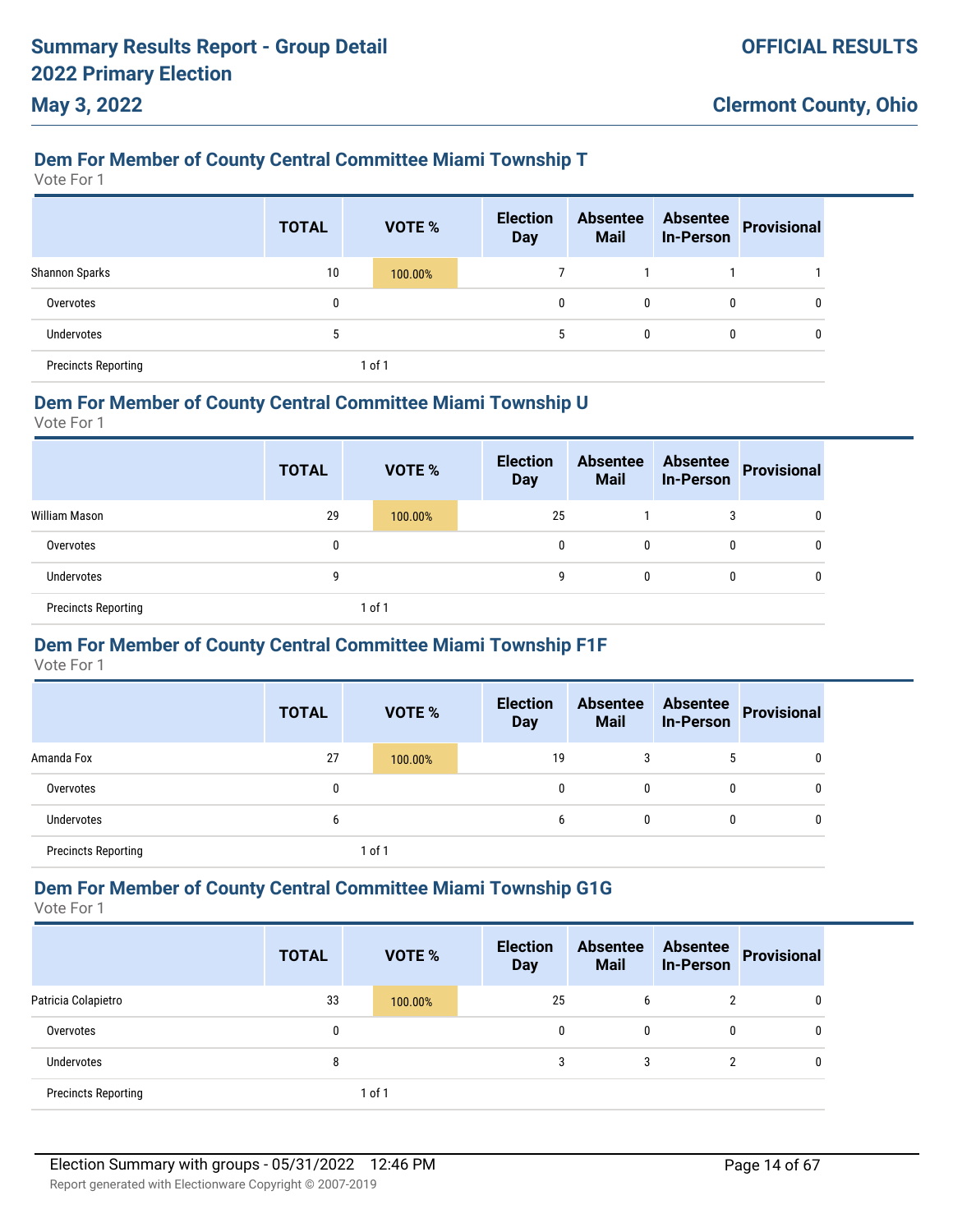# **Dem For Member of County Central Committee Miami Township H1H**

Vote For 1

**May 3, 2022**

|                            | <b>TOTAL</b> | <b>VOTE %</b> | <b>Election</b><br><b>Day</b> | <b>Absentee</b><br><b>Mail</b> | <b>Absentee</b><br><b>In-Person</b> | Provisional |
|----------------------------|--------------|---------------|-------------------------------|--------------------------------|-------------------------------------|-------------|
| <b>Christopher Barnett</b> | 34           | 100.00%       | 30                            | 0                              | 4                                   | 0           |
| Overvotes                  | 0            |               | 0                             | 0                              | 0                                   | 0           |
| Undervotes                 | 11           |               |                               | $\mathbf{0}$                   | 4                                   | 0           |
| <b>Precincts Reporting</b> |              | 1 of 1        |                               |                                |                                     |             |

### **Dem For Member of County Central Committee Miami Township M1M**

Vote For 1

|                            | <b>TOTAL</b> | <b>VOTE %</b> | <b>Election</b><br><b>Day</b> | <b>Absentee</b><br><b>Mail</b> | <b>Absentee</b><br><b>In-Person</b> | Provisional  |
|----------------------------|--------------|---------------|-------------------------------|--------------------------------|-------------------------------------|--------------|
| Linda Callahan             | 27           | 100.00%       | 26                            |                                | $\mathbf{0}$                        | 0            |
| Overvotes                  | 0            |               | 0                             | 0                              |                                     | 0            |
| <b>Undervotes</b>          | b            |               | 6                             | 0                              | 0                                   | $\mathbf{0}$ |
| <b>Precincts Reporting</b> |              | 1 of 1        |                               |                                |                                     |              |

## **Dem For Member of County Central Committee Miami Township N1N**

Vote For 1

|                            | <b>TOTAL</b> |        | VOTE %  | <b>Election</b><br><b>Day</b> |    | <b>Absentee</b><br><b>Mail</b> | <b>Absentee</b><br><b>In-Person</b> | Provisional |
|----------------------------|--------------|--------|---------|-------------------------------|----|--------------------------------|-------------------------------------|-------------|
| Alan Darnowsky             | 33           |        | 100.00% |                               | 20 | 8                              | 5                                   |             |
| Overvotes                  | 0            |        |         |                               | 0  | 0                              | 0                                   |             |
| Undervotes                 | 12           |        |         |                               | 9  | 3                              | 0                                   |             |
| <b>Precincts Reporting</b> |              | 1 of 1 |         |                               |    |                                |                                     |             |

### **Dem For Member of County Central Committee Miami Township P1P**

|                            | <b>TOTAL</b> | <b>VOTE %</b> | <b>Election</b><br><b>Day</b> | <b>Absentee</b><br><b>Mail</b> | <b>Absentee</b><br><b>In-Person</b> | <b>Provisional</b> |
|----------------------------|--------------|---------------|-------------------------------|--------------------------------|-------------------------------------|--------------------|
| Heidi A. Sommer Simones    | 21           | 100.00%       | 21                            | $\mathbf{0}$                   | $\mathbf{0}$                        | 0                  |
| Overvotes                  | 0            |               | 0                             | $\mathbf{0}$                   | $\mathbf{0}$                        | 0                  |
| Undervotes                 | b            |               | 6                             | 0                              | $\mathbf{0}$                        | 0                  |
| <b>Precincts Reporting</b> |              | 1 of 1        |                               |                                |                                     |                    |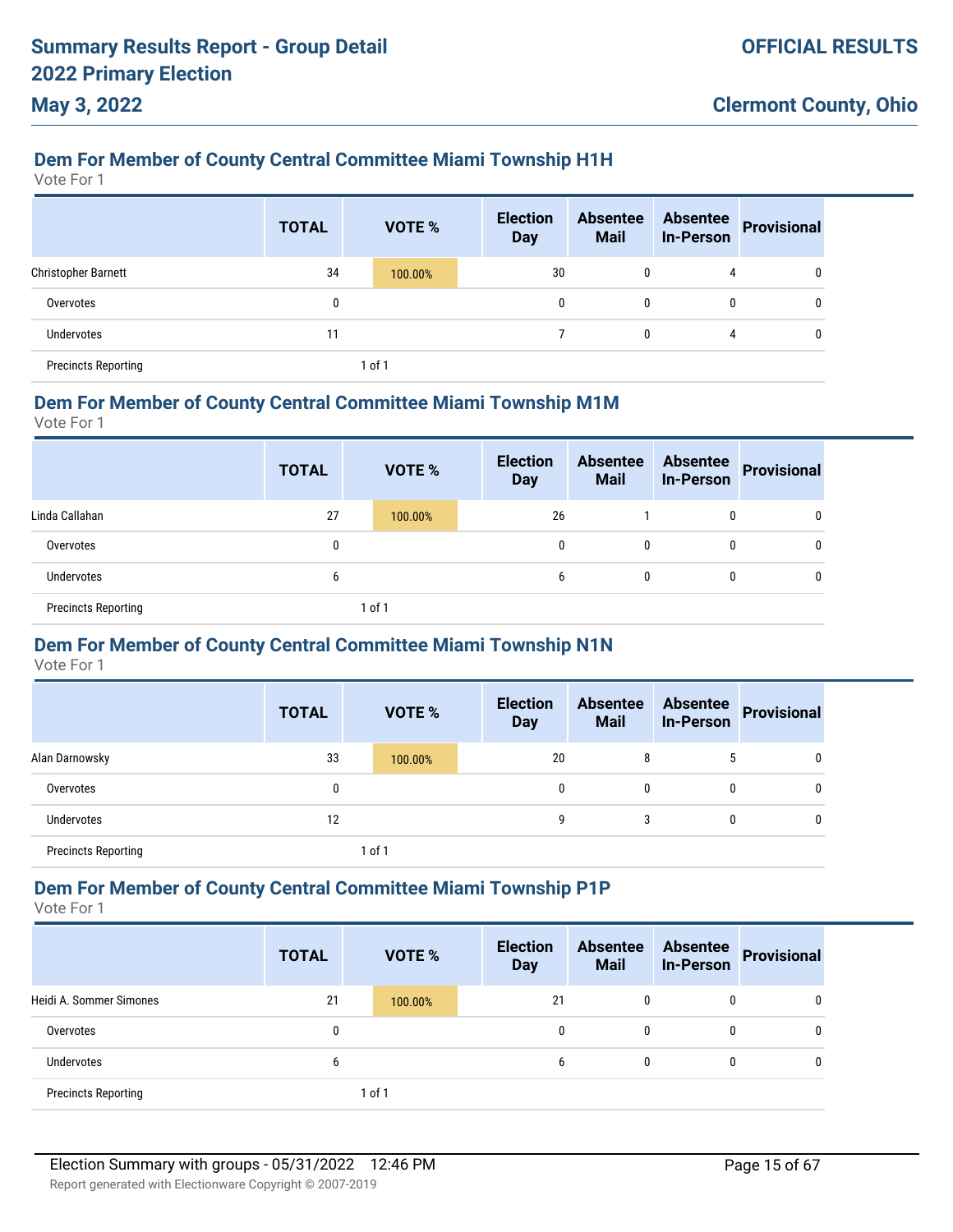# **Dem For Member of County Central Committee Miami Township Q1Q**

Vote For 1

**May 3, 2022**

|                            | <b>TOTAL</b> | <b>VOTE %</b> | <b>Election</b><br><b>Day</b> | <b>Absentee</b><br><b>Mail</b> | <b>Absentee</b><br><b>In-Person</b> | <b>Provisional</b> |
|----------------------------|--------------|---------------|-------------------------------|--------------------------------|-------------------------------------|--------------------|
| Maria Scott                | 21           | 100.00%       | 16                            | 2                              | 3                                   | 0                  |
| Overvotes                  | 0            |               | 0                             | $\mathbf{0}$                   | 0                                   | 0                  |
| Undervotes                 | b            |               | 4                             |                                | 0                                   | 0                  |
| <b>Precincts Reporting</b> |              | $1$ of $1$    |                               |                                |                                     |                    |

### **Dem For Member of County Central Committee Monroe Township C**

Vote For 1

|                            | <b>TOTAL</b> | <b>VOTE %</b> | <b>Election</b><br><b>Day</b> | <b>Absentee</b><br><b>Mail</b> | <b>Absentee</b><br><b>In-Person</b> | Provisional |
|----------------------------|--------------|---------------|-------------------------------|--------------------------------|-------------------------------------|-------------|
| Micheall A. Reed           | 36           | 100.00%       | 31                            | 3                              | 2                                   | 0           |
| Overvotes                  | 0            |               | 0                             | 0                              | 0                                   | 0           |
| <b>Undervotes</b>          | b            |               | 4                             |                                | 0                                   | 0           |
| <b>Precincts Reporting</b> |              | of 1          |                               |                                |                                     |             |

#### **Dem For Member of County Central Committee Monroe Township E**

Vote For 1

|                            | <b>TOTAL</b> | <b>VOTE %</b> | <b>Election</b><br><b>Day</b> | <b>Absentee</b><br><b>Mail</b> | <b>Absentee</b><br><b>In-Person</b> | <b>Provisional</b> |
|----------------------------|--------------|---------------|-------------------------------|--------------------------------|-------------------------------------|--------------------|
| Alice J. Rolfes            | 17           | 100.00%       | 16                            |                                | 0                                   | 0                  |
| Overvotes                  | 0            |               | 0                             | 0                              | 0                                   | 0                  |
| Undervotes                 |              |               | 6                             |                                | 0                                   | 0                  |
| <b>Precincts Reporting</b> |              | l of 1        |                               |                                |                                     |                    |

### **Dem For Member of County Central Committee New Richmond Village A**

|                            | <b>TOTAL</b> | <b>VOTE %</b> | <b>Election</b><br><b>Day</b> | <b>Absentee</b><br><b>Mail</b> | <b>Absentee</b><br><b>In-Person</b> | <b>Provisional</b> |
|----------------------------|--------------|---------------|-------------------------------|--------------------------------|-------------------------------------|--------------------|
| John Woliver               | 15           | 100.00%       | 13                            |                                |                                     | 0                  |
| Overvotes                  | 0            |               | $\mathbf{0}$                  | 0                              | $\mathbf{0}$                        | 0                  |
| Undervotes                 |              |               |                               | 0                              | $\mathbf{0}$                        | 0                  |
| <b>Precincts Reporting</b> |              | 1 of 1        |                               |                                |                                     |                    |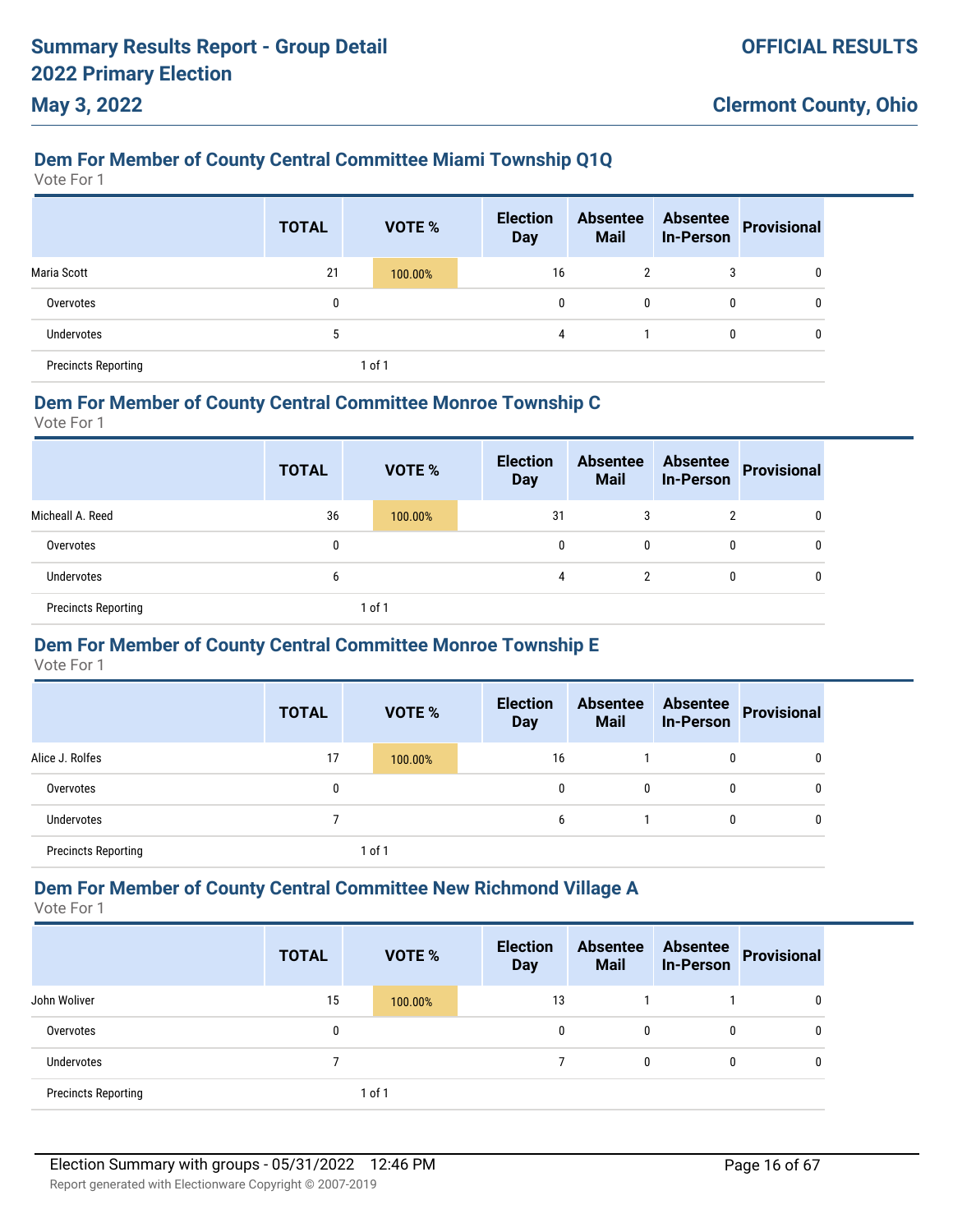# **Dem For Member of County Central Committee New Richmond Village B**

Vote For 1

**May 3, 2022**

|                            | <b>TOTAL</b> | <b>VOTE %</b> | <b>Election</b><br><b>Day</b> | <b>Absentee</b><br><b>Mail</b> | <b>Absentee</b><br><b>In-Person</b> | <b>Provisional</b> |
|----------------------------|--------------|---------------|-------------------------------|--------------------------------|-------------------------------------|--------------------|
| Constance Lighthall        | 31           | 100.00%       | 26                            |                                | 3                                   | 0                  |
| Overvotes                  | 0            |               | $\mathbf{0}$                  | 0                              | 0                                   | 0                  |
| <b>Undervotes</b>          | 9            |               |                               |                                |                                     | 0                  |
| <b>Precincts Reporting</b> |              | 1 of 1        |                               |                                |                                     |                    |

## **Dem For Member of County Central Committee Ohio Township A**

Vote For 1

|                            | <b>TOTAL</b> |        | <b>VOTE %</b> | <b>Election</b><br><b>Day</b> | <b>Absentee</b><br><b>Mail</b> | <b>Absentee</b><br><b>In-Person</b> | Provisional |
|----------------------------|--------------|--------|---------------|-------------------------------|--------------------------------|-------------------------------------|-------------|
| Genny Dennison             | 8            |        | 100.00%       | 5                             | 2                              |                                     | 0           |
| Overvotes                  |              |        |               | 0                             | 0                              | 0                                   | 0           |
| Undervotes                 | 0            |        |               | 0                             | 0                              | 0                                   | 0           |
| <b>Precincts Reporting</b> |              | 1 of 1 |               |                               |                                |                                     |             |

## **Dem For Member of County Central Committee Pierce Township B**

Vote For 1

|                            | <b>TOTAL</b> | <b>VOTE %</b> | <b>Election</b><br><b>Day</b> | <b>Absentee</b><br><b>Mail</b> | <b>Absentee</b><br><b>In-Person</b> | <b>Provisional</b> |
|----------------------------|--------------|---------------|-------------------------------|--------------------------------|-------------------------------------|--------------------|
| Raymond W. Lembke          | 27           | 100.00%       | 15                            |                                | 5                                   | 0                  |
| Overvotes                  | 0            |               | 0                             | $\bf{0}$                       | 0                                   | 0                  |
| <b>Undervotes</b>          | 8            |               | 4                             |                                | 3                                   | 0                  |
| <b>Precincts Reporting</b> |              | $1$ of $1$    |                               |                                |                                     |                    |

### **Dem For Member of County Central Committee Pierce Township C**

|                            | <b>TOTAL</b> |        | <b>VOTE %</b> | <b>Election</b><br><b>Day</b> | <b>Absentee</b><br><b>Mail</b> | <b>Absentee</b><br><b>In-Person</b> | <b>Provisional</b> |
|----------------------------|--------------|--------|---------------|-------------------------------|--------------------------------|-------------------------------------|--------------------|
| Gregg Conrad               | 21           |        | 100.00%       | 11                            | 4                              | 6                                   | 0                  |
| Overvotes                  | 0            |        |               | $\mathbf{0}$                  | 0                              | 0                                   | 0                  |
| Undervotes                 | 3            |        |               |                               | 0                              |                                     | 0                  |
| <b>Precincts Reporting</b> |              | 1 of 1 |               |                               |                                |                                     |                    |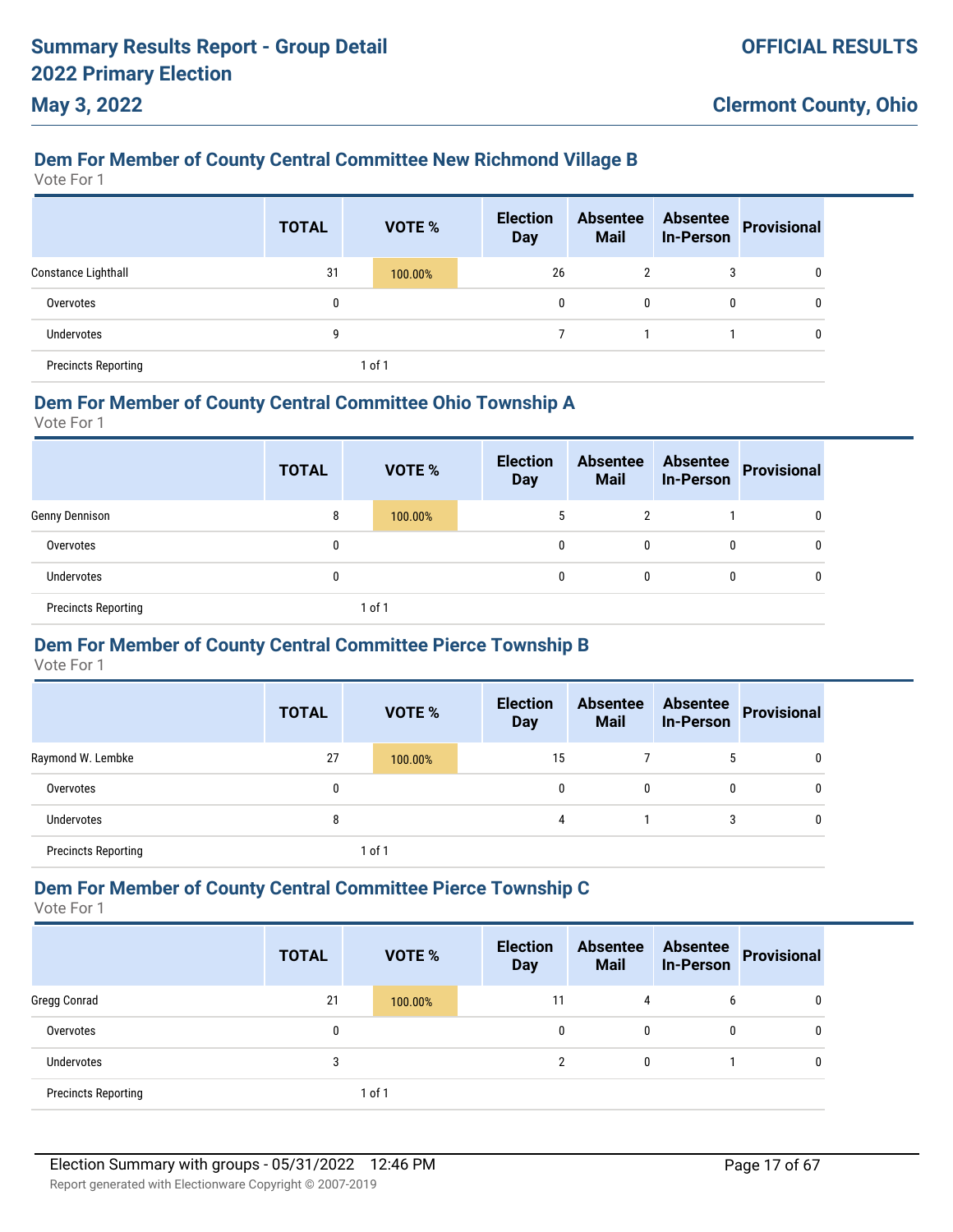# **Dem For Member of County Central Committee Pierce Township K**

Vote For 1

**May 3, 2022**

|                            | <b>TOTAL</b> | <b>VOTE %</b> | <b>Election</b><br><b>Day</b> | <b>Absentee</b><br><b>Mail</b> | <b>Absentee</b><br><b>In-Person</b> | <b>Provisional</b> |
|----------------------------|--------------|---------------|-------------------------------|--------------------------------|-------------------------------------|--------------------|
| <b>Heather Horine</b>      | 23           | 100.00%       | 19                            | $\mathbf{2}^{\prime}$          | $\overline{2}$                      | 0                  |
| Overvotes                  | 0            |               | 0                             | $\mathbf{0}$                   | 0                                   | 0                  |
| Undervotes                 | 9            |               |                               | 0                              | 2                                   | 0                  |
| <b>Precincts Reporting</b> |              | of 1          |                               |                                |                                     |                    |

## **Dem For Member of County Central Committee Pierce Township O**

Vote For 1

|                            | <b>TOTAL</b> | <b>VOTE %</b> | <b>Election</b><br><b>Day</b> | <b>Absentee</b><br><b>Mail</b> | <b>In-Person</b> | <b>Absentee Provisional</b> |
|----------------------------|--------------|---------------|-------------------------------|--------------------------------|------------------|-----------------------------|
| James D. Eugair            | 35           | 100.00%       | 22                            | 9                              | 4                | 0                           |
| Overvotes                  | 0            |               | 0                             | 0                              | 0                |                             |
| <b>Undervotes</b>          | 10           |               | 4                             | 4                              | ົາ               | 0                           |
| <b>Precincts Reporting</b> |              | 1 of 1        |                               |                                |                  |                             |

#### **Dem For Member of County Central Committee Stonelick Township B**

Vote For 1

|                            | <b>TOTAL</b> | <b>VOTE %</b> | <b>Election</b><br><b>Day</b> | <b>Absentee</b><br><b>Mail</b> | <b>Absentee</b><br><b>In-Person</b> | Provisional |
|----------------------------|--------------|---------------|-------------------------------|--------------------------------|-------------------------------------|-------------|
| Katherine Lent             | 18           | 100.00%       | 12                            | 3                              | 3                                   |             |
| Overvotes                  | 0            |               | 0                             | 0                              | 0                                   |             |
| Undervotes                 | ∩            |               |                               | 0                              | $\mathbf{0}$                        |             |
| <b>Precincts Reporting</b> |              | 1 of 1        |                               |                                |                                     |             |

## **Dem For Member of County Central Committee Stonelick Township E**

|                            | <b>TOTAL</b> | VOTE %  | <b>Election</b><br><b>Day</b> | <b>Absentee</b><br><b>Mail</b> | <b>Absentee</b><br><b>In-Person</b> | Provisional |
|----------------------------|--------------|---------|-------------------------------|--------------------------------|-------------------------------------|-------------|
| James C. Bellman           | 15           | 100.00% | 8                             | 3                              | 4                                   | 0           |
| Overvotes                  | 0            |         | 0                             | 0                              | $\mathbf{0}$                        | 0           |
| Undervotes                 |              |         | 0                             |                                |                                     | 0           |
| <b>Precincts Reporting</b> |              | 1 of 1  |                               |                                |                                     |             |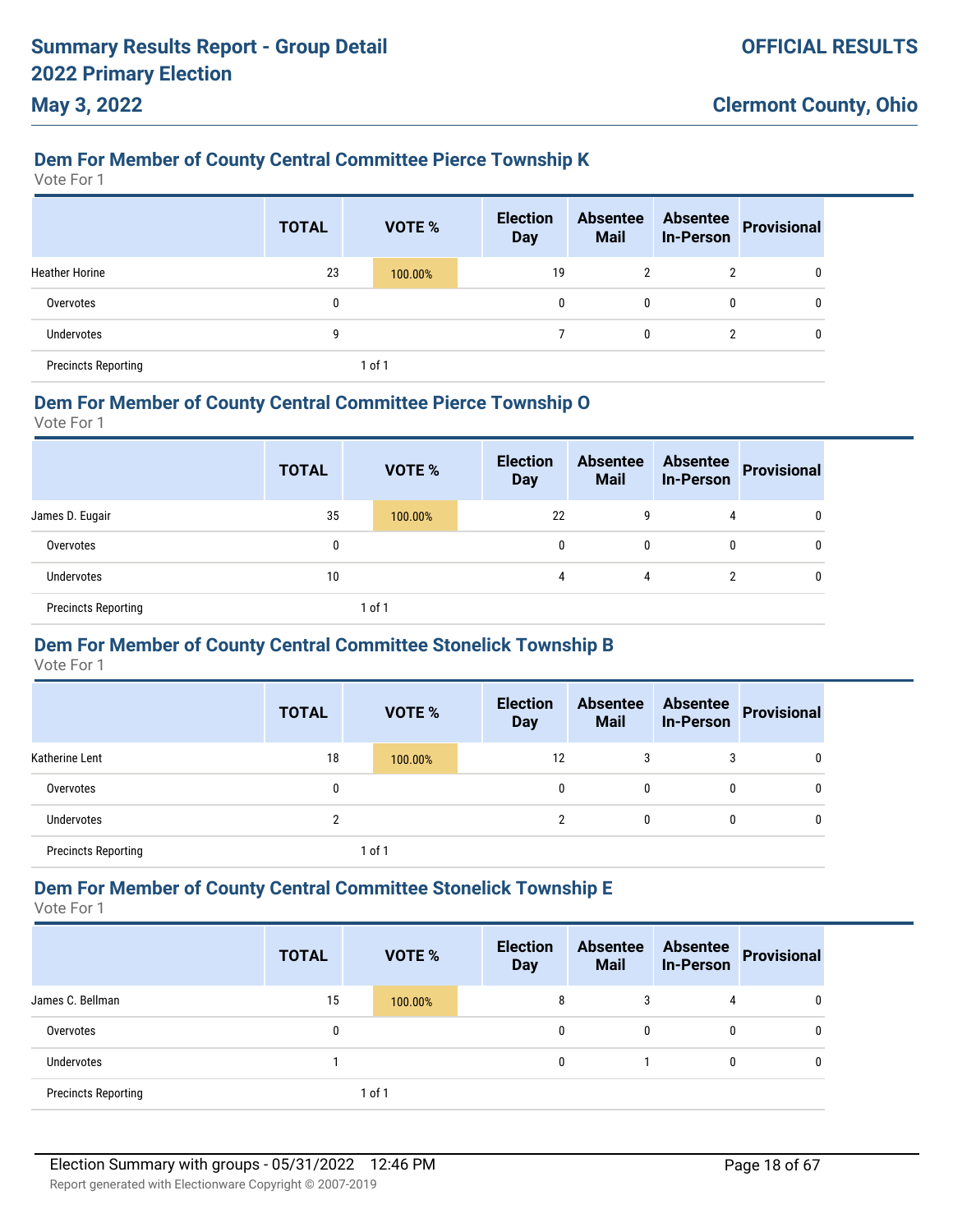# **Dem For Member of County Central Committee Bethel Village A**

Vote For 1

**May 3, 2022**

|                            | <b>TOTAL</b> | <b>VOTE %</b> | <b>Election</b><br><b>Day</b> | <b>Absentee</b><br><b>Mail</b> | <b>Absentee</b><br><b>In-Person</b> | Provisional  |
|----------------------------|--------------|---------------|-------------------------------|--------------------------------|-------------------------------------|--------------|
| Amy Planck                 | 8            | 100.00%       |                               |                                | 0                                   | 0            |
| Overvotes                  | 0            |               | 0                             | $\mathbf{0}$                   | 0                                   | 0            |
| <b>Undervotes</b>          | 0            |               | 0                             | $\mathbf{0}$                   | 0                                   | $\mathbf{0}$ |
| <b>Precincts Reporting</b> |              | 1 of 1        |                               |                                |                                     |              |

### **Dem For Member of County Central Committee Bethel Village B**

Vote For 1

|                            | <b>TOTAL</b> |        | <b>VOTE %</b> | <b>Election</b><br><b>Day</b> | <b>Absentee</b><br><b>Mail</b> |   | Absentee<br>In-Person Provisional |
|----------------------------|--------------|--------|---------------|-------------------------------|--------------------------------|---|-----------------------------------|
| Leann Helton               | 18           |        | 100.00%       | 12                            | <sup>5</sup>                   |   | 0                                 |
| Overvotes                  | 0            |        |               | 0                             |                                | 0 | 0                                 |
| <b>Undervotes</b>          | າ            |        |               |                               | 0                              | 0 | 0                                 |
| <b>Precincts Reporting</b> |              | 1 of 1 |               |                               |                                |   |                                   |

## **Dem For Member of County Central Committee Tate Township D**

Vote For 1

|                            | <b>TOTAL</b> | <b>VOTE %</b> | <b>Election</b><br><b>Day</b> | <b>Absentee</b><br><b>Mail</b> | <b>Absentee</b><br><b>In-Person</b> | <b>Provisional</b> |
|----------------------------|--------------|---------------|-------------------------------|--------------------------------|-------------------------------------|--------------------|
| Acacia Uible               | 22           | 100.00%       | 11                            | 3                              |                                     |                    |
| Overvotes                  | 0            |               | 0                             | 0                              | 0                                   | 0                  |
| <b>Undervotes</b>          | 11           |               |                               |                                | 3                                   | 0                  |
| <b>Precincts Reporting</b> |              | 1 of 1        |                               |                                |                                     |                    |

### **Dem For Member of County Central Committee Tate Township F**

|                            | <b>TOTAL</b> | <b>VOTE %</b> | <b>Election</b><br><b>Day</b> | <b>Absentee</b><br><b>Mail</b> | <b>Absentee</b><br><b>In-Person</b> | Provisional |
|----------------------------|--------------|---------------|-------------------------------|--------------------------------|-------------------------------------|-------------|
| Cliff S. Johnson           | 16           | 100.00%       | 8                             | 5                              | 3                                   | 0           |
| Overvotes                  | 0            |               | 0                             | $\mathbf{0}$                   | $\mathbf{0}$                        | 0           |
| Undervotes                 |              |               | ŋ                             |                                |                                     | 0           |
| <b>Precincts Reporting</b> |              | 1 of 1        |                               |                                |                                     |             |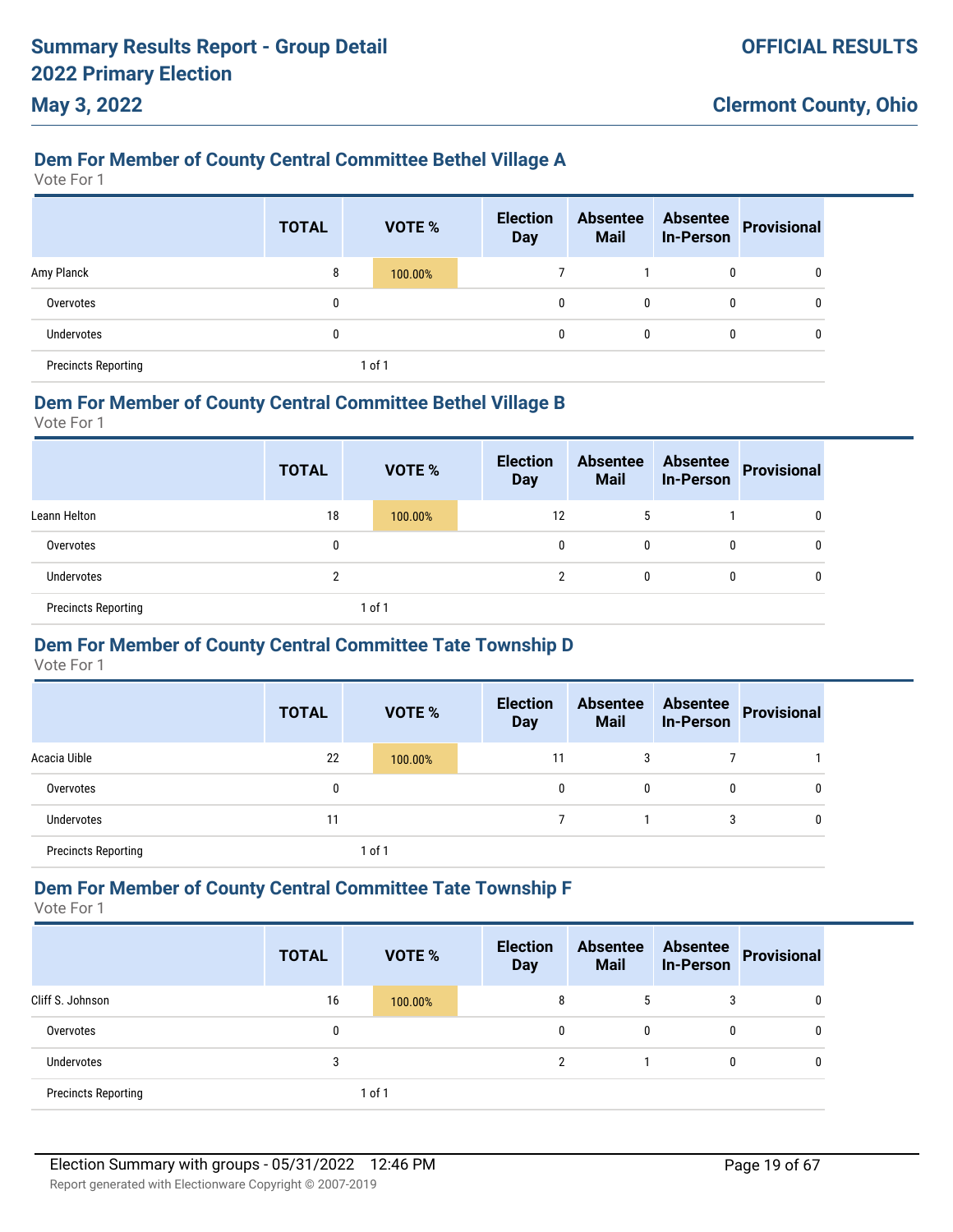## **Dem For Member of County Central Committee Tate Township H**

Vote For 1

**May 3, 2022**

|                            | <b>TOTAL</b> | <b>VOTE %</b> | <b>Election</b><br><b>Day</b> | <b>Absentee</b><br><b>Mail</b> | <b>Absentee</b><br><b>In-Person</b> | <b>Provisional</b> |
|----------------------------|--------------|---------------|-------------------------------|--------------------------------|-------------------------------------|--------------------|
| Bill Skvarla               | 19           | 100.00%       | 9                             | 5                              | 5                                   | 0                  |
| Overvotes                  | 0            |               | 0                             | $\mathbf{0}$                   | $\mathbf{0}$                        | $\mathbf{0}$       |
| <b>Undervotes</b>          | 6            |               | 6                             | $\mathbf{0}$                   | 0                                   | $\mathbf{0}$       |
| <b>Precincts Reporting</b> |              | 1 of 1        |                               |                                |                                     |                    |

### **Dem For Member of County Central Committee Union Township A**

Vote For 1

|                            | <b>TOTAL</b> | <b>VOTE %</b> | <b>Election</b><br><b>Day</b> | <b>Absentee</b><br><b>Mail</b> | <b>In-Person</b> | <b>Absentee Provisional</b> |
|----------------------------|--------------|---------------|-------------------------------|--------------------------------|------------------|-----------------------------|
| David F. Utterback         | 30           | 100.00%       | 17                            | 8                              | -5               | 0                           |
| Overvotes                  | 0            |               | 0                             | 0                              | $\mathbf{0}$     |                             |
| Undervotes                 |              |               | 3                             |                                | 3                | 0                           |
| <b>Precincts Reporting</b> |              | 1 of 1        |                               |                                |                  |                             |

## **Dem For Member of County Central Committee Union Township B**

Vote For 1

|                            | <b>TOTAL</b> | <b>VOTE %</b> | <b>Election</b><br><b>Day</b> | <b>Absentee</b><br><b>Mail</b> | <b>Absentee</b><br><b>In-Person</b> | <b>Provisional</b> |
|----------------------------|--------------|---------------|-------------------------------|--------------------------------|-------------------------------------|--------------------|
| <b>Andrew Reed</b>         | 34           | 100.00%       | 24                            |                                | 3                                   | 0                  |
| Overvotes                  | 0            |               | 0                             | 0                              | 0                                   | 0                  |
| <b>Undervotes</b>          | 5            |               | 5                             | 0                              | 0                                   | 0                  |
| <b>Precincts Reporting</b> |              | 1 of 1        |                               |                                |                                     |                    |

### **Dem For Member of County Central Committee Union Township D**

|                            | <b>TOTAL</b> | <b>VOTE %</b> | <b>Election</b><br><b>Day</b> | <b>Absentee</b><br><b>Mail</b> | <b>Absentee</b><br><b>In-Person</b> | Provisional |
|----------------------------|--------------|---------------|-------------------------------|--------------------------------|-------------------------------------|-------------|
| Chad A. Quick              | 21           | 100.00%       | 20                            |                                | 0                                   | 0           |
| Overvotes                  | 0            |               | $\mathbf{0}$                  | 0                              | 0                                   | 0           |
| Undervotes                 | 4            |               | 4                             | $\mathbf{0}$                   | $\mathbf{0}$                        | 0           |
| <b>Precincts Reporting</b> |              | 1 of 1        |                               |                                |                                     |             |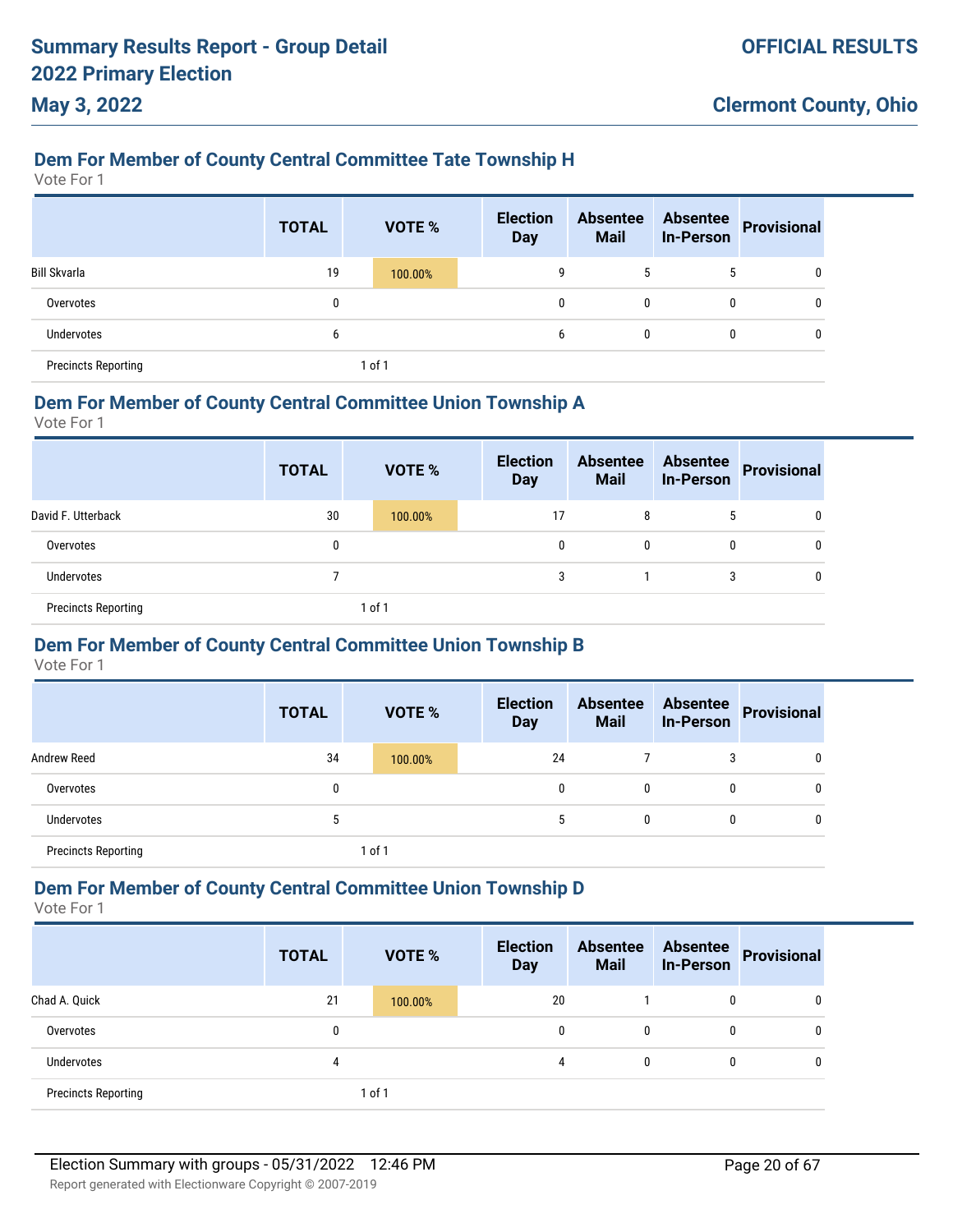# **Dem For Member of County Central Committee Union Township E**

Vote For 1

**May 3, 2022**

|                            | <b>TOTAL</b> | <b>VOTE %</b> | <b>Election</b><br><b>Day</b> | <b>Absentee</b><br><b>Mail</b> | <b>Absentee</b><br><b>In-Person</b> | <b>Provisional</b> |
|----------------------------|--------------|---------------|-------------------------------|--------------------------------|-------------------------------------|--------------------|
| Ann Roberts                | 37           | 100.00%       | 16                            | 9                              | 12                                  | 0                  |
| Overvotes                  | 0            |               | $\mathbf{0}$                  | 0                              | $\mathbf{0}$                        | 0                  |
| <b>Undervotes</b>          | 8            |               | 4                             |                                | C.                                  |                    |
| <b>Precincts Reporting</b> |              | 1 of 1        |                               |                                |                                     |                    |

### **Dem For Member of County Central Committee Union Township H**

Vote For 1

|                            | <b>TOTAL</b> |        | <b>VOTE %</b> | <b>Election</b><br><b>Day</b> | <b>Absentee</b><br><b>Mail</b> | <b>Absentee</b><br><b>In-Person</b> | Provisional |
|----------------------------|--------------|--------|---------------|-------------------------------|--------------------------------|-------------------------------------|-------------|
| Linda Bourquin             | 15           |        | 100.00%       | 11                            |                                | 3                                   | 0           |
| Overvotes                  | 0            |        |               | $\mathbf{0}$                  | 0                              | 0                                   | 0           |
| Undervotes                 | 3            |        |               |                               | 2                              | 0                                   | 0           |
| <b>Precincts Reporting</b> |              | 1 of 1 |               |                               |                                |                                     |             |

## **Dem For Member of County Central Committee Union Township K**

Vote For 1

|                            | <b>TOTAL</b> | <b>VOTE %</b> | <b>Election</b><br><b>Day</b> | <b>Absentee</b><br><b>Mail</b> | <b>Absentee</b><br><b>In-Person</b> | Provisional |
|----------------------------|--------------|---------------|-------------------------------|--------------------------------|-------------------------------------|-------------|
| Barbara D. Fillion         | 26           | 100.00%       | 21                            | 3                              |                                     | 0           |
| Overvotes                  | 0            |               | 0                             | 0                              | 0                                   | 0           |
| Undervotes                 | 5            |               | 3                             | 2                              |                                     | 0           |
| <b>Precincts Reporting</b> |              | 1 of 1        |                               |                                |                                     |             |

### **Dem For Member of County Central Committee Union Township L**

|                            | <b>TOTAL</b> | <b>VOTE %</b> | <b>Election</b><br><b>Day</b> | <b>Absentee</b><br><b>Mail</b> | <b>Absentee</b><br><b>In-Person</b> | <b>Provisional</b> |
|----------------------------|--------------|---------------|-------------------------------|--------------------------------|-------------------------------------|--------------------|
| Michelle DeTemple          | 14           | 100.00%       | 10                            | 4                              | $\mathbf 0$                         | 0                  |
| Overvotes                  | 0            |               | 0                             | 0                              | $\mathbf 0$                         | 0                  |
| <b>Undervotes</b>          | 3            |               | ∩                             |                                | 0                                   | 0                  |
| <b>Precincts Reporting</b> |              | i of 1        |                               |                                |                                     |                    |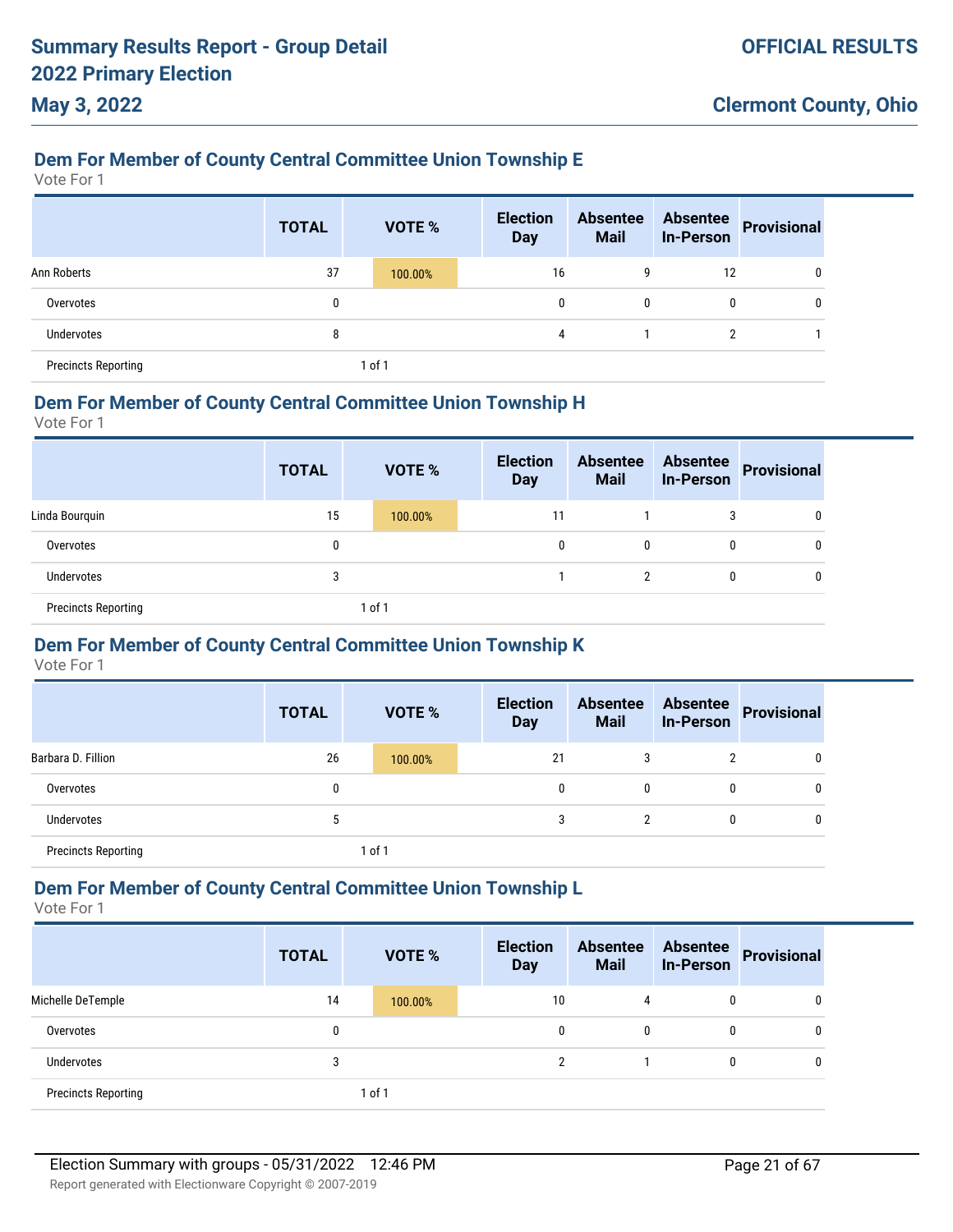# **Dem For Member of County Central Committee Union Township X**

Vote For 1

**May 3, 2022**

|                            | <b>TOTAL</b> | <b>VOTE %</b> | <b>Election</b><br><b>Day</b> | <b>Absentee</b><br><b>Mail</b> | <b>Absentee</b><br><b>In-Person</b> | Provisional |
|----------------------------|--------------|---------------|-------------------------------|--------------------------------|-------------------------------------|-------------|
| <b>Christine Cornelius</b> | 16           | 100.00%       | 12                            | 3                              |                                     | 0           |
| Overvotes                  | 0            |               | 0                             | 0                              | 0                                   | 0           |
| Undervotes                 |              |               | 4                             | 2                              |                                     | 0           |
| <b>Precincts Reporting</b> |              | 1 of 1        |                               |                                |                                     |             |

### **Dem For Member of County Central Committee Union Township Z**

Vote For 1

|                            | <b>TOTAL</b> | <b>VOTE %</b> | <b>Election</b><br><b>Day</b> | <b>Absentee</b><br><b>Mail</b> | <b>Absentee</b><br><b>In-Person</b> | Provisional |
|----------------------------|--------------|---------------|-------------------------------|--------------------------------|-------------------------------------|-------------|
| Tracy Jo Small             | 25           | 100.00%       | 20                            | ∠                              | 3                                   | 0           |
| Overvotes                  | 0            |               | 0                             | 0                              | 0                                   | 0           |
| Undervotes                 | 3            |               | 3                             | 0                              | 0                                   | 0           |
| <b>Precincts Reporting</b> |              | 1 of 1        |                               |                                |                                     |             |

## **Dem For Member of County Central Committee Union Township B1B**

Vote For 1

|                            | <b>TOTAL</b> | VOTE %  | <b>Election</b><br><b>Day</b> | <b>Absentee</b><br><b>Mail</b> | <b>Absentee</b><br><b>In-Person</b> | <b>Provisional</b> |
|----------------------------|--------------|---------|-------------------------------|--------------------------------|-------------------------------------|--------------------|
| <b>Christine Minano</b>    | 18           | 100.00% | 16                            | 0                              | $\overline{2}$                      |                    |
| Overvotes                  | 0            |         | 0                             | $\mathbf{0}$                   |                                     |                    |
| Undervotes                 |              |         | 6                             | $\mathbf{0}$                   |                                     |                    |
| <b>Precincts Reporting</b> |              | 1 of 1  |                               |                                |                                     |                    |

### **Dem For Member of County Central Committee Union Township C1C**

|                            | <b>TOTAL</b> | <b>VOTE %</b> | <b>Election</b><br><b>Day</b> | <b>Absentee</b><br><b>Mail</b> | <b>Absentee</b><br><b>In-Person</b> | <b>Provisional</b> |
|----------------------------|--------------|---------------|-------------------------------|--------------------------------|-------------------------------------|--------------------|
| Joann M. Meyer             | 18           | 100.00%       | 15                            | 2                              |                                     | 0                  |
| Overvotes                  | 0            |               | 0                             | 0                              | $\mathbf{0}$                        | 0                  |
| Undervotes                 | 4            |               | <sup>2</sup>                  |                                |                                     | 0                  |
| <b>Precincts Reporting</b> |              | 1 of 1        |                               |                                |                                     |                    |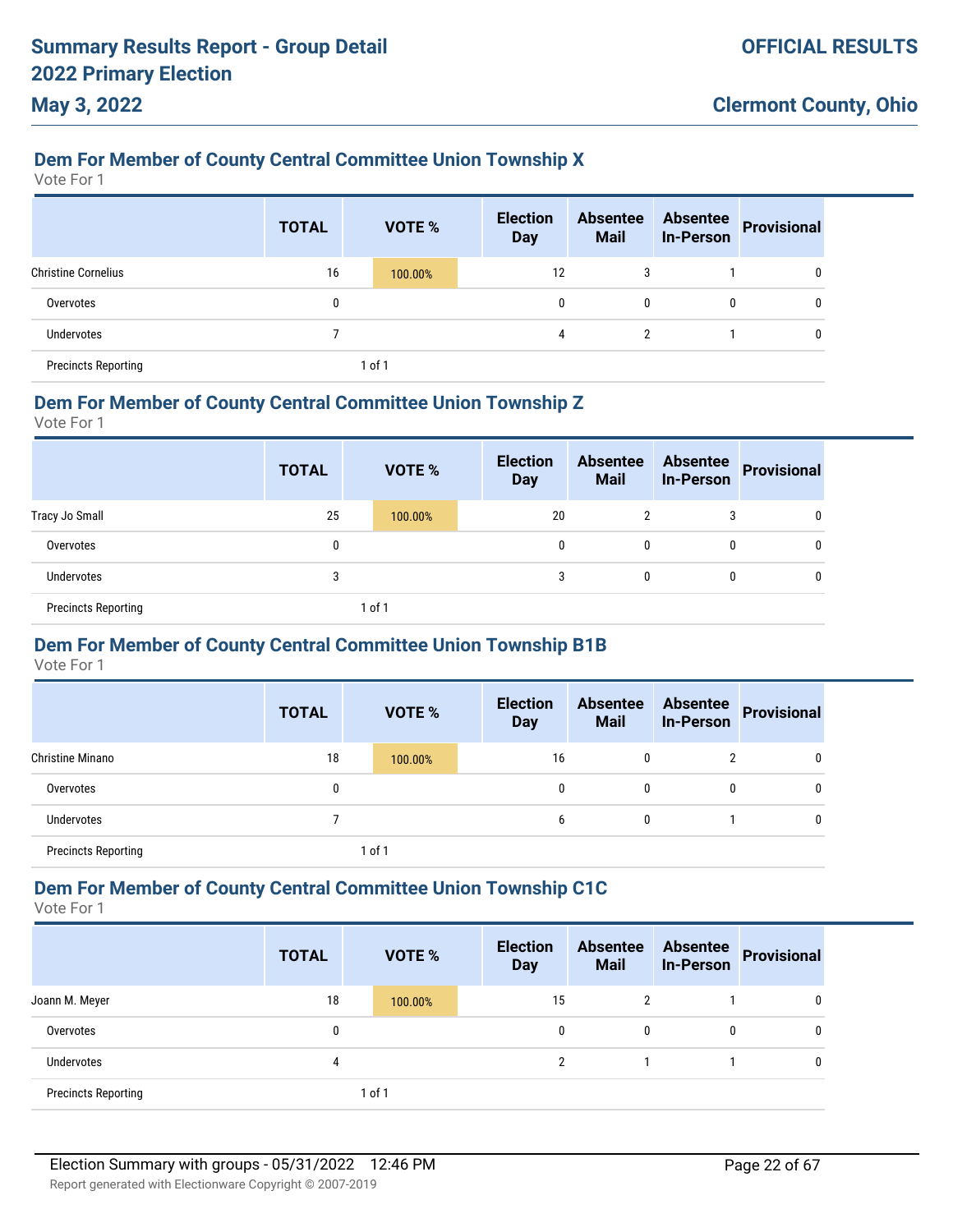# **Dem For Member of County Central Committee Union Township D1D**

Vote For 1

**May 3, 2022**

|                            | <b>TOTAL</b> | <b>VOTE %</b> | <b>Election</b><br><b>Day</b> | <b>Absentee</b><br><b>Mail</b> | <b>Absentee</b><br><b>In-Person</b> | <b>Provisional</b> |
|----------------------------|--------------|---------------|-------------------------------|--------------------------------|-------------------------------------|--------------------|
| <b>Brian Flick</b>         | 15           | 100.00%       | 11                            | $\mathfrak{p}$                 | 2                                   | 0                  |
| Overvotes                  | 0            |               | 0                             | 0                              | 0                                   | 0                  |
| Undervotes                 | 4            |               | 2                             | 2                              | 0                                   | 0                  |
| <b>Precincts Reporting</b> |              | 1 of 1        |                               |                                |                                     |                    |

### **Dem For Member of County Central Committee Union Township F1F**

Vote For 1

|                            | <b>TOTAL</b> | <b>VOTE %</b> | <b>Election</b><br><b>Day</b> | <b>Absentee</b><br><b>Mail</b> | <b>Absentee</b><br><b>In-Person</b> | Provisional |
|----------------------------|--------------|---------------|-------------------------------|--------------------------------|-------------------------------------|-------------|
| <b>Terry Conway</b>        | 45           | 100.00%       | 28                            | 10                             | 6                                   |             |
| Overvotes                  | 0            |               | 0                             | 0                              | 0                                   | 0           |
| <b>Undervotes</b>          | b            |               | 6                             | 0                              | $\mathbf{0}$                        | 0           |
| <b>Precincts Reporting</b> |              | 1 of 1        |                               |                                |                                     |             |

## **Dem For Member of County Central Committee Union Township P1P**

Vote For 1

|                            | <b>TOTAL</b> |        | <b>VOTE %</b> | <b>Election</b><br><b>Day</b> | <b>Absentee</b><br><b>Mail</b> | <b>Absentee</b><br><b>In-Person</b> | Provisional |
|----------------------------|--------------|--------|---------------|-------------------------------|--------------------------------|-------------------------------------|-------------|
| Molly Goldberg             | 39           |        | 100.00%       | 26                            | 5                              | 8                                   | 0           |
| Overvotes                  | 0            |        |               |                               | 0<br>$\mathbf{0}$              | 0                                   | 0           |
| Undervotes                 | 16           |        |               | 14                            | 2                              | 0                                   | 0           |
| <b>Precincts Reporting</b> |              | 1 of 1 |               |                               |                                |                                     |             |

### **Dem For Member of County Central Committee Washington Township B**

|                            | <b>TOTAL</b> | VOTE %  | <b>Election</b><br><b>Day</b> | <b>Absentee</b><br><b>Mail</b> | <b>Absentee</b><br><b>In-Person</b> | <b>Provisional</b> |
|----------------------------|--------------|---------|-------------------------------|--------------------------------|-------------------------------------|--------------------|
| Jeff Richards              | 25           | 100.00% | 20                            | 2                              | 3                                   | 0                  |
| Overvotes                  | 0            |         | 0                             | 0                              | $\mathbf{0}$                        | 0                  |
| Undervotes                 | 3            |         | C                             | 0                              |                                     | 0                  |
| <b>Precincts Reporting</b> |              | 1 of 1  |                               |                                |                                     |                    |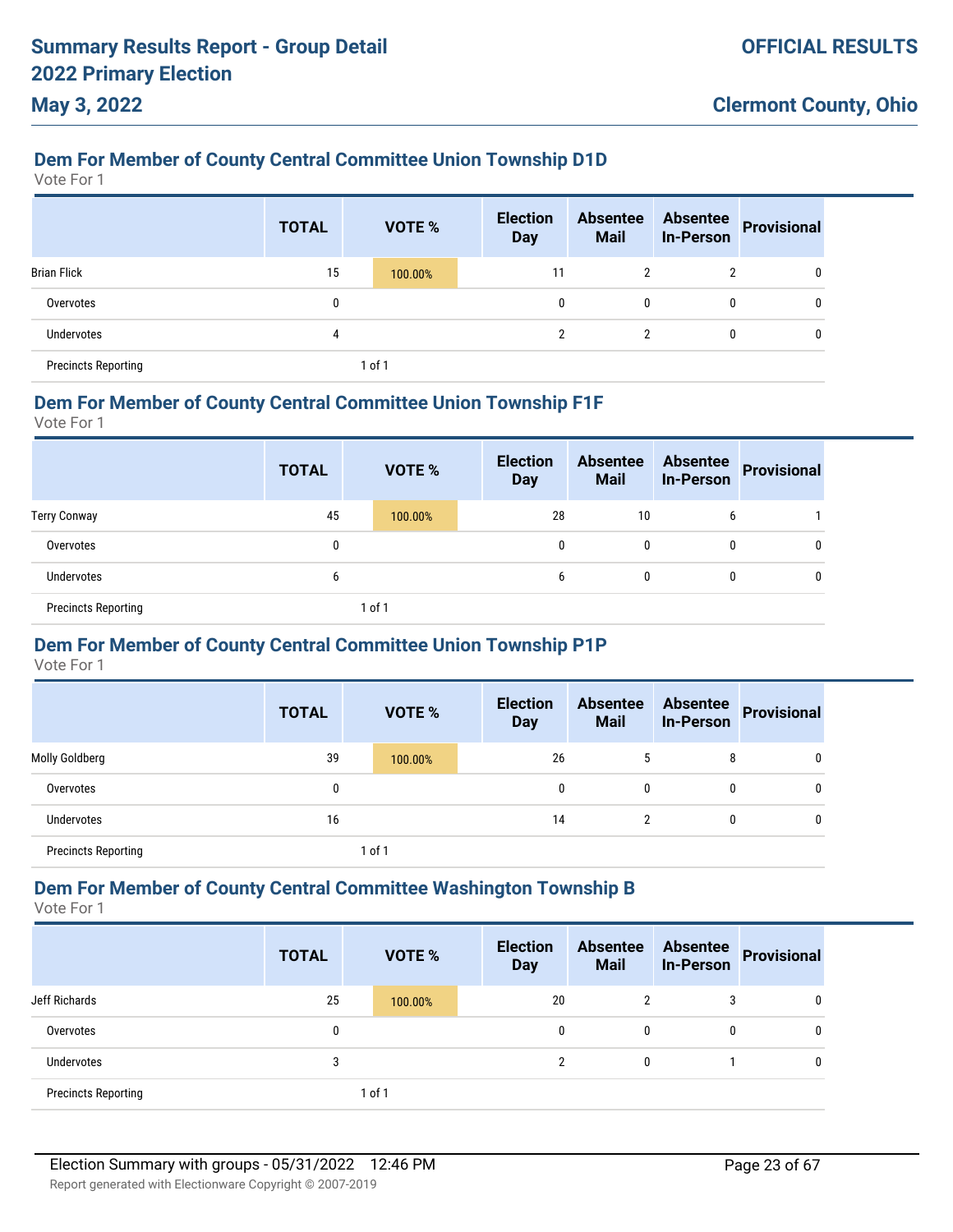# **Dem For Member of County Central Committee Wayne Township B**

Vote For 1

**May 3, 2022**

|                            | <b>TOTAL</b> | <b>VOTE %</b> | <b>Election</b><br><b>Day</b> | <b>Absentee</b><br><b>Mail</b> | <b>Absentee</b><br><b>In-Person</b> | <b>Provisional</b> |
|----------------------------|--------------|---------------|-------------------------------|--------------------------------|-------------------------------------|--------------------|
| Jan Schoellman             | 19           | 100.00%       | 14                            | 3                              | 2                                   | 0                  |
| Overvotes                  | 0            |               | $\Omega$                      | 0                              | $\mathbf{0}$                        | 0                  |
| Undervotes                 |              |               |                               | 0                              |                                     | 0                  |
| <b>Precincts Reporting</b> |              | 1 of 1        |                               |                                |                                     |                    |

## **Dem For Member of County Central Committee Wayne Township C**

Vote For 1

|                            | <b>TOTAL</b> | <b>VOTE %</b> | <b>Election</b><br><b>Day</b> | <b>Absentee</b><br><b>Mail</b> | <b>In-Person</b> | <b>Absentee Provisional</b> |
|----------------------------|--------------|---------------|-------------------------------|--------------------------------|------------------|-----------------------------|
| Joseph Mastromauro         | 22           | 100.00%       | 16                            | 4                              | ∩                | 0                           |
| Overvotes                  | 0            |               | 0                             |                                | 0                | 0                           |
| Undervotes                 | 5            |               |                               | $\mathbf{0}$                   | 0                | $\mathbf{0}$                |
| <b>Precincts Reporting</b> |              | 1 of 1        |                               |                                |                  |                             |

#### **Dem For Member of County Central Committee Williamsburg Township A**

|                            | <b>TOTAL</b> | <b>VOTE %</b> | <b>Election</b><br><b>Day</b> | <b>Absentee</b><br><b>Mail</b> | <b>Absentee</b><br><b>In-Person</b> | <b>Provisional</b> |
|----------------------------|--------------|---------------|-------------------------------|--------------------------------|-------------------------------------|--------------------|
| Dexter Bastin              | 23           | 100.00%       | 19                            | 4                              | 0                                   | $\mathbf{0}$       |
| Overvotes                  | 0            |               | 0                             | 0                              | 0                                   | 0                  |
| Undervotes                 | 8            |               |                               |                                | 0                                   | 0                  |
| <b>Precincts Reporting</b> |              | 1 of 1        |                               |                                |                                     |                    |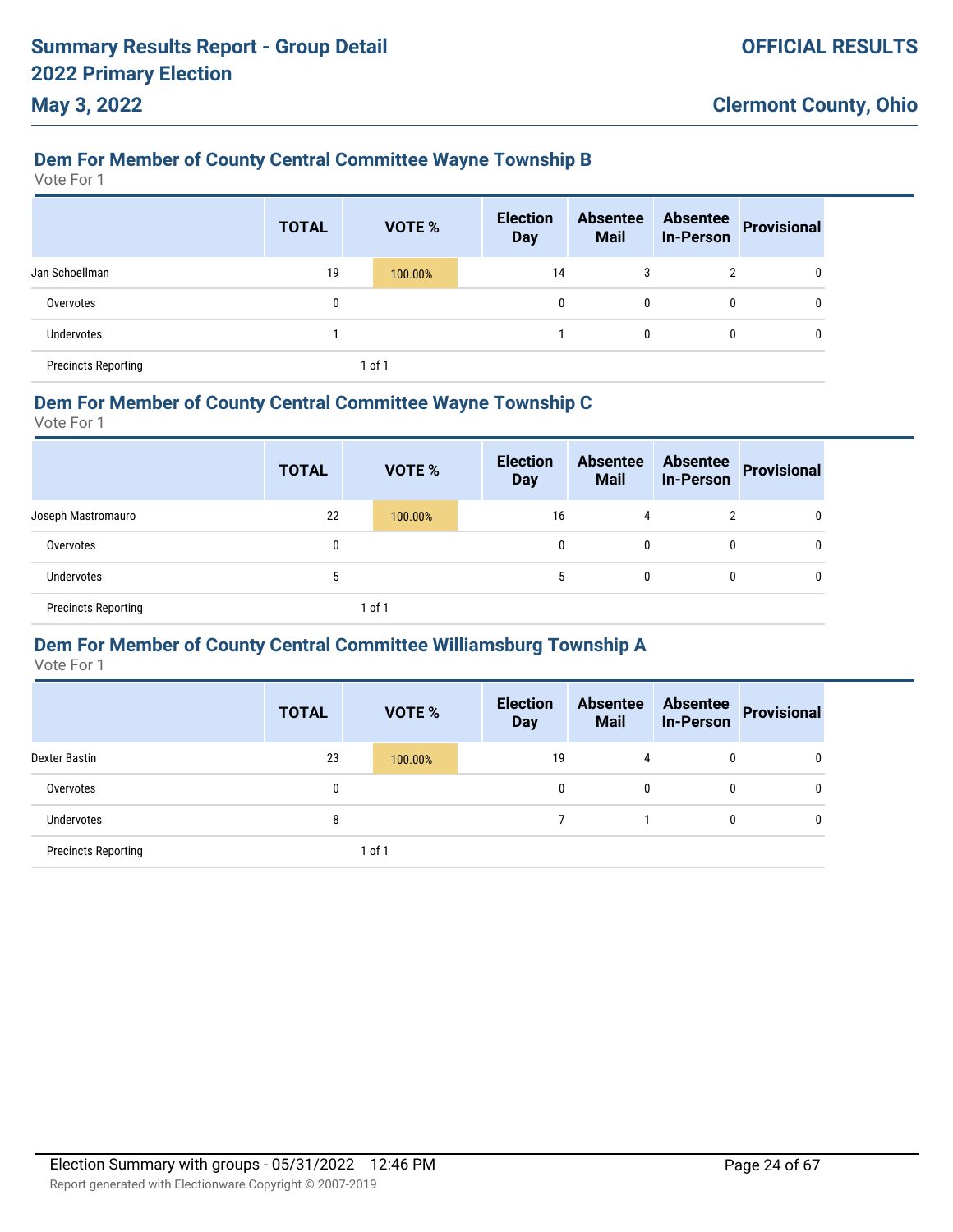# **Rep For Governor and Lieutenant Governor**

Vote For 1

|                                      | <b>TOTAL</b> | <b>VOTE %</b> | <b>Election</b><br>Day | <b>Absentee</b><br><b>Mail</b> | <b>Absentee</b><br><b>In-Person</b> | <b>Provisional</b> |
|--------------------------------------|--------------|---------------|------------------------|--------------------------------|-------------------------------------|--------------------|
| Mike DeWine and Jon Husted           | 10,669       | 46.74%        | 9,018                  | 912                            | 675                                 | 64                 |
| Jim Renacci and Joe Knopp            | 8,479        | 37.14%        | 7,471                  | 493                            | 458                                 | 57                 |
| Joe Blystone and Jeremiah W. Workman | 3,202        | 14.03%        | 2,953                  | 87                             | 128                                 | 34                 |
| Ron Hood and Candice Keller          | 478          | 2.09%         | 433                    | 17                             | 25                                  | 3                  |
| Overvotes                            | 21           |               | 18                     | 1                              |                                     |                    |
| Undervotes                           | 236          |               | 212                    | 11                             | 10                                  | 3                  |
| <b>Precincts Reporting</b>           |              | 168 of 168    |                        |                                |                                     |                    |

## **Rep For Attorney General**

Vote For 1

|                            | <b>TOTAL</b> | <b>VOTE %</b> | <b>Election</b><br><b>Day</b> | <b>Absentee</b><br><b>Mail</b> | <b>Absentee</b><br><b>In-Person</b> | <b>Provisional</b> |
|----------------------------|--------------|---------------|-------------------------------|--------------------------------|-------------------------------------|--------------------|
| Dave Yost                  | 18,561       | 100.00%       | 16,175                        | 1,211                          | 1,046                               | 129                |
| Overvotes                  | 0            |               | 0                             | 0                              | 0                                   | 0                  |
| Undervotes                 | 4,524        |               | 3,930                         | 310                            | 251                                 | 33                 |
| <b>Precincts Reporting</b> |              | 168 of 168    |                               |                                |                                     |                    |

## **Rep For Auditor of State**

|                            | <b>TOTAL</b> | <b>VOTE %</b> | <b>Election</b><br><b>Day</b> | <b>Absentee</b><br><b>Mail</b> | <b>Absentee</b><br><b>In-Person</b> | <b>Provisional</b> |
|----------------------------|--------------|---------------|-------------------------------|--------------------------------|-------------------------------------|--------------------|
| <b>Keith Faber</b>         | 17,434       | 100.00%       | 15,174                        | 1,160                          | 984                                 | 116                |
| Overvotes                  | 0            |               | 0                             | 0                              | 0                                   | 0                  |
| Undervotes                 | 5,651        |               | 4,931                         | 361                            | 313                                 | 46                 |
| <b>Precincts Reporting</b> |              | 168 of 168    |                               |                                |                                     |                    |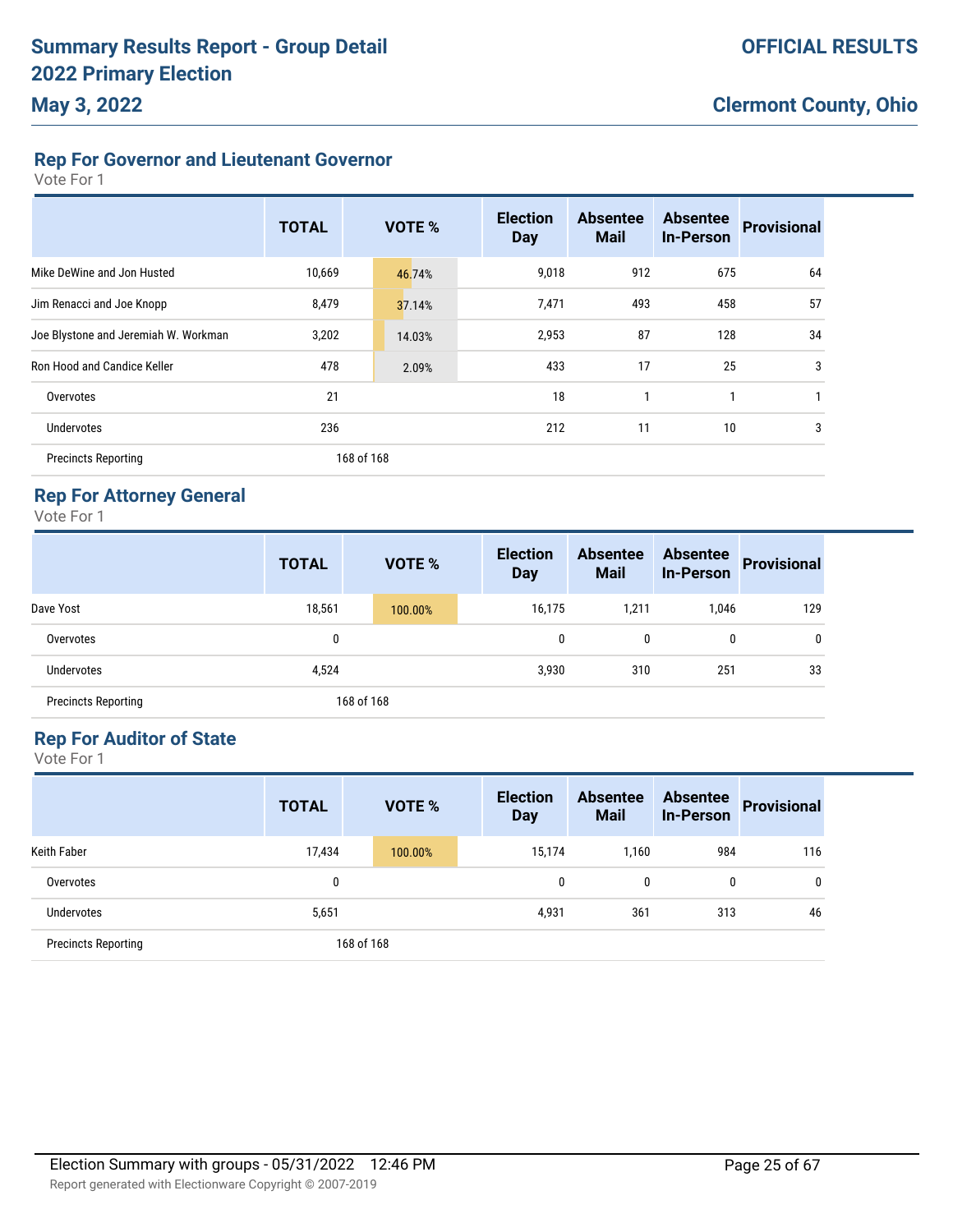# **May 3, 2022**

**Rep For Secretary of State**

Vote For 1

|                            | <b>TOTAL</b> | <b>VOTE %</b> | <b>Election</b><br><b>Day</b> | <b>Absentee</b><br><b>Mail</b> | <b>Absentee</b><br><b>In-Person</b> | <b>Provisional</b> |
|----------------------------|--------------|---------------|-------------------------------|--------------------------------|-------------------------------------|--------------------|
| <b>Frank LaRose</b>        | 13,199       | 64.48%        | 11,310                        | 1,008                          | 806                                 | 75                 |
| John Adams                 | 7,271        | 35.52%        | 6,518                         | 340                            | 357                                 | 56                 |
| Overvotes                  | 10           |               | 9                             | 0                              |                                     | 0                  |
| Undervotes                 | 2,605        |               | 2,268                         | 173                            | 133                                 | 31                 |
| <b>Precincts Reporting</b> |              | 168 of 168    |                               |                                |                                     |                    |

# **Rep For Treasurer of State**

Vote For 1

|                            | <b>TOTAL</b> | <b>VOTE %</b> | <b>Election</b><br><b>Day</b> | <b>Absentee</b><br><b>Mail</b> | <b>Absentee</b><br><b>In-Person</b> | <b>Provisional</b> |
|----------------------------|--------------|---------------|-------------------------------|--------------------------------|-------------------------------------|--------------------|
| Robert Sprague             | 17,325       | 100.00%       | 15,078                        | 1,151                          | 983                                 | 113                |
| Overvotes                  | 0            |               | 0                             | 0                              | $\mathbf{0}$                        | 0                  |
| Undervotes                 | 5,760        |               | 5,027                         | 370                            | 314                                 | 49                 |
| <b>Precincts Reporting</b> |              | 168 of 168    |                               |                                |                                     |                    |

## **Rep For Chief Justice of the Supreme Court**

Vote For 1

|                            | <b>TOTAL</b> | <b>VOTE %</b> | <b>Election</b><br><b>Day</b> | <b>Absentee</b><br><b>Mail</b> | <b>Absentee</b><br><b>In-Person</b> | <b>Provisional</b> |
|----------------------------|--------------|---------------|-------------------------------|--------------------------------|-------------------------------------|--------------------|
| Sharon L. Kennedy          | 17,393       | 100.00%       | 15,138                        | 1,158                          | 986                                 | 111                |
| Overvotes                  | 0            |               |                               | 0                              | 0                                   |                    |
| <b>Undervotes</b>          | 5,692        |               | 4,967                         | 363                            | 311                                 | 51                 |
| <b>Precincts Reporting</b> |              | 168 of 168    |                               |                                |                                     |                    |

## **Rep For Justice of the Supreme Court (1/1)**

|                            | <b>TOTAL</b> | VOTE %     | <b>Election</b><br><b>Day</b> | <b>Absentee</b><br><b>Mail</b> | <b>Absentee</b><br><b>In-Person</b> | <b>Provisional</b> |
|----------------------------|--------------|------------|-------------------------------|--------------------------------|-------------------------------------|--------------------|
| Pat Fischer                | 17,019       | 100.00%    | 14,801                        | 1,147                          | 960                                 | 111                |
| Overvotes                  | 0            |            | 0                             | $\mathbf{0}$                   | 0                                   | 0                  |
| Undervotes                 | 6,066        |            | 5,304                         | 374                            | 337                                 | 51                 |
| <b>Precincts Reporting</b> |              | 168 of 168 |                               |                                |                                     |                    |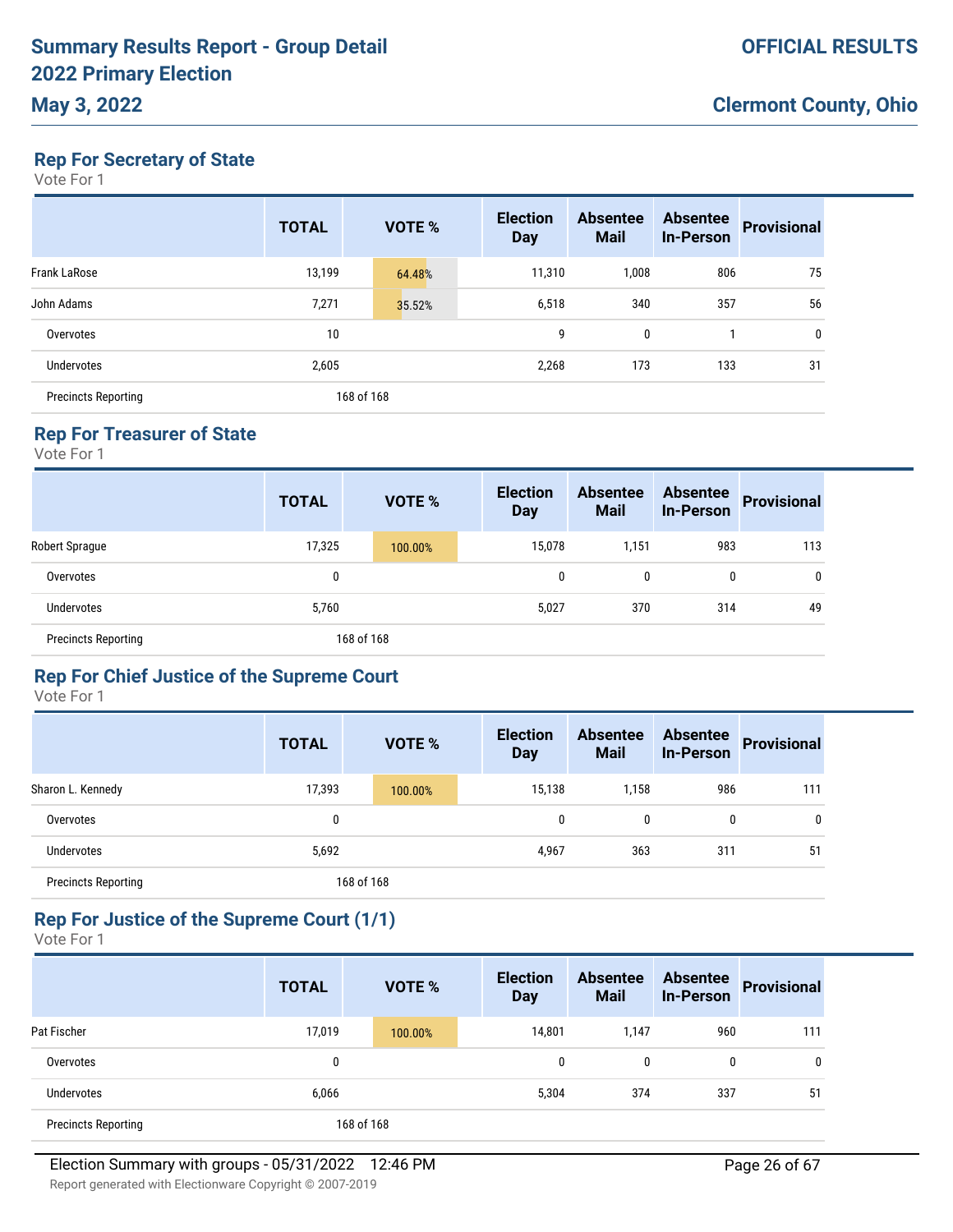**Rep For Justice of the Supreme Court (1/2)**

| Vote For 1 |  |  |
|------------|--|--|
|------------|--|--|

|                            | <b>TOTAL</b> | VOTE %     | <b>Election</b><br><b>Day</b> | <b>Absentee</b><br><b>Mail</b> | <b>Absentee</b><br><b>In-Person</b> | <b>Provisional</b> |
|----------------------------|--------------|------------|-------------------------------|--------------------------------|-------------------------------------|--------------------|
| Pat DeWine                 | 16,129       | 100.00%    | 13,984                        | 1,113                          | 923                                 | 109                |
| Overvotes                  | 0            |            | 0                             | 0                              | 0                                   | 0                  |
| <b>Undervotes</b>          | 6,956        |            | 6,121                         | 408                            | 374                                 | 53                 |
| <b>Precincts Reporting</b> |              | 168 of 168 |                               |                                |                                     |                    |

#### **Rep For U.S. Senator**

Vote For 1

|                            | <b>TOTAL</b> |            | VOTE % | <b>Election</b><br><b>Day</b> | <b>Absentee</b><br><b>Mail</b> | <b>Absentee</b><br><b>In-Person</b> | <b>Provisional</b> |
|----------------------------|--------------|------------|--------|-------------------------------|--------------------------------|-------------------------------------|--------------------|
| JD Vance                   | 7,986        |            | 35.18% | 7,164                         | 374                            | 387                                 | 61                 |
| Josh Mandel                | 4,943        |            | 21.77% | 4,340                         | 318                            | 249                                 | 36                 |
| Matt Dolan                 | 4,615        |            | 20.33% | 4,000                         | 329                            | 258                                 | 28                 |
| Mike Gibbons               | 3,022        |            | 13.31% | 2,567                         | 231                            | 201                                 | 23                 |
| Jane Timken                | 1,627        |            | 7.17%  | 1,276                         | 196                            | 146                                 | 9                  |
| Mark Pukita                | 309          |            | 1.36%  | 275                           | 17                             | 15                                  | $\overline{2}$     |
| <b>Neil Patel</b>          | 199          |            | 0.88%  | 165                           | 21                             | 12                                  |                    |
| Overvotes                  | 35           |            |        | 33                            | 1                              |                                     | 0                  |
| Undervotes                 | 349          |            |        | 285                           | 34                             | 28                                  | $\overline{2}$     |
| <b>Precincts Reporting</b> |              | 168 of 168 |        |                               |                                |                                     |                    |

## **Rep For Representative to Congress (2nd District)**

|                            | <b>TOTAL</b> | <b>VOTE %</b> | <b>Election</b><br><b>Day</b> | <b>Absentee</b><br><b>Mail</b> | <b>Absentee</b><br><b>In-Person</b> | <b>Provisional</b> |
|----------------------------|--------------|---------------|-------------------------------|--------------------------------|-------------------------------------|--------------------|
| <b>Brad Wenstrup</b>       | 19,965       | 90.97%        | 17,312                        | 1,375                          | 1,146                               | 132                |
| James J. Condit Jr.        | 1,025        | 4.67%         | 906                           | 48                             | 60                                  | 11                 |
| David J. Windisch          | 956          | 4.36%         | 852                           | 45                             | 53                                  | 6                  |
| Overvotes                  | 10           |               | 10                            | 0                              | 0                                   | 0                  |
| <b>Undervotes</b>          | 1,129        |               | 1,025                         | 53                             | 38                                  | 13                 |
| <b>Precincts Reporting</b> |              | 168 of 168    |                               |                                |                                     |                    |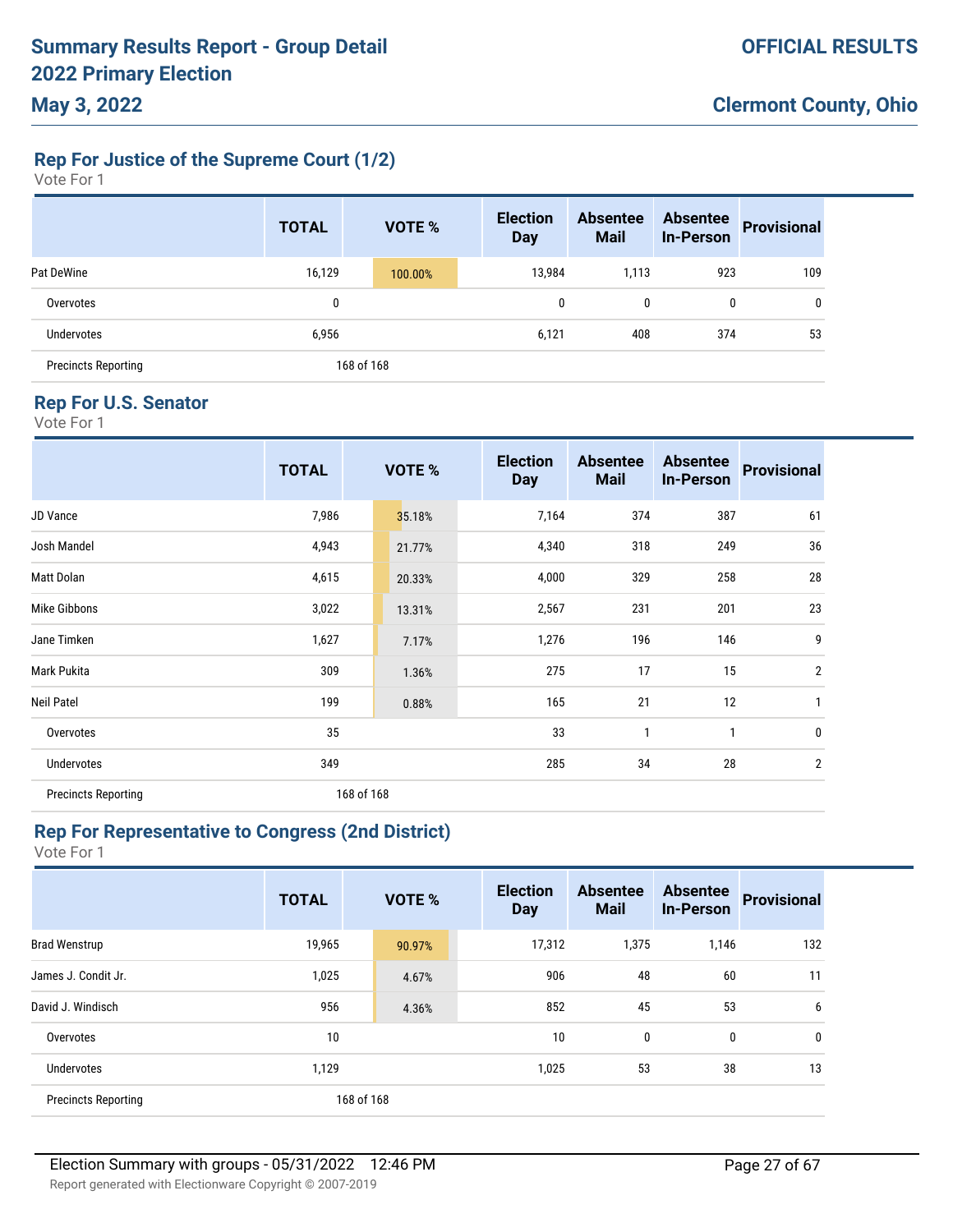# **May 3, 2022**

# **Rep For Judge of the Court of Appeals (2/9) (12th District)**

Vote For 1

|                            | <b>TOTAL</b> | VOTE %     | <b>Election</b><br><b>Day</b> | <b>Absentee</b><br><b>Mail</b> | <b>Absentee</b><br><b>In-Person</b> | <b>Provisional</b> |
|----------------------------|--------------|------------|-------------------------------|--------------------------------|-------------------------------------|--------------------|
| Robin N. Piper             | 16,364       | 100.00%    | 14,224                        | 1,099                          | 933                                 | 108                |
| Overvotes                  | 0            |            | 0                             | 0                              | 0                                   | 0                  |
| Undervotes                 | 6,721        |            | 5,881                         | 422                            | 364                                 | 54                 |
| <b>Precincts Reporting</b> |              | 168 of 168 |                               |                                |                                     |                    |

## **Rep For Judge of the Court of Appeals (2/10) (12th District)**

Vote For 1

|                            | <b>TOTAL</b> | <b>VOTE %</b> | <b>Election</b><br><b>Day</b> | <b>Absentee</b><br><b>Mail</b> | <b>Absentee</b><br><b>In-Person</b> | <b>Provisional</b> |
|----------------------------|--------------|---------------|-------------------------------|--------------------------------|-------------------------------------|--------------------|
| Mike Powell                | 16,530       | 100.00%       | 14,366                        | 1,111                          | 940                                 | 113                |
| Overvotes                  | 0            |               | 0                             | 0                              | $\mathbf{0}$                        | 0                  |
| <b>Undervotes</b>          | 6,555        |               | 5,739                         | 410                            | 357                                 | 49                 |
| <b>Precincts Reporting</b> |              | 168 of 168    |                               |                                |                                     |                    |

## **Rep For Judge of the Court of Common Pleas (1/1)**

Vote For 1

|                            | <b>TOTAL</b> |            | VOTE %  | <b>Election</b><br><b>Day</b> | <b>Absentee</b><br><b>Mail</b> | <b>Absentee</b><br><b>In-Person</b> | <b>Provisional</b> |
|----------------------------|--------------|------------|---------|-------------------------------|--------------------------------|-------------------------------------|--------------------|
| Anthony W. Brock           | 16,881       |            | 100.00% | 14,667                        | 1,134                          | 971                                 | 109                |
| Overvotes                  | 0            |            |         | 0                             | 0                              | 0                                   | 0                  |
| Undervotes                 | 6,204        |            |         | 5,438                         | 387                            | 326                                 | 53                 |
| <b>Precincts Reporting</b> |              | 168 of 168 |         |                               |                                |                                     |                    |

## **Rep For Judge of the Court of Common Pleas (1/2) (Domestic Relations)**

|                            | <b>TOTAL</b> | VOTE %     | <b>Election</b><br><b>Day</b> | <b>Absentee</b><br><b>Mail</b> | <b>Absentee</b><br><b>In-Person</b> | <b>Provisional</b> |
|----------------------------|--------------|------------|-------------------------------|--------------------------------|-------------------------------------|--------------------|
| Mary Lynne Birck           | 16,629       | 100.00%    | 14,416                        | 1,140                          | 962                                 | 111                |
| Overvotes                  | 0            |            | 0                             | 0                              | $\mathbf{0}$                        | 0                  |
| <b>Undervotes</b>          | 6,456        |            | 5,689                         | 381                            | 335                                 | 51                 |
| <b>Precincts Reporting</b> |              | 168 of 168 |                               |                                |                                     |                    |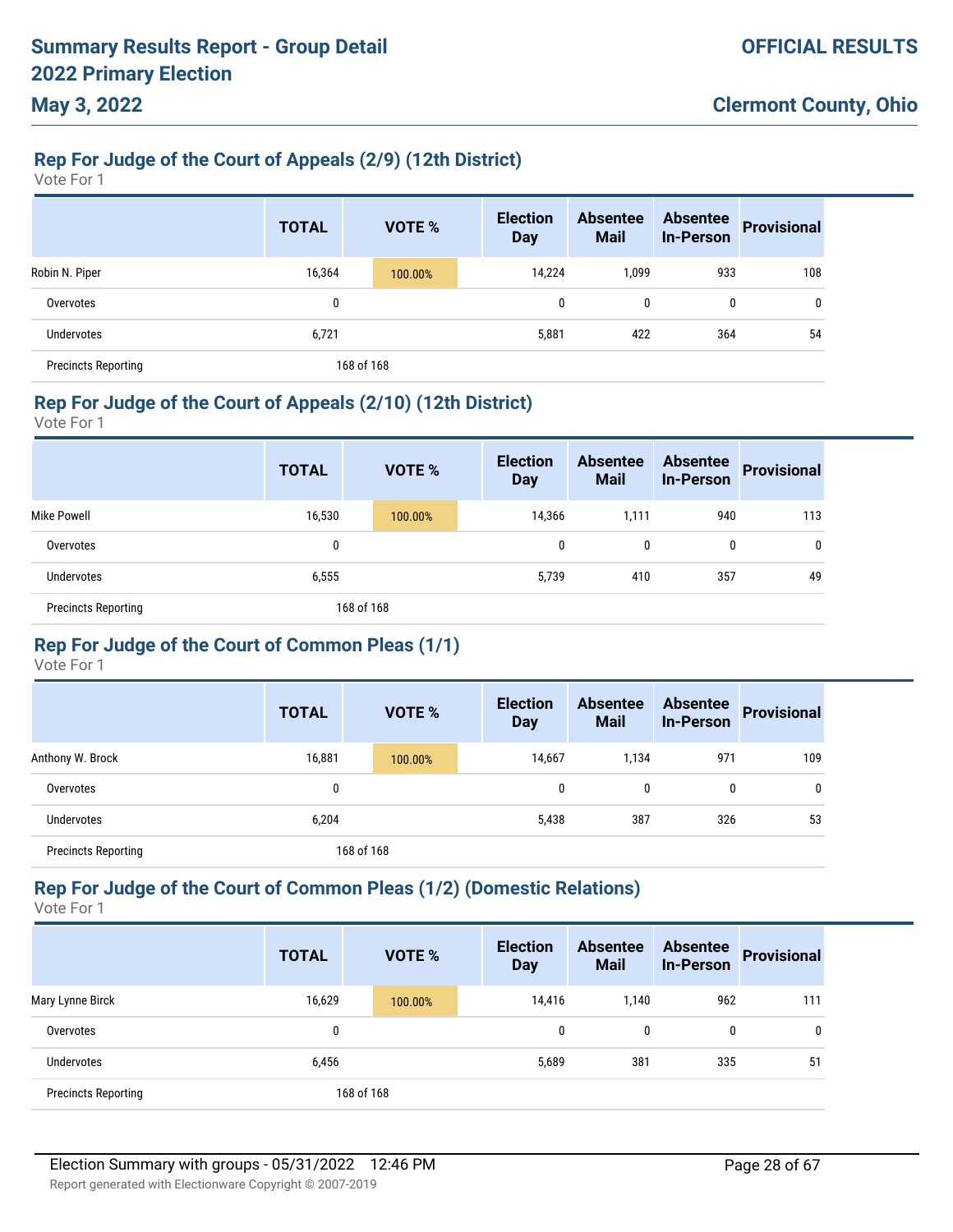# **Rep For Judge of the Court of Common Pleas (UTE)**

Vote For 1

|                            | <b>TOTAL</b> | VOTE %     | <b>Election</b><br><b>Day</b> | <b>Absentee</b><br><b>Mail</b> | <b>Absentee</b><br><b>In-Person</b> | <b>Provisional</b> |
|----------------------------|--------------|------------|-------------------------------|--------------------------------|-------------------------------------|--------------------|
| Kevin T. Miles             | 16,557       | 100.00%    | 14,365                        | 1,116                          | 966                                 | 110                |
| Overvotes                  | 0            |            | 0                             | 0                              | 0                                   | 0                  |
| <b>Undervotes</b>          | 6,528        |            | 5,740                         | 405                            | 331                                 | 52                 |
| <b>Precincts Reporting</b> |              | 168 of 168 |                               |                                |                                     |                    |

## **Rep For County Commissioner**

Vote For 1

|                            | <b>TOTAL</b> | VOTE %     | <b>Election</b><br><b>Day</b> | <b>Absentee</b><br><b>Mail</b> | <b>Absentee</b><br><b>In-Person</b> | <b>Provisional</b> |
|----------------------------|--------------|------------|-------------------------------|--------------------------------|-------------------------------------|--------------------|
| Claire B. Corcoran         | 16,923       | 100.00%    | 14,708                        | 1,141                          | 959                                 | 115                |
| Overvotes                  | 0            |            | 0                             | 0                              | 0                                   | 0                  |
| Undervotes                 | 6,162        |            | 5,397                         | 380                            | 338                                 | 47                 |
| <b>Precincts Reporting</b> |              | 168 of 168 |                               |                                |                                     |                    |

## **Rep For County Auditor**

Vote For 1

|                            | <b>TOTAL</b> | <b>VOTE %</b> | <b>Election</b><br><b>Day</b> | <b>Absentee</b><br><b>Mail</b> | <b>Absentee</b><br><b>In-Person</b> | <b>Provisional</b> |
|----------------------------|--------------|---------------|-------------------------------|--------------------------------|-------------------------------------|--------------------|
| Linda L. Fraley            | 13,346       | 60.77%        | 11,607                        | 896                            | 760                                 | 83                 |
| <b>Tim Rudd</b>            | 8,616        | 39.23%        | 7,502                         | 555                            | 490                                 | 69                 |
| Overvotes                  |              |               |                               | $\mathbf{0}$                   | 0                                   | 0                  |
| <b>Undervotes</b>          | 1,116        |               | 989                           | 70                             | 47                                  | 10                 |
| <b>Precincts Reporting</b> |              | 168 of 168    |                               |                                |                                     |                    |

## **Rep For Member of County Central Committee Loveland City C**

|                            | <b>TOTAL</b> | <b>VOTE %</b> | <b>Election</b><br><b>Day</b> | <b>Absentee</b><br><b>Mail</b> | <b>Absentee</b><br><b>In-Person</b> | <b>Provisional</b> |
|----------------------------|--------------|---------------|-------------------------------|--------------------------------|-------------------------------------|--------------------|
| Pamela Gross               | 118          | 100.00%       | 112                           | $\overline{2}$                 | 4                                   | 0                  |
| Overvotes                  | 0            |               | 0                             | 0                              | 0                                   | 0                  |
| <b>Undervotes</b>          | 74           |               | 68                            | 4                              |                                     | 0                  |
| <b>Precincts Reporting</b> |              | 1 of 1        |                               |                                |                                     |                    |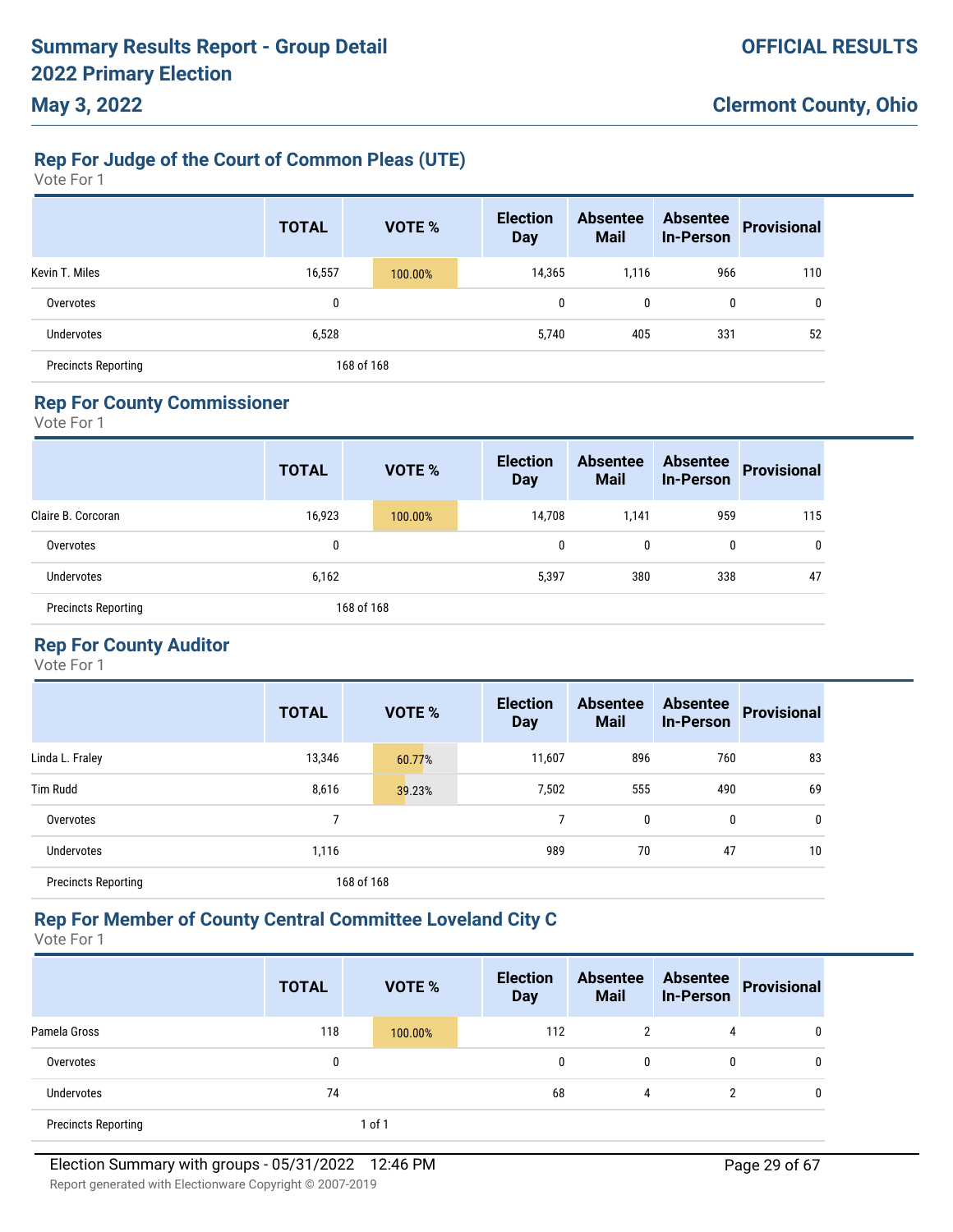# **Rep For Member of County Central Committee Batavia Township A**

Vote For 1

**May 3, 2022**

|                            | <b>TOTAL</b> | <b>VOTE %</b> | <b>Election</b><br><b>Day</b> | <b>Absentee</b><br><b>Mail</b> | <b>Absentee</b><br><b>In-Person</b> | Provisional |
|----------------------------|--------------|---------------|-------------------------------|--------------------------------|-------------------------------------|-------------|
| Linda L. Fraley            | 190          | 100.00%       | 133                           | 21                             | 33                                  | 3           |
| Overvotes                  |              |               | 0                             | $\mathbf{0}$                   | 0                                   | 0           |
| Undervotes                 | 57           |               | 41                            | 3                              | 12                                  |             |
| <b>Precincts Reporting</b> |              | 1 of 1        |                               |                                |                                     |             |

#### **Rep For Member of County Central Committee Batavia Township B**

Vote For 1

|                            | <b>TOTAL</b> | <b>VOTE %</b> | <b>Election</b><br><b>Day</b> | <b>Absentee</b><br><b>Mail</b> | <b>Absentee</b><br><b>In-Person</b> | Provisional |
|----------------------------|--------------|---------------|-------------------------------|--------------------------------|-------------------------------------|-------------|
| Kyle Ebaugh                | 141          | 100.00%       | 118                           |                                | 16                                  | 0           |
| Overvotes                  | 0            |               | $\mathbf{0}$                  | 0                              | 0                                   | 0           |
| Undervotes                 | 34           |               | 33                            | 0                              |                                     | 0           |
| <b>Precincts Reporting</b> |              | 1 of 1        |                               |                                |                                     |             |

## **Rep For Member of County Central Committee Batavia Township H**

Vote For 1

|                            | <b>TOTAL</b> | VOTE %  | <b>Election</b><br><b>Day</b> | <b>Absentee</b><br><b>Mail</b> | <b>Absentee</b><br><b>In-Person</b> | <b>Provisional</b> |
|----------------------------|--------------|---------|-------------------------------|--------------------------------|-------------------------------------|--------------------|
| Jonathan Nau               | 96           | 100.00% | 71                            | 11                             | 12                                  |                    |
| Overvotes                  | 0            |         | 0                             | 0                              | 0                                   | 0                  |
| Undervotes                 | 31           |         | 22                            |                                | 8                                   | 0                  |
| <b>Precincts Reporting</b> |              | 1 of 1  |                               |                                |                                     |                    |

## **Rep For Member of County Central Committee Batavia Township J**

|                            | <b>TOTAL</b> | <b>VOTE %</b> | <b>Election</b><br><b>Day</b> | <b>Absentee</b><br><b>Mail</b> | <b>Absentee</b><br><b>In-Person</b> | <b>Provisional</b> |
|----------------------------|--------------|---------------|-------------------------------|--------------------------------|-------------------------------------|--------------------|
| Chris Mehlman              | 135          | 100.00%       | 111                           | 8                              | 15                                  |                    |
| Overvotes                  | 0            |               | 0                             | $\mathbf{0}$                   | 0                                   | 0                  |
| Undervotes                 | 40           |               | 34                            |                                | 5                                   |                    |
| <b>Precincts Reporting</b> |              | 1 of 1        |                               |                                |                                     |                    |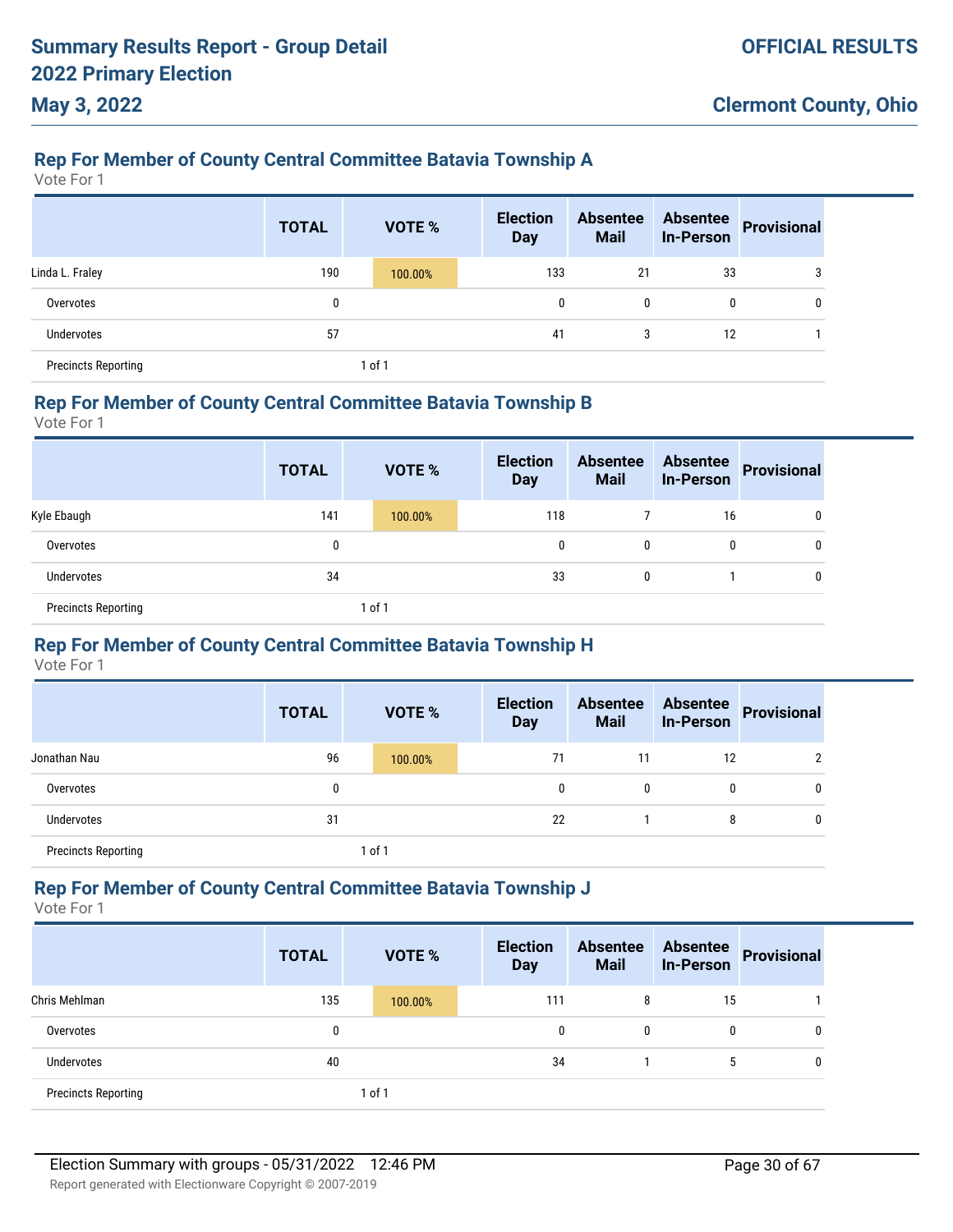# **Rep For Member of County Central Committee Batavia Township M**

Vote For 1

|                            | <b>TOTAL</b> |        | <b>VOTE %</b> | <b>Election</b><br><b>Day</b> | <b>Absentee</b><br><b>Mail</b> | <b>Absentee</b><br><b>In-Person</b> | <b>Provisional</b> |
|----------------------------|--------------|--------|---------------|-------------------------------|--------------------------------|-------------------------------------|--------------------|
| Kristine Broussard         | 162          |        | 79.02%        | 125                           | 9                              | 28                                  | 0                  |
| Hank Pryor                 | 43           |        | 20.98%        | 31                            | 7                              | 5                                   | 0                  |
| Overvotes                  | 0            |        |               | $\mathbf 0$                   | 0                              | 0                                   | 0                  |
| <b>Undervotes</b>          | 25           |        |               | 13                            | $\overline{2}$                 | 10                                  | 0                  |
| <b>Precincts Reporting</b> |              | 1 of 1 |               |                               |                                |                                     |                    |

## **Rep For Member of County Central Committee Batavia Township N**

Vote For 1

|                            | <b>TOTAL</b> |        | <b>VOTE %</b> | <b>Election</b><br><b>Day</b> | <b>Absentee</b><br><b>Mail</b> | <b>Absentee</b><br><b>In-Person</b> | <b>Provisional</b> |
|----------------------------|--------------|--------|---------------|-------------------------------|--------------------------------|-------------------------------------|--------------------|
| Judith A. Kelch            | 43           |        | 36.44%        | 34                            | 3                              | 6                                   | 0                  |
| Tracy Braden               | 42           |        | 35.59%        | 29                            | 5                              | 8                                   | 0                  |
| Zachary A. Zipperer        | 33           |        | 27.97%        | 22                            | 3                              | 8                                   | 0                  |
| Overvotes                  | 0            |        |               | $\mathbf 0$                   | 0                              | 0                                   | 0                  |
| <b>Undervotes</b>          | 18           |        |               | 12                            | 1                              | 5                                   | 0                  |
| <b>Precincts Reporting</b> |              | 1 of 1 |               |                               |                                |                                     |                    |

## **Rep For Member of County Central Committee Batavia Township O**

|                            | <b>TOTAL</b> | <b>VOTE %</b> | <b>Election</b><br><b>Day</b> | <b>Absentee</b><br><b>Mail</b> | <b>Absentee</b><br><b>In-Person</b> | <b>Provisional</b> |
|----------------------------|--------------|---------------|-------------------------------|--------------------------------|-------------------------------------|--------------------|
| <b>Bill Rapp</b>           | 77           | 100.00%       | 69                            |                                | 6                                   |                    |
| Overvotes                  | 0            |               | 0                             | 0                              | 0                                   | 0                  |
| <b>Undervotes</b>          | 20           |               | 18                            |                                | $\overline{2}$                      | 0                  |
| <b>Precincts Reporting</b> |              | 1 of 1        |                               |                                |                                     |                    |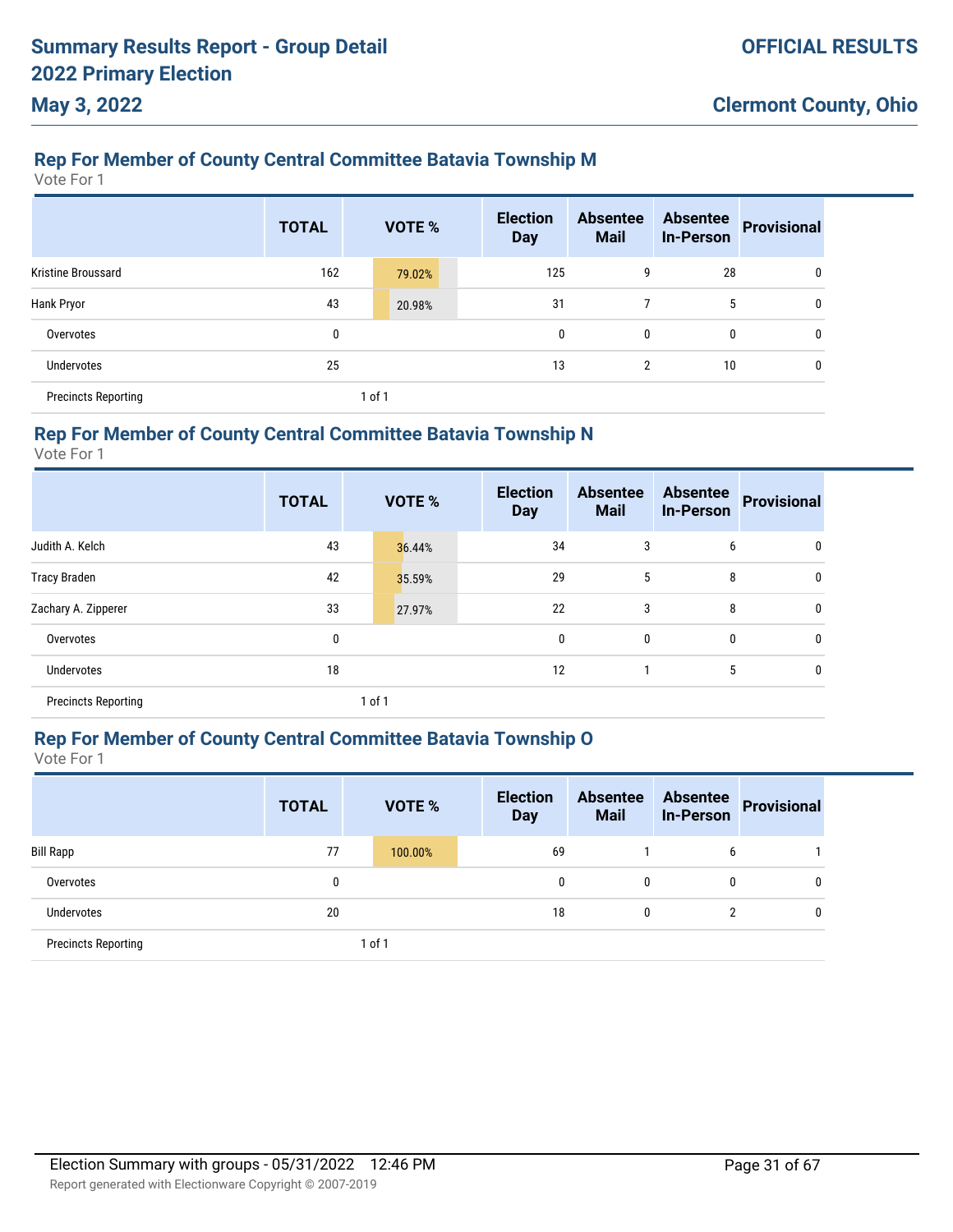# **Rep For Member of County Central Committee Batavia Township P**

Vote For 1

**May 3, 2022**

|                            | <b>TOTAL</b> | <b>VOTE %</b> | <b>Election</b><br><b>Day</b> | <b>Absentee</b><br><b>Mail</b> | <b>Absentee</b><br><b>In-Person</b> | Provisional |
|----------------------------|--------------|---------------|-------------------------------|--------------------------------|-------------------------------------|-------------|
| Deborah Clepper            | 89           | 100.00%       | 73                            | 6                              | 10                                  | 0           |
| Overvotes                  |              |               | 0                             | $\mathbf{0}$                   | $\mathbf{0}$                        | 0           |
| Undervotes                 | 19           |               | 14                            | 2                              | 3                                   | 0           |
| <b>Precincts Reporting</b> |              | 1 of 1        |                               |                                |                                     |             |

#### **Rep For Member of County Central Committee Felicity Village**

Vote For 1

|                            | <b>TOTAL</b> | <b>VOTE %</b> | <b>Election</b><br><b>Day</b> | <b>Absentee</b><br><b>Mail</b> | <b>Absentee</b><br><b>In-Person</b> | Provisional |
|----------------------------|--------------|---------------|-------------------------------|--------------------------------|-------------------------------------|-------------|
| Cale Baudendistel          | 45           | 100.00%       | 42                            | 3                              | 0                                   | 0           |
| Overvotes                  | 0            |               | 0                             | 0                              | $\mathbf{0}$                        |             |
| Undervotes                 | 19           |               | 16                            | 3                              | 0                                   | 0           |
| <b>Precincts Reporting</b> |              | 1 of 1        |                               |                                |                                     |             |

## **Rep For Member of County Central Committee Franklin Township A**

Vote For 1

|                            | <b>TOTAL</b> | <b>VOTE %</b> | <b>Election</b><br><b>Day</b> | <b>Absentee</b><br><b>Mail</b> | <b>Absentee</b><br><b>In-Person</b> | Provisional |
|----------------------------|--------------|---------------|-------------------------------|--------------------------------|-------------------------------------|-------------|
| Jim Napier                 | 198          | 100.00%       | 183                           | 6                              | 8                                   |             |
| Overvotes                  | 0            |               | 0                             | 0                              | 0                                   | 0           |
| Undervotes                 | 69           |               | 65                            |                                | 2                                   |             |
| <b>Precincts Reporting</b> |              | 1 of 1        |                               |                                |                                     |             |

### **Rep For Member of County Central Committee Franklin Township B**

|                            | <b>TOTAL</b> | <b>VOTE %</b> | <b>Election</b><br><b>Day</b> | <b>Absentee</b><br><b>Mail</b> | <b>Absentee</b><br><b>In-Person</b> | Provisional |
|----------------------------|--------------|---------------|-------------------------------|--------------------------------|-------------------------------------|-------------|
| <b>Gregory Hensley</b>     | 95           | 100.00%       | 89                            | 2                              | 3                                   |             |
| Overvotes                  | 0            |               | 0                             | $\mathbf{0}$                   | 0                                   | 0           |
| Undervotes                 | 46           |               | 44                            |                                |                                     | 0           |
| <b>Precincts Reporting</b> |              | 1 of 1        |                               |                                |                                     |             |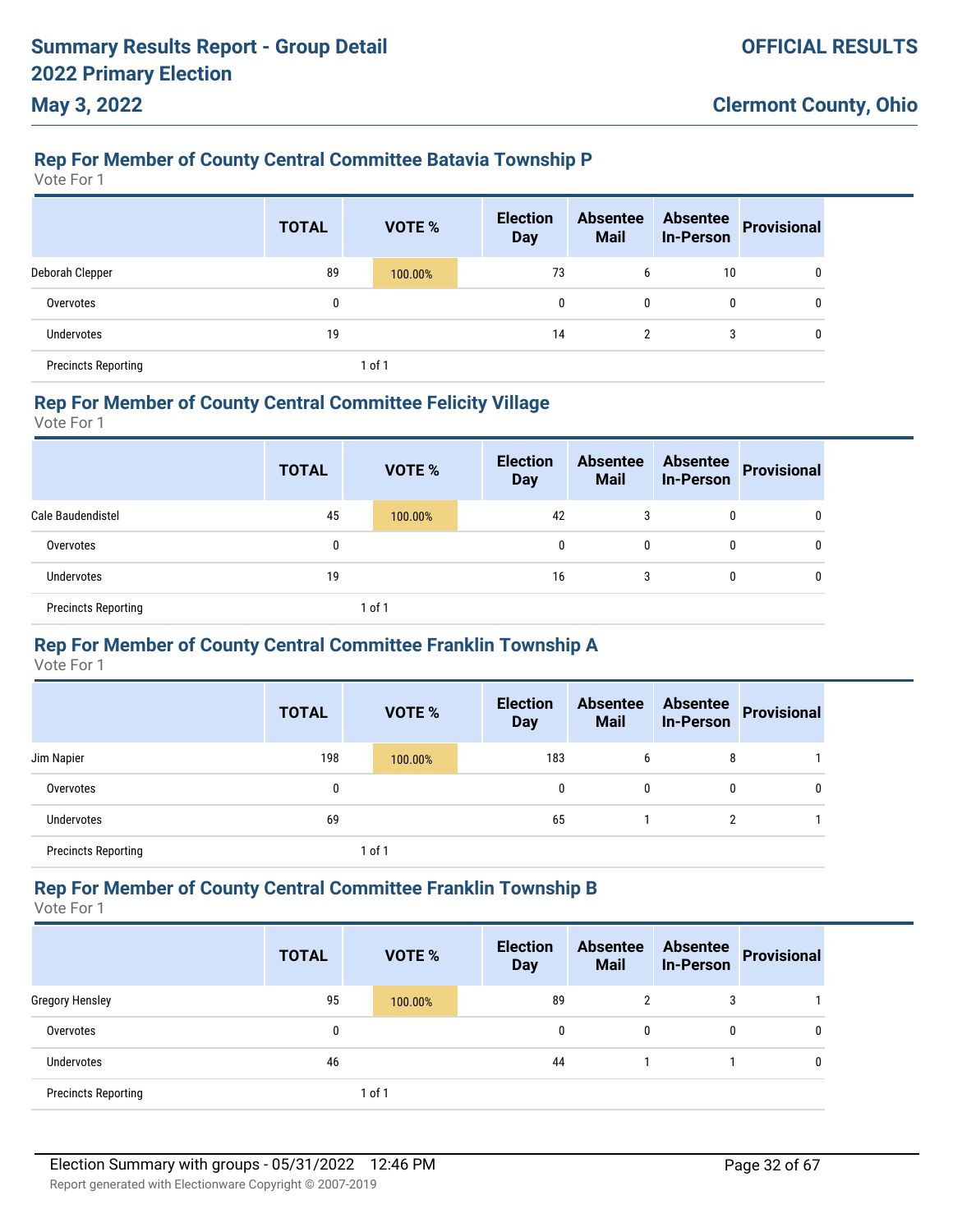# **Rep For Member of County Central Committee Goshen Township B**

Vote For 1

**May 3, 2022**

|                            | <b>TOTAL</b> | <b>VOTE %</b> | <b>Election</b><br><b>Day</b> | <b>Absentee</b><br><b>Mail</b> | <b>Absentee</b><br><b>In-Person</b> | Provisional |
|----------------------------|--------------|---------------|-------------------------------|--------------------------------|-------------------------------------|-------------|
| Elben Miller               | 138          | 100.00%       | 129                           | 8                              |                                     | 0           |
| Overvotes                  | 0            |               | 0                             | 0                              | $\mathbf{0}$                        | 0           |
| Undervotes                 | 41           |               | 33                            |                                |                                     | 0           |
| <b>Precincts Reporting</b> |              | 1 of 1        |                               |                                |                                     |             |

### **Rep For Member of County Central Committee Goshen Township D**

Vote For 1

|                            | <b>TOTAL</b> | <b>VOTE %</b> | <b>Election</b><br><b>Day</b> | <b>Absentee</b><br><b>Mail</b> | <b>Absentee</b><br><b>In-Person</b> | Provisional |
|----------------------------|--------------|---------------|-------------------------------|--------------------------------|-------------------------------------|-------------|
| Sandra E. Graham           | 88           | 100.00%       | 81                            | 5                              | 2                                   | 0           |
| Overvotes                  | 0            |               | 0                             | 0                              | $\mathbf{0}$                        | 0           |
| Undervotes                 | 40           |               | 30                            | 8                              | າ                                   | 0           |
| <b>Precincts Reporting</b> |              | 1 of 1        |                               |                                |                                     |             |

## **Rep For Member of County Central Committee Goshen Township E**

Vote For 1

|                            | <b>TOTAL</b> | VOTE %  | <b>Election</b><br><b>Day</b> | <b>Absentee</b><br><b>Mail</b> | <b>Absentee</b><br><b>In-Person</b> | <b>Provisional</b> |
|----------------------------|--------------|---------|-------------------------------|--------------------------------|-------------------------------------|--------------------|
| Jeff Corcoran              | 141          | 100.00% | 112                           | 17                             | 10                                  |                    |
| Overvotes                  | 0            |         | 0                             | 0                              | 0                                   | 0                  |
| Undervotes                 | 47           |         | 46                            |                                | 0                                   | 0                  |
| <b>Precincts Reporting</b> |              | 1 of 1  |                               |                                |                                     |                    |

### **Rep For Member of County Central Committee Goshen Township I**

|                            | <b>TOTAL</b> | <b>VOTE %</b> | <b>Election</b><br><b>Day</b> | <b>Absentee</b><br><b>Mail</b> | <b>Absentee</b><br><b>In-Person</b> | <b>Provisional</b> |
|----------------------------|--------------|---------------|-------------------------------|--------------------------------|-------------------------------------|--------------------|
| Luiza McQueen              | 45           | 100.00%       | 41                            | 3                              |                                     | 0                  |
| Overvotes                  | 0            |               | 0                             | 0                              | 0                                   | 0                  |
| Undervotes                 | 8            |               | 6                             | 2                              | 0                                   | 0                  |
| <b>Precincts Reporting</b> |              | 1 of 1        |                               |                                |                                     |                    |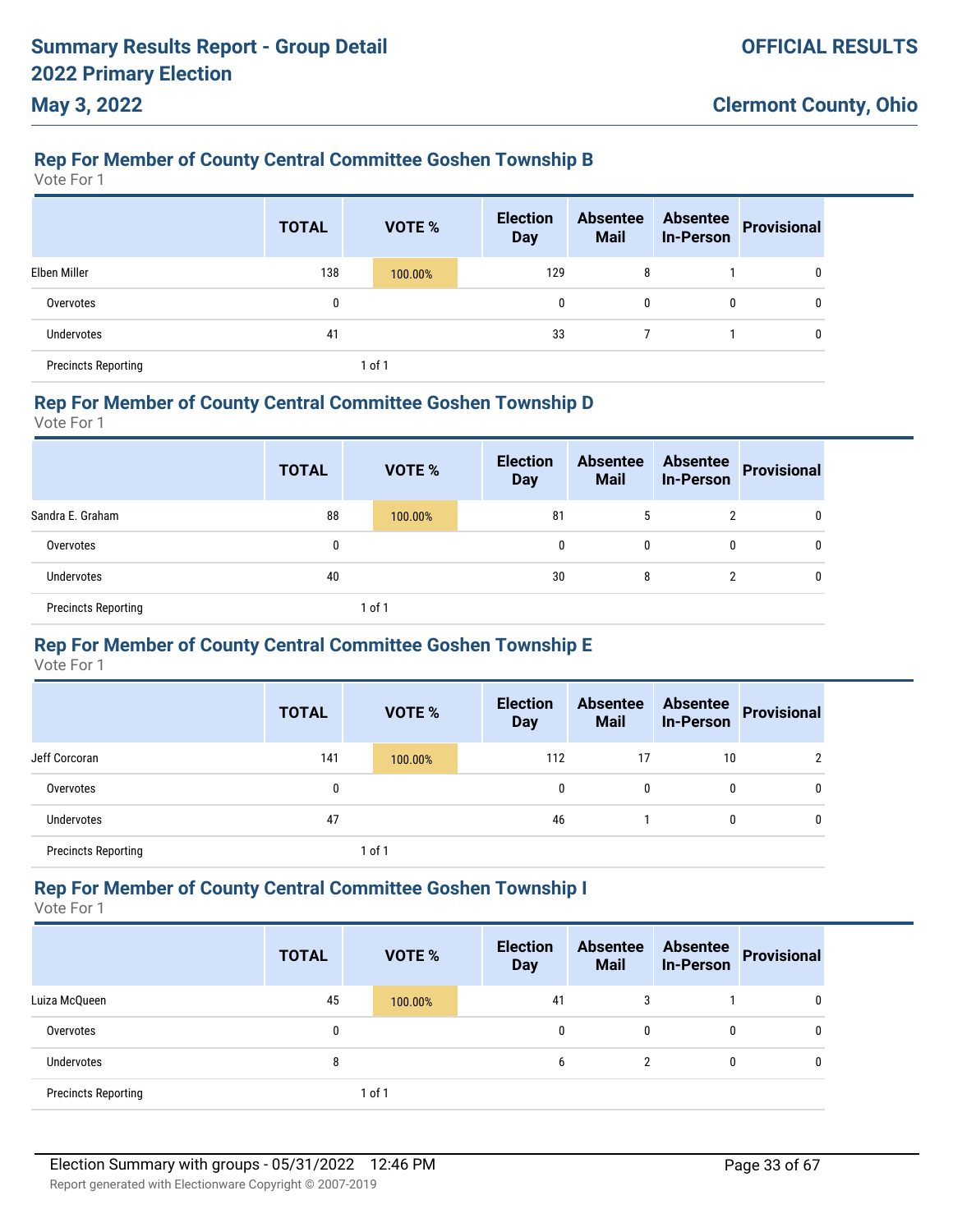# **Rep For Member of County Central Committee Goshen Township K**

Vote For 1

**May 3, 2022**

|                            | <b>TOTAL</b> | VOTE %  | <b>Election</b><br><b>Day</b> | <b>Absentee</b><br><b>Mail</b> | <b>Absentee</b><br><b>In-Person</b> | <b>Provisional</b> |
|----------------------------|--------------|---------|-------------------------------|--------------------------------|-------------------------------------|--------------------|
| Virgil Murphy              | 79           | 100.00% | 70                            |                                | 2                                   | 0                  |
| Overvotes                  | 0            |         | 0                             | 0                              | $\mathbf{0}$                        | 0                  |
| Undervotes                 | 34           |         | 27                            | 6                              |                                     | 0                  |
| <b>Precincts Reporting</b> |              | 1 of 1  |                               |                                |                                     |                    |

### **Rep For Member of County Central Committee Goshen Township L**

Vote For 1

|                            | <b>TOTAL</b> |        | <b>VOTE %</b> | <b>Election</b><br><b>Day</b> | <b>Absentee</b><br><b>Mail</b> | <b>Absentee</b><br><b>In-Person</b> | Provisional |
|----------------------------|--------------|--------|---------------|-------------------------------|--------------------------------|-------------------------------------|-------------|
| Judith Kocica              | 103          |        | 100.00%       | 93                            | 8                              | 2                                   | 0           |
| Overvotes                  | 0            |        |               | $\mathbf 0$                   | 0                              | 0                                   | 0           |
| <b>Undervotes</b>          | 22           |        |               | 18                            | 3                              |                                     | 0           |
| <b>Precincts Reporting</b> |              | 1 of 1 |               |                               |                                |                                     |             |

## **Rep For Member of County Central Committee Goshen Township M**

Vote For 1

|                            | <b>TOTAL</b> | VOTE %     | <b>Election</b><br><b>Day</b> | <b>Absentee</b><br><b>Mail</b> | <b>Absentee</b><br><b>In-Person</b> | Provisional |
|----------------------------|--------------|------------|-------------------------------|--------------------------------|-------------------------------------|-------------|
| <b>Trish Lambeck</b>       | 38           | 100.00%    | 36                            | 0                              | 2                                   |             |
| Overvotes                  | 0            |            | 0                             | 0                              | 0                                   |             |
| Undervotes                 | 9            |            | 9                             | 0                              | $\mathbf{0}$                        |             |
| <b>Precincts Reporting</b> |              | $1$ of $1$ |                               |                                |                                     |             |

### **Rep For Member of County Central Committee Goshen Township N**

|                            | <b>TOTAL</b> | VOTE % | <b>Election</b><br><b>Day</b> | <b>Absentee</b><br><b>Mail</b> | <b>Absentee</b><br><b>In-Person</b> | <b>Provisional</b> |
|----------------------------|--------------|--------|-------------------------------|--------------------------------|-------------------------------------|--------------------|
| <b>Bob Uecker</b>          | 79           | 62.70% | 68                            | 6                              | 5                                   | 0                  |
| Mike Keeley                | 47           | 37.30% | 35                            | 7                              | 5                                   | 0                  |
| Overvotes                  | 0            |        | 0                             | 0                              | 0                                   | 0                  |
| Undervotes                 | 28           |        | 24                            |                                | 2                                   |                    |
| <b>Precincts Reporting</b> |              | 1 of 1 |                               |                                |                                     |                    |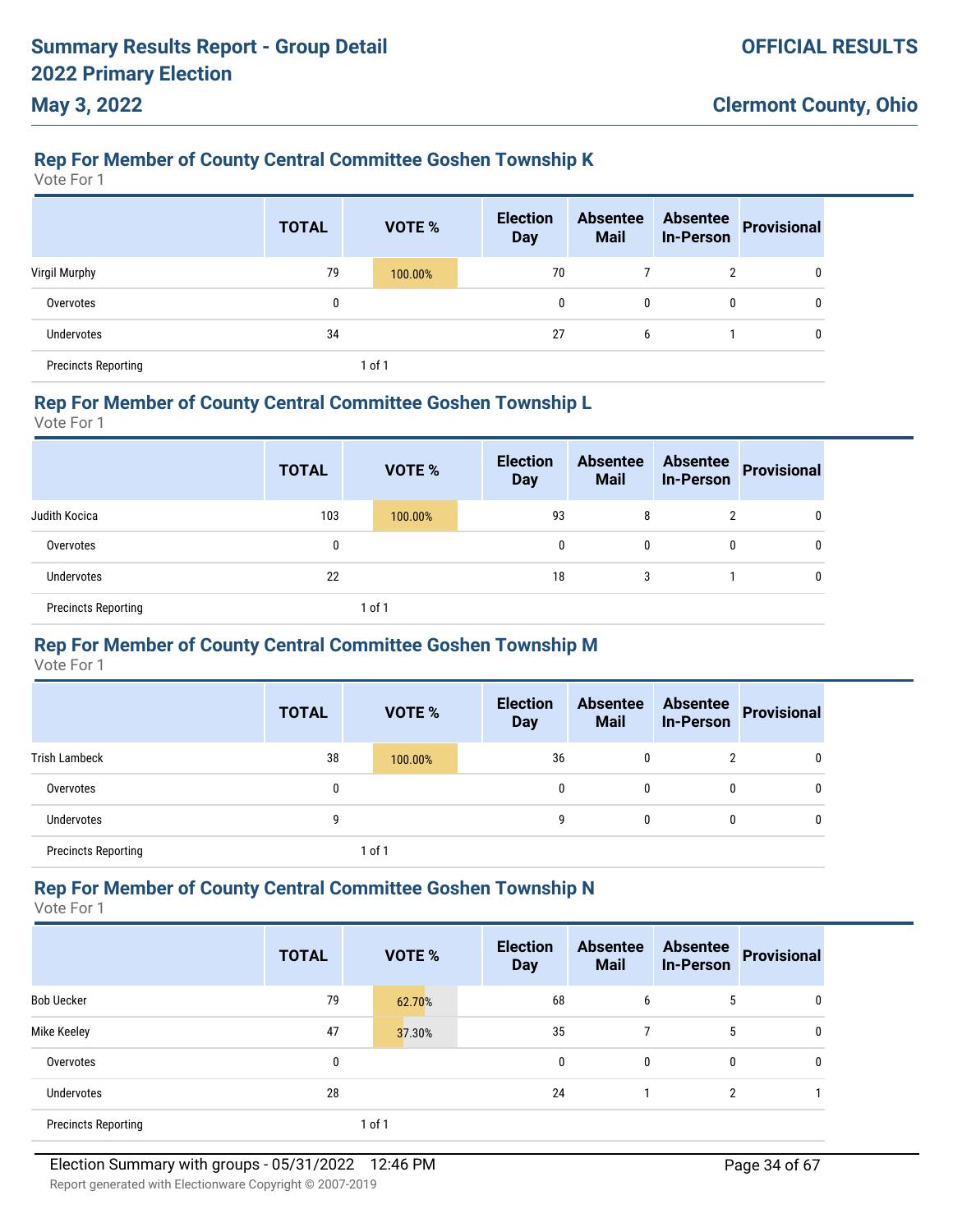# **Rep For Member of County Central Committee Jackson Township A**

Vote For 1

**May 3, 2022**

|                            | <b>TOTAL</b> | <b>VOTE %</b> | <b>Election</b><br><b>Day</b> | <b>Absentee</b><br><b>Mail</b> | <b>Absentee</b><br>In-Person | Provisional |
|----------------------------|--------------|---------------|-------------------------------|--------------------------------|------------------------------|-------------|
| <b>Darrell Hawkins</b>     | 119          | 100.00%       | 116                           | $\overline{2}$                 |                              | 0           |
| Overvotes                  | 0            |               | 0                             | 0                              | $\mathbf{0}$                 | 0           |
| Undervotes                 | 42           |               | 39                            | 3                              | 0                            | 0           |
| <b>Precincts Reporting</b> |              | $1$ of $1$    |                               |                                |                              |             |

#### **Rep For Member of County Central Committee Jackson Township B**

Vote For 1

|                            | <b>TOTAL</b> | <b>VOTE %</b> | <b>Election</b><br><b>Day</b> | <b>Absentee</b><br><b>Mail</b> | <b>Absentee</b><br><b>In-Person</b> | Provisional |
|----------------------------|--------------|---------------|-------------------------------|--------------------------------|-------------------------------------|-------------|
| Joe Speeg                  | 94           | 100.00%       | 89                            | 2                              | 3                                   | 0           |
| Overvotes                  | 0            |               | 0                             | 0                              | 0                                   | 0           |
| Undervotes                 | 34           |               | 30                            | 2                              |                                     |             |
| <b>Precincts Reporting</b> |              | 1 of 1        |                               |                                |                                     |             |

## **Rep For Member of County Central Committee Jackson Township C**

Vote For 1

|                            | <b>TOTAL</b> | <b>VOTE %</b> | <b>Election</b><br><b>Day</b> | <b>Absentee</b><br><b>Mail</b> | <b>Absentee</b><br><b>In-Person</b> | Provisional |
|----------------------------|--------------|---------------|-------------------------------|--------------------------------|-------------------------------------|-------------|
| Jeannie M. Zurmehly        | 164          | 100.00%       | 149                           | 5                              | 10                                  | 0           |
| Overvotes                  | 0            |               | $\mathbf{0}$                  | $\mathbf{0}$                   | 0                                   | 0           |
| Undervotes                 | 43           |               | 42                            |                                | 0                                   | 0           |
| <b>Precincts Reporting</b> |              | 1 of 1        |                               |                                |                                     |             |

## **Rep For Member of County Central Committee Milford City A**

|                            | <b>TOTAL</b> | <b>VOTE %</b> | <b>Election</b><br><b>Day</b> | <b>Absentee</b><br><b>Mail</b> | <b>Absentee</b><br><b>In-Person</b> | Provisional |
|----------------------------|--------------|---------------|-------------------------------|--------------------------------|-------------------------------------|-------------|
| Randy Kleine               | 52           | 100.00%       | 50                            | 2                              | $\mathbf{0}$                        | 0           |
| Overvotes                  | 0            |               | 0                             | 0                              | $\mathbf{0}$                        | 0           |
| Undervotes                 | 33           |               | 32                            | $\mathbf{0}$                   |                                     |             |
| <b>Precincts Reporting</b> |              | 1 of 1        |                               |                                |                                     |             |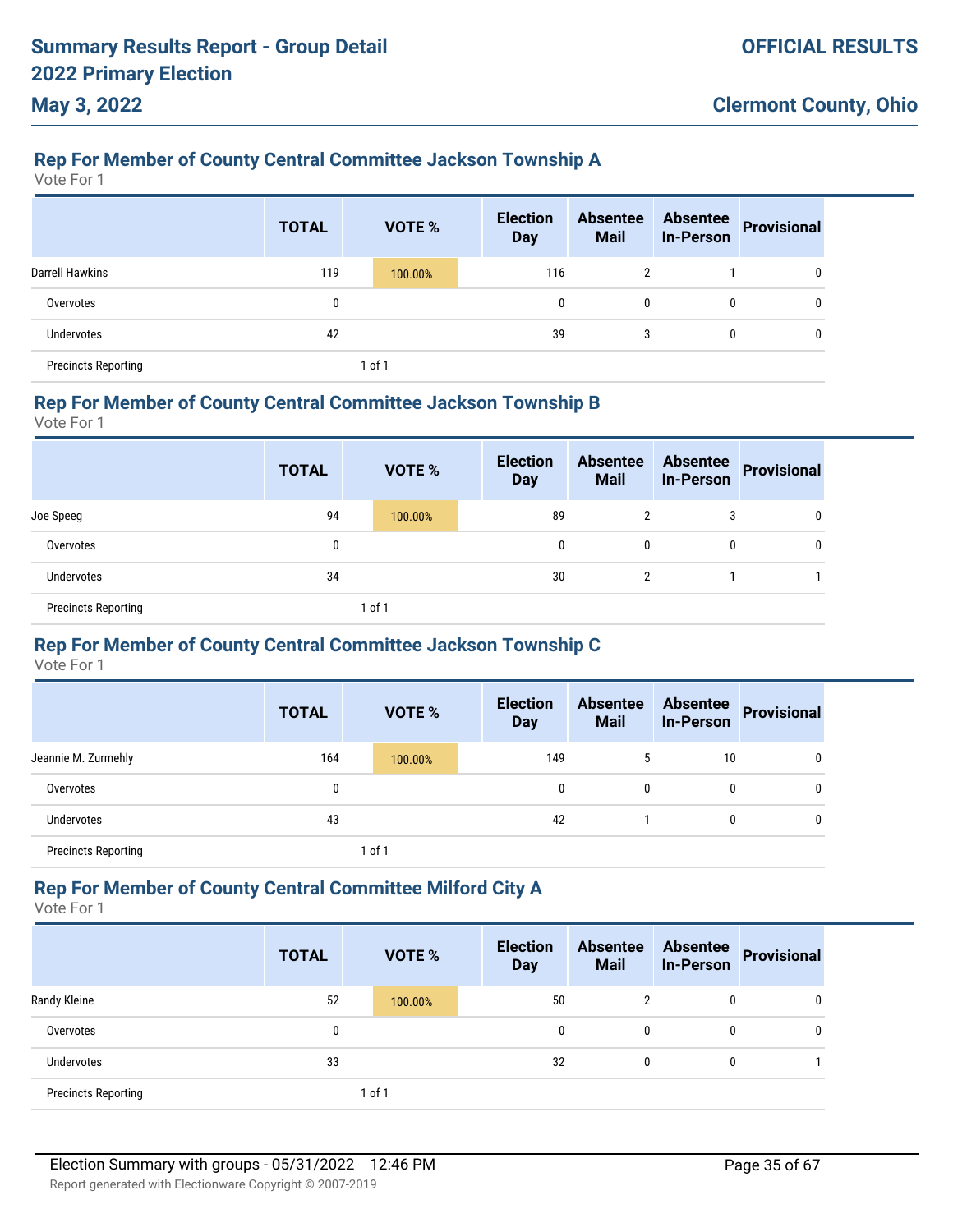# **Rep For Member of County Central Committee Milford City B**

Vote For 1

**May 3, 2022**

|                            | <b>TOTAL</b> |        | <b>VOTE %</b> | <b>Election</b><br><b>Day</b> | <b>Absentee</b><br><b>Mail</b> | <b>Absentee</b><br><b>In-Person</b> | <b>Provisional</b> |
|----------------------------|--------------|--------|---------------|-------------------------------|--------------------------------|-------------------------------------|--------------------|
| David Kahle                | 84           |        | 100.00%       | 71                            | 9                              | 2                                   | າ                  |
| Overvotes                  | 0            |        |               | $\mathbf{0}$                  | 0                              | 0                                   |                    |
| <b>Undervotes</b>          | 33           |        |               | 31                            | 2                              | 0                                   | 0                  |
| <b>Precincts Reporting</b> |              | 1 of 1 |               |                               |                                |                                     |                    |

#### **Rep For Member of County Central Committee Milford City E**

Vote For 1

|                            | <b>TOTAL</b> | <b>VOTE %</b> | <b>Election</b><br><b>Day</b> | <b>Absentee</b><br><b>Mail</b> | <b>Absentee</b><br><b>In-Person</b> | Provisional |
|----------------------------|--------------|---------------|-------------------------------|--------------------------------|-------------------------------------|-------------|
| <b>Tracey Sparks</b>       | 58           | 67.44%        | 55                            | 0                              | 3                                   | 0           |
| Samuel Pschesang           | 28           | 32.56%        | 25                            |                                | 2                                   | 0           |
| Overvotes                  | 0            |               | $\mathbf{0}$                  | 0                              | 0                                   | 0           |
| Undervotes                 | 14           |               | 13                            | 0                              |                                     | 0           |
| <b>Precincts Reporting</b> |              | 1 of 1        |                               |                                |                                     |             |

## **Rep For Member of County Central Committee Milford City G**

|                            | <b>TOTAL</b> |        | <b>VOTE %</b> | <b>Election</b><br><b>Day</b> | <b>Absentee</b><br><b>Mail</b> | <b>Absentee</b><br><b>In-Person</b> | <b>Provisional</b> |
|----------------------------|--------------|--------|---------------|-------------------------------|--------------------------------|-------------------------------------|--------------------|
| Ralph Vilardo Jr.          | 87           |        | 100.00%       | 80                            | 4                              | 3                                   | 0                  |
| Overvotes                  | 0            |        |               | 0                             | 0                              | 0                                   | 0                  |
| <b>Undervotes</b>          | 31           |        |               | 28                            | $\overline{2}$                 | 0                                   |                    |
| <b>Precincts Reporting</b> |              | 1 of 1 |               |                               |                                |                                     |                    |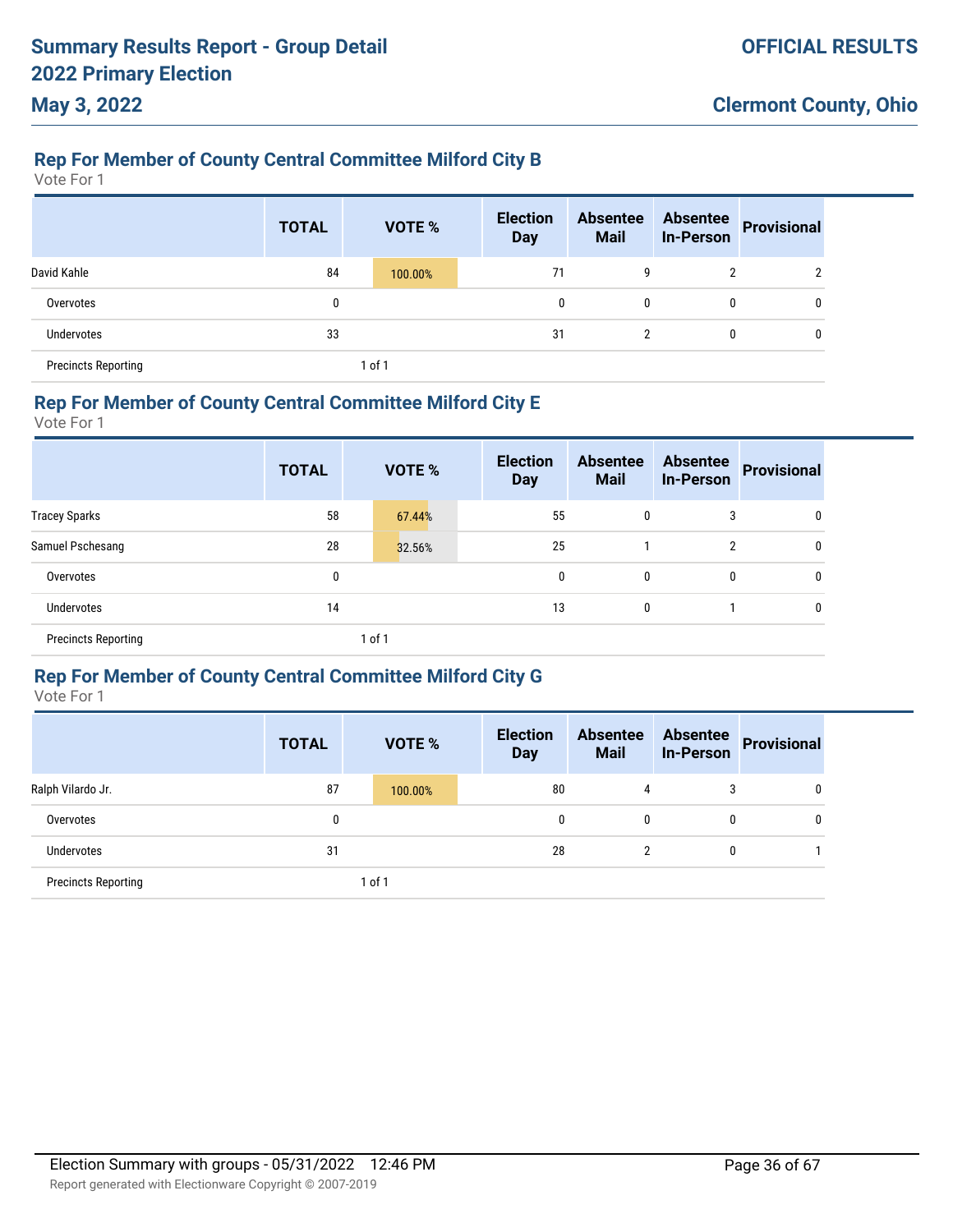# **Rep For Member of County Central Committee Miami Township C**

Vote For 1

|                            | <b>TOTAL</b> | VOTE % | <b>Election</b><br><b>Day</b> | <b>Absentee</b><br><b>Mail</b> | <b>Absentee</b><br><b>In-Person</b> | <b>Provisional</b> |
|----------------------------|--------------|--------|-------------------------------|--------------------------------|-------------------------------------|--------------------|
| Otto Huber                 | 91           | 61.90% | 81                            | 5                              | 5                                   | 0                  |
| <b>Calvin Pauley</b>       | 56           | 38.10% | 46                            | 2                              | 6                                   | $\mathcal{P}$      |
| Overvotes                  | 0            |        | $\mathbf 0$                   | 0                              | 0                                   | 0                  |
| Undervotes                 | 24           |        | 22                            | 2                              | 0                                   | 0                  |
| <b>Precincts Reporting</b> |              | 1 of 1 |                               |                                |                                     |                    |

## **Rep For Member of County Central Committee Miami Township D**

Vote For 1

|                            | <b>TOTAL</b> | <b>VOTE %</b> | <b>Election</b><br><b>Day</b> | <b>Absentee</b><br><b>Mail</b> | <b>Absentee</b><br><b>In-Person</b> | Provisional |
|----------------------------|--------------|---------------|-------------------------------|--------------------------------|-------------------------------------|-------------|
| Mark Schulte               | 116          | 100.00%       | 107                           | 2                              |                                     | 0           |
| Overvotes                  | 0            |               | $\mathbf{0}$                  | 0                              | 0                                   | 0           |
| Undervotes                 | 29           |               | 27                            | 0                              | 2                                   | 0           |
| <b>Precincts Reporting</b> |              | 1 of 1        |                               |                                |                                     |             |

## **Rep For Member of County Central Committee Miami Township E**

Vote For 1

|                            | <b>TOTAL</b> | VOTE %  | <b>Election</b><br><b>Day</b> | <b>Absentee</b><br><b>Mail</b> | <b>Absentee</b><br><b>In-Person</b> | <b>Provisional</b> |
|----------------------------|--------------|---------|-------------------------------|--------------------------------|-------------------------------------|--------------------|
| Rick W. Combs              | 71           | 100.00% | 61                            |                                | 3                                   |                    |
| Overvotes                  | 0            |         | 0                             | $\mathbf{0}$                   | 0                                   |                    |
| <b>Undervotes</b>          | 31           |         | 28                            | 3                              | 0                                   |                    |
| <b>Precincts Reporting</b> |              | 1 of 1  |                               |                                |                                     |                    |

## **Rep For Member of County Central Committee Miami Township F**

Vote For 1

|                            | <b>TOTAL</b> | <b>VOTE %</b> | <b>Election</b><br><b>Day</b> | <b>Absentee</b><br><b>Mail</b> | <b>Absentee</b><br><b>In-Person</b> | Provisional |
|----------------------------|--------------|---------------|-------------------------------|--------------------------------|-------------------------------------|-------------|
| <b>Richard Frazier</b>     | 181          | 100.00%       | 164                           | 9                              |                                     |             |
| Overvotes                  | 0            |               | 0                             | 0                              | $\mathbf{0}$                        |             |
| <b>Undervotes</b>          | 62           |               | 56                            | 5                              | 0                                   |             |
| <b>Precincts Reporting</b> |              | 1 of 1        |                               |                                |                                     |             |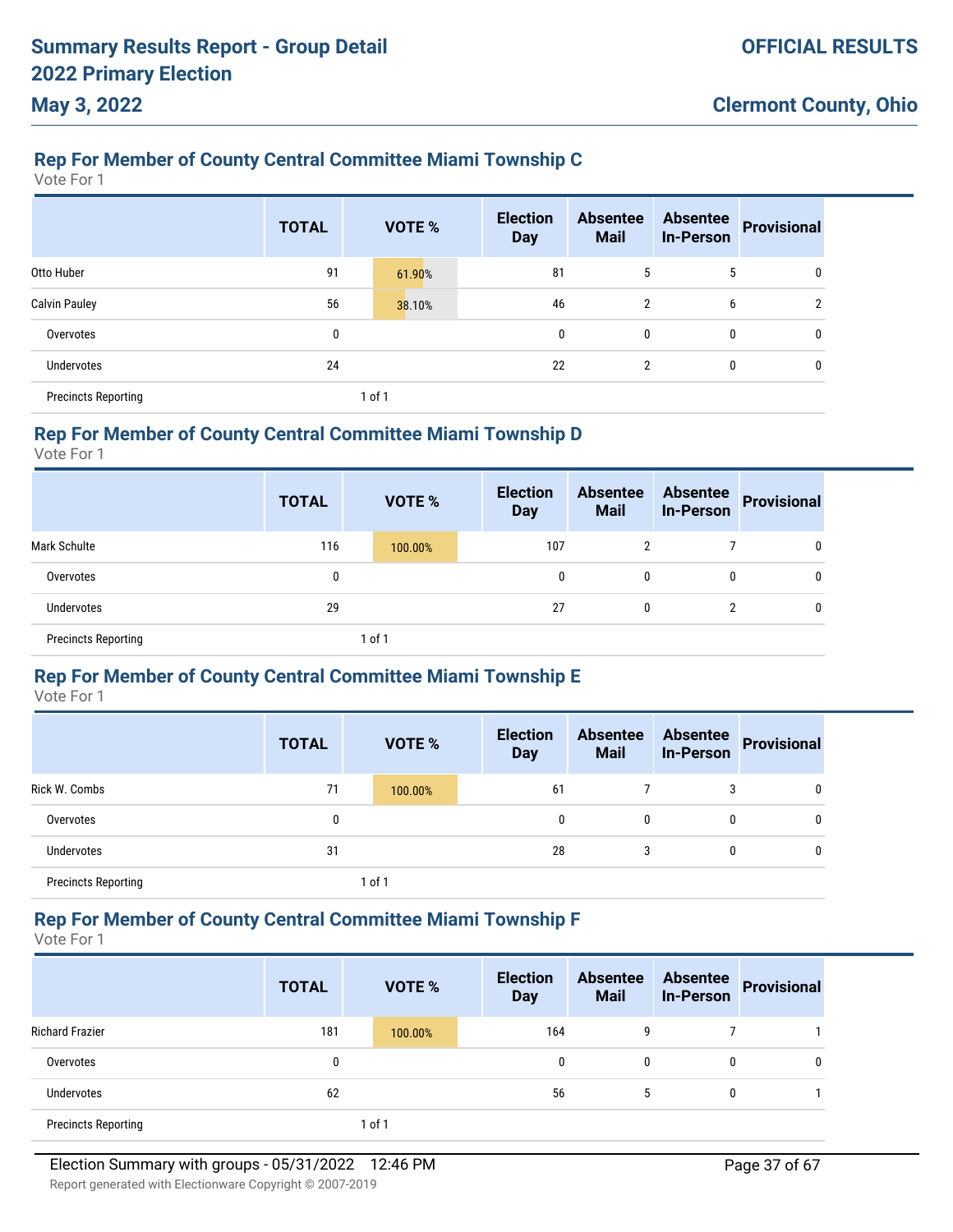# **Rep For Member of County Central Committee Miami Township G**

Vote For 1

**May 3, 2022**

|                            | <b>TOTAL</b> | <b>VOTE %</b> | <b>Election</b><br><b>Day</b> | <b>Absentee</b><br><b>Mail</b> | <b>Absentee</b><br><b>In-Person</b> | <b>Provisional</b> |
|----------------------------|--------------|---------------|-------------------------------|--------------------------------|-------------------------------------|--------------------|
| Terry A. Owens             | 66           | 100.00%       | 54                            |                                | 5                                   | 0                  |
| Overvotes                  | 0            |               | 0                             | 0                              | 0                                   | 0                  |
| Undervotes                 | 26           |               | 23                            | $\overline{2}$                 |                                     | 0                  |
| <b>Precincts Reporting</b> |              | 1 of 1        |                               |                                |                                     |                    |

#### **Rep For Member of County Central Committee Miami Township I**

Vote For 1

|                            | <b>TOTAL</b> |         | <b>VOTE %</b> |     | <b>Absentee</b><br><b>Mail</b> | <b>Absentee</b><br><b>In-Person</b> | Provisional |
|----------------------------|--------------|---------|---------------|-----|--------------------------------|-------------------------------------|-------------|
| <b>Bill Boggess</b>        | 165          | 100.00% |               | 142 | 18                             | າ                                   | 3           |
| Overvotes                  | 0            |         |               | 0   | 0                              | 0                                   | 0           |
| Undervotes                 | 35           |         |               | 32  | 2                              |                                     | 0           |
| <b>Precincts Reporting</b> |              | l of 1  |               |     |                                |                                     |             |

## **Rep For Member of County Central Committee Miami Township J**

|                            | <b>TOTAL</b> | <b>VOTE %</b> | <b>Election</b><br><b>Day</b> | <b>Absentee</b><br><b>Mail</b> | <b>Absentee</b><br><b>In-Person</b> | <b>Provisional</b> |
|----------------------------|--------------|---------------|-------------------------------|--------------------------------|-------------------------------------|--------------------|
| Jeffrey L. Brockman Sr.    | 93           | 100.00%       | 85                            | 4                              |                                     |                    |
| Overvotes                  | 0            |               | 0                             | 0                              |                                     | 0                  |
| <b>Undervotes</b>          | 51           |               | 46                            | 4                              |                                     | 0                  |
| <b>Precincts Reporting</b> |              | 1 of 1        |                               |                                |                                     |                    |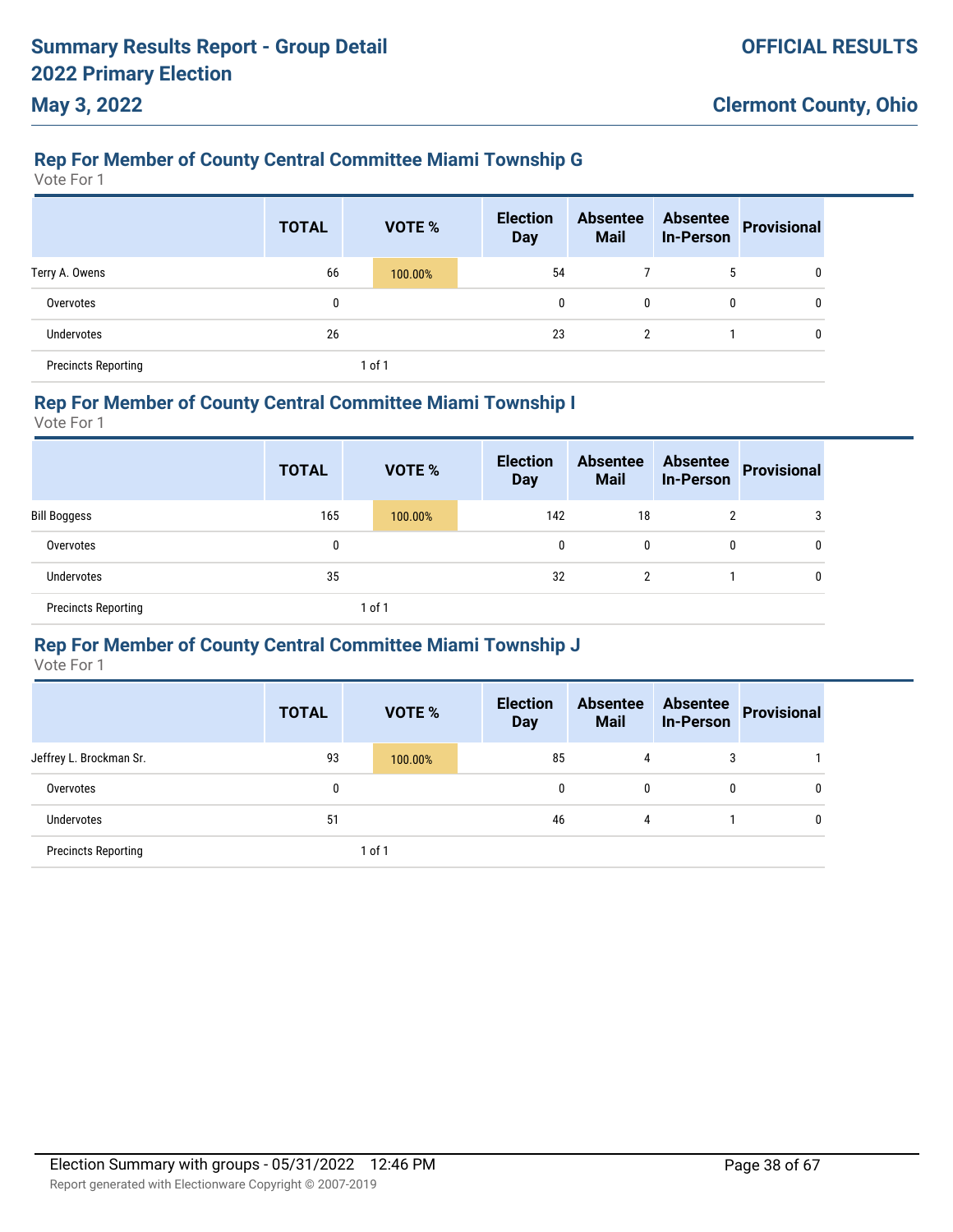# **Rep For Member of County Central Committee Miami Township L**

Vote For 1

|                            | <b>TOTAL</b> | <b>VOTE %</b> | <b>Election</b><br><b>Day</b> | <b>Absentee</b><br><b>Mail</b> | <b>Absentee</b><br><b>In-Person</b> | <b>Provisional</b> |
|----------------------------|--------------|---------------|-------------------------------|--------------------------------|-------------------------------------|--------------------|
| Joe Uecker                 | 72           | 58.54%        | 68                            | 4                              | 0                                   | 0                  |
| Jo-El Weigel               | 26           | 21.14%        | 23                            | $\overline{2}$                 |                                     | 0                  |
| Keith Hayes                | 25           | 20.33%        | 23                            | $\overline{2}$                 | $\mathbf{0}$                        | $\mathbf{0}$       |
| Overvotes                  | 0            |               | 0                             | 0                              | 0                                   | 0                  |
| Undervotes                 | 16           |               | 15                            | $\bf{0}$                       |                                     | 0                  |
| <b>Precincts Reporting</b> |              | 1 of 1        |                               |                                |                                     |                    |

## **Rep For Member of County Central Committee Miami Township M**

Vote For 1

|                            | <b>TOTAL</b> | <b>VOTE %</b> | <b>Election</b><br><b>Day</b> | <b>Absentee</b><br><b>Mail</b> | <b>Absentee</b><br><b>In-Person</b> | <b>Provisional</b> |
|----------------------------|--------------|---------------|-------------------------------|--------------------------------|-------------------------------------|--------------------|
| George E. Pattison         | 104          | 100.00%       | 92                            | 9                              | 3                                   | 0                  |
| Overvotes                  | 0            |               | 0                             | 0                              | 0                                   | 0                  |
| <b>Undervotes</b>          | 54           |               | 49                            | 5                              | 0                                   | 0                  |
| <b>Precincts Reporting</b> |              | 1 of 1        |                               |                                |                                     |                    |

## **Rep For Member of County Central Committee Miami Township N**

Vote For 1

|                            | <b>TOTAL</b> | <b>VOTE %</b> | <b>Election</b><br><b>Day</b> | <b>Absentee</b><br><b>Mail</b> | <b>Absentee</b><br><b>In-Person</b> | <b>Provisional</b> |
|----------------------------|--------------|---------------|-------------------------------|--------------------------------|-------------------------------------|--------------------|
| Carolyn S. Cline           | 68           | 60.18%        | 64                            | 3                              |                                     | 0                  |
| Edward W. Marcin           | 45           | 39.82%        | 38                            | 6                              |                                     | 0                  |
| Overvotes                  | 0            |               | 0                             | 0                              | 0                                   | 0                  |
| <b>Undervotes</b>          | 18           |               | 12                            | 4                              | $\overline{2}$                      | 0                  |
| <b>Precincts Reporting</b> |              | 1 of 1        |                               |                                |                                     |                    |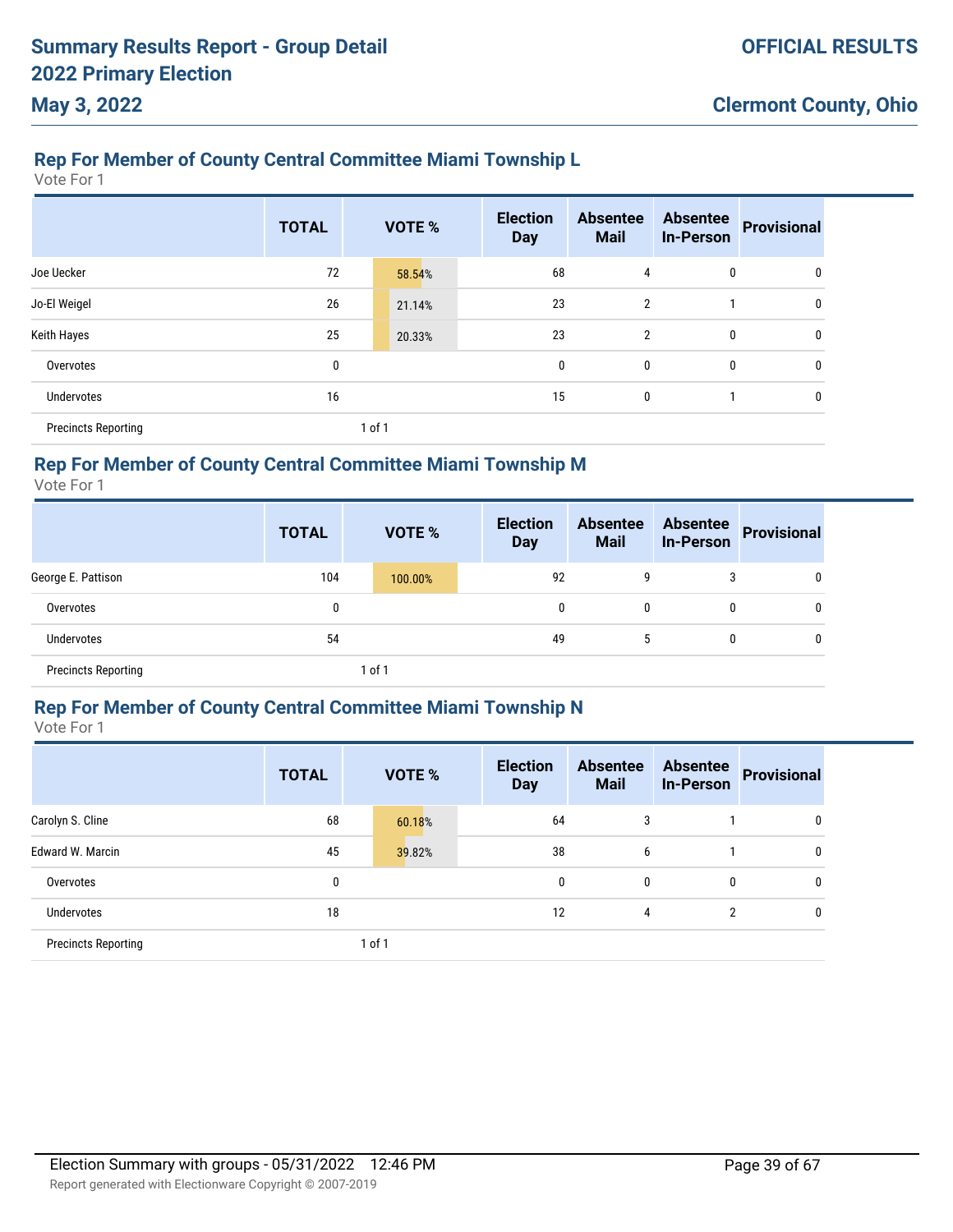# **Rep For Member of County Central Committee Miami Township R**

Vote For 1

**May 3, 2022**

|                            | <b>TOTAL</b> | <b>VOTE %</b> | <b>Election</b><br><b>Day</b> | <b>Absentee</b><br><b>Mail</b> | <b>Absentee</b><br><b>In-Person</b> | Provisional |
|----------------------------|--------------|---------------|-------------------------------|--------------------------------|-------------------------------------|-------------|
| Susan L. Hardenbergh       | 97           | 100.00%       | 84                            |                                | 5                                   |             |
| Overvotes                  |              |               | 0                             | $\mathbf{0}$                   | $\mathbf{0}$                        | 0           |
| Undervotes                 | 29           |               | 24                            | 4                              |                                     | 0           |
| <b>Precincts Reporting</b> |              | 1 of 1        |                               |                                |                                     |             |

#### **Rep For Member of County Central Committee Miami Township T**

Vote For 1

|                            | <b>TOTAL</b> | <b>VOTE %</b> | <b>Election</b><br><b>Day</b> | <b>Absentee</b><br><b>Mail</b> | <b>Absentee</b><br><b>In-Person</b> | Provisional |
|----------------------------|--------------|---------------|-------------------------------|--------------------------------|-------------------------------------|-------------|
| Sandra Kunkel              | 69           | 100.00%       | 56                            | 8                              | 4                                   |             |
| Overvotes                  | 0            |               | 0                             | 0                              | 0                                   | 0           |
| <b>Undervotes</b>          | 38           |               | 32                            | ა                              | 0                                   |             |
| <b>Precincts Reporting</b> |              | 1 of 1        |                               |                                |                                     |             |

## **Rep For Member of County Central Committee Miami Township X**

Vote For 1

|                            | <b>TOTAL</b> | VOTE %     | <b>Election</b><br><b>Day</b> | <b>Absentee</b><br><b>Mail</b> | <b>Absentee</b><br><b>In-Person</b> | Provisional |
|----------------------------|--------------|------------|-------------------------------|--------------------------------|-------------------------------------|-------------|
| Larry Heller               | 178          | 100.00%    | 157                           | 11                             | 10                                  | 0           |
| Overvotes                  | 0            |            | 0                             | 0                              | 0                                   |             |
| Undervotes                 | 51           |            | 46                            | 5                              | 0                                   | 0           |
| <b>Precincts Reporting</b> |              | $1$ of $1$ |                               |                                |                                     |             |

## **Rep For Member of County Central Committee Miami Township Y**

|                            | <b>TOTAL</b> | VOTE %  | <b>Election</b><br><b>Day</b> | <b>Absentee</b><br><b>Mail</b> | <b>Absentee</b><br><b>In-Person</b> | <b>Provisional</b> |
|----------------------------|--------------|---------|-------------------------------|--------------------------------|-------------------------------------|--------------------|
| Laura Hoffman              | 151          | 100.00% | 128                           | 17                             | 6                                   | 0                  |
| Overvotes                  | 0            |         | $\mathbf{0}$                  | $\mathbf{0}$                   | 0                                   | 0                  |
| <b>Undervotes</b>          | 41           |         | 31                            | 8                              | 2                                   | 0                  |
| <b>Precincts Reporting</b> |              | 1 of 1  |                               |                                |                                     |                    |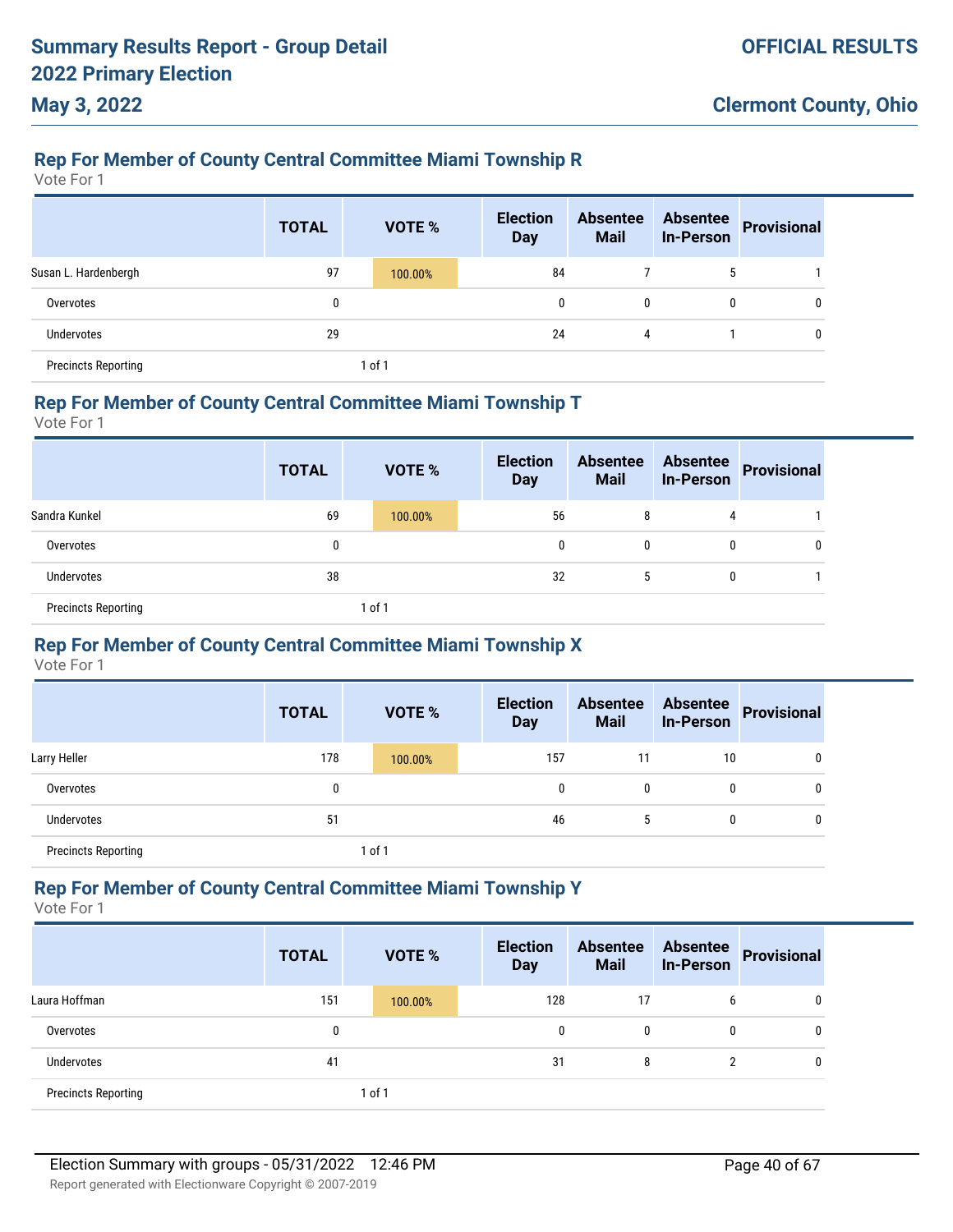# **Rep For Member of County Central Committee Miami Township Z**

Vote For 1

**May 3, 2022**

|                            | <b>TOTAL</b> | <b>VOTE %</b> | <b>Election</b><br><b>Day</b> | <b>Absentee</b><br><b>Mail</b> | <b>Absentee</b><br><b>In-Person</b> | <b>Provisional</b> |
|----------------------------|--------------|---------------|-------------------------------|--------------------------------|-------------------------------------|--------------------|
| Linda Hoffman              | 164          | 100.00%       | 143                           | 14                             |                                     | 0                  |
| Overvotes                  | 0            |               | 0                             | 0                              | 0                                   |                    |
| <b>Undervotes</b>          | 68           |               | 61                            | 2                              | 4                                   |                    |
| <b>Precincts Reporting</b> |              | 1 of 1        |                               |                                |                                     |                    |

#### **Rep For Member of County Central Committee Miami Township A1A**

Vote For 1

|                            | <b>TOTAL</b> | <b>VOTE %</b> | <b>Election</b><br><b>Day</b> | <b>Absentee</b><br><b>Mail</b> | <b>Absentee</b><br><b>In-Person</b> | Provisional  |
|----------------------------|--------------|---------------|-------------------------------|--------------------------------|-------------------------------------|--------------|
| Greg Naro                  | 85           | 100.00%       | 78                            | 3                              | 4                                   | $\mathbf{0}$ |
| Overvotes                  | 0            |               | 0                             | 0                              | 0                                   | 0            |
| <b>Undervotes</b>          | 33           |               | 29                            | 2                              |                                     |              |
| <b>Precincts Reporting</b> |              | $ $ of 1      |                               |                                |                                     |              |

## **Rep For Member of County Central Committee Miami Township B1B**

Vote For 1

|                            | <b>TOTAL</b> | <b>VOTE %</b> | <b>Election</b><br><b>Day</b> | <b>Absentee</b><br><b>Mail</b> | <b>Absentee</b><br><b>In-Person</b> | <b>Provisional</b> |
|----------------------------|--------------|---------------|-------------------------------|--------------------------------|-------------------------------------|--------------------|
| Mary Wolff                 | 90           | 63.83%        | 80                            | 8                              | $\overline{2}$                      | 0                  |
| <b>Mary Petric</b>         | 51           | 36.17%        | 44                            | 5                              | 0                                   |                    |
| Overvotes                  | 0            |               | 0                             | 0                              | 0                                   |                    |
| <b>Undervotes</b>          | 18           |               | 17                            |                                | 0                                   |                    |
| <b>Precincts Reporting</b> |              | 1 of 1        |                               |                                |                                     |                    |

## **Rep For Member of County Central Committee Miami Township C1C**

Vote For 1

|                            | <b>TOTAL</b> | <b>VOTE %</b> | <b>Election</b><br><b>Day</b> | <b>Absentee</b><br><b>Mail</b> | <b>Absentee</b><br><b>In-Person</b> | Provisional |
|----------------------------|--------------|---------------|-------------------------------|--------------------------------|-------------------------------------|-------------|
| Eric C. Ferry              | 101          | 100.00%       | 85                            | 11                             | 4                                   |             |
| Overvotes                  | $\mathbf{0}$ |               | $\mathbf{0}$                  | 0                              | 0                                   | 0           |
| <b>Undervotes</b>          | 28           |               | 24                            | 3                              |                                     | 0           |
| <b>Precincts Reporting</b> |              | 1 of 1        |                               |                                |                                     |             |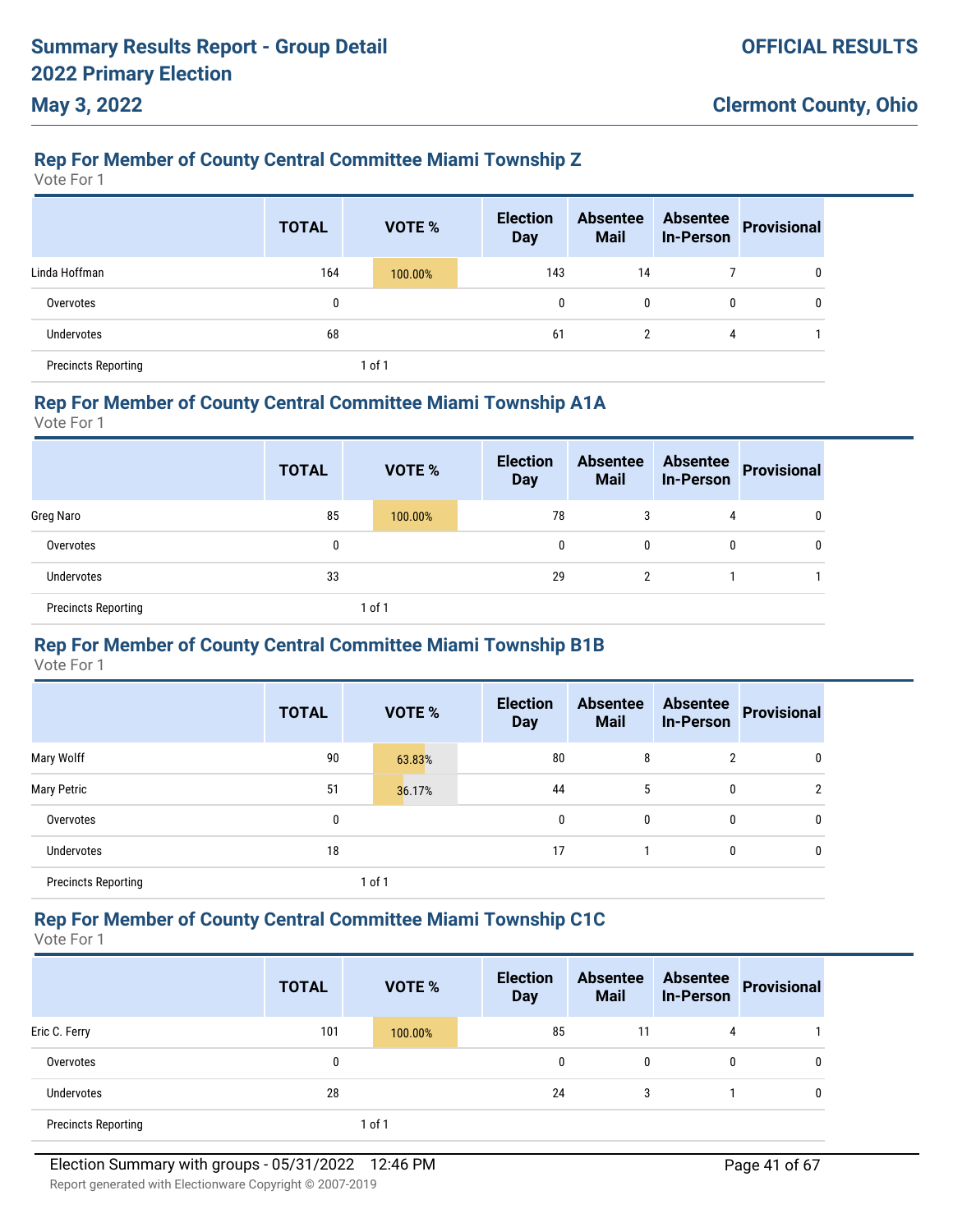# **Rep For Member of County Central Committee Miami Township D1D**

Vote For 1

**May 3, 2022**

|                            | <b>TOTAL</b> | <b>VOTE %</b> | <b>Election</b><br><b>Day</b> | <b>Absentee</b><br><b>Mail</b> | <b>Absentee</b><br><b>In-Person</b> | <b>Provisional</b> |
|----------------------------|--------------|---------------|-------------------------------|--------------------------------|-------------------------------------|--------------------|
| Greg Simpson               | 96           | 100.00%       | 85                            | 6                              | 5                                   | 0                  |
| Overvotes                  | 0            |               | 0                             | $\mathbf{0}$                   | 0                                   | 0                  |
| Undervotes                 | 29           |               | 25                            | 3                              |                                     | 0                  |
| <b>Precincts Reporting</b> |              | 1 of 1        |                               |                                |                                     |                    |

### **Rep For Member of County Central Committee Miami Township F1F**

Vote For 1

|                            | <b>TOTAL</b> | <b>VOTE %</b> | <b>Election</b><br><b>Day</b> | <b>Absentee</b><br><b>Mail</b> | <b>Absentee</b><br><b>In-Person</b> | Provisional |
|----------------------------|--------------|---------------|-------------------------------|--------------------------------|-------------------------------------|-------------|
| Cory Wright                | 94           | 100.00%       | 78                            | 8                              | 8                                   | 0           |
| Overvotes                  | 0            |               | 0                             | 0                              | 0                                   | 0           |
| <b>Undervotes</b>          | 48           |               | 40                            | 2                              | 4                                   | C           |
| <b>Precincts Reporting</b> |              | 1 of 1        |                               |                                |                                     |             |

## **Rep For Member of County Central Committee Miami Township L1L**

Vote For 1

|                            | <b>TOTAL</b> |        | <b>VOTE %</b> | <b>Election</b><br><b>Day</b> | <b>Absentee</b><br><b>Mail</b> | <b>Absentee</b><br><b>In-Person</b> | <b>Provisional</b> |
|----------------------------|--------------|--------|---------------|-------------------------------|--------------------------------|-------------------------------------|--------------------|
| Jodi Achterberg            | 126          |        | 100.00%       | 117                           | 9                              | 0                                   |                    |
| Overvotes                  | 0            |        |               |                               | 0                              | 0                                   |                    |
| <b>Undervotes</b>          | 38           |        |               | 32                            | 4                              |                                     |                    |
| <b>Precincts Reporting</b> |              | 1 of 1 |               |                               |                                |                                     |                    |

### **Rep For Member of County Central Committee Miami Township M1M**

|                            | <b>TOTAL</b> | VOTE % | <b>Election</b><br><b>Day</b> | <b>Absentee</b><br><b>Mail</b> | <b>Absentee</b><br><b>In-Person</b> | <b>Provisional</b> |
|----------------------------|--------------|--------|-------------------------------|--------------------------------|-------------------------------------|--------------------|
| <b>Christy Kennedy</b>     | 86           | 69.35% | 75                            | 8                              | 0                                   | 3                  |
| Paul Odioso                | 38           | 30.65% | 28                            | 6                              | 4                                   | 0                  |
| Overvotes                  | 0            |        | 0                             | 0                              | 0                                   | 0                  |
| Undervotes                 | 43           |        | 29                            | 10                             | 3                                   |                    |
| <b>Precincts Reporting</b> |              | 1 of 1 |                               |                                |                                     |                    |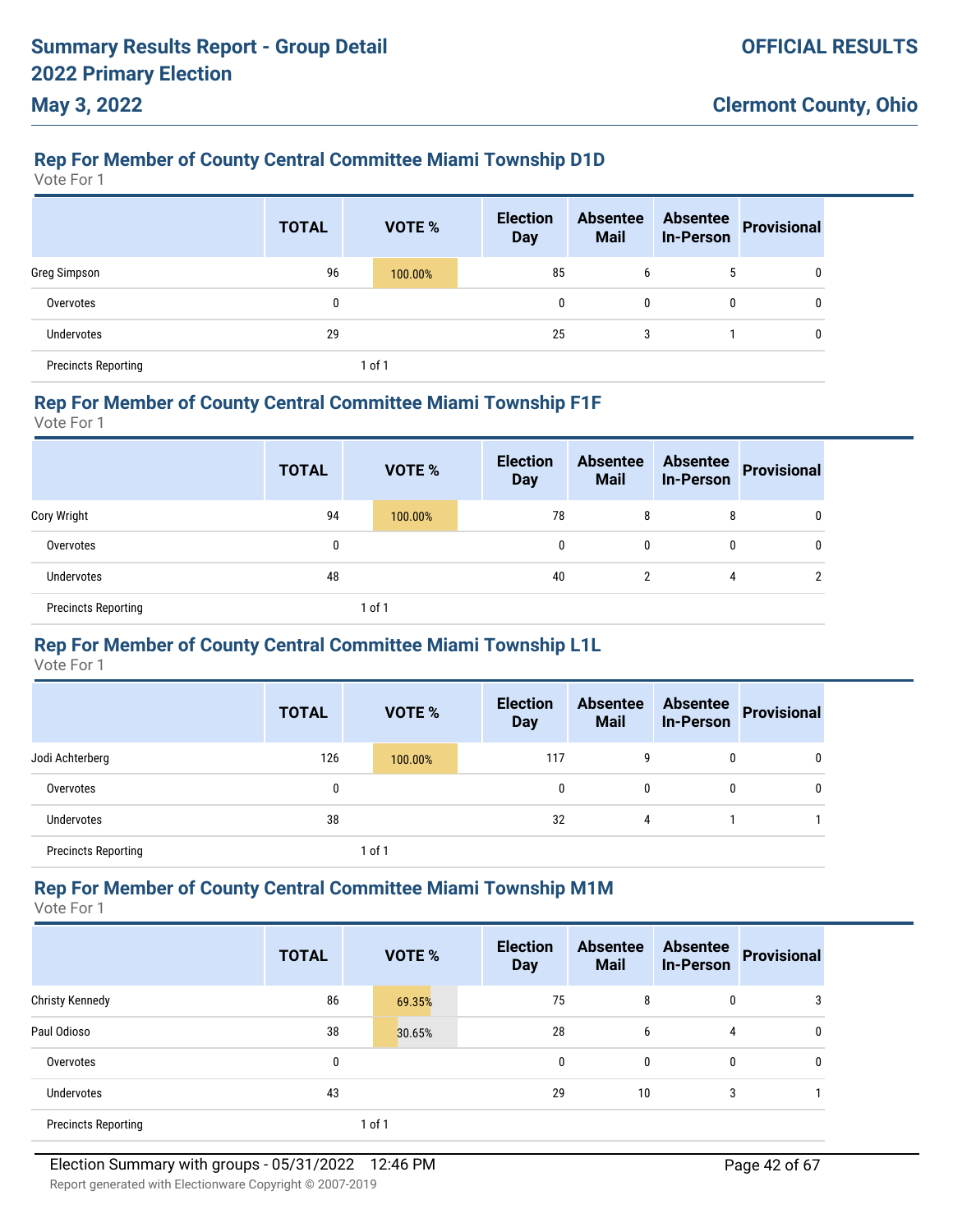# **Rep For Member of County Central Committee Miami Township N1N**

Vote For 1

**May 3, 2022**

|                            | <b>TOTAL</b> | <b>VOTE %</b> | <b>Election</b><br><b>Day</b> | <b>Absentee</b><br><b>Mail</b> | <b>Absentee</b><br><b>In-Person</b> | Provisional |
|----------------------------|--------------|---------------|-------------------------------|--------------------------------|-------------------------------------|-------------|
| Jean Schmidt               | 200          | 100.00%       | 164                           | 26                             | 10                                  | 0           |
| Overvotes                  | 0            |               | 0                             | 0                              | $\mathbf{0}$                        | 0           |
| Undervotes                 | 49           |               | 47                            | $\overline{2}$                 | 0                                   | 0           |
| <b>Precincts Reporting</b> |              | 1 of 1        |                               |                                |                                     |             |

#### **Rep For Member of County Central Committee Miami Township O1O**

Vote For 1

|                            | <b>TOTAL</b> | <b>VOTE %</b> | <b>Election</b><br><b>Day</b> | <b>Absentee</b><br><b>Mail</b> | <b>Absentee</b><br><b>In-Person</b> | Provisional |
|----------------------------|--------------|---------------|-------------------------------|--------------------------------|-------------------------------------|-------------|
| Lara Baron                 | 115          | 100.00%       | 106                           | b                              | 3                                   | 0           |
| Overvotes                  | 0            |               | 0                             | 0                              | 0                                   | 0           |
| Undervotes                 | 26           |               | 26                            | 0                              | $\mathbf{0}$                        | 0           |
| <b>Precincts Reporting</b> |              | 1 of 1        |                               |                                |                                     |             |

## **Rep For Member of County Central Committee Miami Township Q1Q**

Vote For 1

|                            | <b>TOTAL</b> |            | <b>VOTE %</b> | <b>Election</b><br><b>Day</b> | <b>Absentee</b><br><b>Mail</b> | <b>Absentee</b><br><b>In-Person</b> | Provisional |
|----------------------------|--------------|------------|---------------|-------------------------------|--------------------------------|-------------------------------------|-------------|
| Jeffrey Braun              | 116          |            | 100.00%       | 102                           | 9                              | 5                                   | 0           |
| Overvotes                  | 0            |            |               | 0                             | 0                              | 0                                   | 0           |
| Undervotes                 | 44           |            |               | 36                            | 4                              | 3                                   |             |
| <b>Precincts Reporting</b> |              | $1$ of $1$ |               |                               |                                |                                     |             |

### **Rep For Member of County Central Committee Monroe Township C**

|                            | <b>TOTAL</b> | <b>VOTE %</b> | <b>Election</b><br><b>Day</b> | <b>Absentee</b><br><b>Mail</b> | <b>Absentee</b><br><b>In-Person</b> | Provisional |
|----------------------------|--------------|---------------|-------------------------------|--------------------------------|-------------------------------------|-------------|
| <b>Byron Baxter</b>        | 129          | 100.00%       | 105                           | 10                             | 14                                  |             |
| Overvotes                  | 0            |               | 0                             | 0                              | 0                                   |             |
| Undervotes                 | 49           |               | 43                            | 3                              | $\overline{2}$                      |             |
| <b>Precincts Reporting</b> |              | 1 of 1        |                               |                                |                                     |             |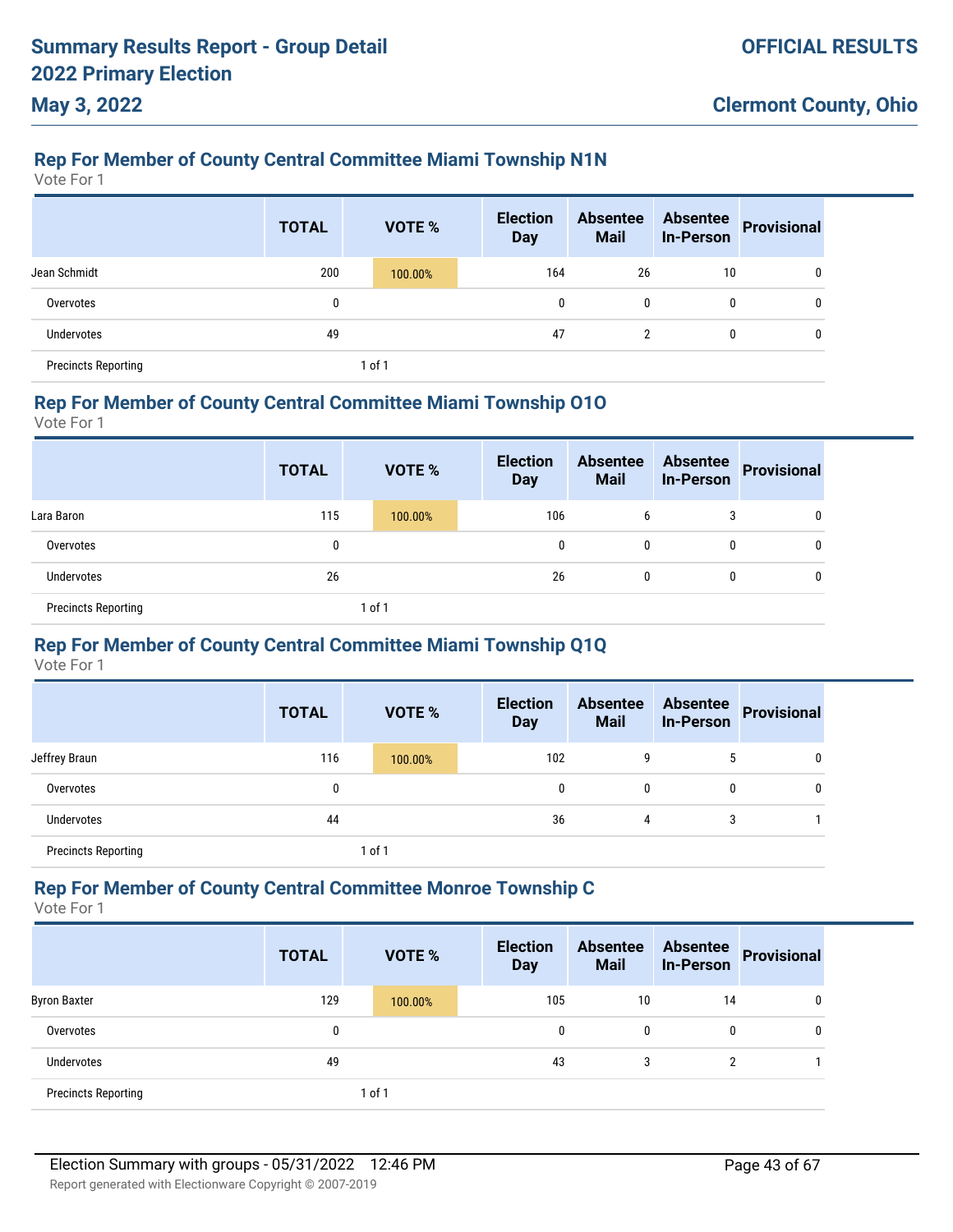# **Rep For Member of County Central Committee Monroe Township D**

Vote For 1

**May 3, 2022**

|                            | <b>TOTAL</b> | <b>VOTE %</b> | <b>Election</b><br><b>Day</b> | <b>Absentee</b><br><b>Mail</b> | <b>Absentee</b><br><b>In-Person</b> | <b>Provisional</b> |
|----------------------------|--------------|---------------|-------------------------------|--------------------------------|-------------------------------------|--------------------|
| <b>Tom Peck</b>            | 115          | 100.00%       | 101                           | 5                              |                                     | $\overline{2}$     |
| Overvotes                  | 0            |               | 0                             | $\mathbf{0}$                   | 0                                   | 0                  |
| Undervotes                 | 28           |               | 24                            | 3                              |                                     | 0                  |
| <b>Precincts Reporting</b> |              | 1 of 1        |                               |                                |                                     |                    |

### **Rep For Member of County Central Committee Monroe Township E**

Vote For 1

|                            | <b>TOTAL</b> | <b>VOTE %</b> | <b>Election</b><br><b>Day</b> | <b>Absentee</b><br><b>Mail</b> | <b>In-Person</b> | <b>Absentee Provisional</b> |
|----------------------------|--------------|---------------|-------------------------------|--------------------------------|------------------|-----------------------------|
| Jean Williams              | 147          | 100.00%       | 125                           | 9                              | 11               | າ                           |
| Overvotes                  | 0            |               | $\mathbf{0}$                  | 0                              | $\mathbf{0}$     | 0                           |
| Undervotes                 | 39           |               | 31                            | b                              | C                | 0                           |
| <b>Precincts Reporting</b> |              | 1 of 1        |                               |                                |                  |                             |

## **Rep For Member of County Central Committee New Richmond Village B**

Vote For 1

|                            | <b>TOTAL</b> | VOTE %  | <b>Election</b><br><b>Day</b> | <b>Absentee</b><br><b>Mail</b> | <b>Absentee</b><br><b>In-Person</b> | <b>Provisional</b> |
|----------------------------|--------------|---------|-------------------------------|--------------------------------|-------------------------------------|--------------------|
| Joseph T. Mooney           | 107          | 100.00% | 103                           |                                | 3                                   | 0                  |
| Overvotes                  | 0            |         | 0                             | 0                              | 0                                   | 0                  |
| <b>Undervotes</b>          | 34           |         | 32                            |                                |                                     | 0                  |
| <b>Precincts Reporting</b> |              | 1 of 1  |                               |                                |                                     |                    |

### **Rep For Member of County Central Committee Ohio Township A**

|                            | <b>TOTAL</b> | VOTE %  | <b>Election</b><br><b>Day</b> | <b>Absentee</b><br><b>Mail</b> | <b>Absentee</b><br><b>In-Person</b> | Provisional |
|----------------------------|--------------|---------|-------------------------------|--------------------------------|-------------------------------------|-------------|
| David L. Painter           | 80           | 100.00% | 73                            | 4                              | າ                                   |             |
| Overvotes                  | 0            |         | 0                             | 0                              | 0                                   |             |
| <b>Undervotes</b>          | 19           |         | 17                            | 0                              | 0                                   |             |
| <b>Precincts Reporting</b> |              | 1 of 1  |                               |                                |                                     |             |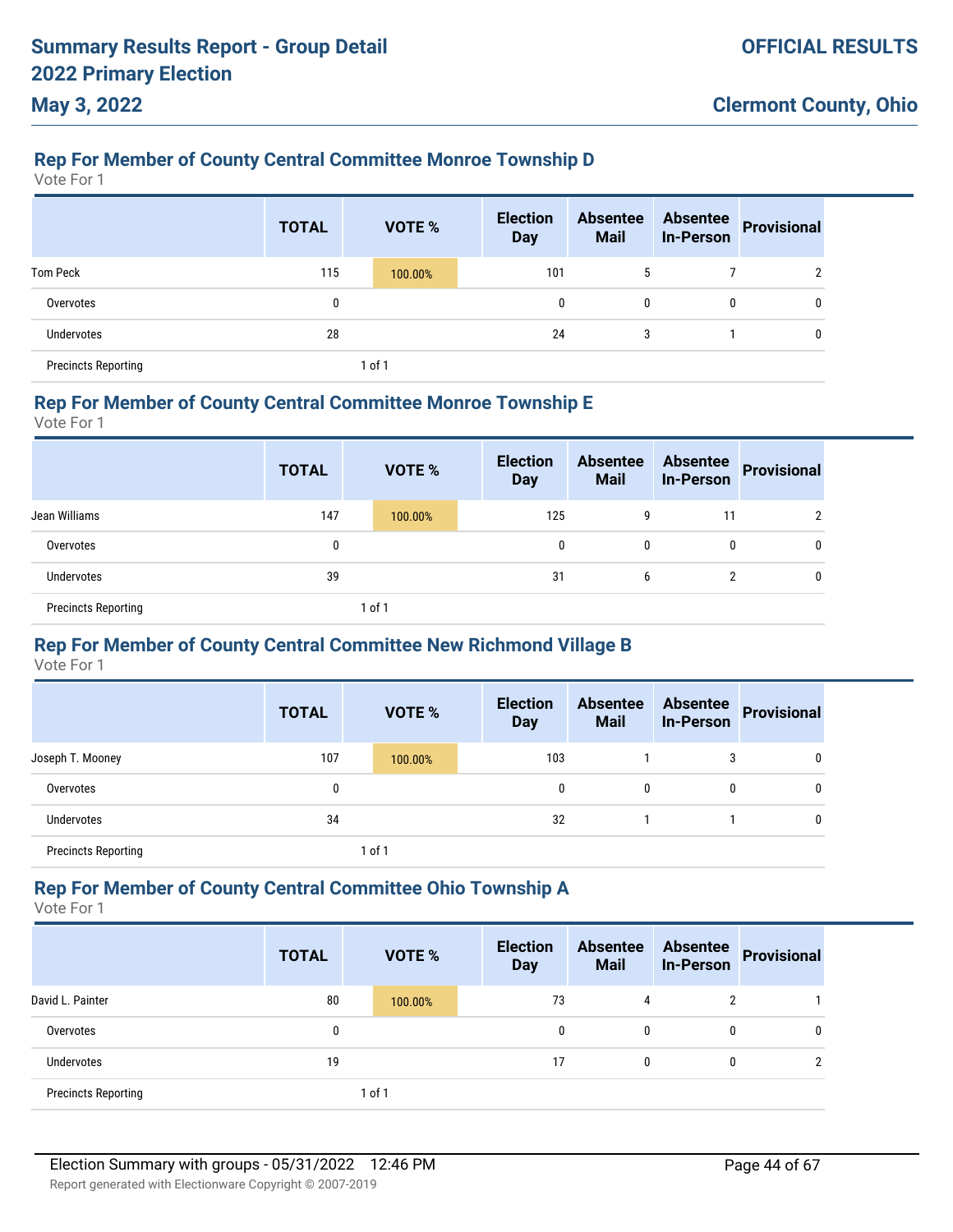# **Rep For Member of County Central Committee Ohio Township B**

Vote For 1

**May 3, 2022**

|                            | <b>TOTAL</b> | <b>VOTE %</b> | <b>Election</b><br><b>Day</b> | <b>Absentee</b><br><b>Mail</b> | <b>Absentee</b><br><b>In-Person</b> | <b>Provisional</b> |
|----------------------------|--------------|---------------|-------------------------------|--------------------------------|-------------------------------------|--------------------|
| Jonathan Zimmerman         | 68           | 100.00%       | 62                            | 2                              | 4                                   | 0                  |
| Overvotes                  | 0            |               | $\mathbf{0}$                  | $\mathbf{0}$                   | 0                                   | 0                  |
| Undervotes                 | 23           |               | 21                            | 0                              | າ                                   | 0                  |
| <b>Precincts Reporting</b> |              | 1 of 1        |                               |                                |                                     |                    |

### **Rep For Member of County Central Committee Pierce Township A**

Vote For 1

|                            | <b>TOTAL</b> | <b>VOTE %</b> | <b>Election</b><br><b>Day</b> | <b>Absentee</b><br><b>Mail</b> | <b>Absentee</b><br><b>In-Person</b> | Provisional |
|----------------------------|--------------|---------------|-------------------------------|--------------------------------|-------------------------------------|-------------|
| James Duffy Beischel       | 134          | 100.00%       | 105                           | 22                             |                                     | 0           |
| Overvotes                  | 0            |               | 0                             | 0                              | 0                                   | 0           |
| <b>Undervotes</b>          | 53           |               | 43                            | ა                              | 4                                   |             |
| <b>Precincts Reporting</b> |              | 1 of 1        |                               |                                |                                     |             |

# **Rep For Member of County Central Committee Pierce Township C**

Vote For 1

|                            | <b>TOTAL</b> | <b>VOTE %</b> | <b>Election</b><br><b>Day</b> | <b>Absentee</b><br><b>Mail</b> | <b>Absentee</b><br><b>In-Person</b> | <b>Provisional</b> |
|----------------------------|--------------|---------------|-------------------------------|--------------------------------|-------------------------------------|--------------------|
| <b>William Palmer</b>      | 61           | 70.93%        | 54                            | 2                              | 5                                   | 0                  |
| Alexander L. Koszo Jr.     | 25           | 29.07%        | 22                            | 2                              |                                     | 0                  |
| Overvotes                  | 0            |               | 0                             | $\mathbf{0}$                   | 0                                   | 0                  |
| <b>Undervotes</b>          | 12           |               | 10                            | 0                              |                                     |                    |
| <b>Precincts Reporting</b> |              | 1 of 1        |                               |                                |                                     |                    |

## **Rep For Member of County Central Committee Pierce Township E**

|                            | <b>TOTAL</b> | <b>VOTE %</b> | <b>Election</b><br><b>Day</b> | <b>Absentee</b><br><b>Mail</b> | <b>Absentee</b><br><b>In-Person</b> | <b>Provisional</b> |
|----------------------------|--------------|---------------|-------------------------------|--------------------------------|-------------------------------------|--------------------|
| Allen M. Freeman           | 150          | 100.00%       | 140                           | 5                              | 5                                   | 0                  |
| Overvotes                  | 0            |               | 0                             | 0                              | 0                                   | 0                  |
| Undervotes                 | 68           |               | 60                            | 3                              | 3                                   | C<br>▵             |
| <b>Precincts Reporting</b> |              | 1 of 1        |                               |                                |                                     |                    |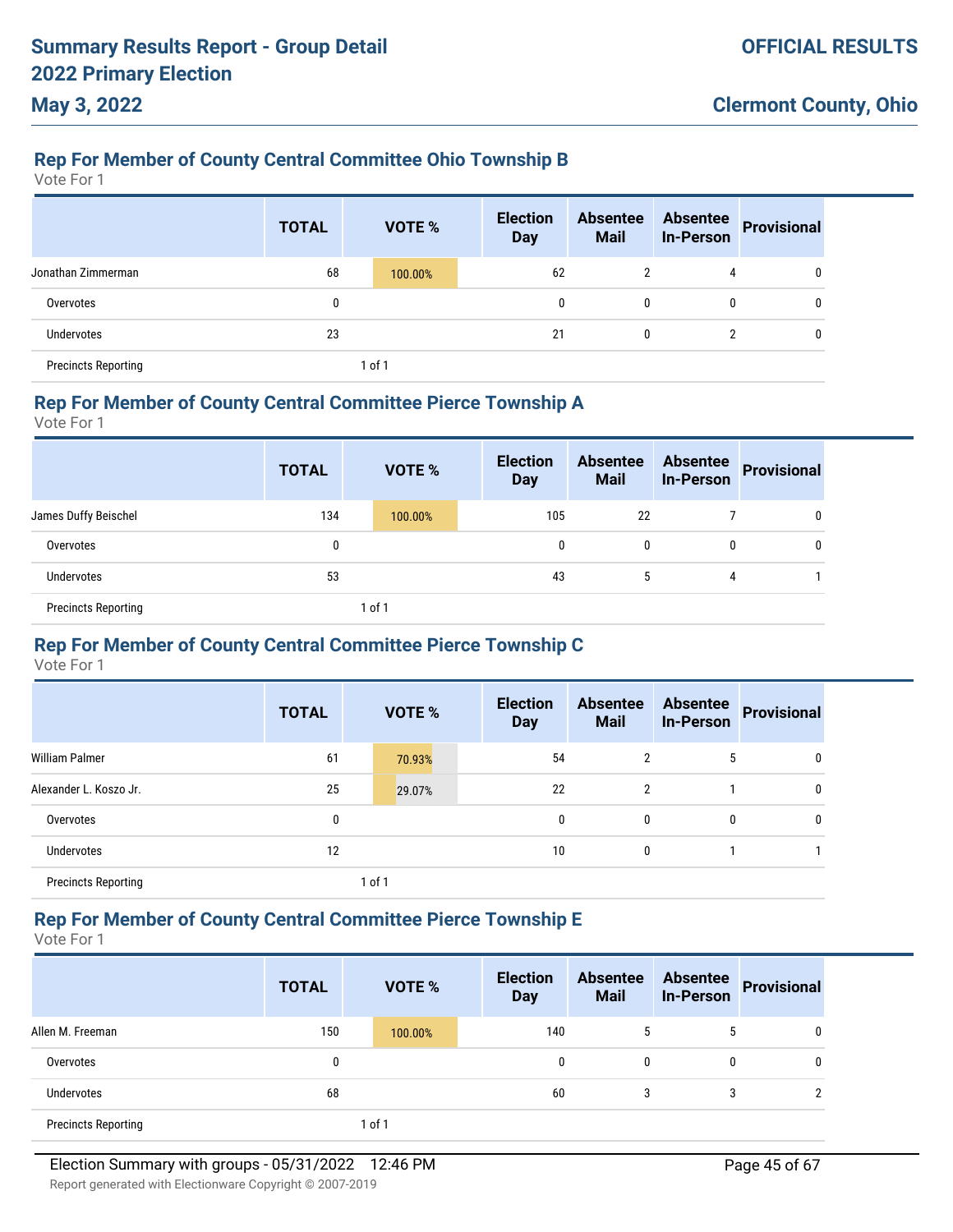# **Rep For Member of County Central Committee Pierce Township G**

Vote For 1

|                            | <b>TOTAL</b> | <b>VOTE %</b> | <b>Election</b><br><b>Day</b> | <b>Absentee</b><br><b>Mail</b> | <b>Absentee</b><br><b>In-Person</b> | Provisional    |
|----------------------------|--------------|---------------|-------------------------------|--------------------------------|-------------------------------------|----------------|
| John R. Berger             | 109          | 56.19%        | 96                            | 4                              | 9                                   | 0              |
| Chuck W. Lane              | 85           | 43.81%        | 77                            | 5                              |                                     | $\overline{2}$ |
| Overvotes                  | 0            |               | 0                             | 0                              | 0                                   | 0              |
| <b>Undervotes</b>          | 21           |               | 15                            | 3                              | 3                                   | 0              |
| <b>Precincts Reporting</b> |              | 1 of 1        |                               |                                |                                     |                |

## **Rep For Member of County Central Committee Pierce Township I**

Vote For 1

|                            | <b>TOTAL</b> | <b>VOTE %</b> | <b>Election</b><br><b>Day</b> | <b>Absentee</b><br><b>Mail</b> | <b>Absentee</b><br><b>In-Person</b> | Provisional    |
|----------------------------|--------------|---------------|-------------------------------|--------------------------------|-------------------------------------|----------------|
| Gerard W. Seipelt          | 147          | 100.00%       | 121                           | 15                             | 9                                   | $\overline{2}$ |
| Overvotes                  | 0            |               | 0                             | 0                              | 0                                   | 0              |
| Undervotes                 | 53           |               | 48                            | 2                              | 3                                   | 0              |
| <b>Precincts Reporting</b> |              | of 1          |                               |                                |                                     |                |

### **Rep For Member of County Central Committee Pierce Township K**

Vote For 1

|                            | <b>TOTAL</b> | VOTE %  | <b>Election</b><br><b>Day</b> | <b>Absentee</b><br><b>Mail</b> | <b>Absentee</b><br><b>In-Person</b> | <b>Provisional</b> |
|----------------------------|--------------|---------|-------------------------------|--------------------------------|-------------------------------------|--------------------|
| <b>Bonnie Batchler</b>     | 138          | 100.00% | 121                           | 12                             | 5                                   | 0                  |
| Overvotes                  | 0            |         | 0                             | 0                              | 0                                   | 0                  |
| <b>Undervotes</b>          | 41           |         | 30                            | 6                              | 5                                   | 0                  |
| <b>Precincts Reporting</b> |              | 1 of 1  |                               |                                |                                     |                    |

## **Rep For Member of County Central Committee Pierce Township M**

Vote For 1

|                            | <b>TOTAL</b> | VOTE %  | <b>Election</b><br><b>Day</b> | <b>Absentee</b><br><b>Mail</b> | <b>Absentee</b><br><b>In-Person</b> | Provisional |
|----------------------------|--------------|---------|-------------------------------|--------------------------------|-------------------------------------|-------------|
| Mark J. Tekulve            | 164          | 100.00% | 144                           |                                | 12                                  |             |
| Overvotes                  | 0            |         | 0                             | $\mathbf{0}$                   | 0                                   | 0           |
| <b>Undervotes</b>          | 58           |         | 45                            | 8                              | 4                                   |             |
| <b>Precincts Reporting</b> |              | 1 of 1  |                               |                                |                                     |             |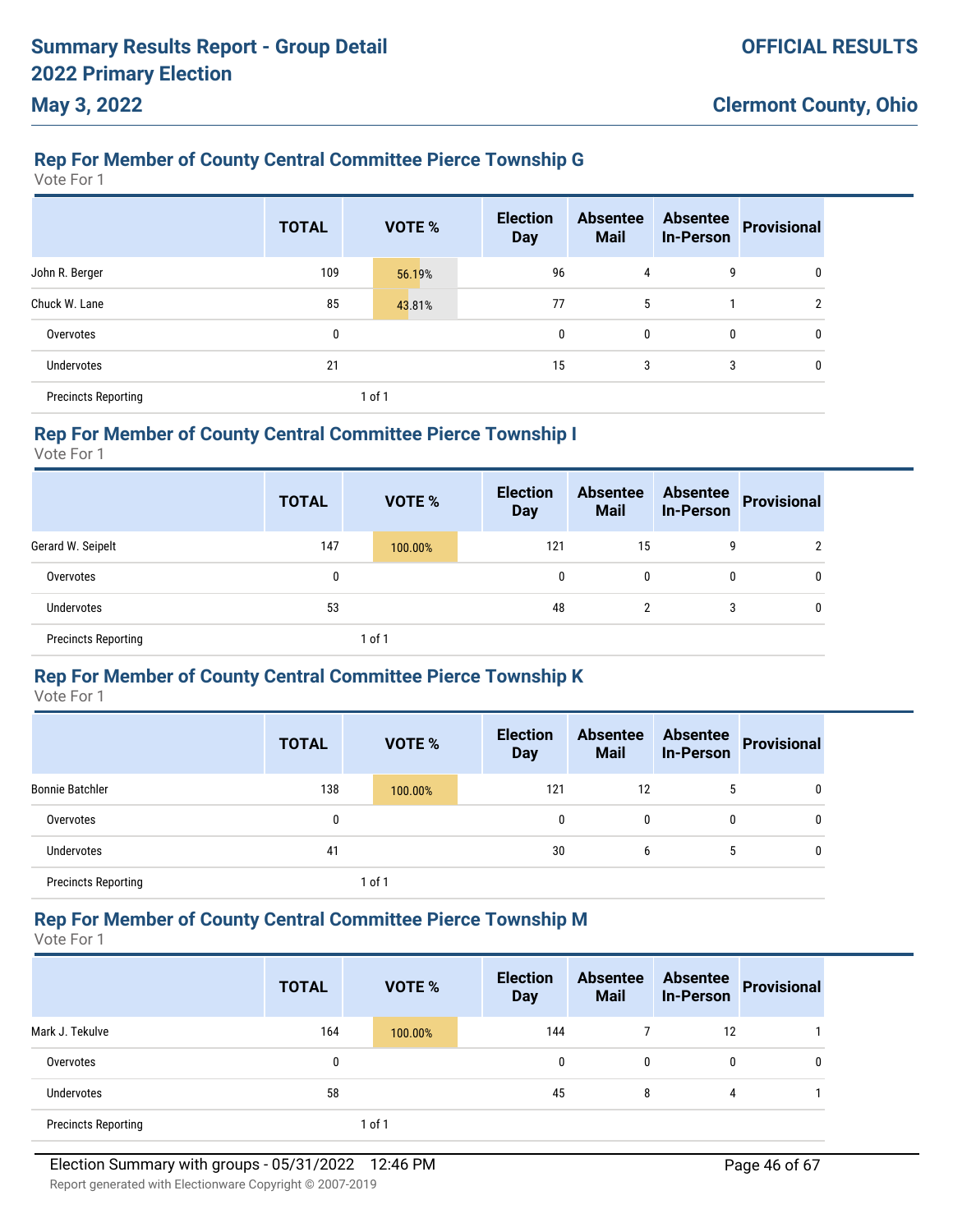# **Rep For Member of County Central Committee Pierce Township N**

Vote For 1

**May 3, 2022**

|                            | <b>TOTAL</b> | <b>VOTE %</b> | <b>Election</b><br><b>Day</b> | <b>Absentee</b><br><b>Mail</b> | <b>Absentee</b><br><b>In-Person</b> | <b>Provisional</b> |
|----------------------------|--------------|---------------|-------------------------------|--------------------------------|-------------------------------------|--------------------|
| Dani Speigel               | 106          | 100.00%       | 95                            | 6                              | 5                                   | 0                  |
| Overvotes                  | 0            |               | 0                             | 0                              | 0                                   | 0                  |
| Undervotes                 | 33           |               | 29                            | $\mathbf{0}$                   | 4                                   | 0                  |
| <b>Precincts Reporting</b> |              | 1 of 1        |                               |                                |                                     |                    |

### **Rep For Member of County Central Committee Stonelick Township A**

Vote For 1

|                            | <b>TOTAL</b> | <b>VOTE %</b> | <b>Election</b><br><b>Day</b> | <b>Absentee</b><br><b>Mail</b> | <b>Absentee</b><br><b>In-Person</b> | Provisional  |
|----------------------------|--------------|---------------|-------------------------------|--------------------------------|-------------------------------------|--------------|
| Jenny Lanham               | 147          | 100.00%       | 130                           | 11                             | 5                                   |              |
| Overvotes                  | 0            |               | 0                             | 0                              | 0                                   | $\mathbf{0}$ |
| <b>Undervotes</b>          | 54           |               | 48                            | 2                              | 4                                   | $\mathbf{0}$ |
| <b>Precincts Reporting</b> |              | of 1          |                               |                                |                                     |              |

## **Rep For Member of County Central Committee Stonelick Township B**

Vote For 1

|                            | <b>TOTAL</b> | <b>VOTE %</b> | <b>Election</b><br><b>Day</b> | <b>Absentee</b><br><b>Mail</b> | <b>Absentee</b><br><b>In-Person</b> | Provisional |
|----------------------------|--------------|---------------|-------------------------------|--------------------------------|-------------------------------------|-------------|
| <b>Billy Fowler</b>        | 100          | 100.00%       | 91                            | 3                              | b                                   | 0           |
| Overvotes                  | 0            |               | 0                             | 0                              |                                     | 0           |
| Undervotes                 | 26           |               | 26                            | 0                              | $\mathbf{0}$                        | 0           |
| <b>Precincts Reporting</b> |              | 1 of 1        |                               |                                |                                     |             |

### **Rep For Member of County Central Committee Stonelick Township C**

|                            | <b>TOTAL</b> |        | <b>VOTE %</b> | <b>Election</b><br><b>Day</b> | <b>Absentee</b><br><b>Mail</b> | <b>Absentee</b><br><b>In-Person</b> | <b>Provisional</b> |
|----------------------------|--------------|--------|---------------|-------------------------------|--------------------------------|-------------------------------------|--------------------|
| Gloria Martin              | 114          |        | 100.00%       | 90                            | 8                              | 16                                  | 0                  |
| Overvotes                  | 0            |        |               | $\mathbf{0}$                  | 0                              | 0                                   | 0                  |
| Undervotes                 | 34           |        |               | 32                            |                                |                                     | 0                  |
| <b>Precincts Reporting</b> |              | 1 of 1 |               |                               |                                |                                     |                    |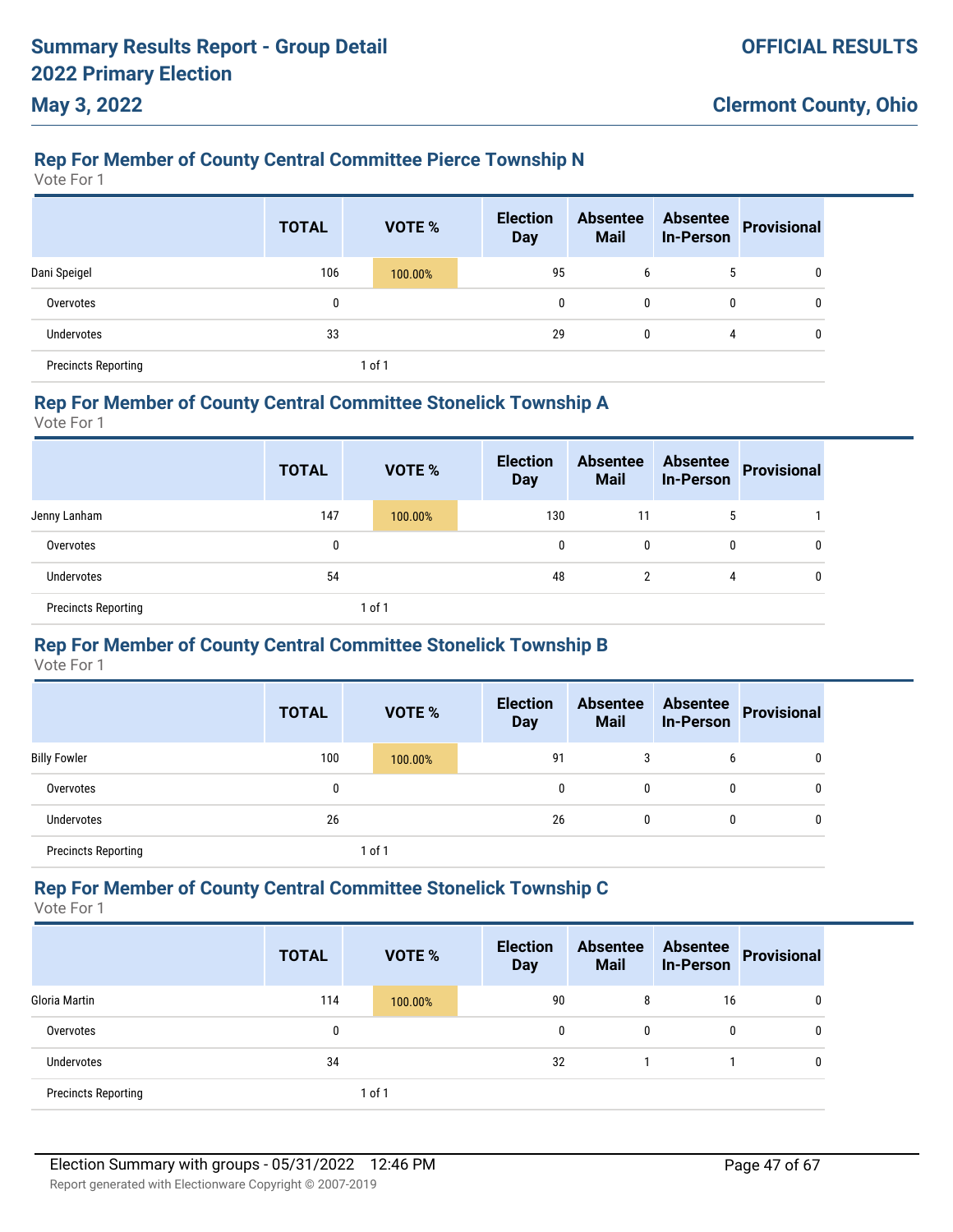# **Rep For Member of County Central Committee Stonelick Township E**

Vote For 1

**May 3, 2022**

|                            | <b>TOTAL</b> | <b>VOTE %</b> | <b>Election</b><br><b>Day</b> | <b>Absentee</b><br><b>Mail</b> | <b>Absentee</b><br><b>In-Person</b> | <b>Provisional</b> |
|----------------------------|--------------|---------------|-------------------------------|--------------------------------|-------------------------------------|--------------------|
| Paul A. Duchemin           | 99           | 100.00%       | 79                            | 4                              | 15                                  |                    |
| Overvotes                  | 0            |               | $\mathbf{0}$                  | $\mathbf{0}$                   | 0                                   | 0                  |
| Undervotes                 | 43           |               | 39                            | 2                              |                                     |                    |
| <b>Precincts Reporting</b> |              | $1$ of $1$    |                               |                                |                                     |                    |

#### **Rep For Member of County Central Committee Bethel Village B**

Vote For 1

|                            | <b>TOTAL</b> | <b>VOTE %</b> | <b>Election</b><br><b>Day</b> | <b>Absentee</b><br><b>Mail</b> | <b>Absentee</b><br><b>In-Person</b> | Provisional |
|----------------------------|--------------|---------------|-------------------------------|--------------------------------|-------------------------------------|-------------|
| <b>Stephanie Ross</b>      | 85           | 100.00%       | 75                            | 9                              |                                     | 0           |
| Overvotes                  | 0            |               | 0                             | 0                              | $\mathbf{0}$                        | U           |
| <b>Undervotes</b>          | 29           |               | 23                            | 3                              | 3                                   | 0           |
| <b>Precincts Reporting</b> |              | 1 of 1        |                               |                                |                                     |             |

## **Rep For Member of County Central Committee Tate Township D**

Vote For 1

|                            | <b>TOTAL</b> | <b>VOTE %</b> | <b>Election</b><br><b>Day</b> | <b>Absentee</b><br><b>Mail</b> | <b>Absentee</b><br><b>In-Person</b> | <b>Provisional</b> |
|----------------------------|--------------|---------------|-------------------------------|--------------------------------|-------------------------------------|--------------------|
| Greg Schuler               | 163          | 100.00%       | 149                           |                                | 6                                   |                    |
| Overvotes                  | 0            |               | 0                             | 0                              | 0                                   | 0                  |
| Undervotes                 | 56           |               | 53                            | 3                              | 0                                   | 0                  |
| <b>Precincts Reporting</b> |              | $1$ of $1$    |                               |                                |                                     |                    |

### **Rep For Member of County Central Committee Tate Township F**

|                            | <b>TOTAL</b> | <b>VOTE %</b> | <b>Election</b><br><b>Day</b> | <b>Absentee</b><br><b>Mail</b> | <b>Absentee</b><br><b>In-Person</b> | <b>Provisional</b> |
|----------------------------|--------------|---------------|-------------------------------|--------------------------------|-------------------------------------|--------------------|
| <b>Richard Herron</b>      | 142          | 100.00%       | 125                           |                                | 9                                   |                    |
| Overvotes                  | 0            |               | $\mathbf{0}$                  | 0                              | 0                                   | 0                  |
| Undervotes                 | 53           |               | 46                            | 2                              | 5                                   | 0                  |
| <b>Precincts Reporting</b> |              | 1 of 1        |                               |                                |                                     |                    |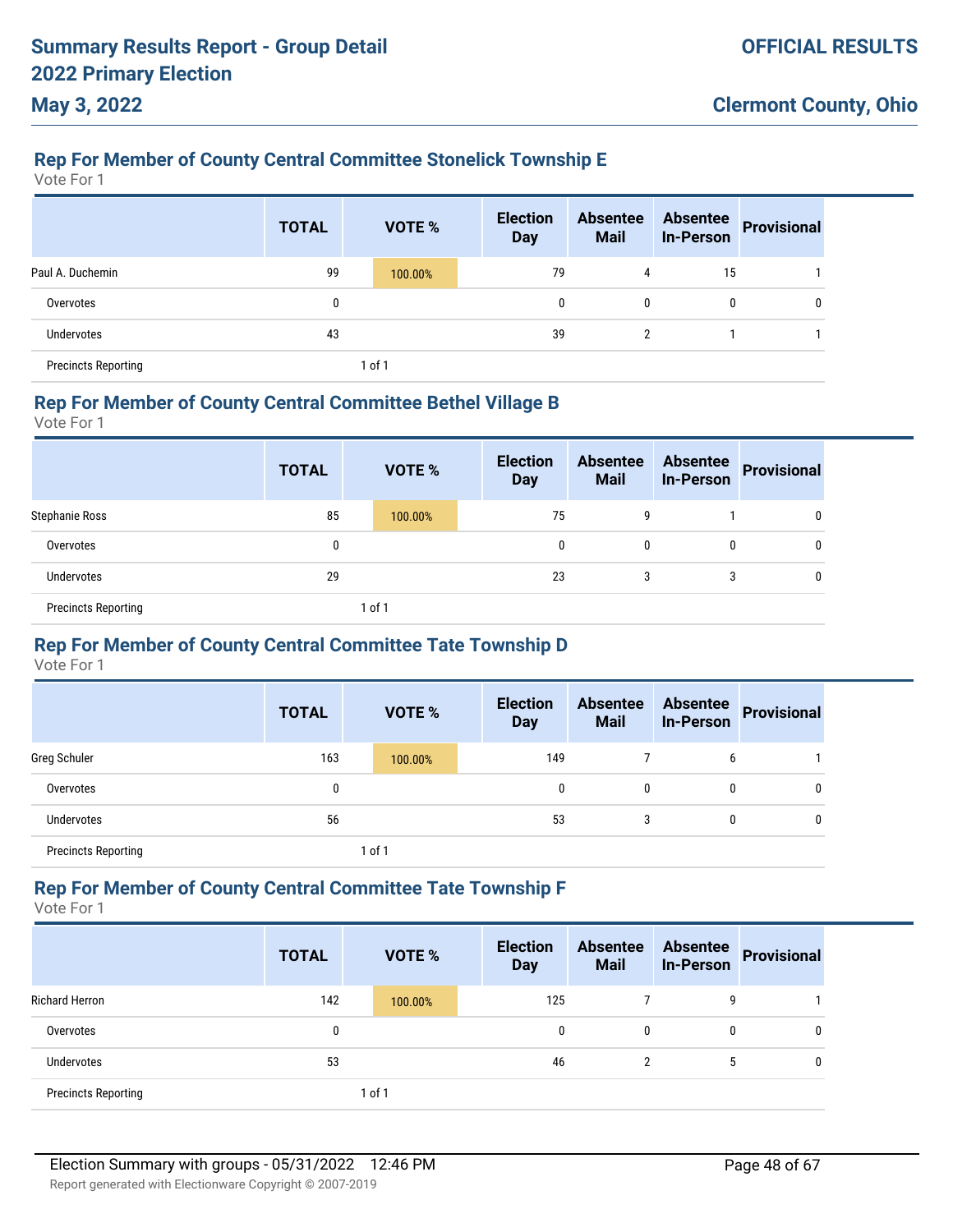# **Rep For Member of County Central Committee Tate Township H**

Vote For 1

**May 3, 2022**

|                            | <b>TOTAL</b> | <b>VOTE %</b> | <b>Election</b><br><b>Day</b> | <b>Absentee</b><br><b>Mail</b> | <b>Absentee</b><br><b>In-Person</b> | Provisional |
|----------------------------|--------------|---------------|-------------------------------|--------------------------------|-------------------------------------|-------------|
| Nathan Schuler             | 127          | 100.00%       | 115                           |                                | 5                                   | 0           |
| Overvotes                  | 0            |               | 0                             | 0                              | 0                                   | 0           |
| Undervotes                 | 54           |               | 53                            | $\mathbf{0}$                   |                                     | 0           |
| <b>Precincts Reporting</b> |              | 1 of 1        |                               |                                |                                     |             |

#### **Rep For Member of County Central Committee Union Township A**

Vote For 1

|                            | <b>TOTAL</b> |        | VOTE % | <b>Election</b><br><b>Day</b> | <b>Absentee</b><br><b>Mail</b> | <b>Absentee</b><br><b>In-Person</b> | <b>Provisional</b> |
|----------------------------|--------------|--------|--------|-------------------------------|--------------------------------|-------------------------------------|--------------------|
| <b>Mark Faust</b>          | 88           |        | 63.31% | 73                            | 6                              | 8                                   |                    |
| <b>Bill Thomas</b>         | 51           |        | 36.69% | 36                            | 9                              | 6                                   | 0                  |
| Overvotes                  | 0            |        |        | $\mathbf{0}$                  | 0                              | 0                                   | 0                  |
| <b>Undervotes</b>          | 30           |        |        | 21                            | 4                              | 5                                   | 0                  |
| <b>Precincts Reporting</b> |              | 1 of 1 |        |                               |                                |                                     |                    |

## **Rep For Member of County Central Committee Union Township B**

Vote For 1

|                            | <b>TOTAL</b> | VOTE %  | <b>Election</b><br><b>Day</b> | <b>Absentee</b><br><b>Mail</b> | <b>Absentee</b><br><b>In-Person</b> | <b>Provisional</b> |
|----------------------------|--------------|---------|-------------------------------|--------------------------------|-------------------------------------|--------------------|
| Debra Siegroth             | 48           | 100.00% | 37                            | 8                              | 3                                   |                    |
| Overvotes                  | 0            |         | 0                             | 0                              | $\mathbf{0}$                        |                    |
| <b>Undervotes</b>          | 25           |         | 23                            | 0                              | 2                                   |                    |
| <b>Precincts Reporting</b> |              | 1 of 1  |                               |                                |                                     |                    |

## **Rep For Member of County Central Committee Union Township D**

Vote For 1

|                            | <b>TOTAL</b> | <b>VOTE %</b> | <b>Election</b><br><b>Day</b> | <b>Absentee</b><br><b>Mail</b> | <b>Absentee</b><br><b>In-Person</b> | Provisional |
|----------------------------|--------------|---------------|-------------------------------|--------------------------------|-------------------------------------|-------------|
| John K. McGraw             | 110          | 100.00%       | 87                            | 10                             | 12                                  |             |
| Overvotes                  | 0            |               | 0                             | $\mathbf{0}$                   | 0                                   | 0           |
| <b>Undervotes</b>          | 34           |               | 27                            | 4                              | 2                                   |             |
| <b>Precincts Reporting</b> |              | 1 of 1        |                               |                                |                                     |             |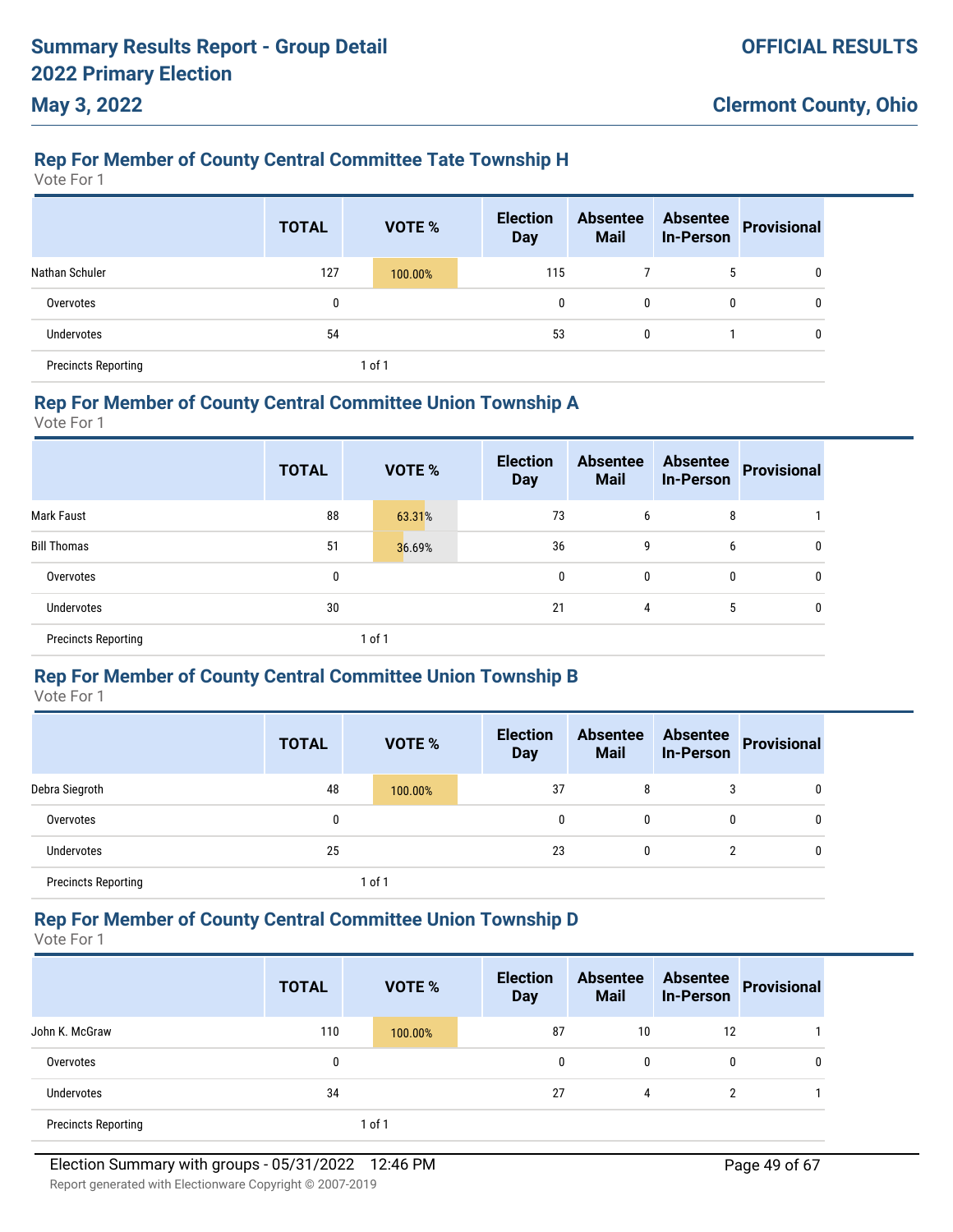# **Rep For Member of County Central Committee Union Township E**

Vote For 1

|                            | <b>TOTAL</b> | <b>VOTE %</b> | <b>Election</b><br><b>Day</b> | <b>Absentee</b><br><b>Mail</b> | <b>Absentee</b><br><b>In-Person</b> | <b>Provisional</b> |
|----------------------------|--------------|---------------|-------------------------------|--------------------------------|-------------------------------------|--------------------|
| John M. Dingo              | 98           | 56.32%        | 75                            | 6                              | 16                                  |                    |
| Danny Ruck                 | 76           | 43.68%        | 54                            | 11                             | 9                                   | 2                  |
| Overvotes                  | 0            |               | $\mathbf 0$                   | 0                              | 0                                   | 0                  |
| <b>Undervotes</b>          | 72           |               | 55                            | 10                             | 6                                   |                    |
| <b>Precincts Reporting</b> |              | 1 of 1        |                               |                                |                                     |                    |

## **Rep For Member of County Central Committee Union Township F**

Vote For 1

|                            | <b>TOTAL</b> | <b>VOTE %</b> | <b>Election</b><br><b>Day</b> | <b>Absentee</b><br><b>Mail</b> | <b>Absentee</b><br><b>In-Person</b> | Provisional |
|----------------------------|--------------|---------------|-------------------------------|--------------------------------|-------------------------------------|-------------|
| <b>Bob McGee</b>           | 120          | 100.00%       | 100                           | 12                             | 8                                   | 0           |
| Overvotes                  | 0            |               | $\mathbf{0}$                  | 0                              | 0                                   | $\mathbf 0$ |
| Undervotes                 | 39           |               | 34                            | 3                              |                                     | 0           |
| <b>Precincts Reporting</b> |              | 1 of 1        |                               |                                |                                     |             |

## **Rep For Member of County Central Committee Union Township J**

Vote For 1

|                            | <b>TOTAL</b> | VOTE %  | <b>Election</b><br><b>Day</b> | <b>Absentee</b><br><b>Mail</b> | <b>Absentee</b><br><b>In-Person</b> | <b>Provisional</b> |
|----------------------------|--------------|---------|-------------------------------|--------------------------------|-------------------------------------|--------------------|
| Andrew Kappel              | 64           | 100.00% | 56                            | 5                              | 3                                   |                    |
| Overvotes                  | 0            |         | 0                             | 0                              | $\mathbf{0}$                        |                    |
| <b>Undervotes</b>          | 28           |         | 23                            | 4                              |                                     |                    |
| <b>Precincts Reporting</b> |              | 1 of 1  |                               |                                |                                     |                    |

## **Rep For Member of County Central Committee Union Township O**

Vote For 1

|                            | <b>TOTAL</b> |        | <b>VOTE %</b> | <b>Election</b><br><b>Day</b> | <b>Absentee</b><br><b>Mail</b> | <b>Absentee</b><br><b>In-Person</b> | Provisional |
|----------------------------|--------------|--------|---------------|-------------------------------|--------------------------------|-------------------------------------|-------------|
| Joseph Wolfer              | 121          |        | 100.00%       | 114                           |                                | 5                                   |             |
| Overvotes                  | 0            |        |               | 0                             | 0                              | 0                                   | 0           |
| <b>Undervotes</b>          | 40           |        |               | 32                            | 4                              | 3                                   |             |
| <b>Precincts Reporting</b> |              | 1 of 1 |               |                               |                                |                                     |             |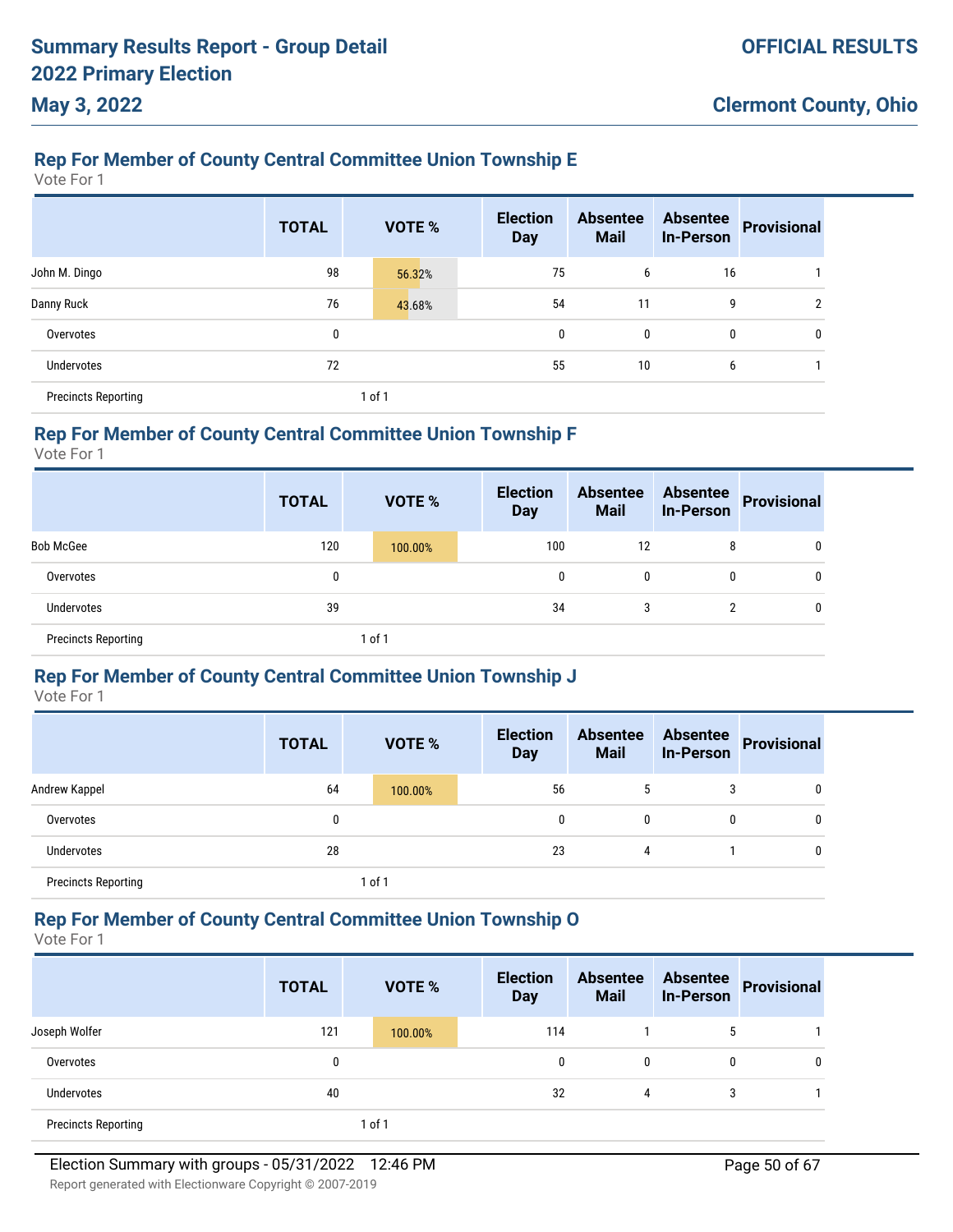# **Rep For Member of County Central Committee Union Township P**

Vote For 1

**May 3, 2022**

|                            | <b>TOTAL</b> | <b>VOTE %</b> | <b>Election</b><br><b>Day</b> | <b>Absentee</b><br><b>Mail</b> | <b>Absentee</b><br><b>In-Person</b> | Provisional |
|----------------------------|--------------|---------------|-------------------------------|--------------------------------|-------------------------------------|-------------|
| Jude DeWitt                | 53           | 100.00%       | 41                            |                                | 5                                   | 0           |
| Overvotes                  |              |               | 0                             | $\mathbf{0}$                   | 0                                   | 0           |
| Undervotes                 | 15           |               | 14                            | $\mathbf{0}$                   |                                     | 0           |
| <b>Precincts Reporting</b> |              | 1 of 1        |                               |                                |                                     |             |

#### **Rep For Member of County Central Committee Union Township Q**

Vote For 1

|                            | <b>TOTAL</b> | VOTE % | <b>Election</b><br><b>Day</b> | <b>Absentee</b><br><b>Mail</b> | <b>Absentee</b><br><b>In-Person</b> | <b>Provisional</b> |
|----------------------------|--------------|--------|-------------------------------|--------------------------------|-------------------------------------|--------------------|
| John J. Lipps              | 66           | 56.90% | 62                            | 4                              | 0                                   | 0                  |
| <b>Brian Willis</b>        | 50           | 43.10% | 44                            | 4                              | $\overline{2}$                      | 0                  |
| Overvotes                  | 0            |        | $\mathbf{0}$                  | 0                              | 0                                   | 0                  |
| <b>Undervotes</b>          | 10           |        | 10                            | 0                              | 0                                   | 0                  |
| <b>Precincts Reporting</b> |              | 1 of 1 |                               |                                |                                     |                    |

## **Rep For Member of County Central Committee Union Township R**

|                            | <b>TOTAL</b> | <b>VOTE %</b> | <b>Election</b><br><b>Day</b> | <b>Absentee</b><br><b>Mail</b> | <b>Absentee</b><br><b>In-Person</b> | <b>Provisional</b> |
|----------------------------|--------------|---------------|-------------------------------|--------------------------------|-------------------------------------|--------------------|
| Ronald B. Campbell         | 78           | 63.41%        | 71                            | 2                              | 5                                   | 0                  |
| Michael Walker             | 45           | 36.59%        | 43                            | 0                              | 2                                   | 0                  |
| Overvotes                  | 0            |               | 0                             | 0                              | $\mathbf{0}$                        | 0                  |
| <b>Undervotes</b>          | 8            |               |                               | 0                              |                                     | 0                  |
| <b>Precincts Reporting</b> |              | $1$ of $1$    |                               |                                |                                     |                    |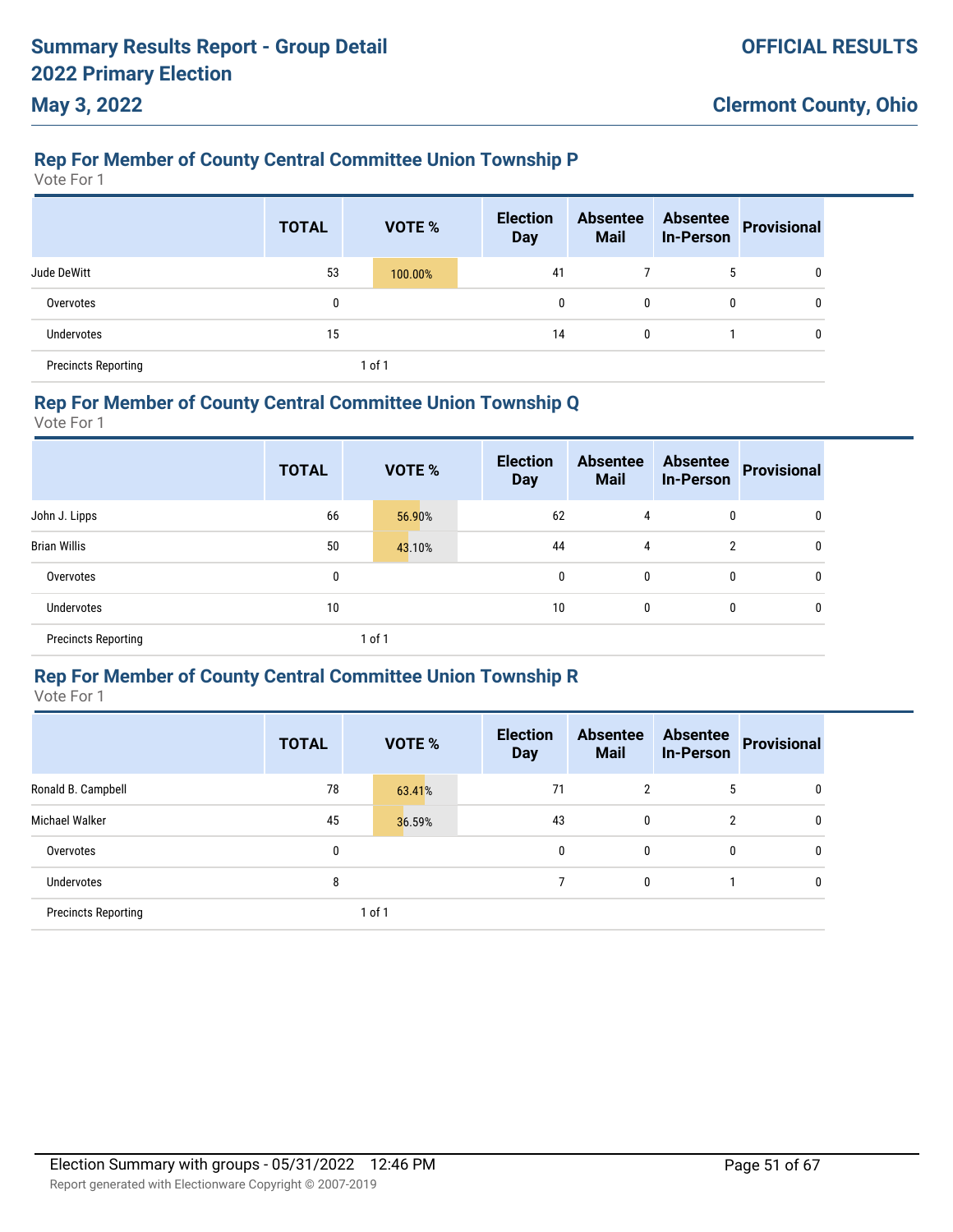# **Rep For Member of County Central Committee Union Township Y**

Vote For 1

|                            | <b>TOTAL</b> | VOTE % | <b>Election</b><br><b>Day</b> | <b>Absentee</b><br><b>Mail</b> | <b>Absentee</b><br><b>In-Person</b> | <b>Provisional</b> |
|----------------------------|--------------|--------|-------------------------------|--------------------------------|-------------------------------------|--------------------|
| Magda Dawson               | 59           | 64.13% | 52                            | 3                              | 4                                   | 0                  |
| Holly A. Lawrence          | 33           | 35.87% | 28                            | $\overline{2}$                 | 3                                   | 0                  |
| Overvotes                  | 0            |        | $\mathbf 0$                   | $\mathbf 0$                    | 0                                   | 0                  |
| <b>Undervotes</b>          | 17           |        | 13                            | 4                              | 0                                   | 0                  |
| <b>Precincts Reporting</b> |              | 1 of 1 |                               |                                |                                     |                    |

## **Rep For Member of County Central Committee Union Township Z**

Vote For 1

|                            | <b>TOTAL</b> | VOTE %  | <b>Election</b><br><b>Day</b> | <b>Absentee</b><br><b>Mail</b> | <b>Absentee</b><br><b>In-Person</b> | Provisional |
|----------------------------|--------------|---------|-------------------------------|--------------------------------|-------------------------------------|-------------|
| John Becker                | 107          | 100.00% | 85                            | 11                             | 11                                  | 0           |
| Overvotes                  | 0            |         | $\mathbf{0}$                  | 0                              | 0                                   | 0           |
| Undervotes                 | 34           |         | 26                            | 3                              | ა                                   | 0           |
| <b>Precincts Reporting</b> |              | 1 of 1  |                               |                                |                                     |             |

### **Rep For Member of County Central Committee Union Township D1D**

Vote For 1

|                            | <b>TOTAL</b> | <b>VOTE %</b> | <b>Election</b><br><b>Day</b> | <b>Absentee</b><br><b>Mail</b> | <b>Absentee</b><br><b>In-Person</b> | <b>Provisional</b> |
|----------------------------|--------------|---------------|-------------------------------|--------------------------------|-------------------------------------|--------------------|
| Robert L. Wing II          | 85           | 100.00%       | 65                            | 9                              | 10                                  |                    |
| Overvotes                  | 0            |               | 0                             | 0                              | $\mathbf{0}$                        |                    |
| <b>Undervotes</b>          | 28           |               | 26                            |                                |                                     |                    |
| <b>Precincts Reporting</b> |              | 1 of 1        |                               |                                |                                     |                    |

## **Rep For Member of County Central Committee Union Township E1E**

Vote For 1

|                            | <b>TOTAL</b> |        | <b>VOTE %</b> | <b>Election</b><br><b>Day</b> | <b>Absentee</b><br><b>Mail</b> | <b>Absentee</b><br><b>In-Person</b> | <b>Provisional</b> |
|----------------------------|--------------|--------|---------------|-------------------------------|--------------------------------|-------------------------------------|--------------------|
| Tina Ann Sanborn           | 145          |        | 100.00%       | 122                           | 13                             | g                                   |                    |
| Overvotes                  | 0            |        |               | 0                             | 0                              | 0                                   | 0                  |
| <b>Undervotes</b>          | 71           |        |               | 69                            |                                |                                     | 0                  |
| <b>Precincts Reporting</b> |              | 1 of 1 |               |                               |                                |                                     |                    |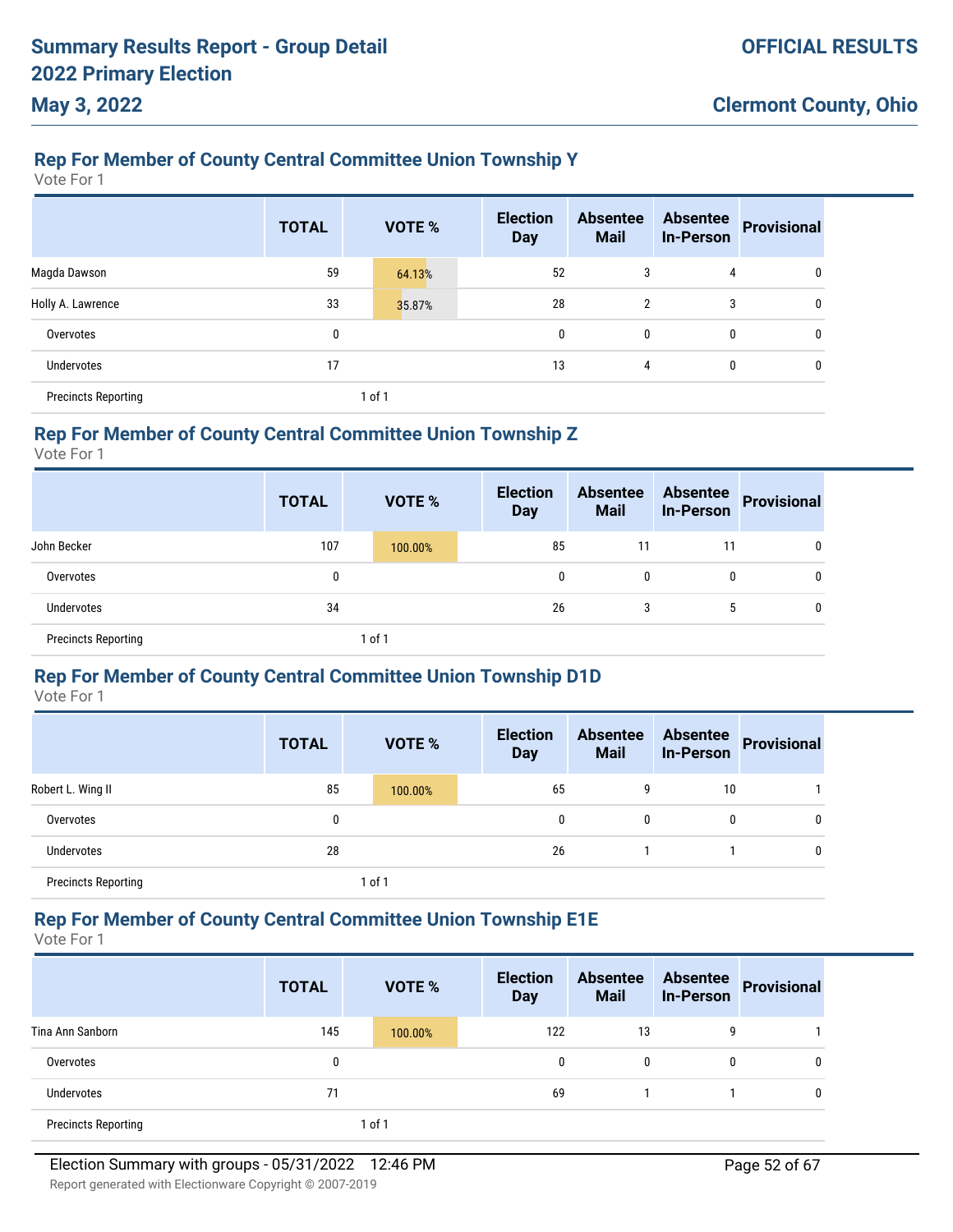# **Rep For Member of County Central Committee Union Township J1J**

Vote For 1

|                            | <b>TOTAL</b> | <b>VOTE %</b> | <b>Election</b><br><b>Day</b> | <b>Absentee</b><br><b>Mail</b> | <b>Absentee</b><br><b>In-Person</b> | <b>Provisional</b> |
|----------------------------|--------------|---------------|-------------------------------|--------------------------------|-------------------------------------|--------------------|
| Tammy Brinkman             | 72           | 75.00%        | 64                            | 4                              | 4                                   | 0                  |
| <b>Melanie Ahern</b>       | 24           | 25.00%        | 23                            | $\mathbf{0}$                   |                                     | 0                  |
| Overvotes                  | 0            |               | $\mathbf 0$                   | $\mathbf{0}$                   | 0                                   | 0                  |
| Undervotes                 | 8            |               | ⇁                             | $\mathbf{0}$                   |                                     | 0                  |
| <b>Precincts Reporting</b> |              | 1 of 1        |                               |                                |                                     |                    |

# **Rep For Member of County Central Committee Union Township K1K**

Vote For 1

|                            | <b>TOTAL</b> | <b>VOTE %</b> | <b>Election</b><br><b>Day</b> | <b>Absentee</b><br><b>Mail</b> | <b>Absentee</b><br><b>In-Person</b> | Provisional |
|----------------------------|--------------|---------------|-------------------------------|--------------------------------|-------------------------------------|-------------|
| <b>Barry Cole</b>          | 59           | 100.00%       | 56                            |                                | 2                                   | 0           |
| Overvotes                  | 0            |               | $\mathbf{0}$                  | 0                              | 0                                   | 0           |
| Undervotes                 | 20           |               | 17                            | 0                              | 3                                   | 0           |
| <b>Precincts Reporting</b> |              | 1 of 1        |                               |                                |                                     |             |

### **Rep For Member of County Central Committee Union Township P1P**

|                            | <b>TOTAL</b> | <b>VOTE %</b> | <b>Election</b><br><b>Day</b> | <b>Absentee</b><br><b>Mail</b> | <b>Absentee</b><br><b>In-Person</b> | <b>Provisional</b> |
|----------------------------|--------------|---------------|-------------------------------|--------------------------------|-------------------------------------|--------------------|
| <b>Chris Hicks</b>         | 105          | 65.62%        | 90                            | 9                              | 5                                   |                    |
| <b>Blair Terpstra</b>      | 55           | 34.38%        | 49                            | 3                              | 3                                   | $\mathbf{0}$       |
| Overvotes                  | 0            |               | 0                             | 0                              | $\mathbf{0}$                        | $\mathbf{0}$       |
| <b>Undervotes</b>          | 4            |               | 3                             |                                | $\mathbf{0}$                        | $\mathbf{0}$       |
| <b>Precincts Reporting</b> |              | $1$ of $1$    |                               |                                |                                     |                    |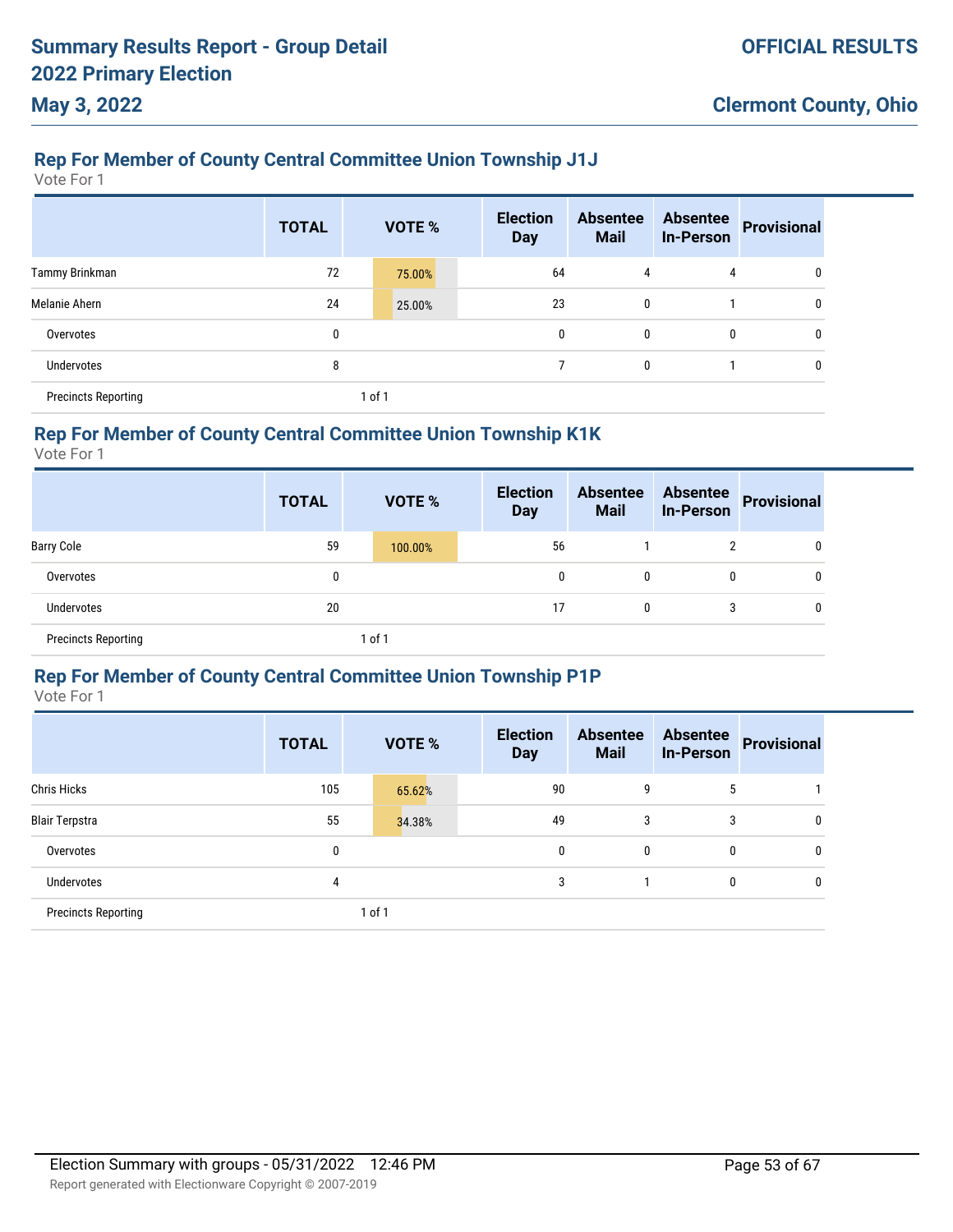# **Rep For Member of County Central Committee Union Township R1R**

Vote For 1

**May 3, 2022**

|                            | <b>TOTAL</b> | <b>VOTE %</b> | <b>Election</b><br><b>Day</b> | <b>Absentee</b><br><b>Mail</b> | <b>Absentee</b><br><b>In-Person</b> | <b>Provisional</b> |
|----------------------------|--------------|---------------|-------------------------------|--------------------------------|-------------------------------------|--------------------|
| Joe Dills                  | 94           | 100.00%       | 76                            | 9                              | 9                                   | 0                  |
| Overvotes                  | 0            |               | 0                             | 0                              | 0                                   | 0                  |
| Undervotes                 | 24           |               | 19                            | $\overline{2}$                 |                                     | $\overline{2}$     |
| <b>Precincts Reporting</b> |              | $1$ of $1$    |                               |                                |                                     |                    |

#### **Rep For Member of County Central Committee Union Township S1S**

Vote For 1

|                            | <b>TOTAL</b> | <b>VOTE %</b> | <b>Election</b><br><b>Day</b> | <b>Absentee</b><br><b>Mail</b> | <b>Absentee</b><br><b>In-Person</b> | Provisional |
|----------------------------|--------------|---------------|-------------------------------|--------------------------------|-------------------------------------|-------------|
| Michael Loque              | 130          | 100.00%       | 114                           |                                | 9                                   | 0           |
| Overvotes                  | 0            |               | $\mathbf{0}$                  | 0                              | 0                                   | 0           |
| <b>Undervotes</b>          | 50           |               | 42                            | $\mathbf b$                    | 3                                   | 0           |
| <b>Precincts Reporting</b> |              | of 1          |                               |                                |                                     |             |

## **Rep For Member of County Central Committee Union Township U1U**

Vote For 1

|                            | <b>TOTAL</b> | VOTE %  | <b>Election</b><br><b>Day</b> | <b>Absentee</b><br><b>Mail</b> | <b>Absentee</b><br><b>In-Person</b> | <b>Provisional</b> |
|----------------------------|--------------|---------|-------------------------------|--------------------------------|-------------------------------------|--------------------|
| Travis C. Hall             | 73           | 100.00% | 63                            | 3                              | 6                                   |                    |
| Overvotes                  | 0            |         | 0                             | $\mathbf{0}$                   | 0                                   | 0                  |
| Undervotes                 | 27           |         | 21                            |                                | 3                                   |                    |
| <b>Precincts Reporting</b> |              | 1 of 1  |                               |                                |                                     |                    |

#### **Rep For Member of County Central Committee Union Township V1V**

|                            | <b>TOTAL</b> | <b>VOTE %</b> | <b>Election</b><br><b>Day</b> | <b>Absentee</b><br><b>Mail</b> | <b>Absentee</b><br><b>In-Person</b> | Provisional |
|----------------------------|--------------|---------------|-------------------------------|--------------------------------|-------------------------------------|-------------|
| Jim Lewis                  | 79           | 100.00%       | 67                            | 8                              | 4                                   | 0           |
| Overvotes                  | 0            |               | $\mathbf{0}$                  | 0                              | 0                                   | 0           |
| Undervotes                 | 34           |               | 29                            | 3                              | C.                                  | 0           |
| <b>Precincts Reporting</b> |              | 1 of 1        |                               |                                |                                     |             |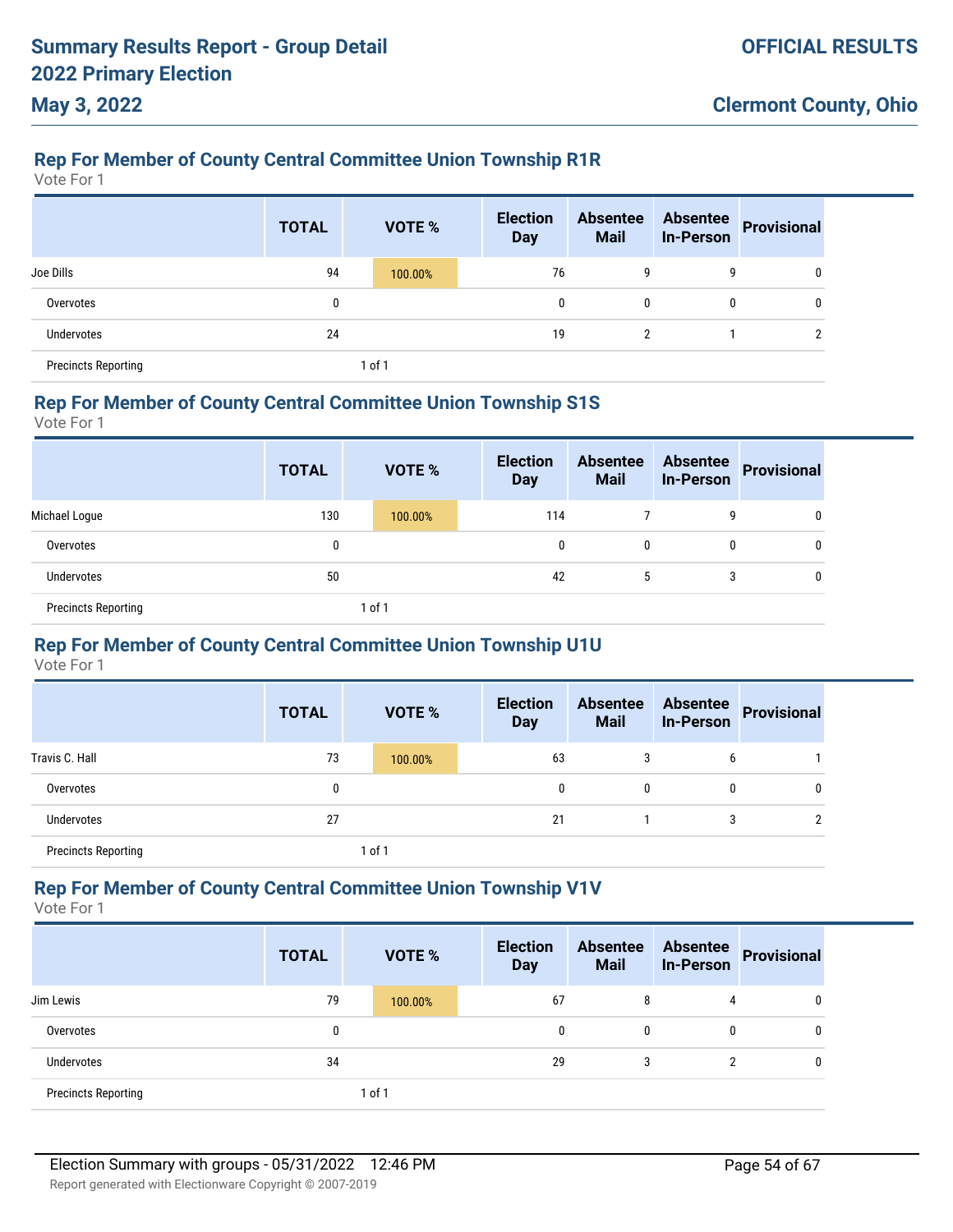# **Rep For Member of County Central Committee Washington Township A**

Vote For 1

**May 3, 2022**

|                            | <b>TOTAL</b> | <b>VOTE %</b> | <b>Election</b><br><b>Day</b> | <b>Absentee</b><br><b>Mail</b> | <b>Absentee</b><br><b>In-Person</b> | <b>Provisional</b> |
|----------------------------|--------------|---------------|-------------------------------|--------------------------------|-------------------------------------|--------------------|
| <b>Tim Rudd</b>            | 101          | 100.00%       | 84                            | 12                             | 2                                   | 3                  |
| Overvotes                  | 0            |               | $\mathbf{0}$                  | $\mathbf{0}$                   | 0                                   | 0                  |
| <b>Undervotes</b>          | 34           |               | 34                            | 0                              | 0                                   | 0                  |
| <b>Precincts Reporting</b> |              | 1 of 1        |                               |                                |                                     |                    |

### **Rep For Member of County Central Committee Washington Township B**

Vote For 1

|                            | <b>TOTAL</b> | <b>VOTE %</b> | <b>Election</b><br><b>Day</b> | <b>Absentee</b><br><b>Mail</b> | <b>Absentee</b><br><b>In-Person</b> | Provisional |
|----------------------------|--------------|---------------|-------------------------------|--------------------------------|-------------------------------------|-------------|
| <b>Aaron Maus</b>          | 75           | 100.00%       | 67                            | 4                              | 4                                   | 0           |
| Overvotes                  | 0            |               | 0                             | $\mathbf{0}$                   | 0                                   | 0           |
| <b>Undervotes</b>          | 24           |               | 19                            | 4                              |                                     | 0           |
| <b>Precincts Reporting</b> |              | of 1          |                               |                                |                                     |             |

## **Rep For Member of County Central Committee Washington Township C**

Vote For 1

|                            | <b>TOTAL</b> | <b>VOTE %</b> | <b>Election</b><br><b>Day</b> | <b>Absentee</b><br><b>Mail</b> | <b>Absentee</b><br><b>In-Person</b> | Provisional |
|----------------------------|--------------|---------------|-------------------------------|--------------------------------|-------------------------------------|-------------|
| Dennis Cooper              | 110          | 100.00%       | 70                            | 36                             | 4                                   |             |
| Overvotes                  | 0            |               | 0                             | 0                              | 0                                   |             |
| Undervotes                 | 22           |               | 14                            | 4                              | $\overline{2}$                      |             |
| <b>Precincts Reporting</b> |              | 1 of 1        |                               |                                |                                     |             |

### **Rep For Member of County Central Committee Wayne Township A**

|                            | <b>TOTAL</b> | <b>VOTE %</b> | <b>Election</b><br><b>Day</b> | <b>Absentee</b><br><b>Mail</b> | <b>Absentee</b><br><b>In-Person</b> | <b>Provisional</b> |
|----------------------------|--------------|---------------|-------------------------------|--------------------------------|-------------------------------------|--------------------|
| James A. Kidwell           | 145          | 100.00%       | 132                           | 2                              | 8                                   | 3                  |
| Overvotes                  | 0            |               | $\mathbf{0}$                  | $\mathbf{0}$                   | 0                                   | 0                  |
| <b>Undervotes</b>          | 63           |               | 60                            | 2                              |                                     | 0                  |
| <b>Precincts Reporting</b> |              | 1 of 1        |                               |                                |                                     |                    |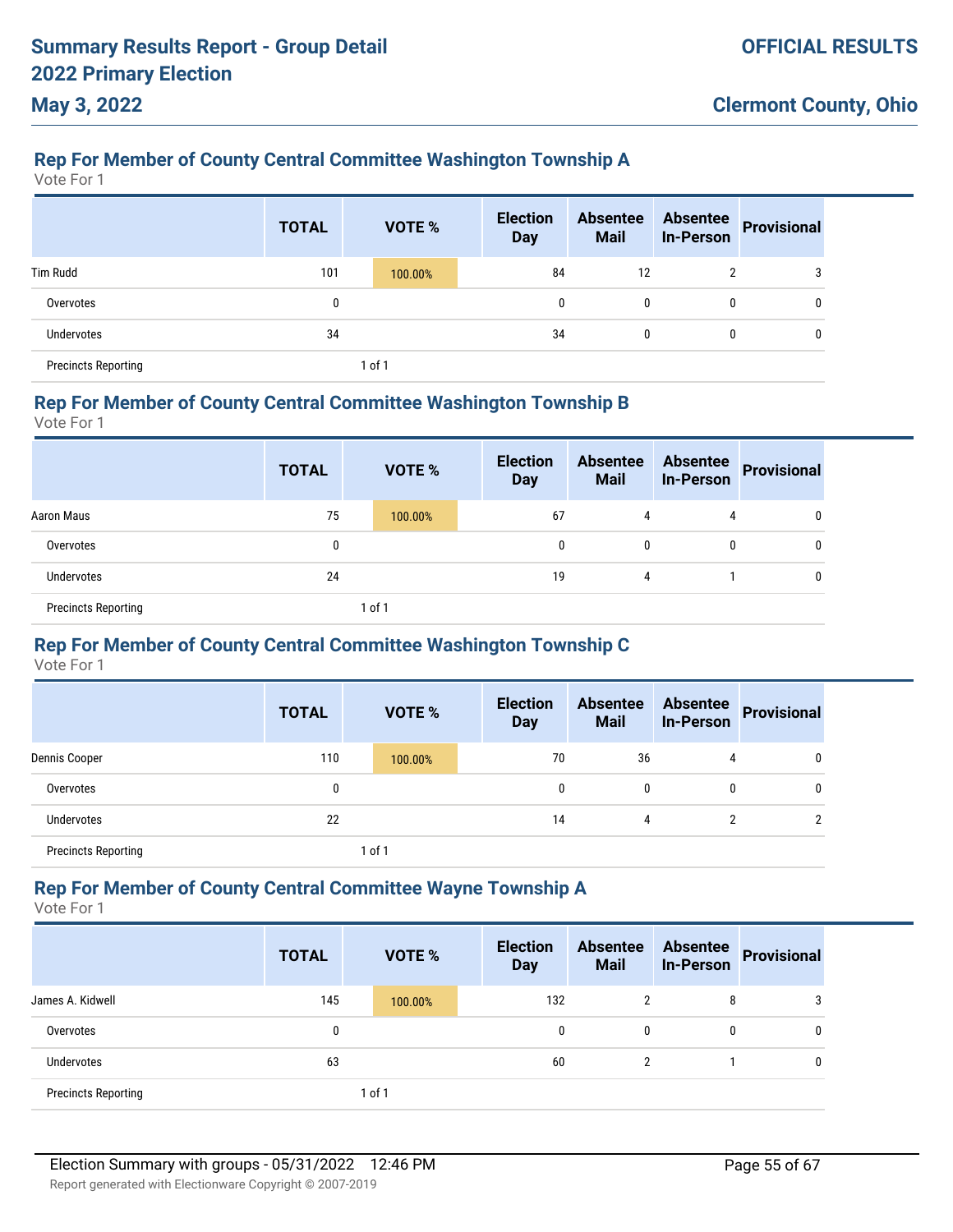# **Rep For Member of County Central Committee Wayne Township B**

Vote For 1

**May 3, 2022**

|                            | <b>TOTAL</b> | <b>VOTE %</b> | <b>Election</b><br><b>Day</b> | <b>Absentee</b><br><b>Mail</b> | <b>Absentee</b><br><b>In-Person</b> | <b>Provisional</b> |
|----------------------------|--------------|---------------|-------------------------------|--------------------------------|-------------------------------------|--------------------|
| <b>Richard Grant</b>       | 105          | 100.00%       | 100                           |                                | 4                                   | 0                  |
| Overvotes                  | 0            |               | $\mathbf{0}$                  | 0                              | 0                                   | 0                  |
| Undervotes                 | 49           |               | 48                            |                                | 0                                   |                    |
| <b>Precincts Reporting</b> |              | 1 of 1        |                               |                                |                                     |                    |

#### **Rep For Member of County Central Committee Wayne Township C**

Vote For 1

|                            | <b>TOTAL</b> | VOTE %  | <b>Election</b><br><b>Day</b> | <b>Absentee</b><br><b>Mail</b> | <b>Absentee</b><br><b>In-Person</b> | Provisional |  |
|----------------------------|--------------|---------|-------------------------------|--------------------------------|-------------------------------------|-------------|--|
| Dennis J. Elchlinger       | 178          | 100.00% | 156                           | 13                             | 3                                   | b           |  |
| Overvotes                  | 0            |         | 0                             | 0                              | 0                                   | 0           |  |
| <b>Undervotes</b>          | 45           |         | 40                            | 4                              |                                     | 0           |  |
| <b>Precincts Reporting</b> |              | l of 1  |                               |                                |                                     |             |  |

## **Rep For Member of County Central Committee Williamsburg Village A**

Vote For 1

|                            | <b>TOTAL</b> |  | <b>VOTE %</b> |  | <b>Election</b><br><b>Day</b> | <b>Absentee</b><br><b>Mail</b> | <b>Absentee</b><br><b>In-Person</b> | Provisional |
|----------------------------|--------------|--|---------------|--|-------------------------------|--------------------------------|-------------------------------------|-------------|
| David E. Carter            | 101          |  | 100.00%       |  | 91                            | 4                              | 6                                   | 0           |
| Overvotes                  |              |  |               |  | 0                             | 0                              |                                     | 0           |
| Undervotes                 | 55           |  |               |  | 50                            | C                              | 2                                   |             |
| <b>Precincts Reporting</b> | 1 of 1       |  |               |  |                               |                                |                                     |             |

#### **Rep For Member of County Central Committee Williamsburg Village C**

|                            | <b>TOTAL</b> | <b>VOTE %</b> | <b>Election</b><br><b>Day</b> | <b>Absentee</b><br><b>Mail</b> | <b>Absentee</b><br><b>In-Person</b> | Provisional |
|----------------------------|--------------|---------------|-------------------------------|--------------------------------|-------------------------------------|-------------|
| Ed Carter II               | 117          | 100.00%       | 103                           | 8                              | b                                   | 0           |
| Overvotes                  | 0            |               | 0                             | 0                              | $\mathbf{0}$                        | 0           |
| Undervotes                 | 37           |               | 33                            | 3                              |                                     | 0           |
| <b>Precincts Reporting</b> |              | 1 of 1        |                               |                                |                                     |             |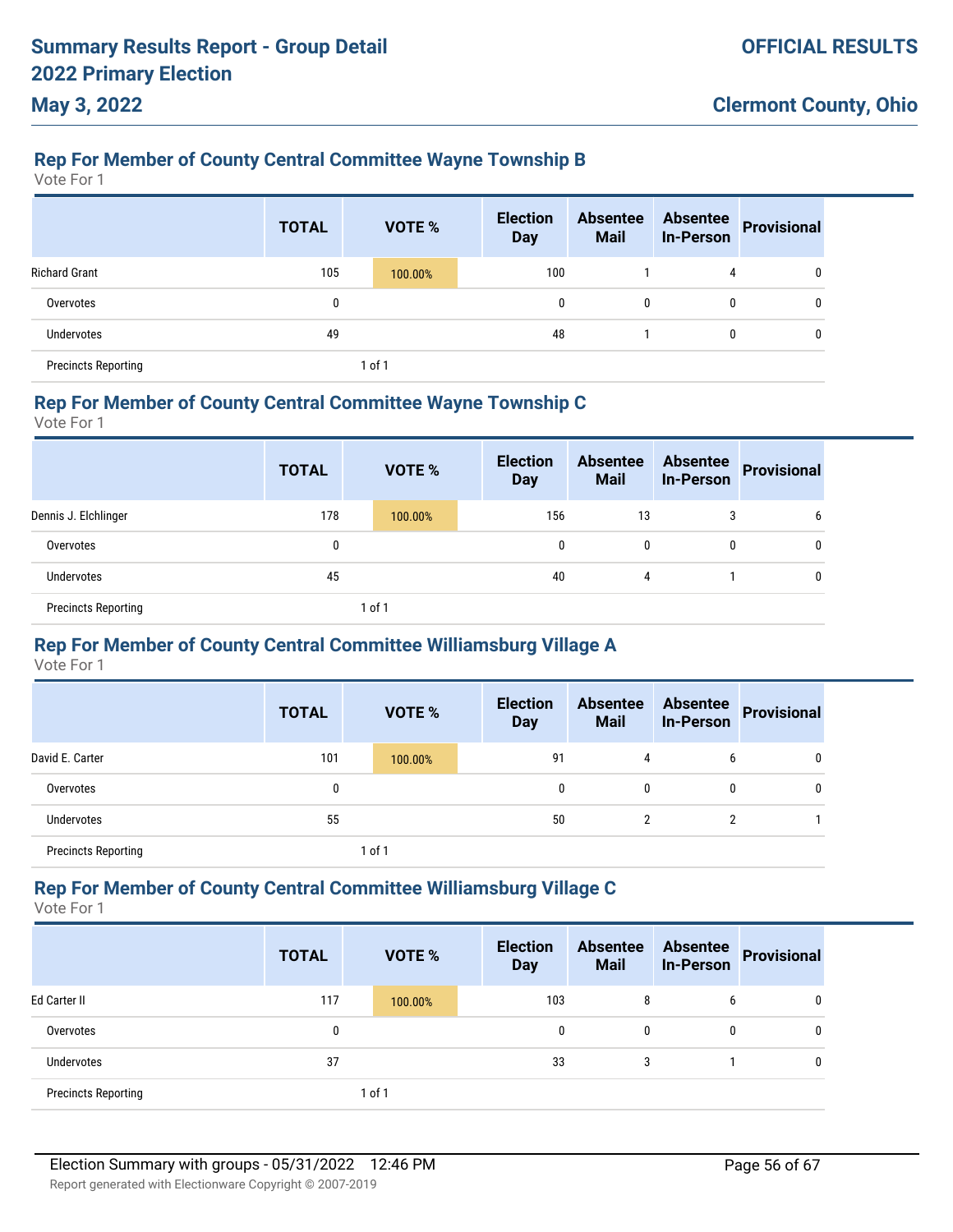# **Rep For Member of County Central Committee Williamsburg Township A**

Vote For 1

**May 3, 2022**

|                            | <b>TOTAL</b> | <b>VOTE %</b> |         | <b>Election</b><br><b>Day</b> | <b>Absentee</b><br><b>Mail</b> | <b>Absentee</b><br><b>In-Person</b> | <b>Provisional</b> |
|----------------------------|--------------|---------------|---------|-------------------------------|--------------------------------|-------------------------------------|--------------------|
| Melissa Schrinner          | 118          |               | 100.00% | 100                           | 8                              | 9                                   |                    |
| Overvotes                  | 0            |               |         | $\mathbf{0}$                  | 0                              | 0                                   | 0                  |
| Undervotes                 | 60           |               |         | 54                            | 0                              | 4                                   | C                  |
| <b>Precincts Reporting</b> |              |               | 1 of 1  |                               |                                |                                     |                    |

## **Rep For Member of County Central Committee Williamsburg Township B**

Vote For 1

|                            | <b>TOTAL</b> | <b>VOTE %</b> | <b>Election</b><br><b>Day</b> | <b>Absentee</b><br><b>Mail</b> | <b>Absentee</b><br><b>In-Person</b> | Provisional |
|----------------------------|--------------|---------------|-------------------------------|--------------------------------|-------------------------------------|-------------|
| <b>Eddie Brock</b>         | 170          | 100.00%       | 153                           |                                | q                                   |             |
| Overvotes                  | 0            |               | $\mathbf{0}$                  | 0                              | 0                                   | 0           |
| Undervotes                 | 79           |               | 73                            | 2                              |                                     | c           |
| <b>Precincts Reporting</b> |              | 1 of 1        |                               |                                |                                     |             |

## **Rep For Member of County Central Committee Williamsburg Township C**

|                            | <b>TOTAL</b> | <b>VOTE %</b> | <b>Election</b><br><b>Day</b> | <b>Absentee</b><br><b>Mail</b> | <b>Absentee</b><br><b>In-Person</b> | <b>Provisional</b> |
|----------------------------|--------------|---------------|-------------------------------|--------------------------------|-------------------------------------|--------------------|
| Ed Boll Jr.                | 74           | 100.00%       | 65                            | 4                              | 5                                   | 0                  |
| Overvotes                  | 0            |               | $\mathbf{0}$                  | 0                              | 0                                   | 0                  |
| Undervotes                 | 30           |               | 27                            |                                | 0                                   | $\overline{2}$     |
| <b>Precincts Reporting</b> |              | 1 of 1        |                               |                                |                                     |                    |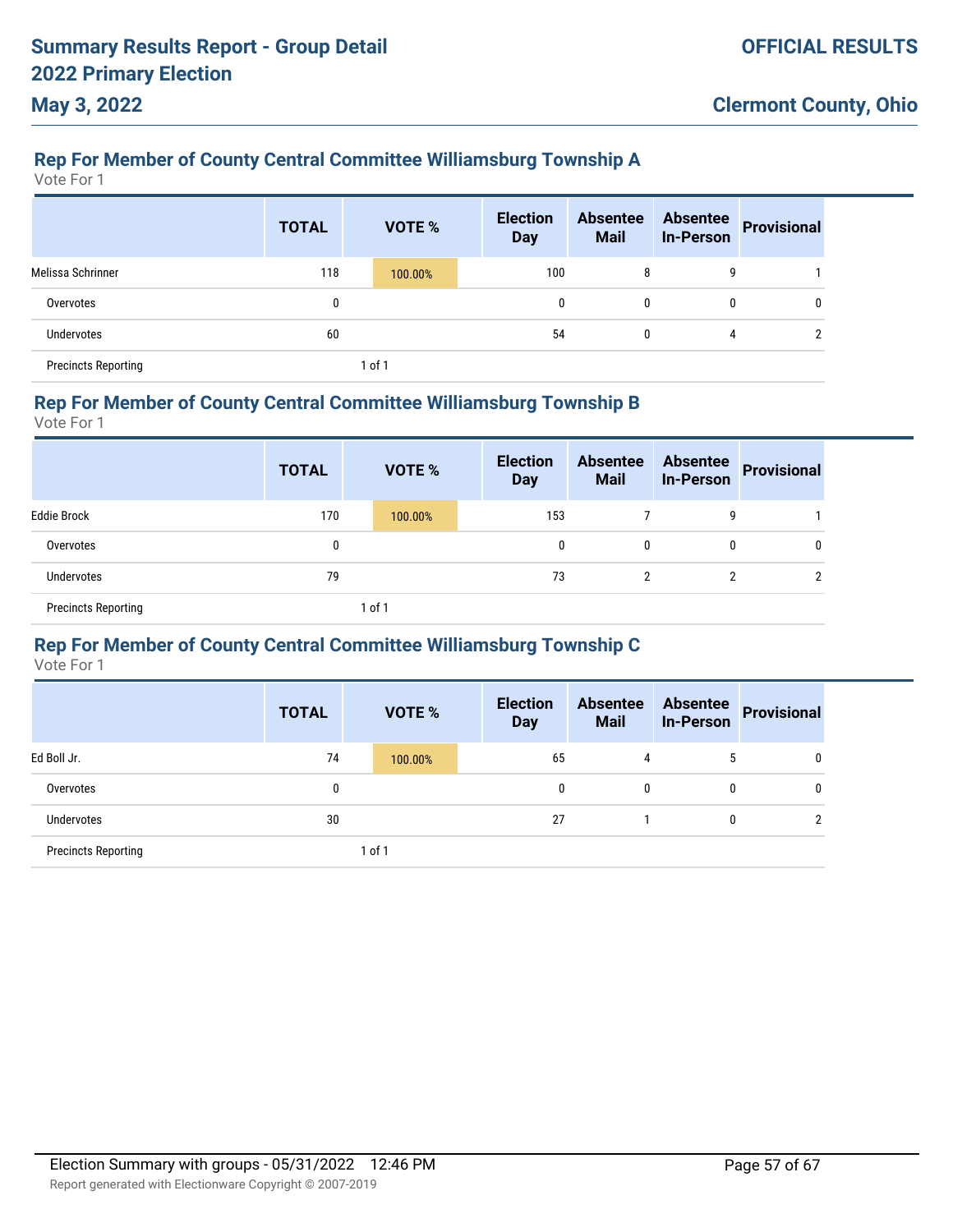# **Rep For Member of County Central Committee Loveland City A**

Vote For 1

|                            | <b>TOTAL</b>   |        | <b>VOTE %</b> | <b>Election</b><br><b>Day</b> | <b>Absentee</b><br><b>Mail</b> | <b>Absentee</b><br><b>In-Person</b> | <b>Provisional</b> |
|----------------------------|----------------|--------|---------------|-------------------------------|--------------------------------|-------------------------------------|--------------------|
| Write-In: Undeclared       | 13             |        | 86.67%        | 9                             | 4                              | $\mathbf{0}$                        | 0                  |
| Write-In: Christi Brown    | $\overline{2}$ |        | 13.33%        | $\mathfrak{p}$                | 0                              | $\mathbf 0$                         | 0                  |
| Write-In Totals            | 15             |        | 100.00%       | 11                            | 4                              | $\mathbf 0$                         | 0                  |
| Not Assigned               | $\bf{0}$       |        | 0.00%         | $\mathbf{0}$                  | 0                              | $\mathbf 0$                         | 0                  |
| Overvotes                  | 0              |        |               | $\mathbf{0}$                  | 0                              | $\mathbf 0$                         | 0                  |
| <b>Undervotes</b>          | 75             |        |               | 74                            | 0                              | $\mathbf 0$                         | и                  |
| <b>Precincts Reporting</b> |                | 1 of 1 |               |                               |                                |                                     |                    |

## **Rep For Member of County Central Committee Batavia Village A**

Vote For 1

|                               | <b>TOTAL</b> | VOTE %  | <b>Election</b><br><b>Day</b> | <b>Absentee</b><br><b>Mail</b> | <b>Absentee</b><br><b>In-Person</b> | <b>Provisional</b> |
|-------------------------------|--------------|---------|-------------------------------|--------------------------------|-------------------------------------|--------------------|
| Write-In: Gary A. Rosenhoffer | 12           | 60.00%  | 9                             | 0                              | 3                                   | 0                  |
| Write-In: Undeclared          | 8            | 40.00%  | 7                             | 1                              | $\mathbf 0$                         | $\mathbf{0}$       |
| <b>Write-In Totals</b>        | 20           | 100.00% | 16                            |                                | 3                                   | $\mathbf{0}$       |
| Not Assigned                  | 0            | 0.00%   | $\mathbf{0}$                  | 0                              | $\bf{0}$                            | $\mathbf{0}$       |
| Overvotes                     | 0            |         | $\mathbf{0}$                  | 0                              | $\mathbf{0}$                        | $\mathbf{0}$       |
| Undervotes                    | 149          |         | 122                           | 7                              | 17                                  | 3                  |
| <b>Precincts Reporting</b>    |              | 1 of 1  |                               |                                |                                     |                    |

## **Rep For Member of County Central Committee Batavia Township D**

|                            | <b>TOTAL</b> | <b>VOTE %</b> | <b>Election</b><br><b>Day</b> | <b>Absentee</b><br><b>Mail</b> | <b>Absentee</b><br><b>In-Person</b> | <b>Provisional</b> |
|----------------------------|--------------|---------------|-------------------------------|--------------------------------|-------------------------------------|--------------------|
| Write-In: Undeclared       | 4            | 100.00%       | 4                             | 0                              | 0                                   | 0                  |
| Write-In Totals            | 4            | 100.00%       | 4                             | $\mathbf{0}$                   | 0                                   | 0                  |
| Not Assigned               | $\mathbf 0$  | 0.00%         | $\mathbf{0}$                  | 0                              | $\bf{0}$                            | 0                  |
| Overvotes                  | 0            |               | 0                             | 0                              | 0                                   | 0                  |
| <b>Undervotes</b>          | 156          |               | 143                           | 4                              | 9                                   | 0                  |
| <b>Precincts Reporting</b> |              | 1 of 1        |                               |                                |                                     |                    |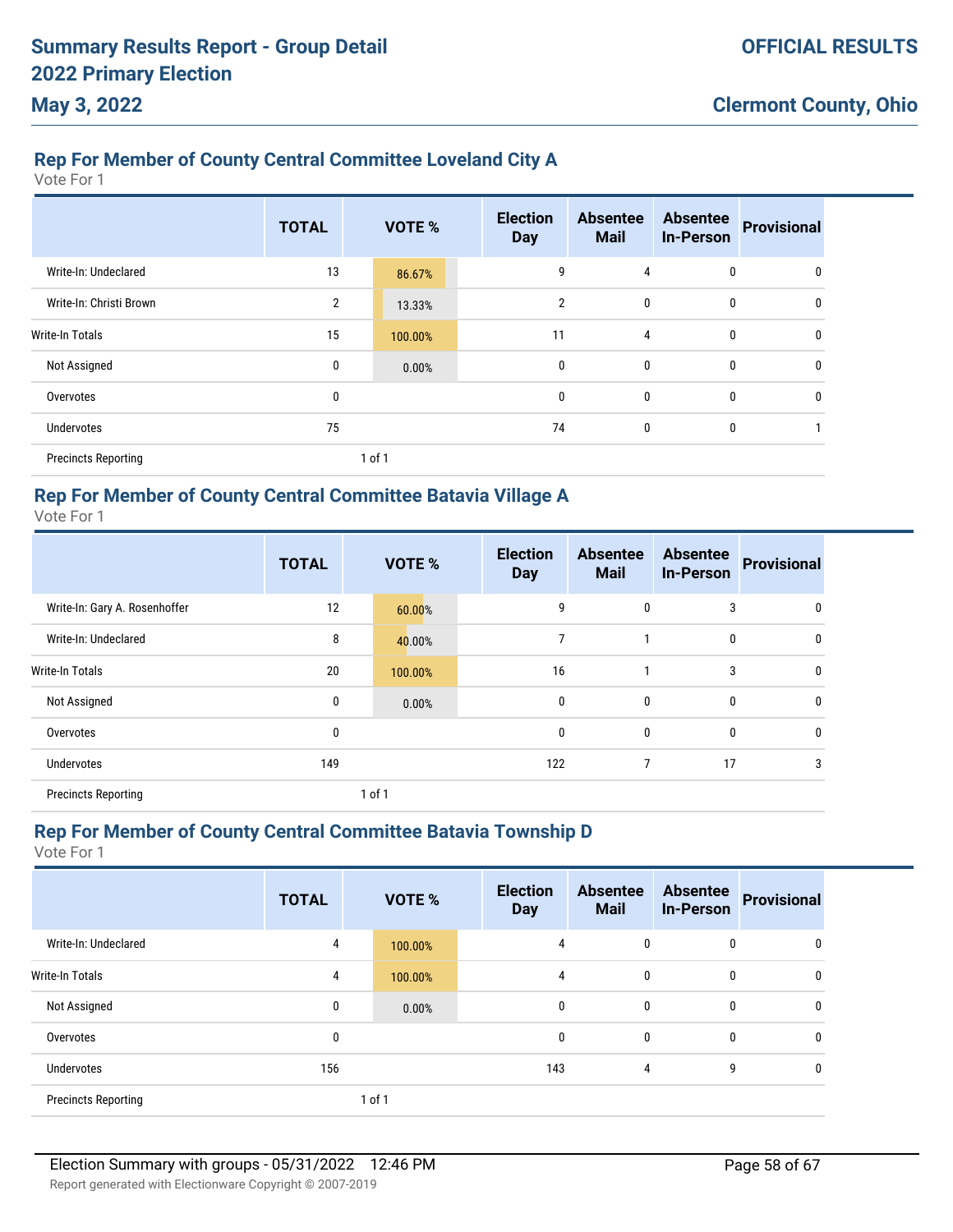## **Rep For Member of County Central Committee Batavia Township E**

Vote For 1

|                            | <b>TOTAL</b> | <b>VOTE %</b> | <b>Election</b><br><b>Day</b> | <b>Absentee</b><br><b>Mail</b> | <b>Absentee</b><br><b>In-Person</b> | <b>Provisional</b> |
|----------------------------|--------------|---------------|-------------------------------|--------------------------------|-------------------------------------|--------------------|
| Write-In: Undeclared       | 4            | 57.14%        | $\overline{2}$                | 0                              | 2                                   | 0                  |
| Write-In: Roy Short Jr.    | 3            | 42.86%        | 3                             | 0                              | 0                                   | $\mathbf{0}$       |
| <b>Write-In Totals</b>     | 7            | 100.00%       | 5                             | 0                              | $\overline{2}$                      | $\mathbf{0}$       |
| Not Assigned               | 0            | 0.00%         | $\mathbf{0}$                  | 0                              | 0                                   | $\mathbf{0}$       |
| Overvotes                  | 0            |               | 0                             | 0                              | 0                                   | $\mathbf 0$        |
| <b>Undervotes</b>          | 83           |               | 72                            | 5                              | 5                                   |                    |
| <b>Precincts Reporting</b> |              | 1 of 1        |                               |                                |                                     |                    |

# **Rep For Member of County Central Committee Batavia Township F**

Vote For 1

|                            | <b>TOTAL</b> | <b>VOTE %</b> | <b>Election</b><br><b>Day</b> | <b>Absentee</b><br><b>Mail</b> | <b>Absentee</b><br><b>In-Person</b> | <b>Provisional</b> |
|----------------------------|--------------|---------------|-------------------------------|--------------------------------|-------------------------------------|--------------------|
| Write-In: David Taylor     | 12           | 60.00%        | 10                            | 0                              |                                     |                    |
| Write-In: Undeclared       | 8            | 40.00%        | 8                             | 0                              | $\mathbf 0$                         | 0                  |
| <b>Write-In Totals</b>     | 20           | 100.00%       | 18                            | 0                              |                                     |                    |
| Not Assigned               | 0            | 0.00%         | $\mathbf{0}$                  | 0                              | $\mathbf 0$                         | $\mathbf{0}$       |
| Overvotes                  | 0            |               | $\mathbf{0}$                  | 0                              | $\mathbf{0}$                        | $\mathbf{0}$       |
| Undervotes                 | 147          |               | 129                           |                                | 17                                  | 0                  |
| <b>Precincts Reporting</b> |              | $1$ of $1$    |                               |                                |                                     |                    |

## **Rep For Member of County Central Committee Batavia Township I**

|                            | <b>TOTAL</b> | <b>VOTE %</b> | <b>Election</b><br><b>Day</b> | <b>Absentee</b><br><b>Mail</b> | <b>Absentee</b><br><b>In-Person</b> | <b>Provisional</b> |
|----------------------------|--------------|---------------|-------------------------------|--------------------------------|-------------------------------------|--------------------|
| Write-In: Sherry Lahm      | 6            | 66.67%        | 6                             | 0                              | 0                                   | 0                  |
| Write-In: Undeclared       | 3            | 33.33%        | 2                             |                                | 0                                   | $\mathbf 0$        |
| <b>Write-In Totals</b>     | 9            | 100.00%       | 8                             |                                | 0                                   | $\mathbf{0}$       |
| Not Assigned               | 0            | 0.00%         | $\mathbf 0$                   | 0                              | 0                                   | 0                  |
| Overvotes                  | $\mathbf 0$  |               | $\mathbf 0$                   | 0                              | 0                                   | 0                  |
| Undervotes                 | 106          |               | 81                            | 9                              | 16                                  | 0                  |
| <b>Precincts Reporting</b> |              | 1 of 1        |                               |                                |                                     |                    |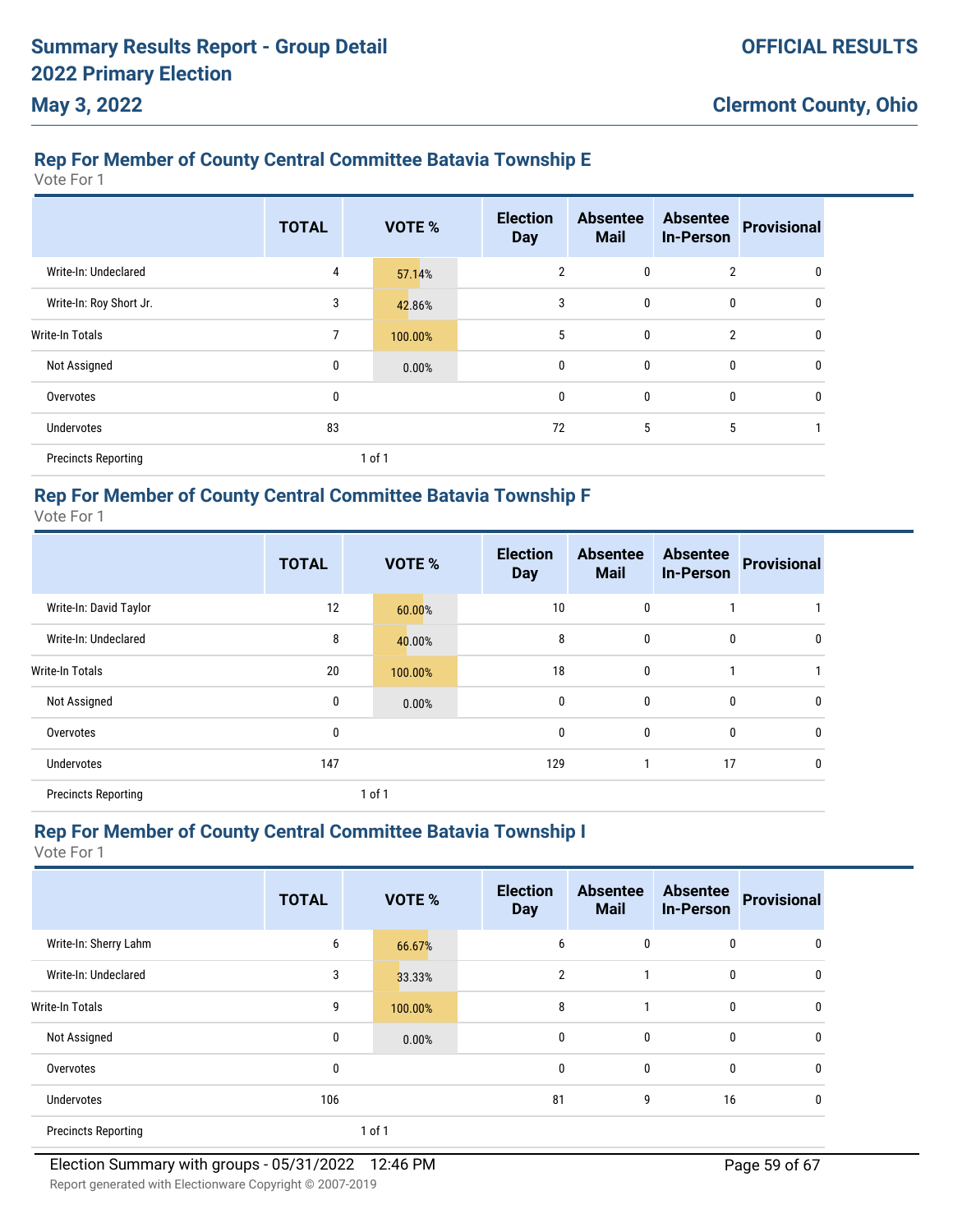## **Rep For Member of County Central Committee Batavia Township K**

Vote For 1

|                            | <b>TOTAL</b> | <b>VOTE %</b> | <b>Election</b><br><b>Day</b> | <b>Absentee</b><br><b>Mail</b> | <b>Absentee</b><br><b>In-Person</b> | <b>Provisional</b> |
|----------------------------|--------------|---------------|-------------------------------|--------------------------------|-------------------------------------|--------------------|
| Write-In: Douglas Royce    | 6            | 60.00%        | 6                             | 0                              | 0                                   | 0                  |
| Write-In: Undeclared       | 4            | 40.00%        | 4                             | 0                              | 0                                   | 0                  |
| <b>Write-In Totals</b>     | 10           | 100.00%       | 10                            | 0                              | $\mathbf 0$                         | 0                  |
| Not Assigned               | 0            | 0.00%         | $\mathbf 0$                   | 0                              | $\mathbf 0$                         | 0                  |
| Overvotes                  | 0            |               | $\mathbf{0}$                  | 0                              | $\mathbf{0}$                        | $\mathbf{0}$       |
| <b>Undervotes</b>          | 79           |               | 66                            | 7                              | 5                                   |                    |
| <b>Precincts Reporting</b> |              | 1 of 1        |                               |                                |                                     |                    |

## **Rep For Member of County Central Committee Batavia Township L**

Vote For 1

|                            | <b>TOTAL</b> | VOTE %     | <b>Election</b><br><b>Day</b> | <b>Absentee</b><br><b>Mail</b> | <b>Absentee</b><br><b>In-Person</b> | <b>Provisional</b> |
|----------------------------|--------------|------------|-------------------------------|--------------------------------|-------------------------------------|--------------------|
| Write-In: Undeclared       | 7            | 50.00%     |                               | 0                              | $\mathbf{0}$                        | 0                  |
| Write-In: Bradley Moore    | 7            | 50.00%     | 3                             | 0                              | $\overline{4}$                      | 0                  |
| <b>Write-In Totals</b>     | 14           | 100.00%    | 10                            | 0                              | $\overline{4}$                      | $\mathbf{0}$       |
| Not Assigned               | 0            | 0.00%      | 0                             | 0                              | $\mathbf 0$                         | $\mathbf{0}$       |
| Overvotes                  | 0            |            | 0                             | 0                              | $\mathbf{0}$                        | $\mathbf{0}$       |
| <b>Undervotes</b>          | 108          |            | 97                            | $\overline{2}$                 | 8                                   |                    |
| <b>Precincts Reporting</b> |              | $1$ of $1$ |                               |                                |                                     |                    |

## **Rep For Member of County Central Committee Goshen Township A**

|                                      | <b>TOTAL</b>   | VOTE %  | <b>Election</b><br><b>Day</b> | <b>Absentee</b><br><b>Mail</b> | <b>Absentee</b><br><b>In-Person</b> | <b>Provisional</b> |
|--------------------------------------|----------------|---------|-------------------------------|--------------------------------|-------------------------------------|--------------------|
| Write-In: Undeclared                 | 11             | 84.62%  | 9                             | $\overline{2}$                 | $\mathbf{0}$                        | 0                  |
| Write-In: Sandra Scheller-Birkemeyer | $\overline{2}$ | 15.38%  | $\overline{2}$                | $\mathbf{0}$                   | $\mathbf{0}$                        | $\Omega$           |
| <b>Write-In Totals</b>               | 13             | 100.00% | 11                            | $\overline{2}$                 | $\mathbf{0}$                        | $\Omega$           |
| Not Assigned                         | 0              | 0.00%   | 0                             | 0                              | 0                                   | $\Omega$           |
| Overvotes                            | 0              |         | 0                             | 0                              | $\mathbf{0}$                        | 0                  |
| <b>Undervotes</b>                    | 133            |         | 119                           | 9                              | 4                                   |                    |
| <b>Precincts Reporting</b>           |                | 1 of 1  |                               |                                |                                     |                    |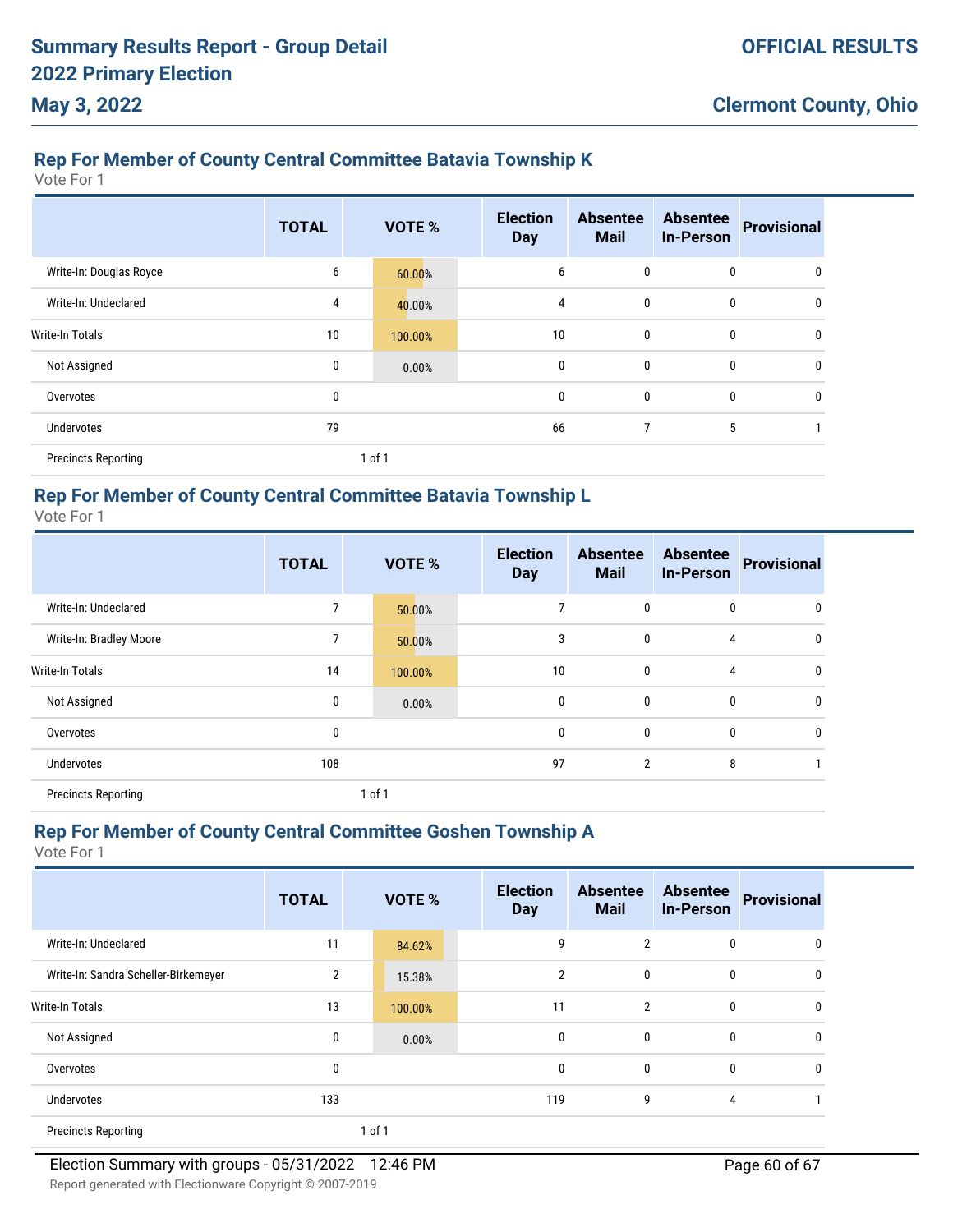## **Rep For Member of County Central Committee Goshen Township F**

Vote For 1

|                             | <b>TOTAL</b>   | <b>VOTE %</b> | <b>Election</b><br><b>Day</b> | <b>Absentee</b><br><b>Mail</b> | <b>Absentee</b><br><b>In-Person</b> | <b>Provisional</b> |
|-----------------------------|----------------|---------------|-------------------------------|--------------------------------|-------------------------------------|--------------------|
| Write-In: Undeclared        | 4              | 66.67%        | 4                             | 0                              | 0                                   | 0                  |
| Write-In: Jeff W. Scheadler | $\overline{2}$ | 33.33%        | $\overline{2}$                | 0                              | 0                                   | $\mathbf{0}$       |
| <b>Write-In Totals</b>      | 6              | 100.00%       | 6                             | $\mathbf 0$                    | 0                                   | 0                  |
| Not Assigned                | 0              | 0.00%         | $\mathbf{0}$                  | 0                              | 0                                   | $\mathbf{0}$       |
| Overvotes                   | 0              |               | 0                             | 0                              | 0                                   | $\mathbf{0}$       |
| <b>Undervotes</b>           | 47             |               | 36                            | 8                              | 3                                   | $\mathbf{0}$       |
| <b>Precincts Reporting</b>  |                | 1 of 1        |                               |                                |                                     |                    |

## **Rep For Member of County Central Committee Miami Township G1G**

Vote For 1

|                            | <b>TOTAL</b> | <b>VOTE %</b> | <b>Election</b><br><b>Day</b> | <b>Absentee</b><br><b>Mail</b> | <b>Absentee</b><br><b>In-Person</b> | <b>Provisional</b> |
|----------------------------|--------------|---------------|-------------------------------|--------------------------------|-------------------------------------|--------------------|
| Write-In: Bob Manning      | 7            | 53.85%        | 3                             | $\overline{2}$                 | $\overline{2}$                      | 0                  |
| Write-In: Undeclared       | 6            | 46.15%        | 6                             | 0                              | $\mathbf 0$                         | $\mathbf{0}$       |
| <b>Write-In Totals</b>     | 13           | 100.00%       | 9                             | $\overline{2}$                 | $\overline{2}$                      | $\mathbf{0}$       |
| Not Assigned               | 0            | 0.00%         | $\mathbf{0}$                  | 0                              | $\mathbf 0$                         | $\mathbf{0}$       |
| Overvotes                  | 0            |               | $\mathbf{0}$                  | 0                              | $\mathbf{0}$                        | $\mathbf{0}$       |
| Undervotes                 | 120          |               | 111                           | 8                              |                                     | 0                  |
| <b>Precincts Reporting</b> |              | 1 of 1        |                               |                                |                                     |                    |

## **Rep For Member of County Central Committee Pierce Township J**

|                            | <b>TOTAL</b> | <b>VOTE %</b> | <b>Election</b><br><b>Day</b> | <b>Absentee</b><br><b>Mail</b> | <b>Absentee</b><br><b>In-Person</b> | <b>Provisional</b> |
|----------------------------|--------------|---------------|-------------------------------|--------------------------------|-------------------------------------|--------------------|
| Write-In: Undeclared       | 13           | 56.52%        | 10                            | 3                              | 0                                   | 0                  |
| Write-In: Nick Kelly       | 10           | 43.48%        | 10                            | $\mathbf 0$                    | $\mathbf{0}$                        | 0                  |
| <b>Write-In Totals</b>     | 23           | 100.00%       | 20                            | 3                              | $\mathbf{0}$                        | 0                  |
| Not Assigned               | 0            | 0.00%         | 0                             | 0                              | $\mathbf 0$                         | 0                  |
| Overvotes                  | $\mathbf{0}$ |               | $\mathbf 0$                   | $\mathbf 0$                    | $\mathbf{0}$                        | 0                  |
| <b>Undervotes</b>          | 77           |               | 67                            | 8                              | $\overline{2}$                      | 0                  |
| <b>Precincts Reporting</b> |              | 1 of 1        |                               |                                |                                     |                    |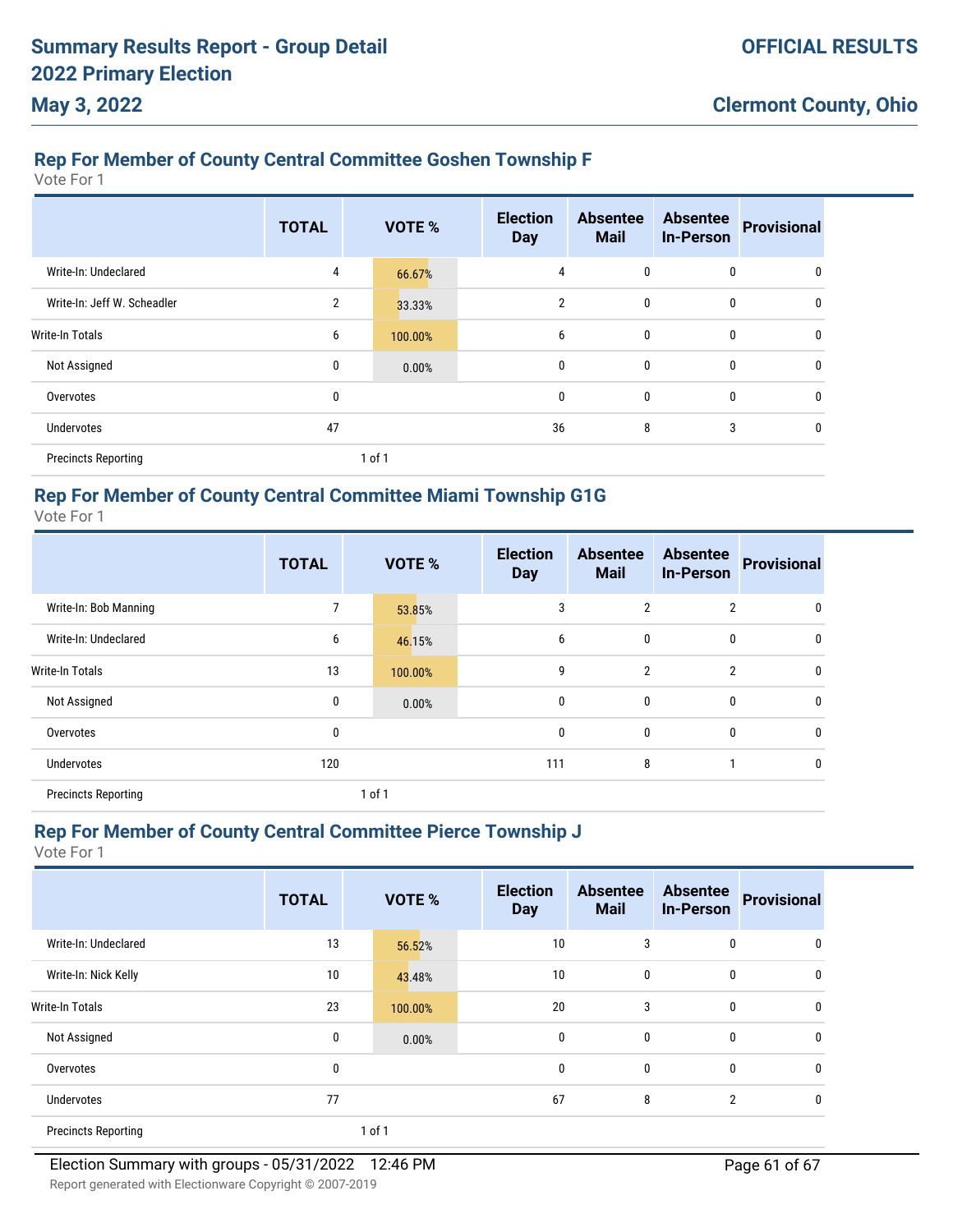## **Rep For Member of County Central Committee Union Township H**

Vote For 1

|                            | <b>TOTAL</b> |        | <b>VOTE %</b> | <b>Election</b><br><b>Day</b> | <b>Absentee</b><br><b>Mail</b> | <b>Absentee</b><br><b>In-Person</b> | <b>Provisional</b> |
|----------------------------|--------------|--------|---------------|-------------------------------|--------------------------------|-------------------------------------|--------------------|
| Write-In: Undeclared       | 8            |        | 72.73%        | 8                             | 0                              | 0                                   | 0                  |
| Write-In: Kyle Kirker      | 3            |        | 27.27%        | 3                             | $\bf{0}$                       | 0                                   | 0                  |
| <b>Write-In Totals</b>     | 11           |        | 100.00%       | 11                            | $\bf{0}$                       | $\mathbf{0}$                        | 0                  |
| Not Assigned               | 0            |        | 0.00%         | $\mathbf 0$                   | $\mathbf 0$                    | $\mathbf{0}$                        | $\mathbf{0}$       |
| Overvotes                  | 0            |        |               | 0                             | $\mathbf 0$                    | 0                                   | 0                  |
| <b>Undervotes</b>          | 83           |        |               | 71                            | $\overline{2}$                 | 5                                   | 5                  |
| <b>Precincts Reporting</b> |              | 1 of 1 |               |                               |                                |                                     |                    |

## **Rep For Member of County Central Committee Union Township K**

Vote For 1

|                            | <b>TOTAL</b> | VOTE %     | <b>Election</b><br><b>Day</b> | <b>Absentee</b><br><b>Mail</b> | <b>Absentee</b><br><b>In-Person</b> | <b>Provisional</b> |
|----------------------------|--------------|------------|-------------------------------|--------------------------------|-------------------------------------|--------------------|
| Write-In: Undeclared       | 3            | 75.00%     | 3                             | 0                              | $\mathbf{0}$                        | 0                  |
| Write-In: Sherrie Blair    | 1            | 25.00%     |                               | 0                              | $\mathbf 0$                         | 0                  |
| <b>Write-In Totals</b>     | 4            | 100.00%    | 4                             | 0                              | $\mathbf 0$                         | $\mathbf{0}$       |
| Not Assigned               | 0            | 0.00%      | 0                             | 0                              | $\mathbf{0}$                        | $\mathbf{0}$       |
| Overvotes                  | 0            |            | 0                             | 0                              | $\mathbf{0}$                        | $\mathbf{0}$       |
| Undervotes                 | 92           |            | 80                            | 5                              | 5                                   | $\overline{2}$     |
| <b>Precincts Reporting</b> |              | $1$ of $1$ |                               |                                |                                     |                    |

## **Rep For Member of County Central Committee Union Township U**

|                            | <b>TOTAL</b> | <b>VOTE %</b> | <b>Election</b><br><b>Day</b> | <b>Absentee</b><br><b>Mail</b> | <b>Absentee</b><br><b>In-Person</b> | <b>Provisional</b> |
|----------------------------|--------------|---------------|-------------------------------|--------------------------------|-------------------------------------|--------------------|
| Write-In: Undeclared       |              | 63.64%        | 6                             | 0                              |                                     | 0                  |
| Write-In: April Torres     | 4            | 36.36%        | $\overline{4}$                | $\mathbf 0$                    | $\mathbf{0}$                        | 0                  |
| <b>Write-In Totals</b>     | 11           | 100.00%       | 10                            | 0                              |                                     | $\theta$           |
| Not Assigned               | 0            | 0.00%         | 0                             | 0                              | 0                                   | 0                  |
| Overvotes                  | $\mathbf{0}$ |               | $\mathbf 0$                   | 0                              | $\mathbf{0}$                        | 0                  |
| <b>Undervotes</b>          | 161          |               | 146                           | 8                              | 5                                   | 2                  |
| <b>Precincts Reporting</b> |              | 1 of 1        |                               |                                |                                     |                    |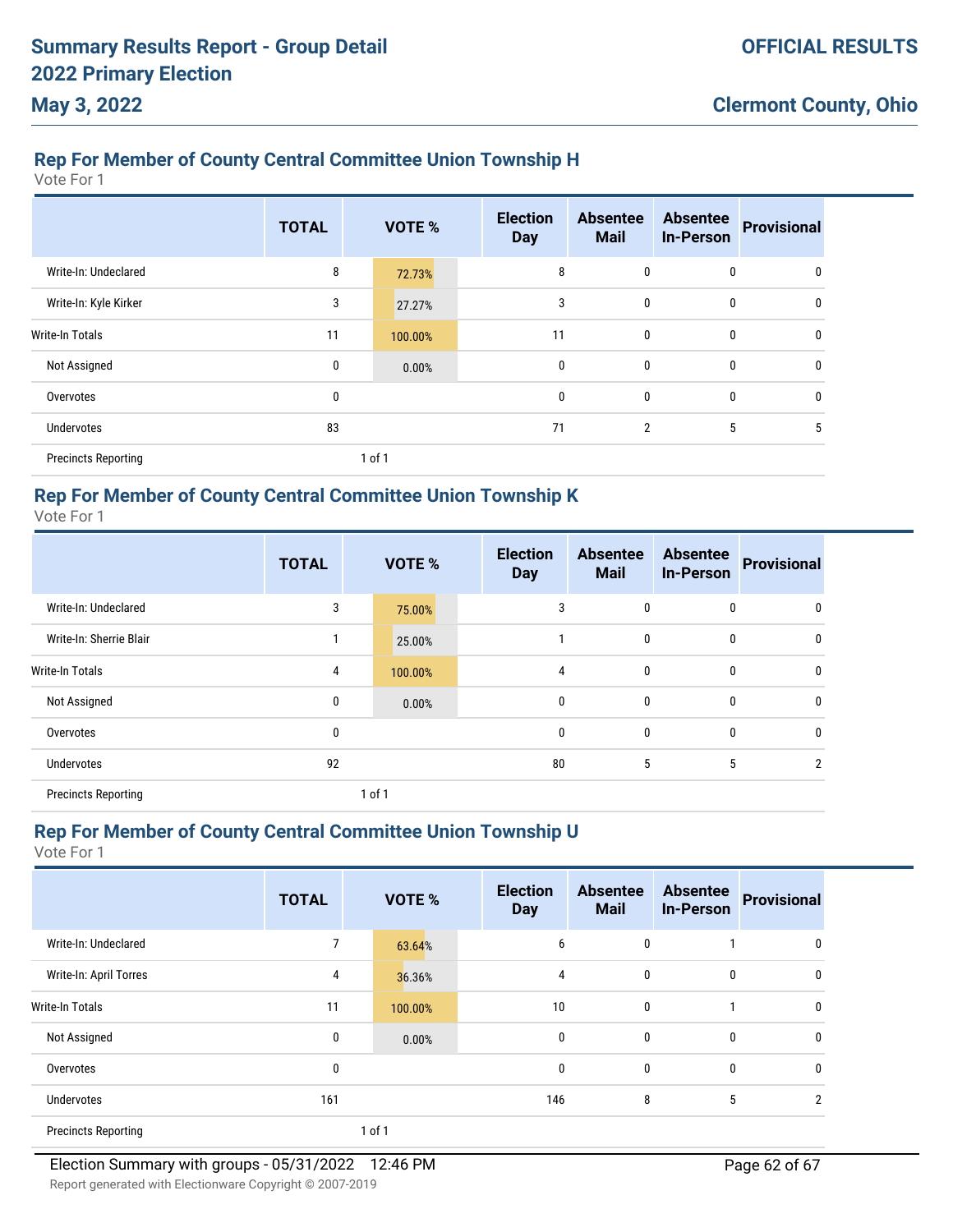# **Rep For Member of County Central Committee Union Township W**

Vote For 1

|                             | <b>TOTAL</b> | <b>VOTE %</b> | <b>Election</b><br><b>Day</b> | <b>Absentee</b><br><b>Mail</b> | <b>Absentee</b><br><b>In-Person</b> | <b>Provisional</b> |
|-----------------------------|--------------|---------------|-------------------------------|--------------------------------|-------------------------------------|--------------------|
| Write-In: Matthew B. Beamer | 8            | 61.54%        | 7                             | $\mathbf 0$                    |                                     | 0                  |
| Write-In: Undeclared        | 5            | 38.46%        | 5                             | $\mathbf 0$                    | 0                                   | 0                  |
| Write-In Totals             | 13           | 100.00%       | 12                            | $\mathbf 0$                    |                                     | 0                  |
| Not Assigned                | $\bf{0}$     | 0.00%         | 0                             | $\mathbf 0$                    | $\mathbf{0}$                        | 0                  |
| Overvotes                   | 0            |               | 0                             | $\mathbf{0}$                   | $\mathbf{0}$                        | 0                  |
| <b>Undervotes</b>           | 109          |               | 91                            | 9                              | 7                                   | $\overline{2}$     |
| <b>Precincts Reporting</b>  |              | 1 of 1        |                               |                                |                                     |                    |

# **Rep For Member of County Central Committee Union Township B1B**

Vote For 1

|                            | <b>TOTAL</b> | <b>VOTE %</b> | <b>Election</b><br><b>Day</b> | <b>Absentee</b><br><b>Mail</b> | <b>Absentee</b><br><b>In-Person</b> | <b>Provisional</b> |
|----------------------------|--------------|---------------|-------------------------------|--------------------------------|-------------------------------------|--------------------|
| Write-In: Undeclared       | 15           | 83.33%        | 13                            | $\overline{2}$                 | 0                                   | 0                  |
| Write-In: Jean Hirschauer  | 3            | 16.67%        | $\overline{2}$                | 0                              | и                                   | 0                  |
| <b>Write-In Totals</b>     | 18           | 100.00%       | 15                            | $\overline{2}$                 |                                     | $\mathbf{0}$       |
| Not Assigned               | 0            | 0.00%         | 0                             | 0                              | $\mathbf{0}$                        | $\mathbf{0}$       |
| Overvotes                  | 0            |               | 0                             | 0                              | $\mathbf{0}$                        | $\mathbf{0}$       |
| <b>Undervotes</b>          | 149          |               | 130                           | 9                              | 10                                  | $\mathbf{0}$       |
| <b>Precincts Reporting</b> |              | $1$ of $1$    |                               |                                |                                     |                    |

## **Rep For Member of County Central Committee Union Township F1F**

|                              | <b>TOTAL</b> | VOTE %  | <b>Election</b><br><b>Day</b> | <b>Absentee</b><br><b>Mail</b> | <b>Absentee</b><br><b>In-Person</b> | <b>Provisional</b> |
|------------------------------|--------------|---------|-------------------------------|--------------------------------|-------------------------------------|--------------------|
| Write-In: Undeclared         | 16           | 61.54%  | 15                            | $\mathbf 0$                    |                                     | 0                  |
| Write-In: Stephen M. Spitler | 10           | 38.46%  | 10                            | $\mathbf 0$                    | $\bf{0}$                            | 0                  |
| <b>Write-In Totals</b>       | 26           | 100.00% | 25                            | $\mathbf 0$                    |                                     | 0                  |
| Not Assigned                 | 0            | 0.00%   | 0                             | $\mathbf 0$                    | $\mathbf{0}$                        | 0                  |
| Overvotes                    | 0            |         | 0                             | $\mathbf 0$                    | $\mathbf{0}$                        | 0                  |
| <b>Undervotes</b>            | 223          |         | 180                           | 21                             | 20                                  | 2                  |
| <b>Precincts Reporting</b>   |              | 1 of 1  |                               |                                |                                     |                    |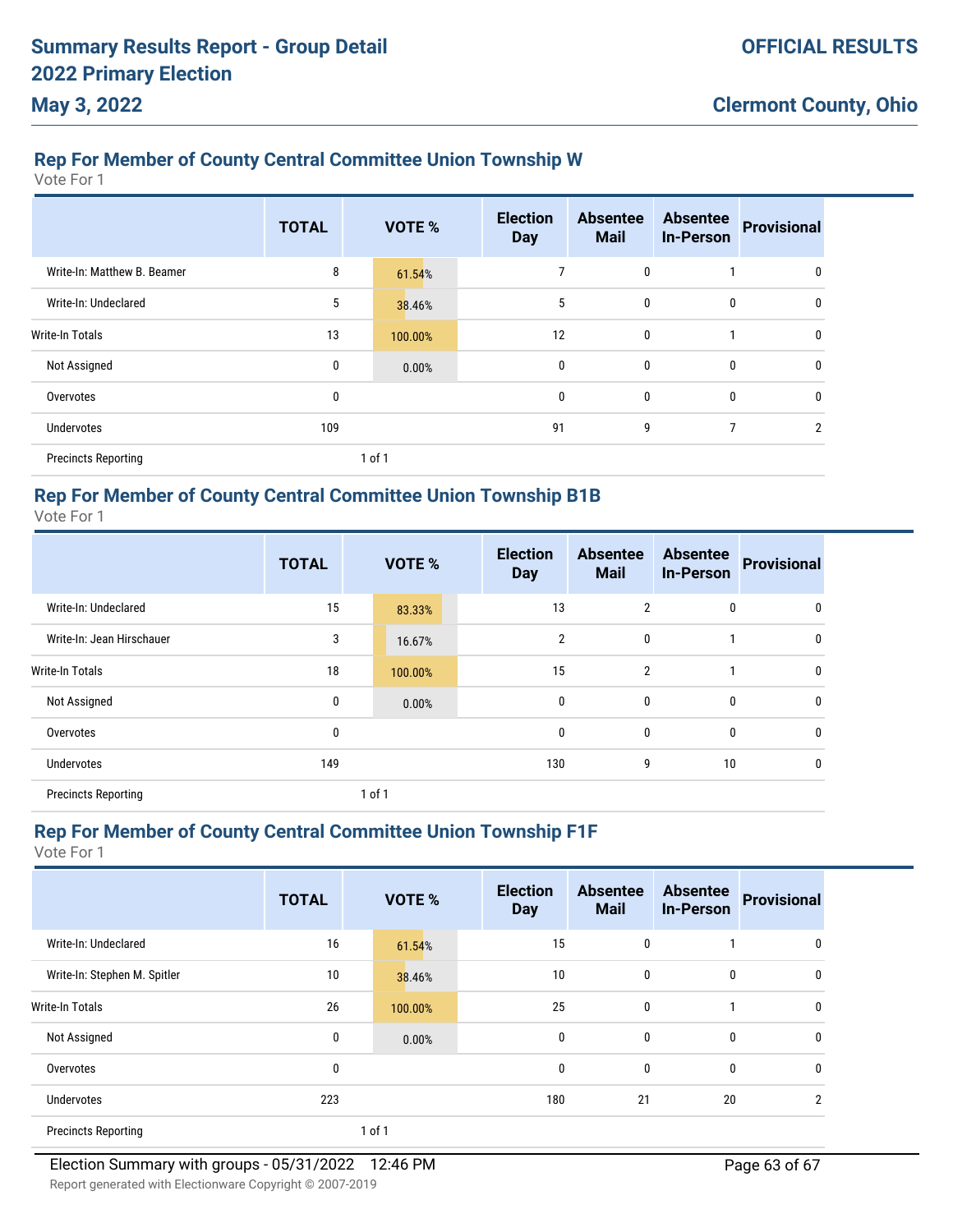## **Rep For Member of County Central Committee Union Township L1L**

Vote For 1

|                            | <b>TOTAL</b>   |        | <b>VOTE %</b> | <b>Election</b><br><b>Day</b> | <b>Absentee</b><br><b>Mail</b> | <b>Absentee</b><br><b>In-Person</b> | <b>Provisional</b> |
|----------------------------|----------------|--------|---------------|-------------------------------|--------------------------------|-------------------------------------|--------------------|
| Write-In: Undeclared       | 22             |        | 75.86%        | 21                            |                                | $\mathbf{0}$                        | 0                  |
| Write-In: Terry Lyttle     | $\overline{7}$ |        | 24.14%        | $\overline{2}$                | 0                              | 5                                   | 0                  |
| <b>Write-In Totals</b>     | 29             |        | 100.00%       | 23                            |                                | 5                                   | 0                  |
| Not Assigned               | 0              |        | 0.00%         | $\mathbf 0$                   | $\mathbf 0$                    | $\mathbf{0}$                        | 0                  |
| Overvotes                  | 0              |        |               | $\mathbf 0$                   | $\mathbf 0$                    | $\mathbf{0}$                        | $\mathbf{0}$       |
| Undervotes                 | 145            |        |               | 135                           | 5                              | 5                                   | 0                  |
| <b>Precincts Reporting</b> |                | 1 of 1 |               |                               |                                |                                     |                    |

# **Rep For Member of County Central Committee Union Township M1M**

Vote For 1

|                            | <b>TOTAL</b> | <b>VOTE %</b> | <b>Election</b><br><b>Day</b> | <b>Absentee</b><br><b>Mail</b> | <b>Absentee</b><br><b>In-Person</b> | <b>Provisional</b> |
|----------------------------|--------------|---------------|-------------------------------|--------------------------------|-------------------------------------|--------------------|
| Write-In: Undeclared       | 10           | 62.50%        | 9                             | 0                              |                                     | $\mathbf{0}$       |
| Write-In: April L. Sloan   | 5            | 31.25%        | 5                             | 0                              | $\mathbf{0}$                        | $\mathbf{0}$       |
| Write-In: Sheila Combs     | 1            | 6.25%         | 1                             | $\bf{0}$                       | $\mathbf 0$                         | $\mathbf 0$        |
| <b>Write-In Totals</b>     | 16           | 100.00%       | 15                            | $\bf{0}$                       | 1                                   | $\mathbf 0$        |
| Not Assigned               | 0            | 0.00%         | $\mathbf 0$                   | 0                              | $\mathbf{0}$                        | $\mathbf{0}$       |
| Overvotes                  | 0            |               | $\mathbf 0$                   | 0                              | $\mathbf{0}$                        | $\mathbf{0}$       |
| Undervotes                 | 43           |               | 36                            | 4                              | 3                                   | 0                  |
| <b>Precincts Reporting</b> |              | $1$ of $1$    |                               |                                |                                     |                    |

## **Blanchester Local School District Proposed Income Tax**

|                            | <b>TOTAL</b> | <b>VOTE %</b> | <b>Election</b><br><b>Day</b> | <b>Absentee</b><br><b>Mail</b> | <b>Absentee</b><br><b>In-Person</b> | Provisional |
|----------------------------|--------------|---------------|-------------------------------|--------------------------------|-------------------------------------|-------------|
| Against the Tax            | 163          | 64.43%        | 148                           | 4                              | 9                                   | 2           |
| For the Tax                | 90           | 35.57%        | 86                            | 0                              | 2                                   | 2           |
| Overvotes                  | 0            |               | 0                             | $\mathbf{0}$                   | 0                                   | 0           |
| <b>Undervotes</b>          | 4            |               | 4                             | $\mathbf{0}$                   | 0                                   | 0           |
| <b>Precincts Reporting</b> |              | 1 of 1        |                               |                                |                                     |             |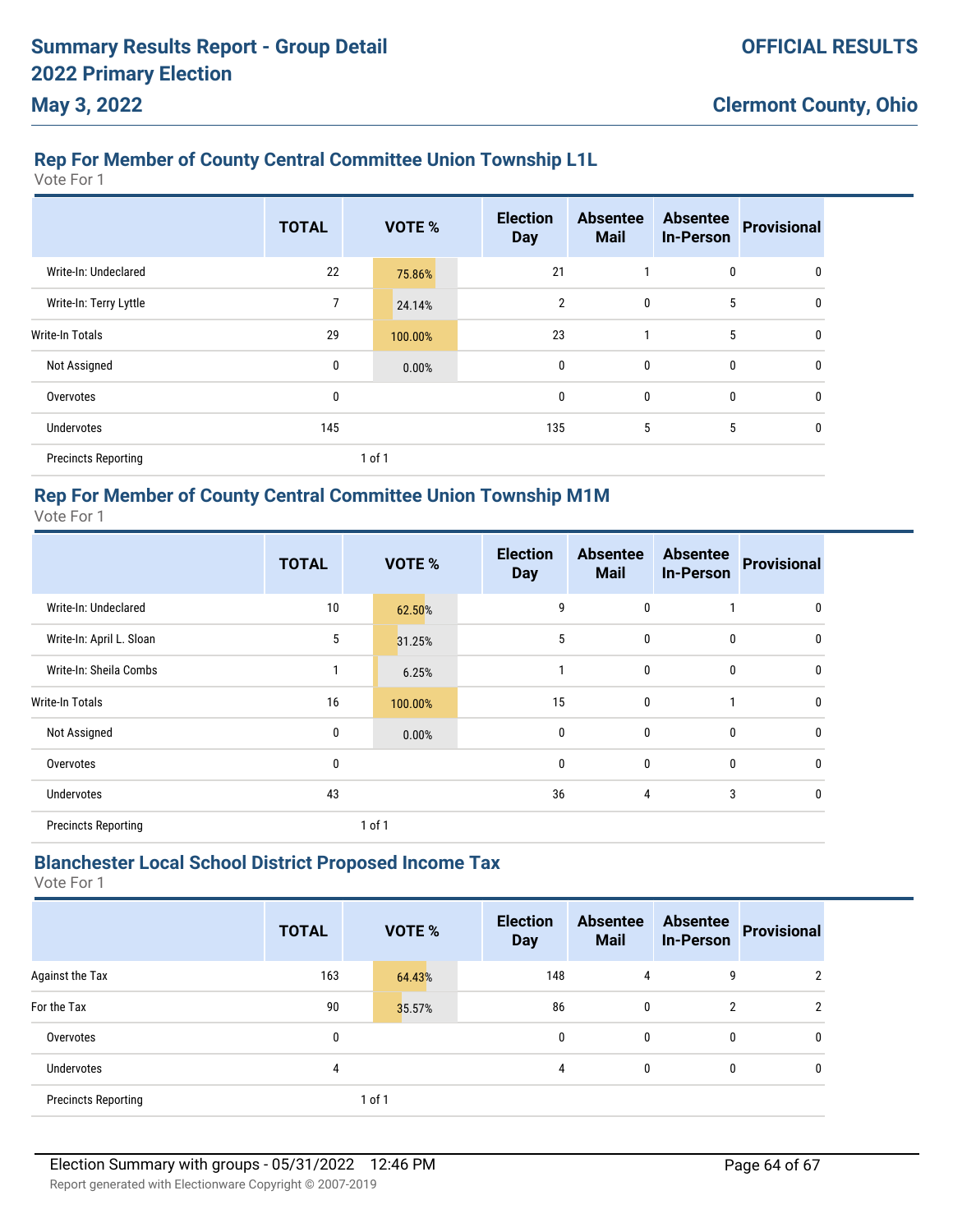# **Felicity-Franklin Local School District Tax Levy**

Vote For 1

|                            | <b>TOTAL</b> | <b>VOTE %</b> | <b>Election</b><br><b>Day</b> | <b>Absentee</b><br><b>Mail</b> | <b>Absentee</b><br><b>In-Person</b> | <b>Provisional</b> |
|----------------------------|--------------|---------------|-------------------------------|--------------------------------|-------------------------------------|--------------------|
| Against the Tax Levy       | 620          | 57.62%        | 513                           | 76                             | 23                                  | 8                  |
| For the Tax Levy           | 456          | 42.38%        | 407                           | 31                             | 15                                  | 3                  |
| Overvotes                  |              |               |                               | 0                              | $\mathbf{0}$                        | $\mathbf{0}$       |
| <b>Undervotes</b>          | 15           |               | 14                            |                                | 0                                   | 0                  |
| <b>Precincts Reporting</b> |              | 7 of 7        |                               |                                |                                     |                    |

# **City of Loveland Tax Levy**

Vote For 1

|                            | <b>TOTAL</b> | <b>VOTE %</b> |        | <b>Election</b><br><b>Day</b> | <b>Absentee</b><br><b>Mail</b> | <b>Absentee</b><br>In-Person | <b>Provisional</b> |   |
|----------------------------|--------------|---------------|--------|-------------------------------|--------------------------------|------------------------------|--------------------|---|
| For the Tax Levy           | 283          |               | 62.75% |                               | 260                            | 13                           |                    | 3 |
| Against the Tax Levy       | 168          |               | 37.25% |                               | 156                            | 8                            | 4                  | 0 |
| Overvotes                  | 0            |               |        |                               | $\mathbf{0}$                   | $\mathbf{0}$                 | $\mathbf{0}$       | 0 |
| Undervotes                 | 9            |               |        |                               | 8                              |                              | 0                  | 0 |
| <b>Precincts Reporting</b> |              | $3$ of $3$    |        |                               |                                |                              |                    |   |

## **Village of Felicity**

|                            | <b>TOTAL</b> | <b>VOTE %</b> |        | <b>Election</b><br><b>Day</b> | <b>Absentee</b><br><b>Mail</b> | <b>Absentee</b><br><b>In-Person</b> | <b>Provisional</b> |
|----------------------------|--------------|---------------|--------|-------------------------------|--------------------------------|-------------------------------------|--------------------|
| Against the Tax Levy       | 42           |               | 51.22% | 39                            | 3                              | 0                                   | 0                  |
| For the Tax Levy           | 40           |               | 48.78% | 35                            | 5                              | 0                                   | $\mathbf{0}$       |
| Overvotes                  | 0            |               |        | $\mathbf{0}$                  | 0                              | 0                                   | 0                  |
| Undervotes                 | 0            |               |        | 0                             | 0                              | 0                                   | 0                  |
| <b>Precincts Reporting</b> |              | 1 of 1        |        |                               |                                |                                     |                    |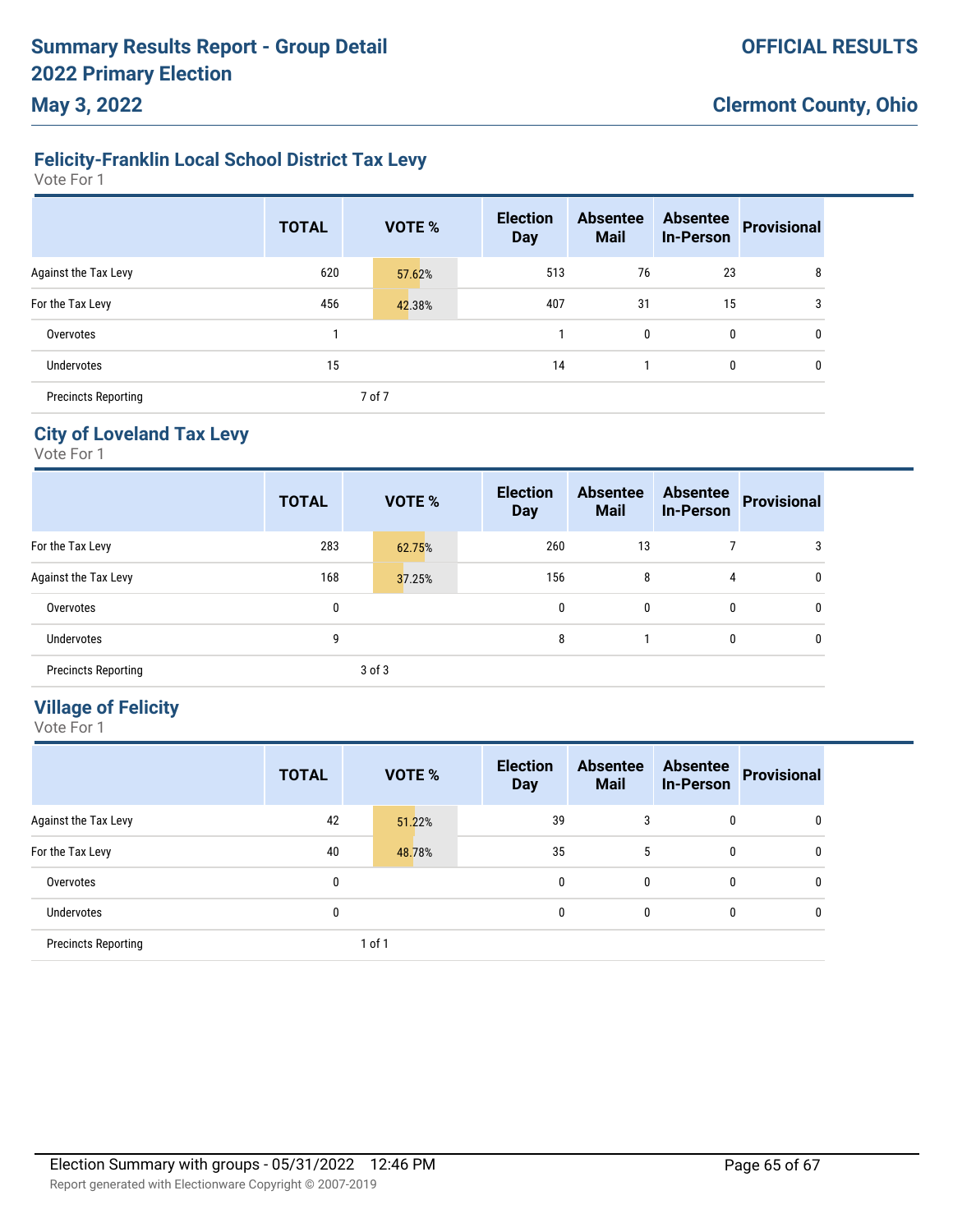**Franklin Township Police Fire EMS**

Vote For 1

|                            | <b>TOTAL</b> | <b>VOTE %</b> | <b>Election</b><br><b>Day</b> | <b>Absentee</b><br><b>Mail</b> | <b>Absentee</b><br><b>In-Person</b> | <b>Provisional</b> |
|----------------------------|--------------|---------------|-------------------------------|--------------------------------|-------------------------------------|--------------------|
| Against the Tax Levy       | 467          | 59.72%        | 401                           | 36                             | 25                                  | G                  |
| For the Tax Levy           | 315          | 40.28%        | 292                           | 16                             | 6                                   |                    |
| Overvotes                  | 0            |               | 0                             | 0                              | $\mathbf 0$                         | 0                  |
| <b>Undervotes</b>          | 8            |               |                               |                                | 0                                   | $\mathbf{0}$       |
| <b>Precincts Reporting</b> |              | 4 of 4        |                               |                                |                                     |                    |

# **Jackson Township Fire and EMS**

Vote For 1

|                            | <b>TOTAL</b> |            | <b>VOTE %</b> | <b>Election</b><br><b>Day</b> | <b>Absentee</b><br><b>Mail</b> | <b>Absentee</b><br><b>In-Person</b> | <b>Provisional</b> |
|----------------------------|--------------|------------|---------------|-------------------------------|--------------------------------|-------------------------------------|--------------------|
| For the Tax Levy           | 398          |            | 73.03%        | 367                           | 18                             | 12                                  |                    |
| Against the Tax Levy       | 147          |            | 26.97%        | 135                           | ┑                              | 5                                   | 0                  |
| Overvotes                  | 0            |            |               | 0                             | 0                              | 0                                   | 0                  |
| Undervotes                 | 10           |            |               | 9                             | 0                              |                                     | 0                  |
| <b>Precincts Reporting</b> |              | $3$ of $3$ |               |                               |                                |                                     |                    |

# **Local Liquor Option Sunday Sales - Union B**

|                            | <b>TOTAL</b> | <b>VOTE %</b> | <b>Election</b><br><b>Day</b> | <b>Absentee</b><br><b>Mail</b> | <b>Absentee</b><br><b>In-Person</b> | <b>Provisional</b> |
|----------------------------|--------------|---------------|-------------------------------|--------------------------------|-------------------------------------|--------------------|
| Yes                        | 76           | 71.03%        | 63                            | 8                              | 5                                   | 0                  |
| No                         | 31           | 28.97%        | 24                            | 6                              |                                     | 0                  |
| Overvotes                  | 0            |               | $\mathbf{0}$                  | 0                              | 0                                   | $\mathbf{0}$       |
| Undervotes                 | 6            |               | $\mathfrak{p}$                | 2                              | 2                                   | 0                  |
| <b>Precincts Reporting</b> |              | 1 of 1        |                               |                                |                                     |                    |